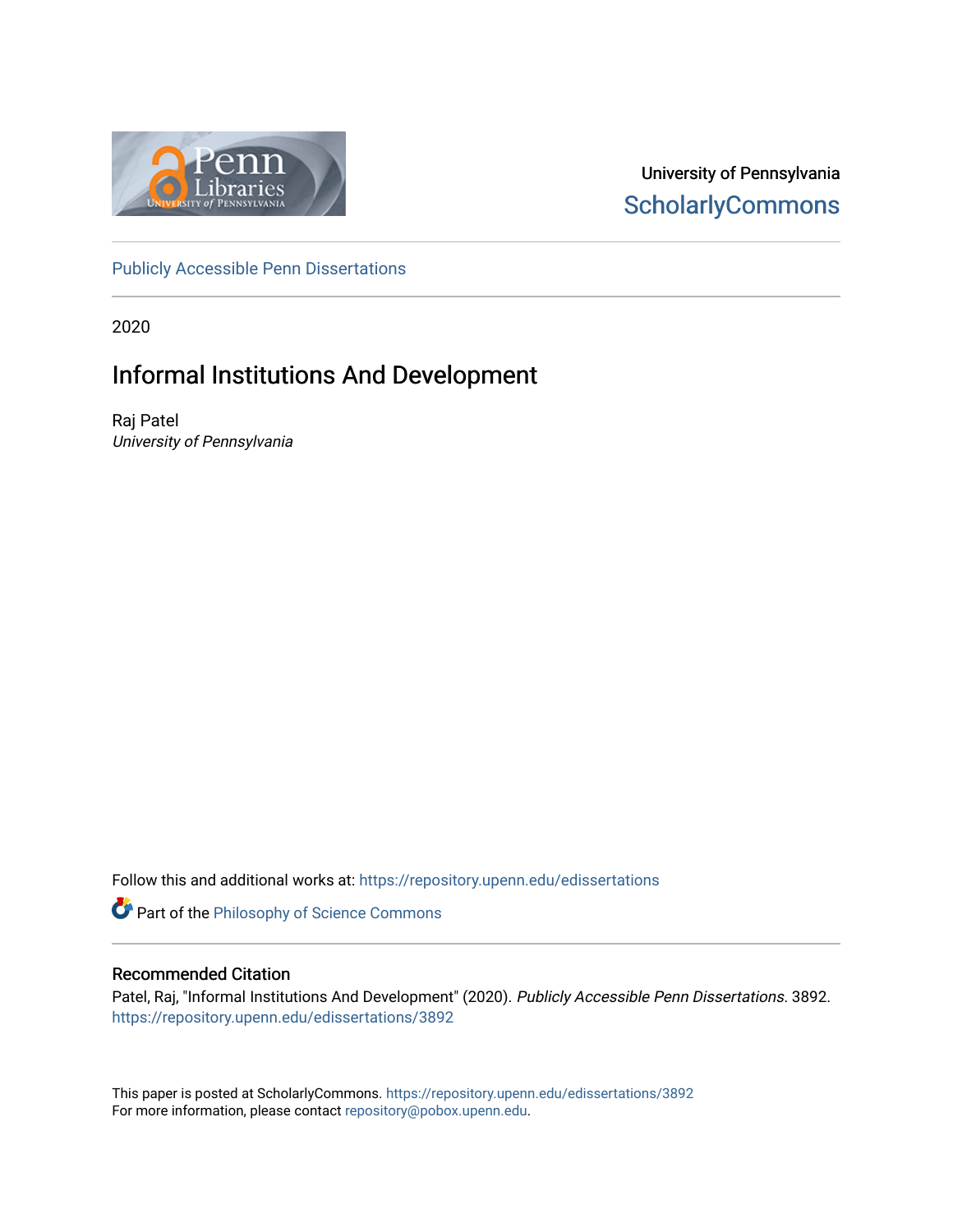### Informal Institutions And Development

### **Abstract**

Why are some countries wealthier than others? Recent scholarship on this question has begun to converge on the answer to this question: institutions. Some countries are wealthier than others, on this view, because they have the right institutions. These are a set of well-functioning institutions that allow individuals in society to cooperate and coordinate with each other, and, in the end, secure the welfare gains from that cooperation and coordination.

Institutions matter, in other words. But which institutions? In this dissertation, I argue that it is the presence of particular informal institutions (such as social norms) in some societies, and their absence in others, that ultimately decides whether cooperation and coordination is achieved, and welfare gains are secured. I argue that the historical focus on formal institutions (such as formal laws and regulations) is somewhat misplaced, since whether or not people abide by formal institutions is determined by the presence of particular informal rules and norms that govern everyday interaction. In a nutshell: formal institutions matter, but informal institutions rule.

### Degree Type

**Dissertation** 

Degree Name Doctor of Philosophy (PhD)

Graduate Group Philosophy

### First Advisor Cristina Bicchieri

### Keywords

Corruption, Economic development, Informal institutions, Philosophy of social science, Political philosophy

Subject Categories Philosophy | Philosophy of Science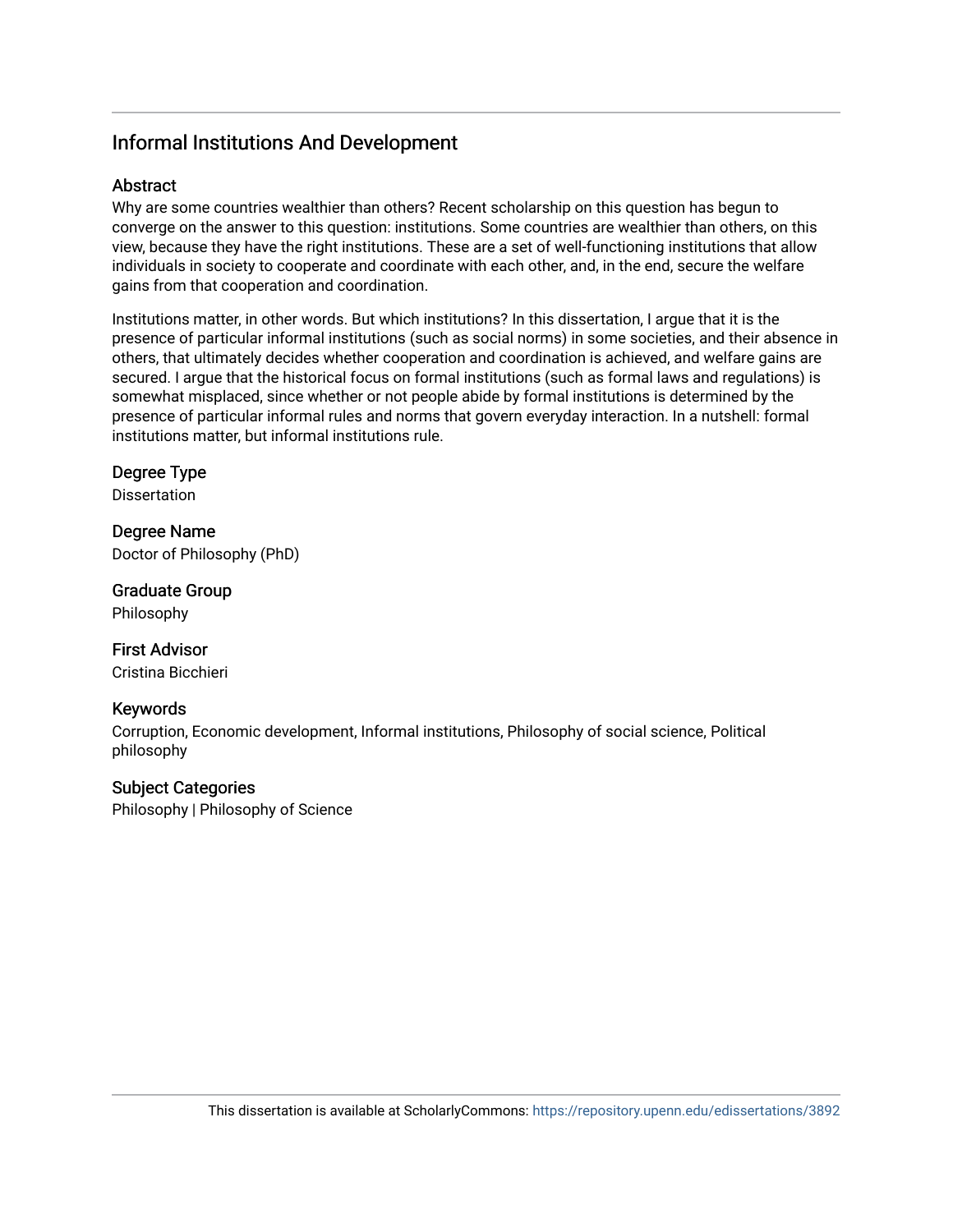## INFORMAL INSTITUTIONS AND DEVELOPMENT

## Raj Navanit Patel

## A DISSERTATION

in

## Philosophy

## Presented to the Faculties of the University of Pennsylvania

in

## Partial Fulfillment of the Requirements for the

## Degree of Doctor of Philosophy

2020

Supervisor of Dissertation

Cristina Bicchieri S. J. Patterson Harvie Professor of Social Thought and Comparative Ethics, Professor of Philosophy and Psychology

Graduate Group Chairperson

\_\_\_\_\_\_\_\_\_\_\_\_\_\_\_\_\_\_\_\_\_\_\_\_

\_\_\_\_\_\_\_\_\_\_\_\_\_\_\_\_\_\_\_\_\_\_\_\_

Errol Lord, Associate Professor of Philosophy

Dissertation Committee Samuel Freeman, Avalon Professor of the Humanities, Professor of Philosophy and of Law Kok-Chor Tan, Professor of Philosophy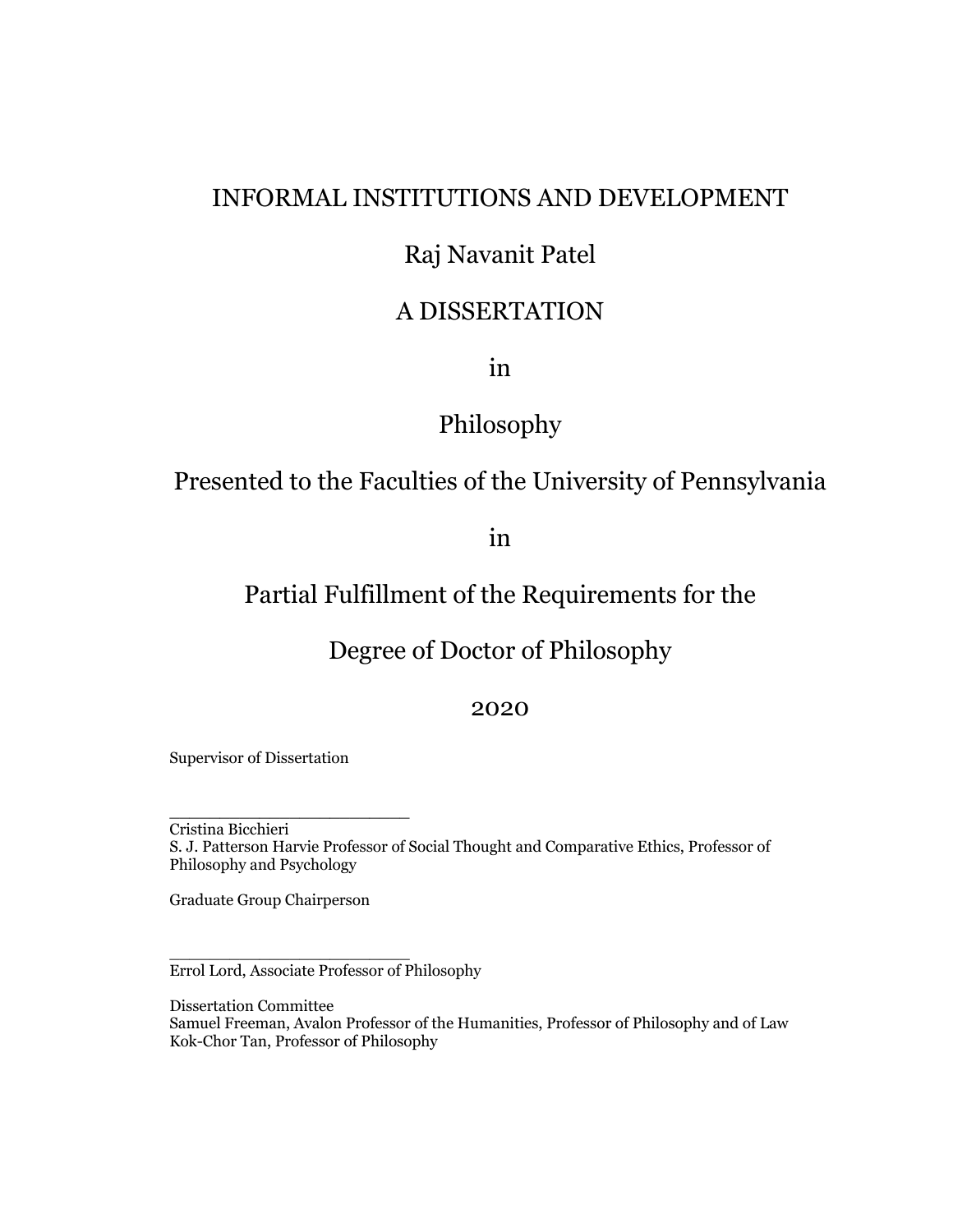*For Gita, Navanit, Falgoon, and Aruna*

તમારા હાથના કામથી

તમારા હૃદય ના પ્રેમ થી

અહીંના શબ્દો તમારા છે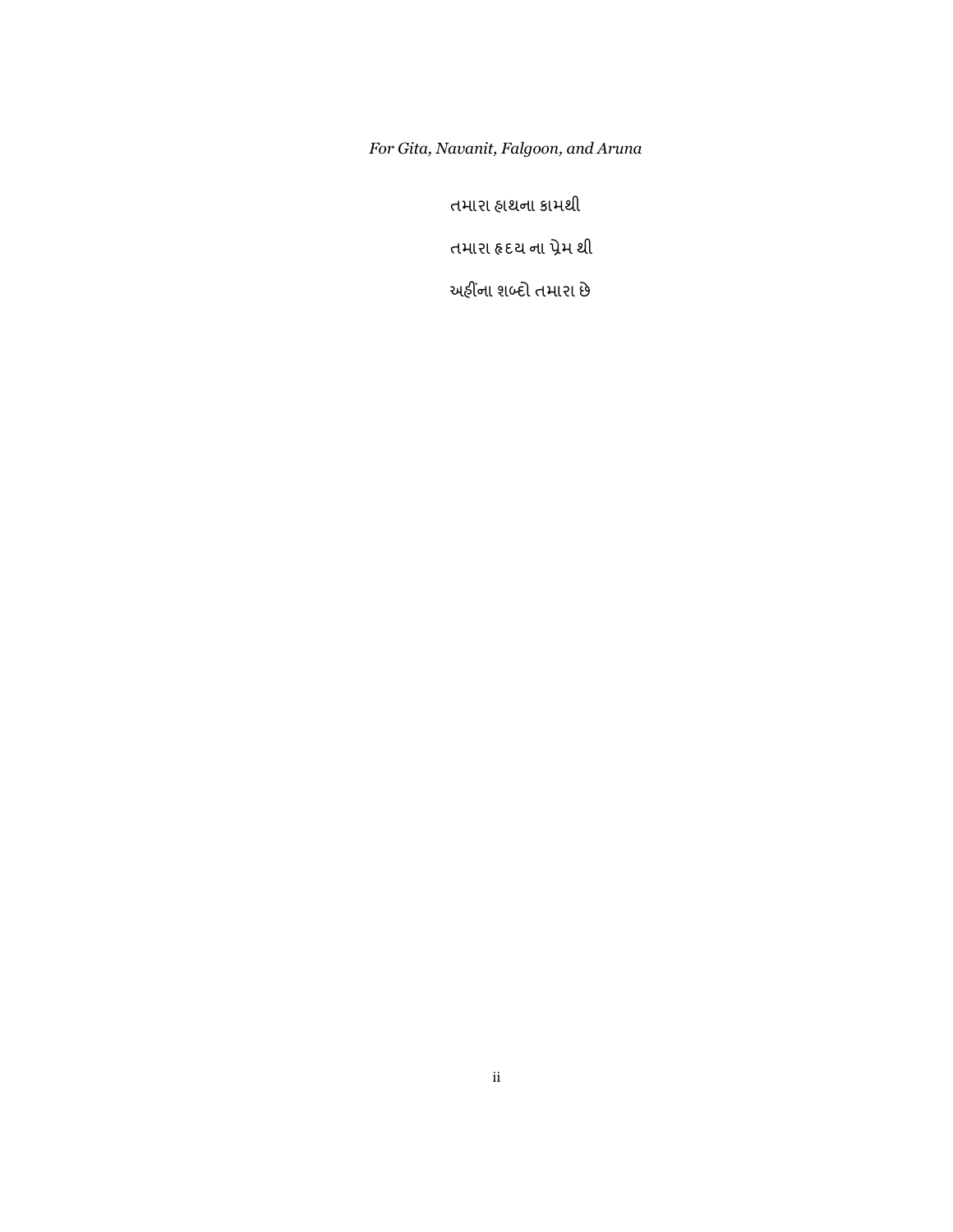# **Acknowledgements**

My greatest intellectual and professional debt is to Cristina Bicchieri, my advisor and mentor, who has supported me academically, professionally, and personally from the very beginning. Cristina told me years ago that I needed to look at the world to answer the questions I was interested in. And so I went looking—all over the world.

I owe a great debt to my other committee members, Samuel Freeman and Kok-Chor Tan. Samuel taught me the value of liberalism, lessons that I hope shine through this work and my future philosophical endeavors. KC taught me how to think "globally" about philosophical questions. Taking his class on global justice in my first year in graduate school was indispensable to my intellectual development.

I also owe a debt to teachers and mentors outside of my committee. At Penn, Michael Weisberg, Quayshawn Spencer, Karen Detlefsen, and Lisa Miracchi offered me precious support and advice. At Cambridge, Anna Alexandrova and Marion Godman provided invaluable feedback on my work—they taught me how to think and write "like a philosopher."

I also show gratitude to my professional colleagues outside of academia. At Chatham House, I owe a special thanks to Leena Koni Hoffman, Elizabeth Donnelly, and Tighisti Amare. At the Nigerian Bureau of Statistics, I owe a special thanks to Shamsudeen Lawal. They have always been supportive of me, both intellectually and professionally, and some of the central ideas of this dissertation were developed during our travels and our work, from London to Abuja, to Lagos, to Addis, and everywhere in between.

I also owe a special debt to friends at Penn. Dylan Manson saved my life. (And this dissertation, after a particularly significant conversation in southern New Mexico.) Neither I nor this dissertation would be here were it not for him. Pierce Randall suffered through hundreds of emails, phone calls, and conversations over the years, and will probably do so for many years to come. And Justin Bernstein was always there for me, from my first year as a graduate student until now. They have my profound gratitude for their intellectual, professional, and personal support.

Other friends, colleagues, and teachers have been supportive of me through the years as well: Andrea Alvaradou-Urbina, Elizabeth Argeris, Ben Baker, Jenny Bulstrode, Chetan Cetty, Jarvis Fisher, Allauren Forbes, William Griffith, Ashley Halkett, Seiko Iyama, Karen Kovaka, Max Lewis, Akilah Martinez, Peter McNally, Tenzin Metoh, Juan Perez, Aliya Rao, Justin Reed, Brian Reese, Carlos Santana, Flavia Vehbiu, and Mingjun Zhang. They all have my profound gratitude.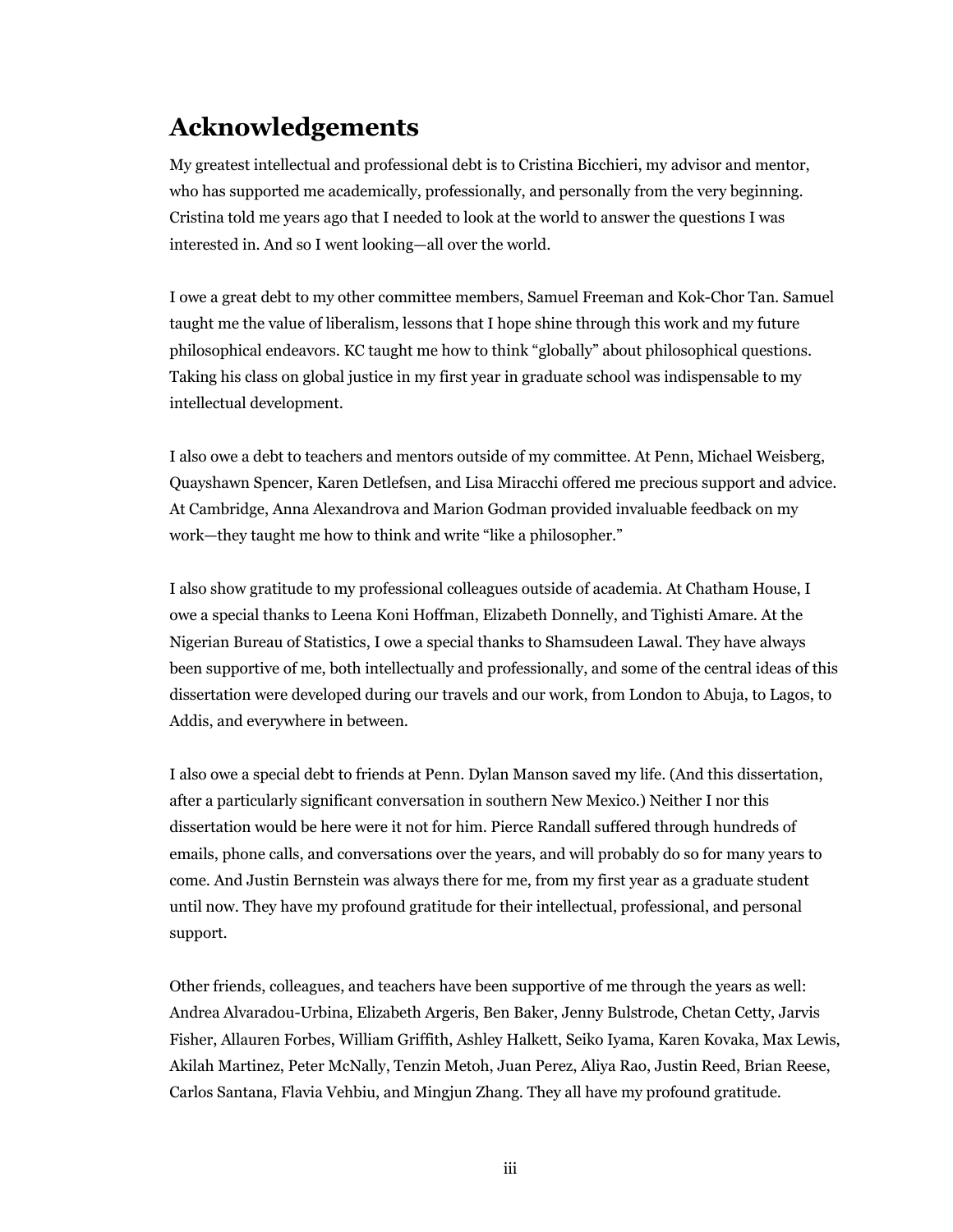Finally, I thank my family. My brother, Falgoon Patel, has worked tirelessly to support me over the years, and has always brought me joy, hope, and inspiration whenever I was doubting myself or feeling down. I would not have gotten through this without him.

I owe my mother, Gita Patel, and my father, Navanit Patel, everything. It is hard for me to imagine how difficult it must have been for them to leave India and Uganda, to leave their home and their world, and travel across three continents in search of a better life. They suffered through hardship so I would never have to.

મારૂં કાર્ય તમારા માટે છે – કાયમ અને હંમેશાં.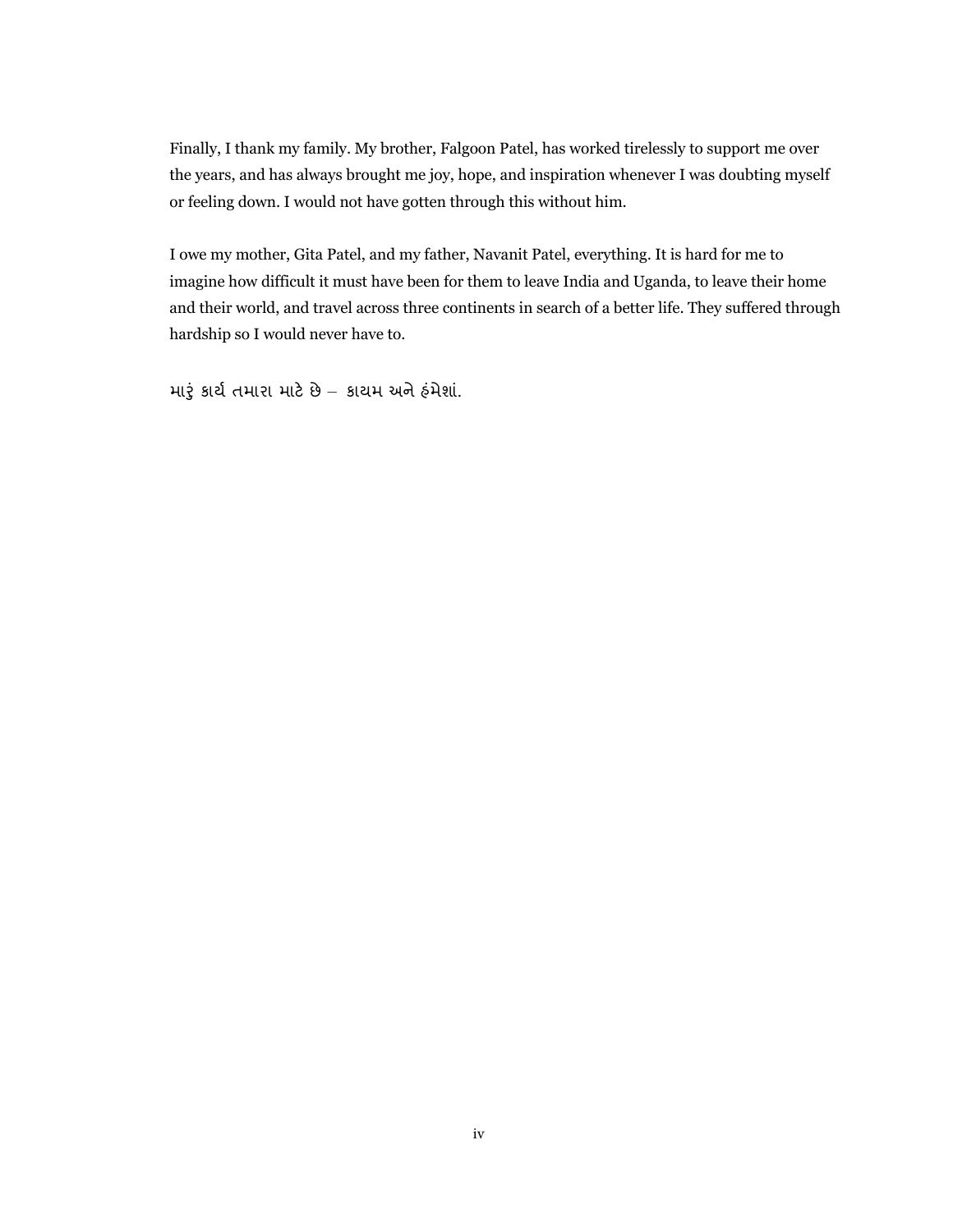## **ABSTRACT**

## **INFORMAL INSTITUTIONS AND DEVELOPMENT**

## Raj Navanit Patel

## Cristina Bicchieri

Why are some countries wealthier than others? Recent scholarship on this question has begun to converge on the answer to this question: *institutions*. Some countries are wealthier than others, on this view, because they have the right institutions. These are a set of well-functioning institutions that allow individuals in society to cooperate and coordinate with each other, and, in the end, secure the welfare gains from that cooperation and coordination.

Institutions matter, in other words. But *which* institutions? In this dissertation, I argue that it is the presence of particular informal institutions (such as social norms) in some societies, and their absence in others, that ultimately decides whether cooperation and coordination is achieved, and welfare gains are secured. I argue that the historical focus on formal institutions (such as formal laws and regulations) is somewhat misplaced, since whether or not people abide by formal institutions is determined by the presence of particular informal rules and norms that govern everyday interaction. In a nutshell: formal institutions matter, but informal institutions rule.

In Chapter 1, *Institutions, development, and corruption: the Clientelist Trap*, I provide a "macrolevel" view of the role that informal institutions play in generating welfare-relevant outcomes in development contexts. Specifically, I argue, following Douglas North, that institutions play a critical role lowering transaction costs and facilitate cooperation. Lower transaction costs allow for advanced, specialized economic markets that ultimately generate wealth. I then develop a neoinstitutionalist account of corruption and apply it to corrupt political markets, specifically, to clientelist politics. I sketch a model that shows the conditions under which clientelism is a stable political strategy for both corrupt patrons (elite politicians) and their clients (non-elite voters).

In Chapter 2, *Institutions out of thin air? A classical liberal case against charter cities*, I turn to a "meso-level" view of institutions in a development context. If institutions are so central to development, why not create discrete political units—charter cities—to compete with places that have "bad institutions"? Proponents of charter cities make this argument and claim that building a place like Singapore on the coast of a place like Somalia is the solution to a number of development problems (such as corruption). In this Chapter, I argue against charter cities from a broadly classical liberal view. Specifically, I claim that there are reasons to think that charter cities are not a morally justifiable form of government by the classical liberal's lights, even if some form of the charter city (i.e., a private city) is an ideal form of libertarian government. I also claim that much of the pro-charter city arguments rest on a set of empirical claims that fuel pragmatic considerations, but these empirical claims are either false or they actually give us reason to question the very workability of charter cities.

In Chapter 3, *The natural and the social in the metrics of justice*, I turn to a "micro-level" view of the role that institutions play in mediating individual differences in a way that is relevant for liberal egalitarian theories of justice. Specifically, I turn my attention to the debate about the status of so-called "natural inequalities" between Rawlsian resourcists and capability theorists. I argue that capability theorists are able to accept both that distributions of natural endowments are neither just nor unjust while also maintaining that a theory of justice's metric ought to be sensitive to individual variation (even when this variation has, at bottom, a "natural" (innate, biological) component). This is because capability theorists are able to adopt a more sophisticated understanding of the natural/social distinction, one that stresses the *interaction* between the two through the mediating role of both formal and informal institutions. What lies at the heart of this understanding is a particular conceptualization of the nature of disability, namely, the interaction model. v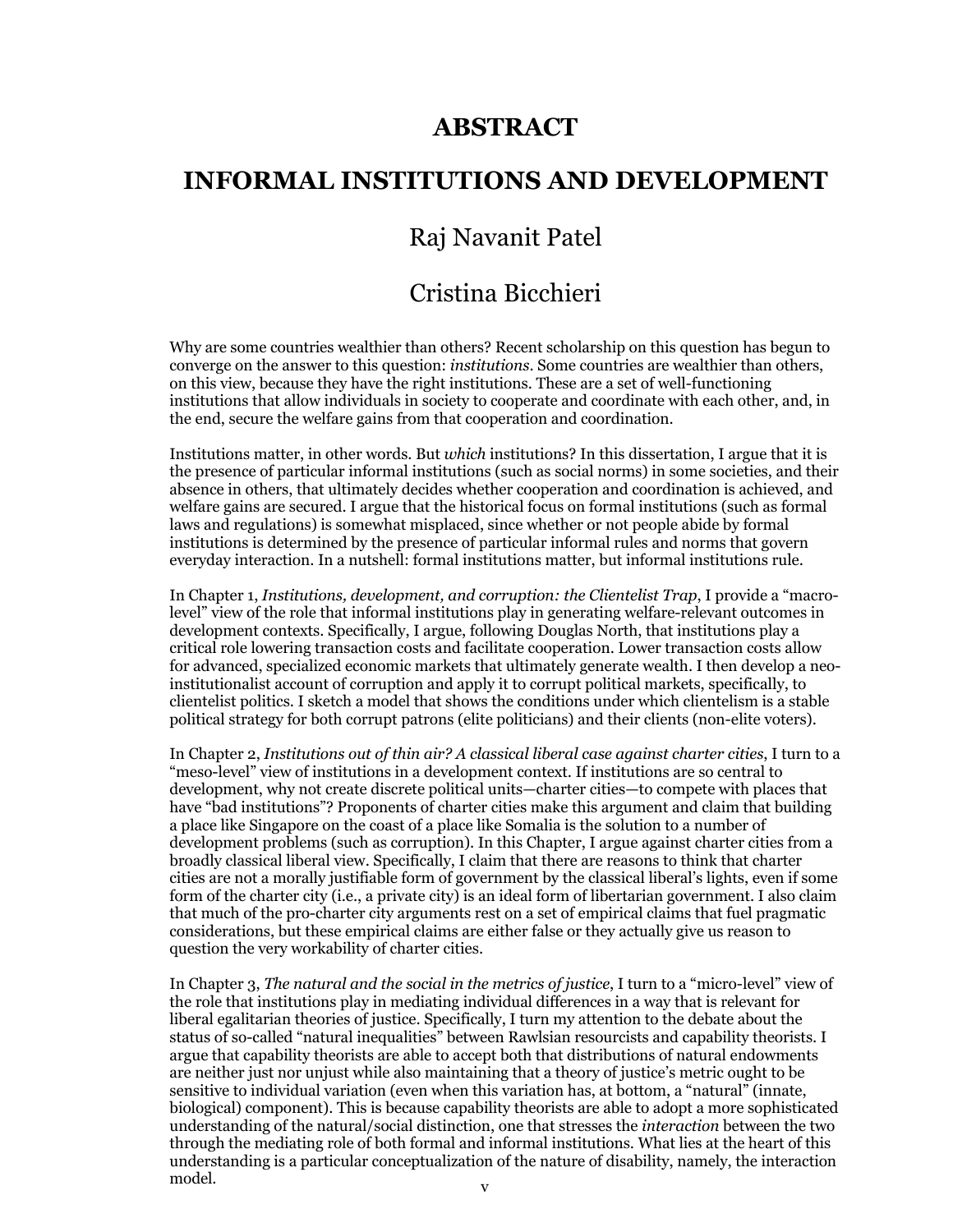# **Table of Contents**

## Chapter 1. Institutions, development, and corruption: the Clientelist

## Chapter 2. Institutions out of thin air? A classical liberal case against

| Chapter 3. The natural and the social in the metrics of justice |  |  |
|-----------------------------------------------------------------|--|--|
|                                                                 |  |  |
|                                                                 |  |  |
|                                                                 |  |  |
|                                                                 |  |  |
|                                                                 |  |  |
|                                                                 |  |  |
|                                                                 |  |  |
|                                                                 |  |  |
|                                                                 |  |  |
|                                                                 |  |  |

# Appendix 1: Methodology (measuring informal institutions) ........... 75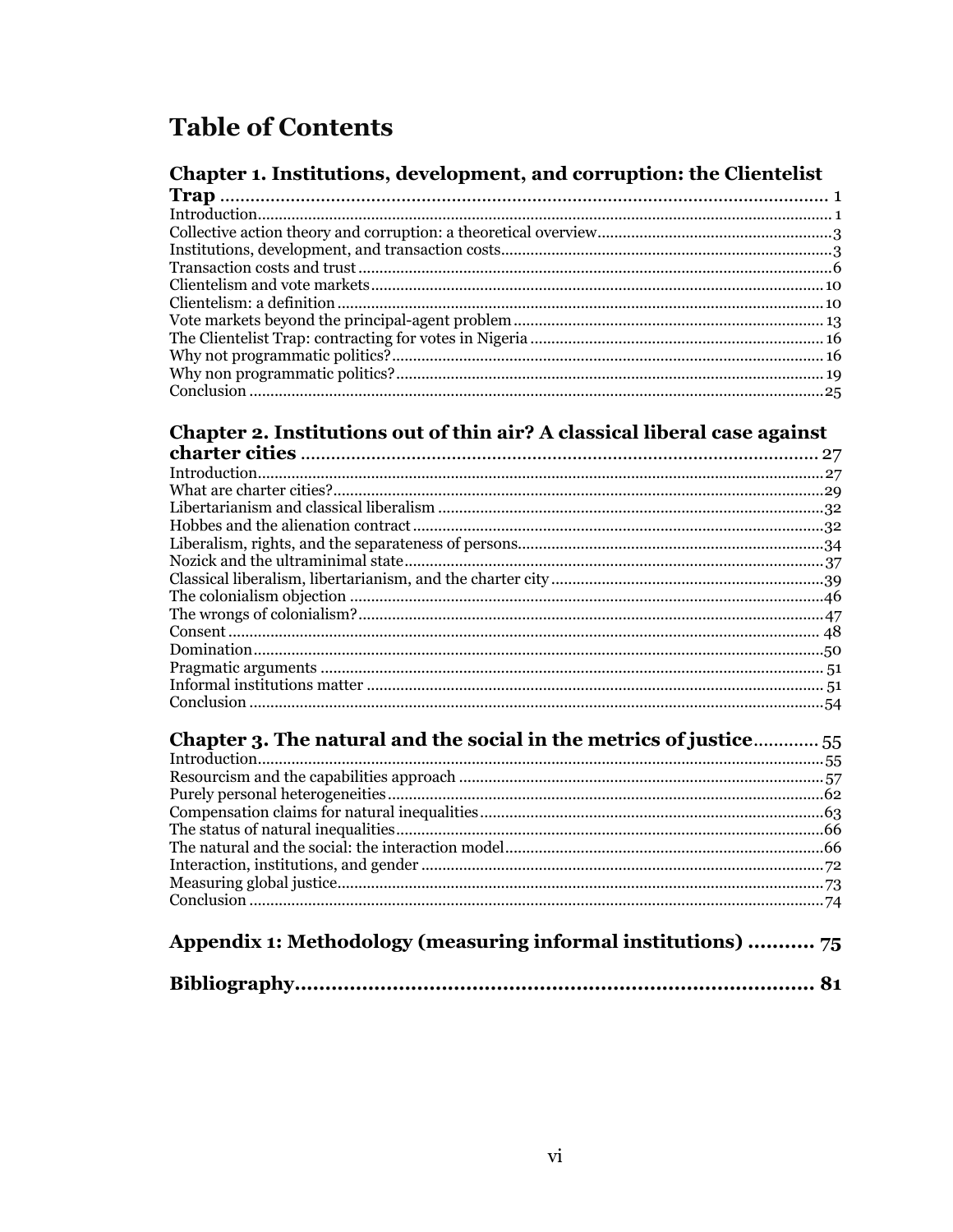# **CHAPTER 1. Institutions, development, and corruption: the Clientelist Trap**

- 1. Introduction
- 2. Collective action theory and corruption: a theoretical overview
	- a. Institutions and development
	- b. Transaction costs and trust
- 3. Clientelism and vote markets
	- a. Clientelism: a definition
	- b. Vote markets beyond the principal-agent problem
- 4. The Clientelist Trap: contracting for votes
	- a. Why not programmatic politics?
	- b. Why non-programmatic politics?
- 5. Conclusion

### *1. Introduction*

How does Nigeria "get" to Denmark?1 That is to ask, how does a society characterized by low honesty and high corruption transform itself into a society characterized by high honesty and low corruption? This is the central question of anti-corruption policy, and indeed, the central question of development policy generally. Remarkably, after at least two decades of research and billions of dollars disbursed, we still do not have a satisfactory answer. Anti-corruption success stories are few and far between, and in many cases, countries that have received billions of dollars from the international community for anti-corruption political reform have higher levels of corruption than before they pursued those reforms. It is not much of an exaggeration, then, to say that two decades of anti-corruption policy has been a failure.

Why have these efforts failed? One increasingly influential answer to this question places the blame squarely on the theoretical underpinnings of these efforts, namely, the conceptualization of corruption as a principal-agent problem.2 The idea here is that an honest principal (e.g., a public body) contracts with an agent (e.g., a politician or a bureaucrat) who then abuses their public power for personal gain. The key assumptions are that the agent's interests (in a utility-maximizing sense) diverge from the principal's interests, and that there is an information asymmetry between the principal and the agent. What determines whether the agent will engage

<sup>1</sup> To use Fukuyama's turn of phrase: "The international community would like to turn Afghanistan, Somalia, Libya, and Haiti into idealized places like 'Denmark,' but it doesn't have the slightest idea of how to bring this about." The problem of development, according to Fukuyama, is the problem of "getting to Denmark," where Denmark is a generic stand-in for an "imagined society that is prosperous, democratic, secure, and well governed, and experiences low levels of corruption" (Fukuyama 2014, p. 26).

<sup>2</sup> Persson et al. (2013, 2019); Rothstein (2005, 2018); Mungiu-Pippidi 2006, 2013, 2019).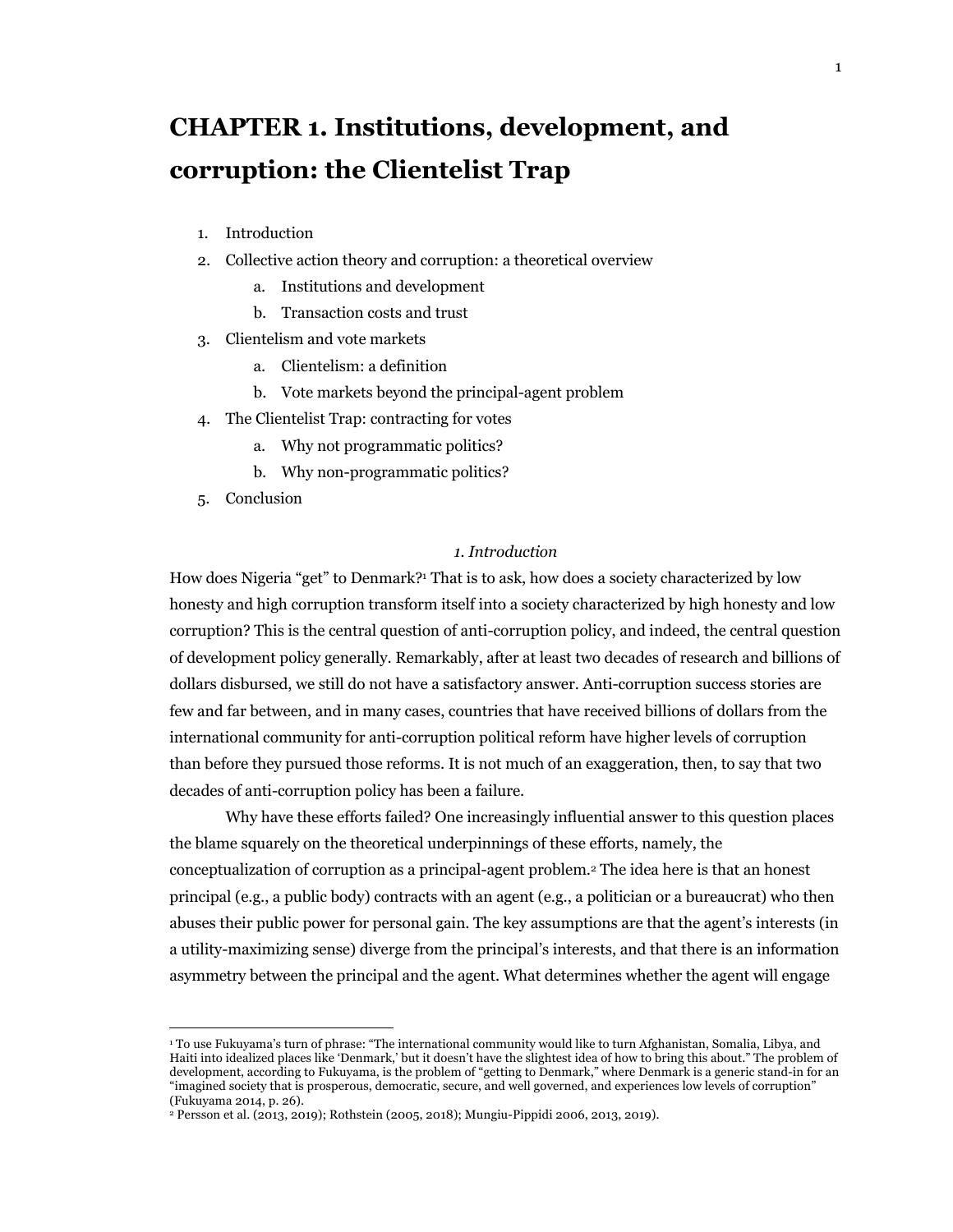in corruption is the cost and benefit of the action: if the benefits of engaging in corruption outweigh the costs, then the agent will engage in corruption. On a particular theoretical understanding of this view, preferences are non-social and exogenous (i.e., the model assumes agents will maximize self-interest independently of what other agents do) and the analytic focus is on formal institutions (the legal rules, penal sanctions, and so on) as opposed to informal institutions (norms, expectations, and so on); the kind of anti-corruption reforms that flow from this framework aim at increasing the costs of engaging in corruption through formal rules and mechanisms, such as increased monitoring and punishment.

But in cases of systemic corruption, corrupt behaviour is not the result of an independent and individual preference to maximize self-interest in the face of formal rules. Instead, in many cases, the best way to understand corruption is as a behaviour supported by a set of shared beliefs and expectations, where social preferences to engage in behaviour are dependent on the expected and actual actions of others. The underlying thought here is that the costs of engaging in corruption are high if one expects nobody else to engage in corruption, but the costs of *not*  engaging in corruption are high if one expects everybody else to engage in corruption. From this view, preferences are endogenous, and the key analytic focus is on both the formal institutions as well as the informal institutions that drive the practice. The bottom line is that anti-corruption policy must be sensitive to both the formal and informal sets of rules that structure the incentives to engage or not engage in corruption, as well as the interaction of these formal and informal rules. The broader theoretical current behind this approach is best described as rational choice neo-institutionalism.3

A point that is often lost in the more polemic arguments against the principal-agent approach to corruption is the idea that principal-agent models are, of course, naturally compatible with a broader collective action approach. Principal-agent relationships are almost definitionally integral to the analysis of corruption since the most basic understanding of corruption involves the misuse of public power for private gain—a relationship that implicates a principal-agent relationship at its very core. The arguments in this dissertation align with this general sentiment. Instead of aiming to displace principal-agent approaches to corruption, I show that a sophisticated understanding of corrupt behaviour implicates both principal-agent theory and collective action theory, and indeed, the two approaches are complimentary.

In this chapter, I develop and defend a rational choice neo-institutional account that specifies the kind of informal institutions that drive corrupt practices.4 In §2, I clarify the

<sup>3</sup> I take the rational choice neo-institutionalist intellectual lineage to stretch back at least to Adam Smith, and to be firmly a part of what Boettke, Haefelle-Balch, and Storr (2016) refer to as 'mainline economics,' which accepts the idea that 'formal and informal institutions guide and direct human activity' as a key premise (p. 4). For more contemporary exemplars of neo-institutionalist thought, especially with respect to political and economic development, see North (1981, 1987, 1990, 1991, 2005); North, Wallis and Weingast (2010); Ostrom (1990, 2000, 2005, 2009, 2010, 2014); Acemoglu,

<sup>&</sup>lt;sup>4</sup> The account in this chapter also informs and underpins the theoretical and empirical understanding of institutions in the rest of the dissertation.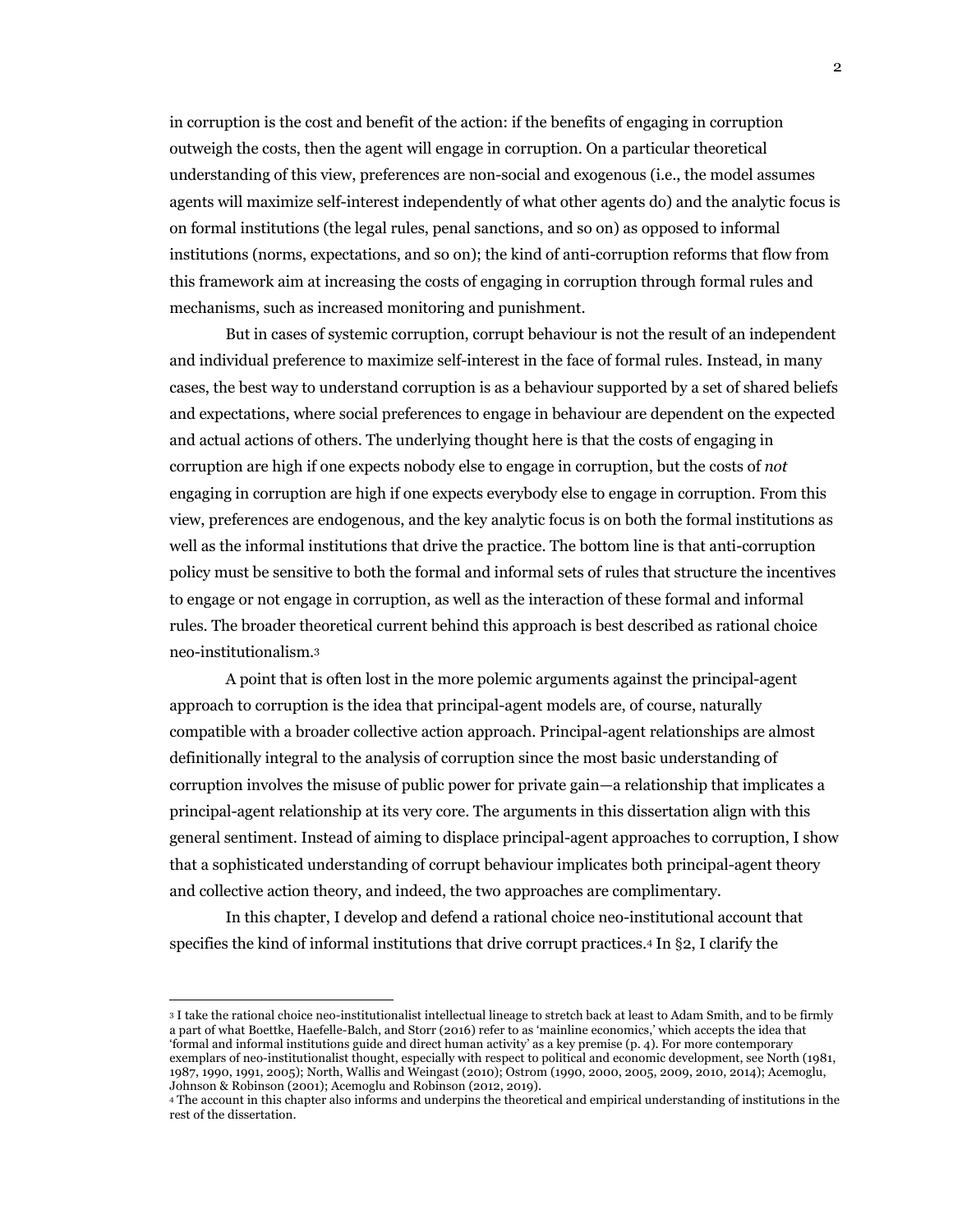empirical and theoretical connections between the account and economic and political development, with a special emphasis on the mediating role institutions play through transaction costs and trust. In §3, I apply my general theoretical account to political clientelism. Here, I provide my own definition of clientelism, one that requires us to look at the formal and informal institutions that structure the political relationships that characterize clientelist politics (which are, of course, ubiquitous in developing societies). In §4, I provide a theoretical model of clientelism that I call the "Clientelist Trap." The Clientelist Trap draws attention to a set of circumstances whereby a clientelist equilibrium stabilizes as an efficient political strategy because of voter preferences for clientelism. I argue that voters prefer clientelism because it is often the most attractive option in their option set, given credibility and commitment problems that plague other, more seemingly better options. I briefly present fieldwork evidence from Nigeria to provide empirical content to my theoretical framework (see Appendix 1).5 As I argue in §3 and §4, the Clientelist Trap is a theoretical and empirical application of the general neo-institutionalist account developed in the chapter, and it is one that helps us make sense of some of the central empirical puzzles that animate much of the rational choice literature on political clientelism. In §5, I conclude.

### *2. Collective action theory and corruption: a theoretical overview a. Institutions, development, and transaction costs*

Neo-institutionalism rests on the idea that the pursuit of individual self-interest, under the appropriate institutional framework, generates net social benefits to society as a whole. It is the existence of these institutions in some societies and not in others that provides the dominant explanation of patterns of comparative development; in other words, the differences in prosperity between societies seen around the world today is best explained, in the final analysis, with reference to the sorts of institutions that one finds in those societies. The diagnosis of developing societies and the problem of development in general is thus framed, on this view, in terms of a lack of an appropriate institutional framework that aligns individual self-interest with the interests of the broader society in which those individuals live. The difficulty in securing the right institutional framework for any society is that a state that has the capacity to deliver even on the most basic institutions (i.e., to provide a minimum of law and order, property rights, enforcements of other contracts, and so on) is also a state strong enough to predate on the efforts of its citizens. "Getting to Denmark," then, really means getting to a strong, competent state that is sufficiently constrained so as to not interfere with the security of property and other underlying market-relevant institutions.

<sup>5</sup> I note also that the general theoretical account I develop in this chapter compliments fieldwork I have undertaken and published elsewhere (Patel and Hoffman, 2017).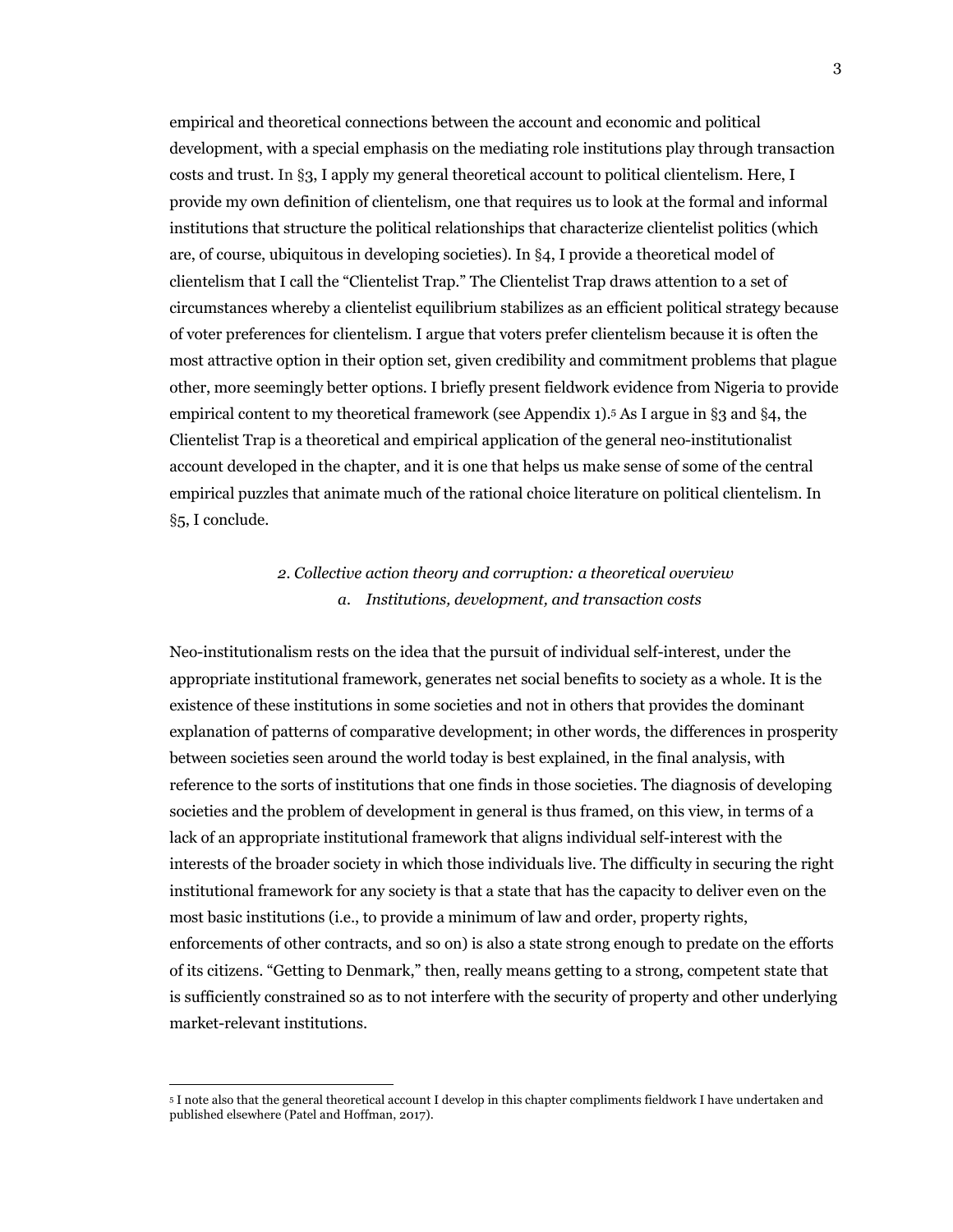The "right" institutions align private self-interest and social benefit and thus leave everyone better off; thus we would expect a demand for the right institutions. *Almost all* individuals in the developing world would prefer to live in a society with the right institutions, i.e., those under which honesty was rewarded and dishonesty was punished and where one could be reasonably confident that others would generally act honestly. But a well-functioning society that provides the preconditions of prosperity is, on this view, the ultimate public good and thus suffers from the same problems that afflict the provision of any public good. Individuals stand to benefit from the provision of a well-functioning society without having to contribute to it in the same way they stand to benefit from any other public good without having to contribute to it. And thus the ultimate public good of a successful society that facilitates cooperation is predictably underprovided.6 Developing societies thus face a second-order collective action problem with respect to the supply of institutions; it is precisely the inability to overcome this collective action problem that explains the pervasive market failures that cause welfare losses associated with those societies.7

At the theoretical core of neo-institutionalism as it relates to corruption is an understanding of *institutions*.8 There are two important, related approaches to mention here. First, the *institutions-as-rules* approach, elucidated in a body of work beginning with Douglas North and Elinor Ostrom,9 views institutions-as-rules, where institutions are considered to be the "rules of the game in a society."10 Formal rules, such as laws and legal regulations, are conscientiously decided upon by the relevant political community, and the extent to which these rules can be designed so as to minimize transaction costs is to the extent to which the "Smithian result" of productive markets will obtain. Both North and Ostrom provide a hierarchy of rules, such as operational rules that govern the day-to-day, collective-choice rules which determine operational rules, constitutional rules which determine collective-choice rules, and metaconstitutional rules which determine constitutional rules, and at the very top, the rules of the biophysical world—rules that are beyond human design.

Much of the institutions-as-rules literature focuses on conscious political rule choice; if individuals are not satisfied with the rules governing interactions on one level of the hierarchy, they "move up" the levels to change rules at the higher level. But there is no reason to think choice of rules will be efficient or beneficial for everyone or even a majority, since the set of rules that "ultimately emerges will depend on the perceived interests of actors involved in setting the rules."11 In most cases, these interests will be the those of the powerful who are able to set, and crucially, enforce the rules. These interests will often diverge from the general interest, even if

<sup>6</sup> Keefer (2018, p. 10).

<sup>7</sup> Bates (1988); Ostrom (1990).

<sup>8</sup> For a general overview, see Greif & Kingston (2011) and Hindriks & Guala (2015).

<sup>9</sup> North (1981, 1987, 1990, 1991, 2005); North, Wallis and Weingast (2010); Ostrom (1990, 2000, 2005, 2009, 2010, 2014).

<sup>&</sup>lt;sup>10</sup> North (1991).<br><sup>11</sup> Avner & Greif (2011, p. 16).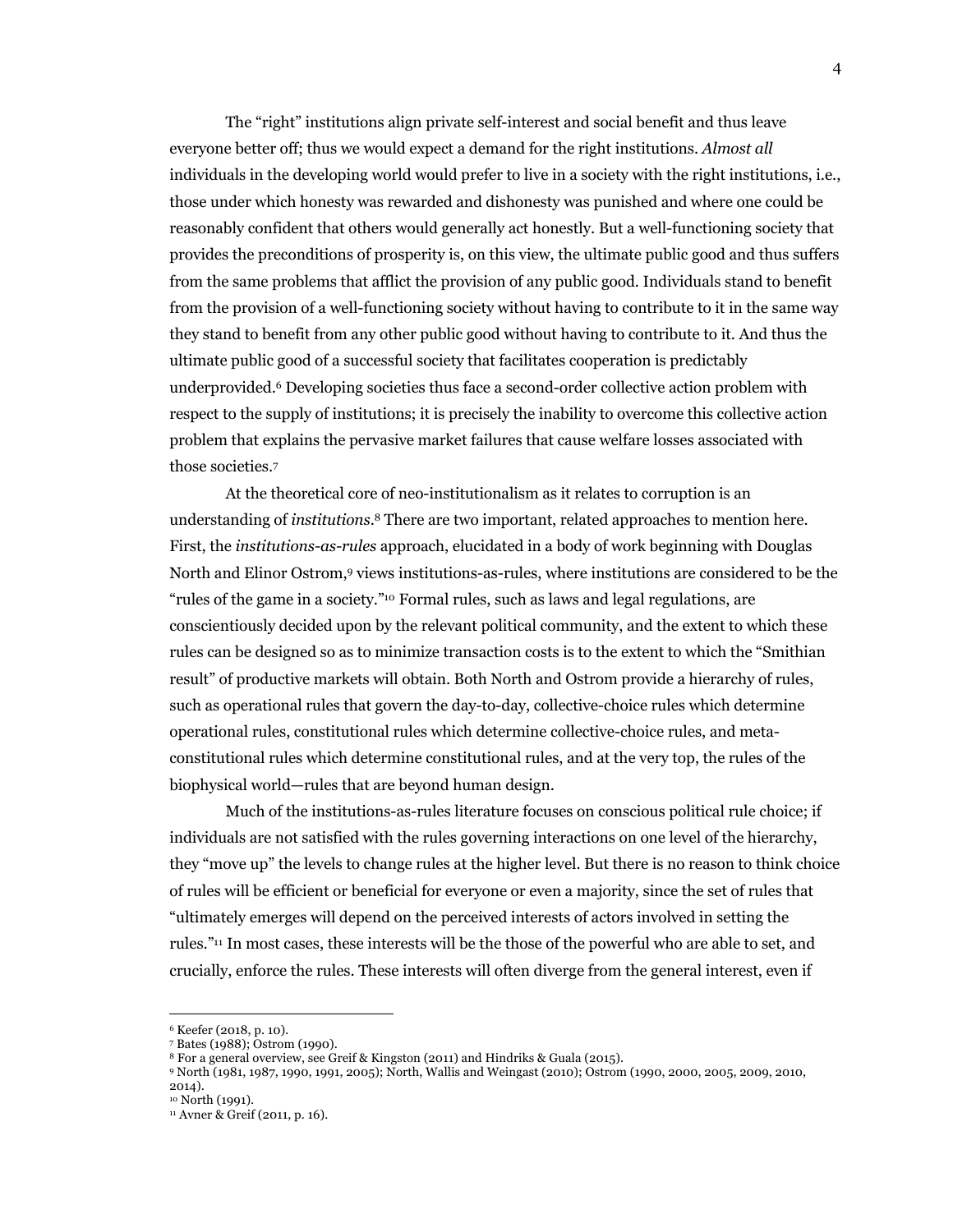more efficient rules would leave everyone better off. Thus, institutional rule-choice is plagued by a dual commitment and credibility problem, where powerful elite interests cannot commit to nonabuse of power for their own private interests, and other, less powerful groups cannot commit to compensating the powerful for the loss of power that would come along with more efficient institutions. This is an insight that stretches back to Adam Smith, who explained the persistence of inefficient institutions such as slavery in exactly these terms.12 The commitment and credibility problems that plague developing societies is an issue that I return to in §4.

The second, related strand of literature on institutions focuses on *institutions-asequilibria*.13 Where the institutions-as-rules approach emphasizes institutional choice, institutions-as-equilibria emphasizes an underlying theory of motivation which generates equilibrium-stabilization pressures that result in particular behavioral regularities. From this view, what induces behavior is not the overarching formal rules given by the state, but rather social expectations on what others do, are expected to do, and what others expect us to do (empirical and normative expectations in Bicchieri's terminology).14 Behavioral regularities are often best thought of as stabilized through *informal* institutions, in these terms, for there are often an attendant set of "invisible," informal rules that motivate individuals to comply with a behavioral rule or bear the costs of deviating from that rule. Since deviation is costly relative to compliance, these informal rules generate an equilibrium that is the result of a "structure that motivates each individual to follow a regularity of behaviour in that social situation and to act in a manner contributing to the perpetuation of that structure."15 The problem of corruption from the institutions-as-equilibria view is not the absence or presence of formal anti-corruption rules, but rather the self-sustaining presence or absence of particular informal rules and the behavioral regularities they give rise to.16 It is the presence self-sustaining of "bad" informal rules, i.e., rules that make honesty costly relative to dishonesty, that forms the core of the collective action problem at the heart of the problem of development.

I note here that these two approaches are often framed as in tension with each other despite some recent unificationist accounts.17 I do not aim to settle the debate here. Suffice to say that the two approaches complement each other given that institutions-as-rules focuses on institutional choice, and institution-as-equilibria focuses on the theory of motivation that generates stabilization pressures that reproduce institutions. More importantly, both approaches point to an influential line of critique of the principal-agent approach to corruption which holds that the problem with the principal-agent view is that it focuses on the individual when the problem is often institutional (or systemic). Diagnosing corruption, on this view, requires us to use the theoretical tools of neo-institutionalism and collective action theory rather than principal-

<sup>12</sup> For a good overview on Smith's arguments on the persistence of inefficient institutions, see Weingast (2016).

<sup>13</sup> Avner & Greif (2011, p. 25). 14 Bicchieri (2006).

<sup>15</sup> Avner & Greif (2011, p. 25).

<sup>16</sup> Ibid.

<sup>17</sup> Hindriks & Guala (2015).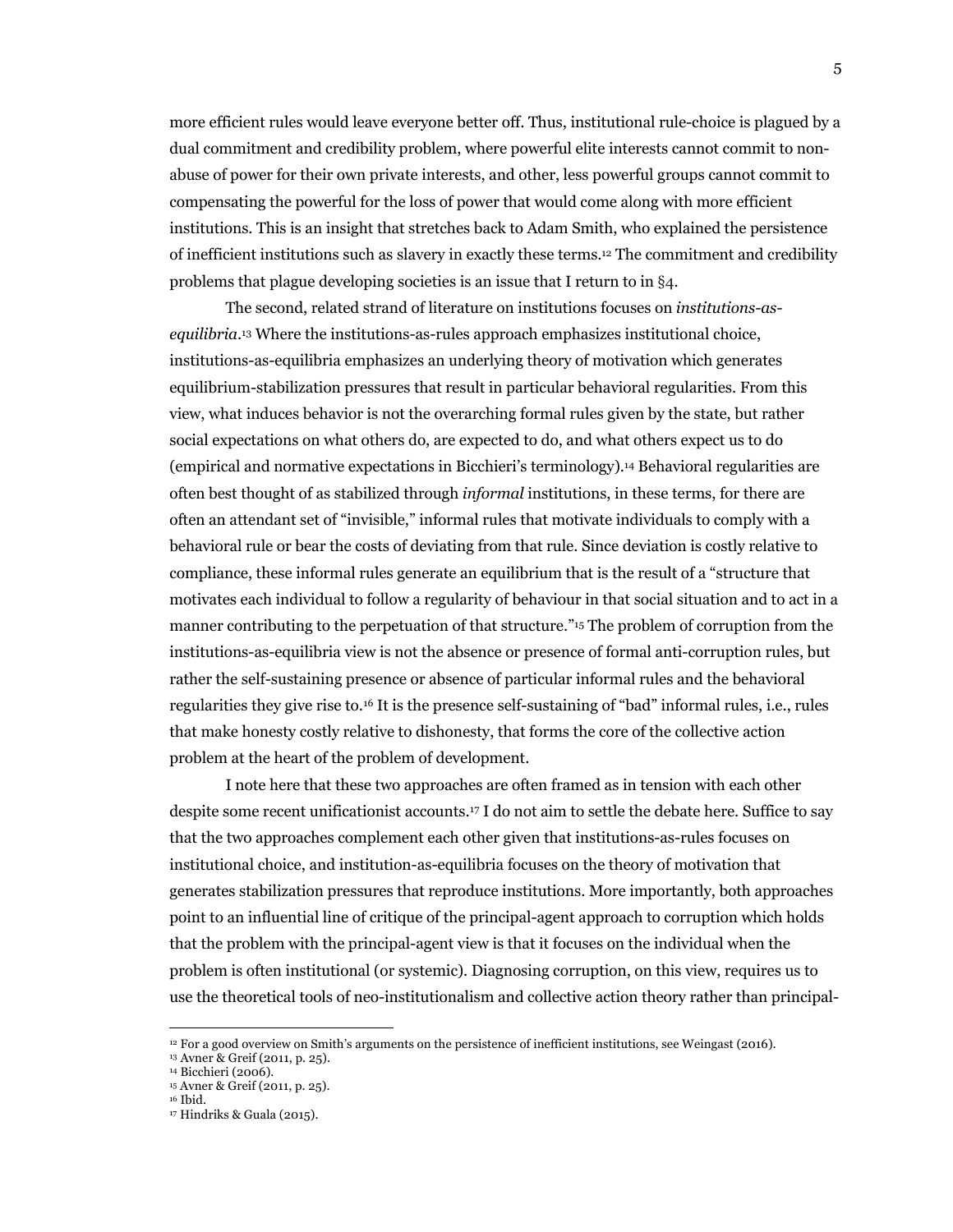agent theory alone, since endemic corruption is best viewed a "malicious" equilibrium sustained by interdependency of beliefs about whether others will engage in corruption. Collective action theory, in other words, focuses on the institutions which structure interactions between the principals and the agents—both formal and informal.

#### *b. Transaction costs and trust*

While the "post-Washington Consensus"18 view amongst the development community (and the underlying social sciences) has come to accept the core neo-institutionalist claim that it is the institutions of a society that will determine its overall economic growth, the fundamental emphasis on institutions is not at all new. Indeed, the idea that the relevant institutions are necessary for the functioning of markets, and crucially for the coordination and efficiency gains of markets to obtain (with their attendant welfare benefits), stretches back to at least Adam Smith. In the notes of lectures written some 21 years before the publication of *Wealth of Nations* (1776), Smith wrote that "little else is requisite to carry a state to the highest degree of opulence from the lowest barbarism, but peace, and a tolerable administration of justice."<sup>19</sup> Obtaining the "Smithian" result," to use North's turn of phrase, requires the appropriate formal and informal institutions.20

The social sciences—most remarkably economics—seems to have forgotten this basic insight as neoclassical economic theory, with its emphasis on technical analysis, rose to enjoy status as academic orthodoxy from the 1930s onwards.21 Indeed, institutions do not feature at all in neoclassical economics (embodied in welfare economics and the Arrow-Debreu general equilibrium models) because of a set of assumptions that the standard models make about the framework in which economic exchange takes place. As Boettke puts it, the "formalistic rendering of economic reasoning in the 1930 –1960s strove to be *institutionally antiseptic*" (his emphasis).22 Crucially, the models assumed what Weingast has dubbed "the neoclassical fallacy," which is the view that (1) agents performing economic transactions enjoy perfect security; (2) a system of well-defined property rights with complete contract enforcement exists; and that (3) there is no arbitrary state (or any other actor with a monopoly on violence) to predate on productive economic exchanges.23 In other words, neoclassical economics assumes that the transaction costs involved in economic exchange are zero.

Transaction costs are crucially dependent on the institutional framework in which they accrue. This insight comes from Coase's seminal work in which he "opened the black box"24 of the firm and asked why they exist as a form of governing hierarchy in market settings. His answer:

<sup>18</sup> Burki & Perry (1998). 19 Smith (1976).

<sup>&</sup>lt;sup>20</sup> North (2005, p. 80).<br><sup>21</sup> Boettke (2018).

<sup>22</sup> Ibid., (p. 161).

<sup>23</sup> Weingast (2016, p. 192). 24 Coase (1937, 1960); Hodgson (2005).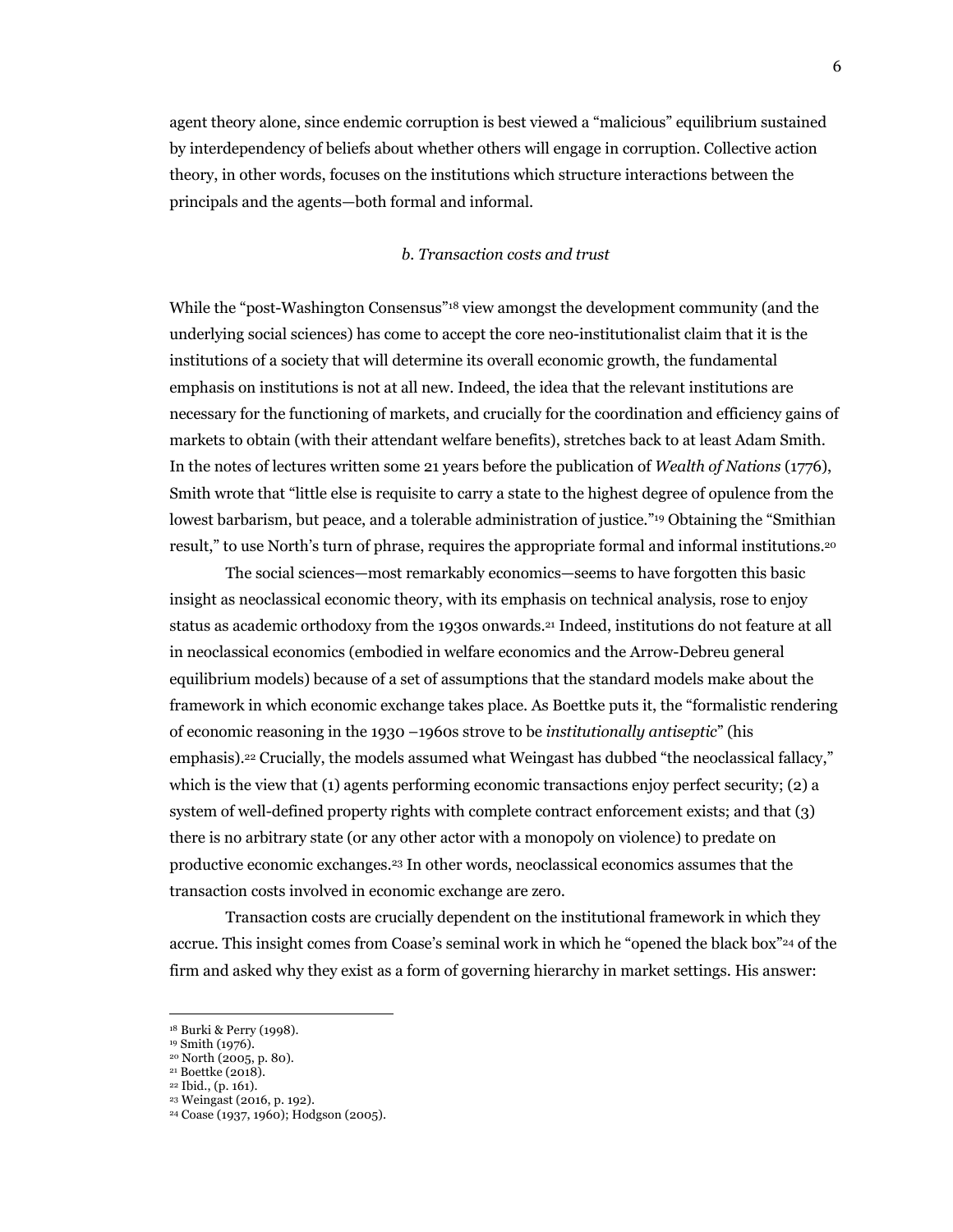Since the costs of finding potential trading partners, communicating with them, negotiating contracts, monitoring performance and ensuring enforcement are lower in a single hierarchical organization than they would be in a decentralized market setting, economic actors organize themselves in ways that lower these costs and thus allow them to realize higher economic gains from economic exchange. Following this literature, I define transaction costs as the sum of coordination costs (i.e., the costs involved in search, communication, negotiation, and monitoring) and transaction risks (i.e., the costs involved in enforcement including losses incurred due to non-enforcement):

#### *Transaction costs = coordination costs + transaction risks.25*

A subset of transaction costs is closely related to the problem of trust.26 These are generally the costs involved in transaction risks. Transaction risks become a problem for modern complex economies that are characterized by a division of labor and the attendant high levels of productivity and economic growth because trade is often conducted amongst strangers as opposed to close kin or family. These economies usually feature transactions that are governed by impersonal rules of exchange where there is a time lapse between when a promise is made and when it is executed.

These transactions have the structure of a one-sided prisoner's dilemma (or a Trust Game). One sided prisoner's dilemmas are games where the payoff structures for the players are asymmetric: Player A (trustor) has the option to cooperate (to invest or not invest). If Player A cooperates (invests), player B (trustee) has the option to cooperate (not exploit) or not cooperate (exploit). Player A's optimal choice is to not invest, and Player B's optimal strategy is to exploit. The result is a suboptimal Nash equilibrium that is Pareto-inferior where the gains from mutually beneficial exchange go unrealized.27 This is one way to think about the effects of high transaction costs in a given economy: Player A's "fear" of being exploited by Player B (and the associated social losses) represent a social dilemma; high transaction costs represent the costs of overcoming that social dilemma in any given economy.28

This Trust Game indicates the importance of *generalized* trust in resolving the social dilemma that Player A and Player B find themselves in. Generalized trust is the trust that individuals have in anonymous others or in impersonal formal institutions. How would trust emerge in such a situation such that Player A and Player B can realize mutual gains? Consider games that allow for long-term repeated interactions between two players (Repeated Trust Games). These games are structured to study the effects of "dyadic embeddedness," which allow for two mechanisms through which trustfulness and trustworthiness can be induced: Player A can

<sup>&</sup>lt;sup>25</sup> Clements et al. (1993).<br><sup>26</sup> Beccerra & Gupta (1999).<br><sup>27</sup> Greif (1994, p. 918).<br><sup>28</sup> Buskens (1998, 2002); Buskens & Raub (2002, 2013).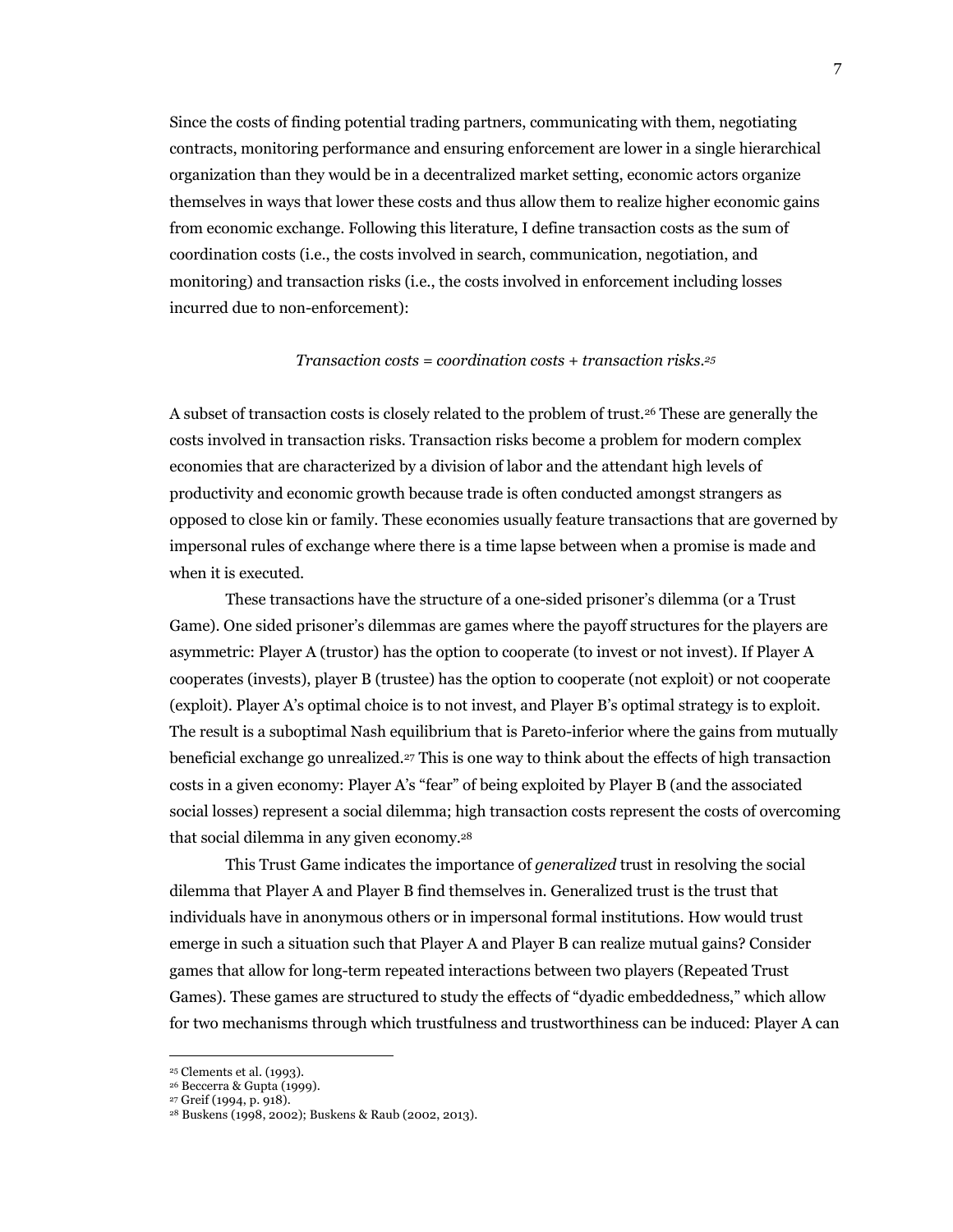*learn* (from the past behaviour of Player B) and *control* (by withholding trust in the case that Player B decides to exploit during the games).29 The experimental results from these games provide a somewhat intuitive result: Player A's decision to trust is largely conditional on whether Player B has decided to not exploit in previous iterations of the game.30 With a long enough timehorizon, Player B has incentives to build a reputation in order to secure investments from Player A.31

A further variant of Repeated Trust Games provides Player A information about Player B's interactions with other trustors. These games are structured to study the effects of "network embeddedness."32 Games of this sort will typically provide Player A with a reputation score about Player B as well as allow for Player A to provide feedback (which in turn will have an effect on Player B's reputation score). The general experimental findings show that network embeddedness tends to promote trustfulness and trustworthiness.33 Interestingly, a recent study found that the size of the effect is stronger when embeddedness is chosen endogenously (i.e., players in the game invest in an information mechanism that provides a reputation score or its equivalent) than when it is provided exogenously.34 These experimental findings provide clues for mechanisms behind the purported links between social capital and economic growth. Many of the specific risks facing any given individual (or firm) stem from information asymmetries between the parties to the transaction. These generally result in adverse selection problems before the execution (precontractual opportunism) and principal-agent problems after the execution (postcontractual opportunism).

Consider an example of a simple bilateral employment contractual relationship. Contractual relationships between employers and employees typically involve information asymmetries of the following sort. Potential employees know their abilities to perform on a particular job better than potential employers do. Moreover, employees know more about their performance on the job than their employers do. Firms thus face transaction risks from potential employees misrepresenting their abilities (precontractual opportunism as an adverse selection problem) or shirking while on the job (postcontractual opportunism as a moral hazard problem). Firms are generally aware of such risks and tend to invest resources to minimize their exposure (such as screening mechanisms to shield against precontractual opportunism and monitoring mechanisms to shield against postcontractual opportunism).

The particular attributes of the good or service at the heart of the transaction might add a further level of transaction risk (and thus attenuation cost). For example, consider the 'lock-in

<sup>&</sup>lt;sup>29</sup> Buskens & Raub (2002).<br><sup>30</sup> Ibid.<br><sup>31</sup> Ibid.

<sup>&</sup>lt;sup>32</sup> Buskens & Raub (2013).<br><sup>33</sup> Ibid.<br><sup>34</sup> Frey et al. (2019). Note that the choice to invest in an information mechanism that promotes embeddedness in this context is a voluntary contribution toward a public good (since the information mechanism promotes trustfulness and trustworthiness which benefits all).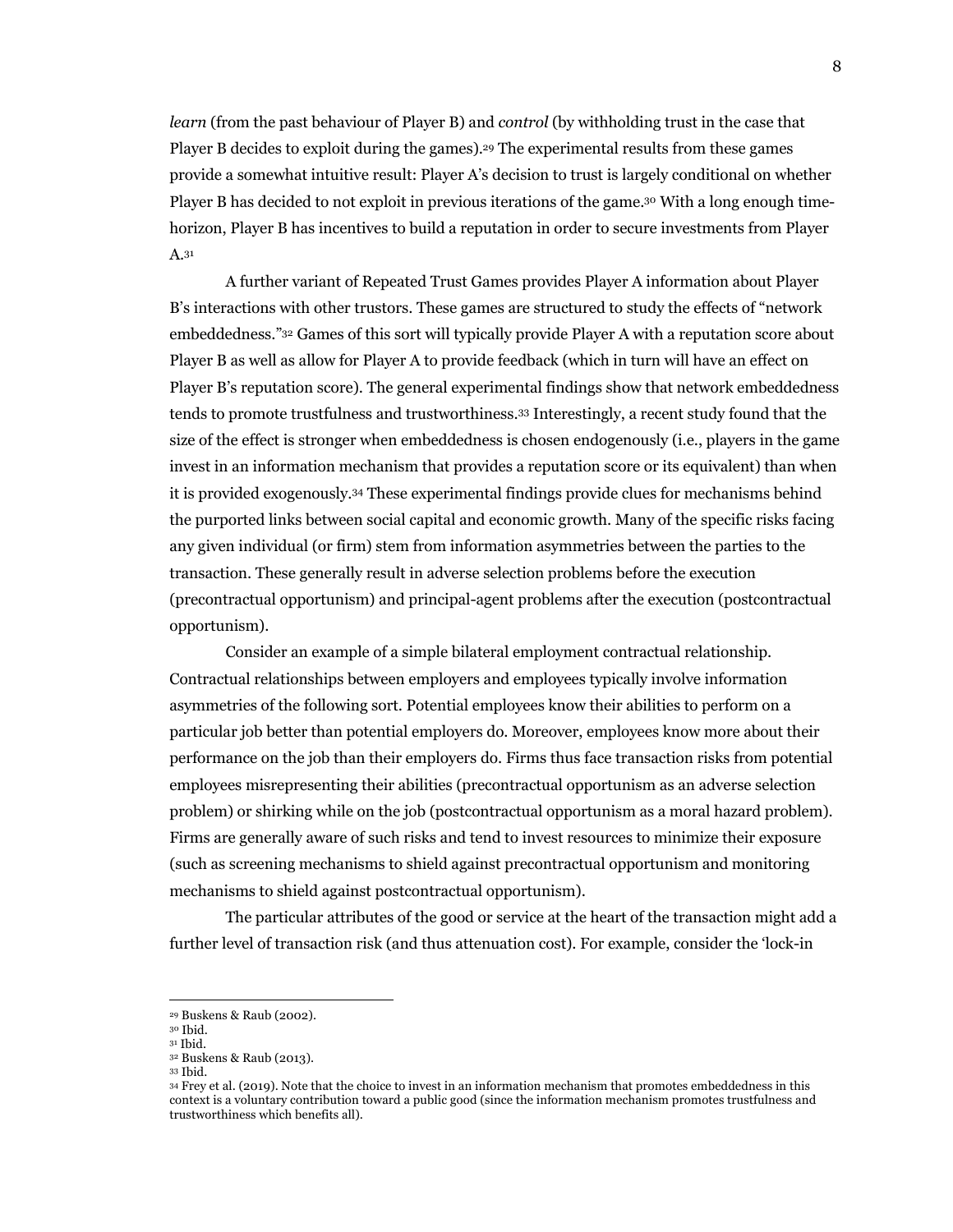effect,' which refers to a contractual arrangement where one party to the contract has more of an interest in its eventual realization than the other. The lock-in effect is related to the 'hold up problem,' which refers to the possibility for opportunistic behaviour created by the asymmetry of interests between the contracting parties. Contracts involving highly "transaction-specific" assets will be particularly susceptible to lock-in effects and hold up problems because asset specificity usually means the asset's value is tied up to the particular firm or transaction.35 An example of this would be an employee who learns firm-dependent skills, as in the case of an employee who learns how to code software in a language that is used exclusively by a particular firm or a law associate who has specific knowledge of a particular client with a set of idiosyncratic legal issues. Contractual mechanisms to mitigate the risks of opportunism that flow from the lock-in effect include collective bargaining arrangements (e.g., labor unions) or mixed-ownership structures (e.g., law firms).

When generalized trust is low, transaction costs are high because contracting parties must take steps to shield themselves from heightened risks of defection. Low trust societies must divert resources into risk minimization that might be freed up and directed toward more productive uses in a high trust environment. In already resource constrained environments, high transaction costs due to low generalized trust may prohibit markets from developing, producing failures of cooperation and higher costs for collective action. This is one reason why developing societies conspicuously lack sophisticated, advanced markets that require high levels of trust (such as primary and secondary insurance markets). It is precisely the lack of such integral markets that leaves individuals in the developing world, especially the poor, in a fragile and precarious position, often one small setback away from financial ruin.36

Moreover, societies with low generalized trust allow for economic markets that rely on high levels of particularized trust. Indeed, societies with endemic corruption often have high levels of particularized trust, since iterated corrupt transactions rely upon informal rules such as reciprocity, loyalty, and honesty to emerge and structure trust specific to *particular* others. This also generates demand for intermediaries ("middlemen") to ensure that individuals aiming to contract with corrupt individuals will find the "honestly dishonest" party they are looking for.37 These intermediaries are often individuals placed within a network of trust who have information of where honestly dishonest individuals may find and contract with each other.38 As the number of corrupt market participants increases, specialization occurs through "investments in know-how and networks" that produces "positive feedback loops" signaling to others that corruption is both cheap and profitable, and carries low risk of sanction.39 High transaction costs for legitimate contracts also allows for arbitrage opportunities, where, e.g., frontline bureaucrats can raise and

<sup>35</sup> Riordan & Williamson (1985). 36 Banerjee & Duflo (2011). 37 Lambsdorff (2007)

<sup>38</sup> Ibid. 39 Ibid., 53.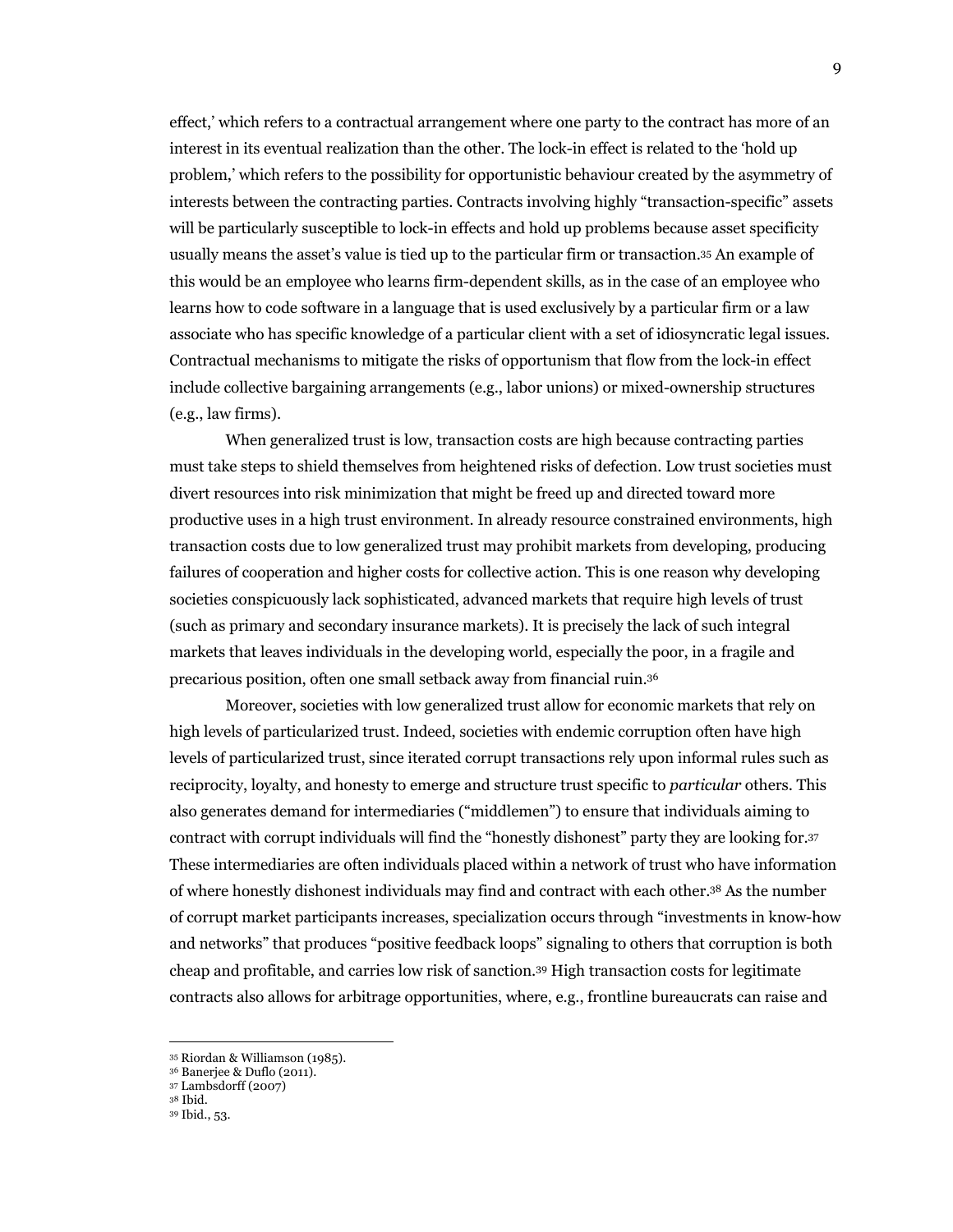lower transaction costs to perform functions that should be free or outside of their legitimate discretion.40 In other words, individuals with power—whether on a large (grand) or small (petty) scale—create islands of low transaction costs to secure selective cooperation and collective action, at the expense of the welfare interests of society at large.

Finally, societies with low generalized trust tend to generate political markets that rely on high levels of particularized trust. These are political arrangements characterized by clientelistic non-programmatic politics,41 where political elites (patrons) or their representatives (brokers) selectively target particular voters (clients) or their representatives (brokers) with inducements aimed at securing the targeted voters' political support or raising the probability of securing their political support. I turn now to a more thorough discussion of clientelism.

3. Clientelism and vote markets

#### a. Clientelism: a definition

Clientelism is notoriously hard to define. Since clientelist relationships are socially embedded in a matrix of informal institutions that structure political and economic life, conceptually delineating between different practices is a key task for scholars investigating distributive politics in the developing world. Moreover, the characteristics of a clientelistic change are prone to ambiguity – sometimes intentionally so – which makes conceptual clarity even more difficult. As Nichter put it: "[S]tudies of clientelism often report survey or fieldwork evidence about the relative prevalence of clientelist vote buying, but it is sometimes unclear what specific attributes of benefits are considered."42

Despite this "conceptual diversity," there does seem to be broad agreement on two features that are in most, if not all, accounts: (1) the *contingency requirement*, which is that clients view inducements as conditional on some action or obligation (political support) on their part; and (2) the *iterative requirement*, which is that clientelist exchanges are not one-shot encounters, but interactions where all parties hold the mutual expectations to the effect that transactions will continue into the future.43 With these requirements in mind, I define clientelism as follows:

Clientelism describes governance arrangements where political elites (patrons) or their representatives (brokers) selectively target particular voters (clients) or their representatives (brokers) with inducements aimed at securing the targeted voters' political support or raising the probability of securing their political support.

<sup>&</sup>lt;sup>40</sup> Ibid.<br><sup>41</sup> I contrast clientelist non-programmatic politics with non-clientelist programmatic politics.<br><sup>42</sup> Nichter (2014).<br><sup>43</sup> Hicken & Nathan (2019).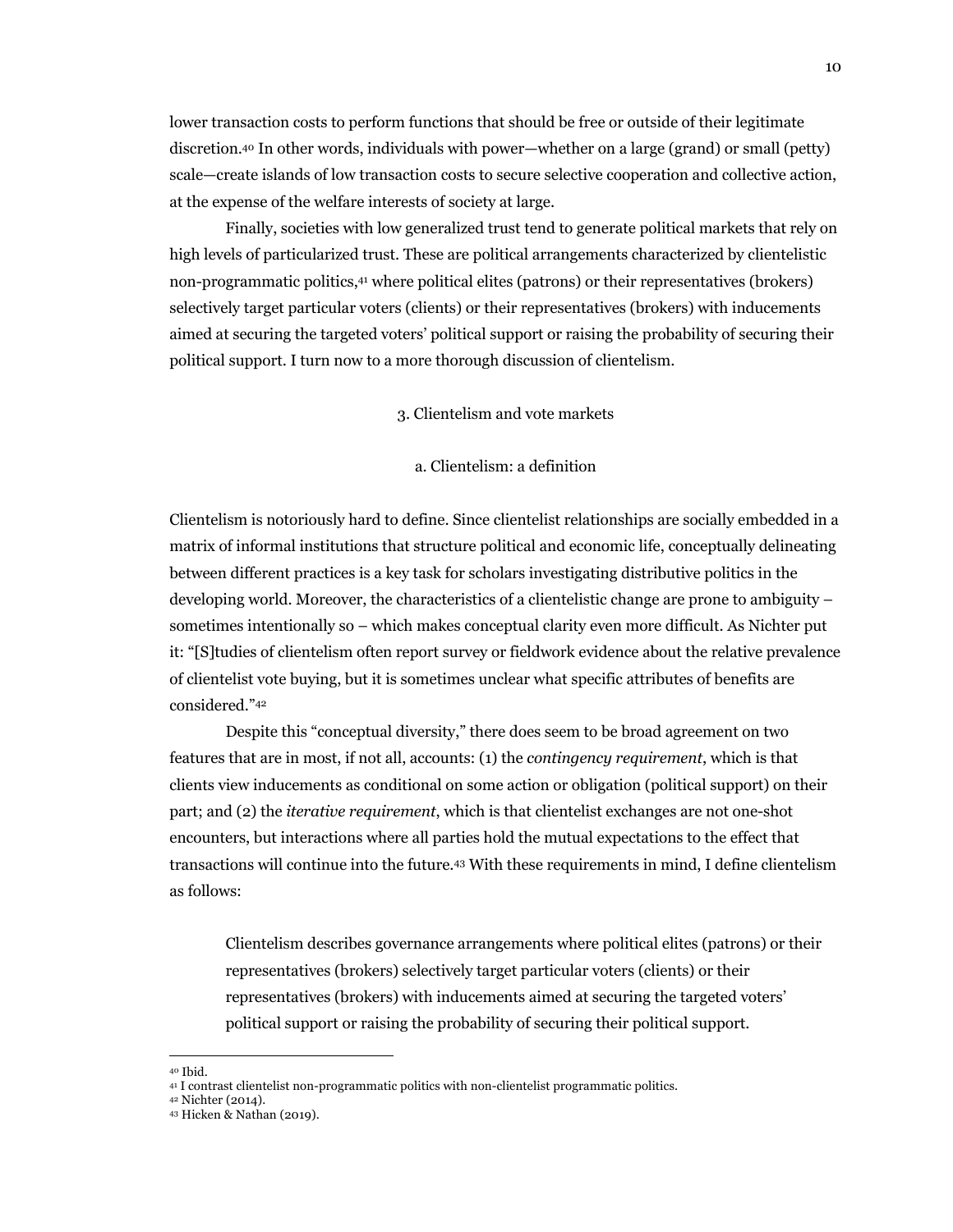Inducements are (1) iterative, (2) distributed in accordance with informal and nontransparent rules or discretion, and (3) may be positive or negative.

*Positive inducement* here refers to offers of benefits broadly construed in exchange for electoral support. Positive inducements are distributed by the informal discretion of the political elite, even if what is being distributed privately is in fact public. An example of a positive inducement would be offering a prospective voter a job in order to secure their political support.

*Negative inducement* here refers to sanctions broadly construed (e.g., the principal threatens the agent with violence to elicit a particular voting outcome) in exchange for electoral support. Negative inducements are imposed by the informal discretion of the political elite, even if the resources or institutions involved are public. An example of a negative inducement would be withholding a welfare entitlement to a prospective voter in order to secure their political support.

My definition aims to capture a central feature of clientelism which is often overlooked, namely, the distinction between positive and negative inducements. This distinction is crucial to understanding vote markets because of three reasons: (1) it allows us to capture a set of unobservable characteristics that structure all vote market transactions and will, in some cases, be essential in explaining or predicting whether a successful transaction is achieved; (2) a natural taxonomy flows from it, providing a richer picture of the possible repertoire of electoral strategies available to the patron, allowing an investigation into the circumstances under which particular mix will be employed (see *Table 1*). This is important as a matter of public policy, especially since negative inducement includes violence at its extreme, and reduction in electoral violence is a clear and important public policy goal; and finally (3) it captures a set of essential differences between markets in which violence is routinely (and successfully) employed strategically and those in which it is not, which has implications for a number of nearby contemporary debates on (a) the moral permissibility of legalized vote markets,44 and (b) whether corruption is "efficient" and a "Political Coase Theorem" exists.45

<sup>44</sup> Freiman (2014); Archer & Wilson (2014); Taylor (2016, 2017, 2018).

<sup>45</sup> Acemoglu (2003); Parisi (2003); Munger (2019). For a brief overview, see Medema (2017, p. 80).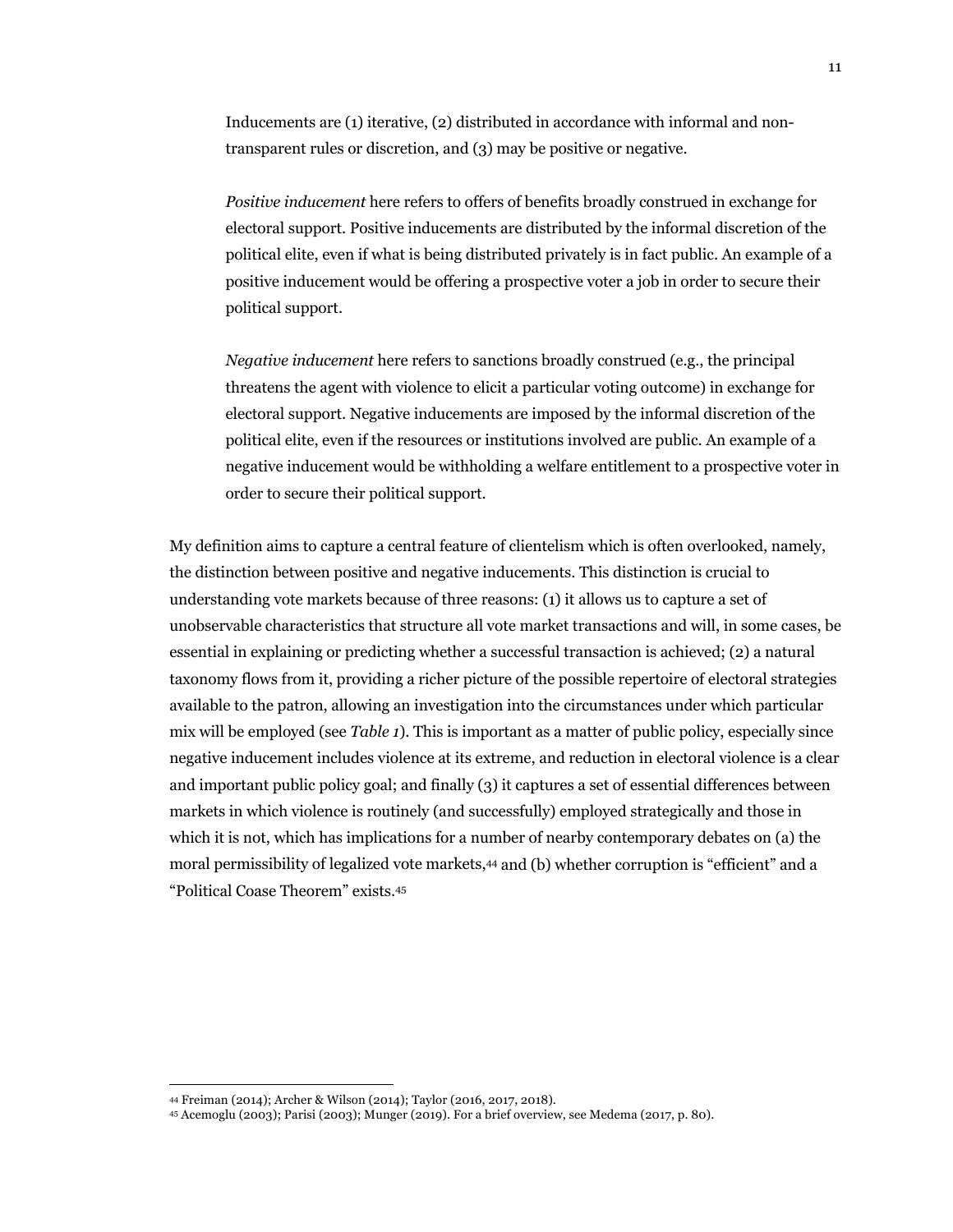| <b>Types of inducement</b>                                    |                                                                                                                                                                                                                                                                                                                                                                                                                                                                                                                                    |                                                                                                                                                                                                                                                                                                                                                                                                                                                                       |  |
|---------------------------------------------------------------|------------------------------------------------------------------------------------------------------------------------------------------------------------------------------------------------------------------------------------------------------------------------------------------------------------------------------------------------------------------------------------------------------------------------------------------------------------------------------------------------------------------------------------|-----------------------------------------------------------------------------------------------------------------------------------------------------------------------------------------------------------------------------------------------------------------------------------------------------------------------------------------------------------------------------------------------------------------------------------------------------------------------|--|
| Strategies aim to                                             | <b>Positive inducements</b>                                                                                                                                                                                                                                                                                                                                                                                                                                                                                                        | <b>Negative inducements</b>                                                                                                                                                                                                                                                                                                                                                                                                                                           |  |
| Increase the number<br>of votes for a<br>particular candidate | Type (A)<br>Positive inducements in the<br>form of benefits (broadly<br>construed) are distributed in a<br>way that is targeted (at<br>particular voters), contingent<br>(upon electoral support), subject<br>to non-public and non-<br>transparent rules of<br>distribution, and temporally<br>specific (i.e., offered close to<br>actual elections). For example,<br>offering direct cash for<br>individual voters to vote for a<br>particular candidate.                                                                        | Type (D)<br>Negative inducements in the<br>form of threatened or actual<br>sanctions (broadly construed) in<br>a way that is targeted (at<br>particular voters), contingent<br>(aimed at eliciting electoral<br>support), and temporally<br>specific (i.e., offered close to<br>actual elections). For example,<br>threatening individual voters<br>with violence to induce them to<br>vote for a particular candidate.                                               |  |
| <b>Increase voter</b><br>turnout                              | Type (B)<br>Positive inducements in the<br>form of benefits (broadly<br>construed) are distributed in a<br>way that is targeted (at<br>particular voters), contingent<br>(upon showing up to the polls<br>on election day), subject to non-<br>public and non-transparent<br>rules of distribution, and<br>temporally specific (i.e., offered<br>close to actual elections). For<br>example, offering direct cash for<br>individual voters to turn up to<br>the polls on election day<br>(without stipulating who to vote<br>for). | Type (E)<br>Negative inducements in the<br>form of threatened or actual<br>sanctions (broadly construed) in<br>a way that is targeted (at<br>particular voters), contingent<br>(aimed at increasing voter<br>turnout), and temporally<br>specific (i.e., offered close to<br>actual elections). For example,<br>threatening individual voters<br>with violence to induce them to<br>turn up to the polls on election<br>day (without stipulating who to<br>vote for). |  |
| Decrease voter<br>lturnout                                    | Type (C)<br>Positive inducements in the<br>form of benefits (broadly<br>construed) are distributed in a<br>way that is targeted (at<br>particular voters), contingent<br>(upon not showing up to the<br>polls on election day), subject to<br>non-public and non-transparent<br>rules of distribution, and<br>temporally specific (i.e., offered<br>close to actual elections). For<br>example, offering direct cash for<br>individual voters to not turn up<br>to the polls.                                                      | Type (F)<br>Negative inducements in the<br>form of threatened or actual<br>sanctions (broadly construed) in<br>a way that is targeted (at<br>particular voters), contingent<br>(aimed at decreasing voter<br>turnout), and temporally<br>specific (i.e., offered close to<br>actual elections). For example,<br>threatening individual voters<br>with violence to induce them not<br>turn up to the polls on election<br>day.                                         |  |

*Table 1. Categories of electoral clientelism*.

If, for example, withholding a benefit is more likely to induce the required behavior than offering it because of asymmetry in the ways in which voters might perceive the costs and benefits of a thing taken away against its being offered, then knowing whether the voter holds expectations for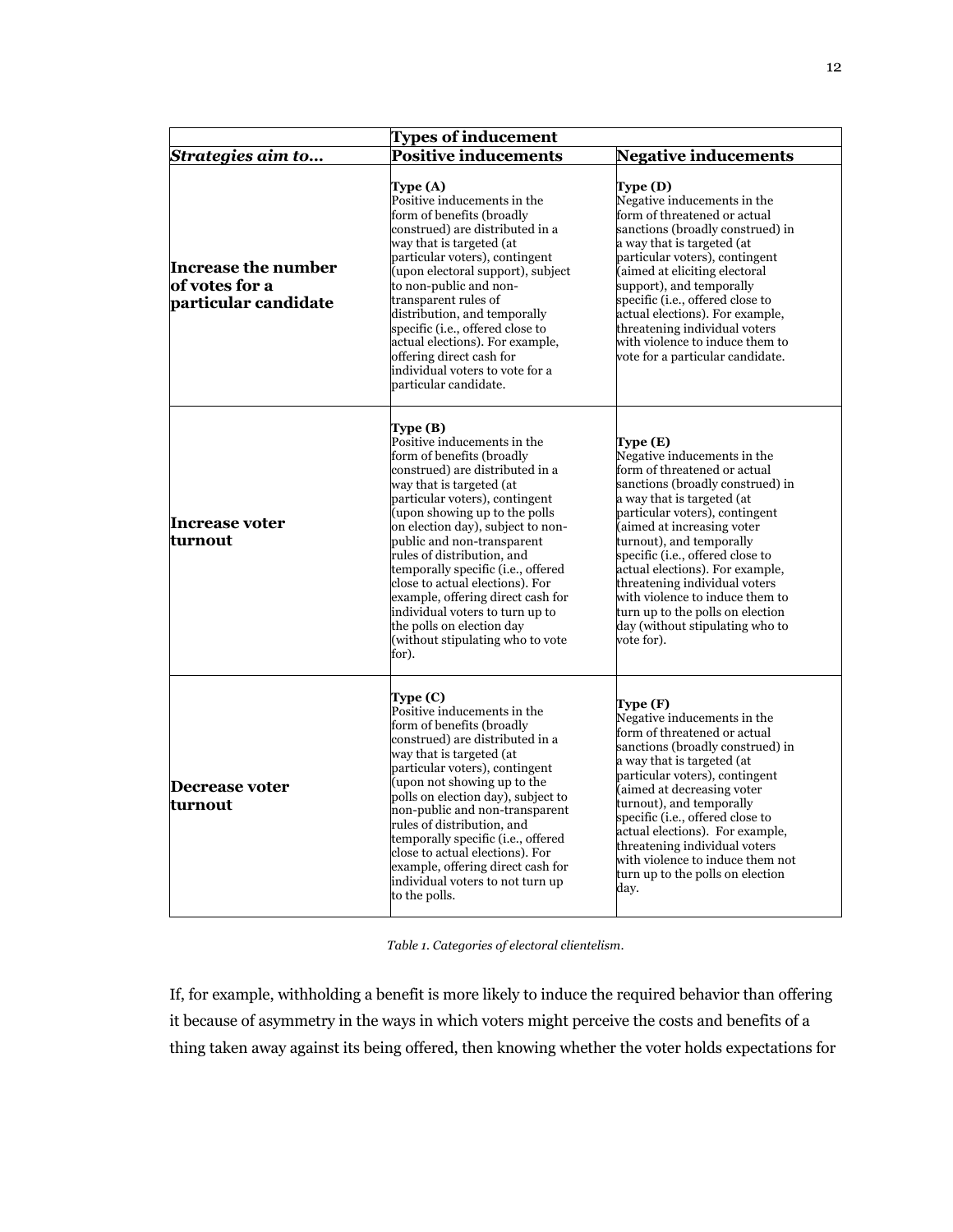that good is critical as well.46 This is primarily due to the fact that individuals tend to perceive gains and losses asymmetrically.47 This implies that behaviour—in terms of whether inducements are successful and cooperation is achieved—may critically depend on whether inducements are perceived as gains (positive) or losses (negative).

Whether an inducement is considered positive or negative might depend on nonobservable features of the particular situation, such as highly localized norms of reciprocity that structure a set of underlying beliefs and expectations on the part of the voter. Consider an example of a politician who offers a potential voter a job in the bureaucracy in exchange for electoral support. If the voter expects the job, threatening to withhold the job would be a negative inducement. If the voter does not expect the job, offering the job would be a positive inducement. It's entirely plausible that politician's offer will elicit a different response from a voter who was expecting the job against one who was not—if, for example, the perceived net loss in utility from the withheld benefit is enough to secure cooperation in the former but the perceived net gain from receiving the benefit is not enough to secure cooperation in the latter.48 The fact that the two cases are indistinguishable in terms of the observable features of the situation underscores the claim that the underlying beliefs and expectations are integral to understanding the practice.

### b. Vote markets beyond the principal-agent problem

Much of the quantitative rational choice literature on clientelism is centered around a principalagent problem at the heart of the informal agreement (vote contract) between patron (buyer) and seller (client) in illicit vote markets under conditions where ballot secrecy is maintained.49 One core element of clientelist exchange is that the *quid pro quo*: some good is targeted at particular votes in a way that all parties understand as conditional upon the execution of some obligation typically tied to political support. In the case of vote markets, the targeted benefit is exchanged for votes. Patrons as buyers in vote markets face substantially high transaction costs because rules that safeguard ballot secrecy ensure non-simultaneity of exchange and prohibitively high monitoring costs, placing them in a principal-agent problem: it's easy for voters to "take the money and run" since they benefit from the exchange before they discharge their obligation which are done in secret anyway. Patrons must solve the principal-agent problem for clientelism to be an efficient political strategy. On the assumption that resolving the commitment problem is required to make clientelism an efficient political strategy, the existence of vote markets suggests that the patrons succeed in holding voter-sellers "perversely accountable,"50 and thus overcoming

<sup>46</sup> On the distinction between positive and negative inducements, and its implications, see Mares & Young (2016, 2018, 2019); Justesen & Mares (2019).

<sup>48</sup> Mares & Young (2016).<br>49 The typical case of clientelism is where the patron is a member of the political elite or its representative who contracts with a client who is typically a member of the vulnerable poor through a broker who serves as an intermediary. <sup>50</sup> Stokes (2005).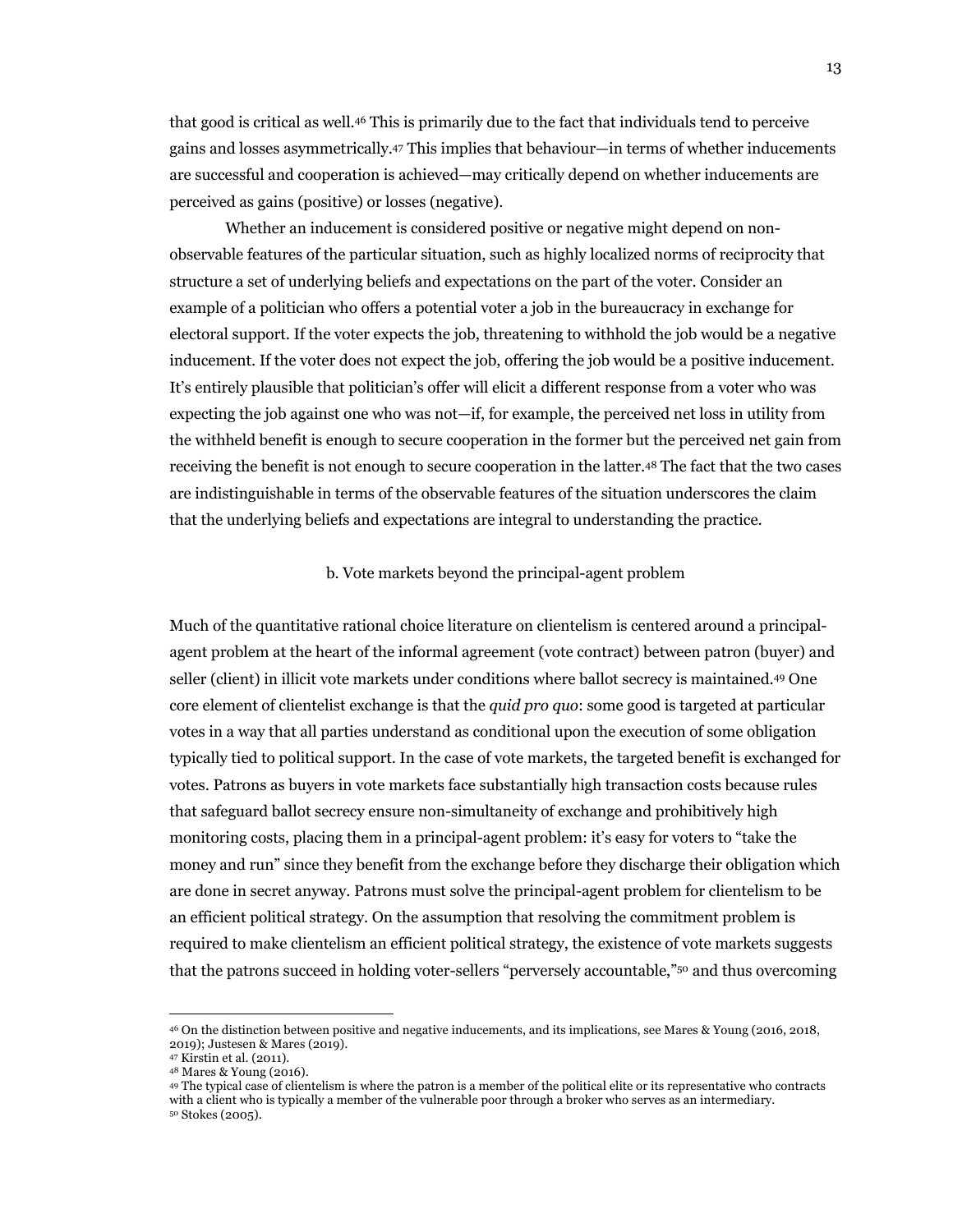the information asymmetries inherent in vote market transactions. Thus, one of the central puzzles of scholarship on clientelism asks how clientelism is an efficient political strategy in light of the commitment problem.

A particularly popular line of research in responding to this puzzle emphasizes the distributive choices patrons make when distributing clientelist goods, with the assumption that patrons will target specific groups to help them overcome the commitment problem. This research is motivated in large part by a gap between a widely held theoretical intuition and a counter-intuitive empirical finding. The theoretical intuition, formalized in a seminal article by Susan Stokes is the expectation that patrons should target voters with weak political preferences in order to maximize electoral chances, since those with strong political preferences will vote favorably without inducement (party loyalists) or will be insensitive to positive inducement (opposition loyalists).51 The empirical finding is that most clientelist transfers are in fact targeted as party loyalists, raising a second central puzzle that animates scholarship on clientelism: why do patrons target their own loyalists for clientelist goods?

An unfortunate consequence of the emphasis on the commitment problem is that insufficient attention has been paid to the supply side of the interaction, namely, the beliefs, expectations, and motivations of the vote-seller. Instead, much of the analysis of remains fixed on the patron's strategy in terms of distributive choices in relation to the commitment problem. As some scholars have recently noted,52 what seems to be driving on the focus on the commitment problem is the assumption that it binds in every transaction and its "solution" is always monitoring. It is worth considering the theoretical conditions that are taken to be constitutive of the orthodox view of vote market transactions:

- 1. Clientelist transfers involve non-simultaneous exchange of a contingent benefit.
- 2. Non-simultaneity and contingency entails that all transfers occur under conditions of asymmetric information.

Note that (1) and (2) are equivalent to the conditions under which a principal-agent problem *may*  arise. Now consider the following three conditions, which I take to be false:

- 3. The commitment problem is a constitutive feature of all vote market transactions.
- 4. The commitment problem "binds" parties with patron as principal and client as agent.
- 5. The solution to the commitment problem is monitoring compliance.

<sup>51</sup> Ibid.

<sup>52</sup> Hicken & Nathan (2019).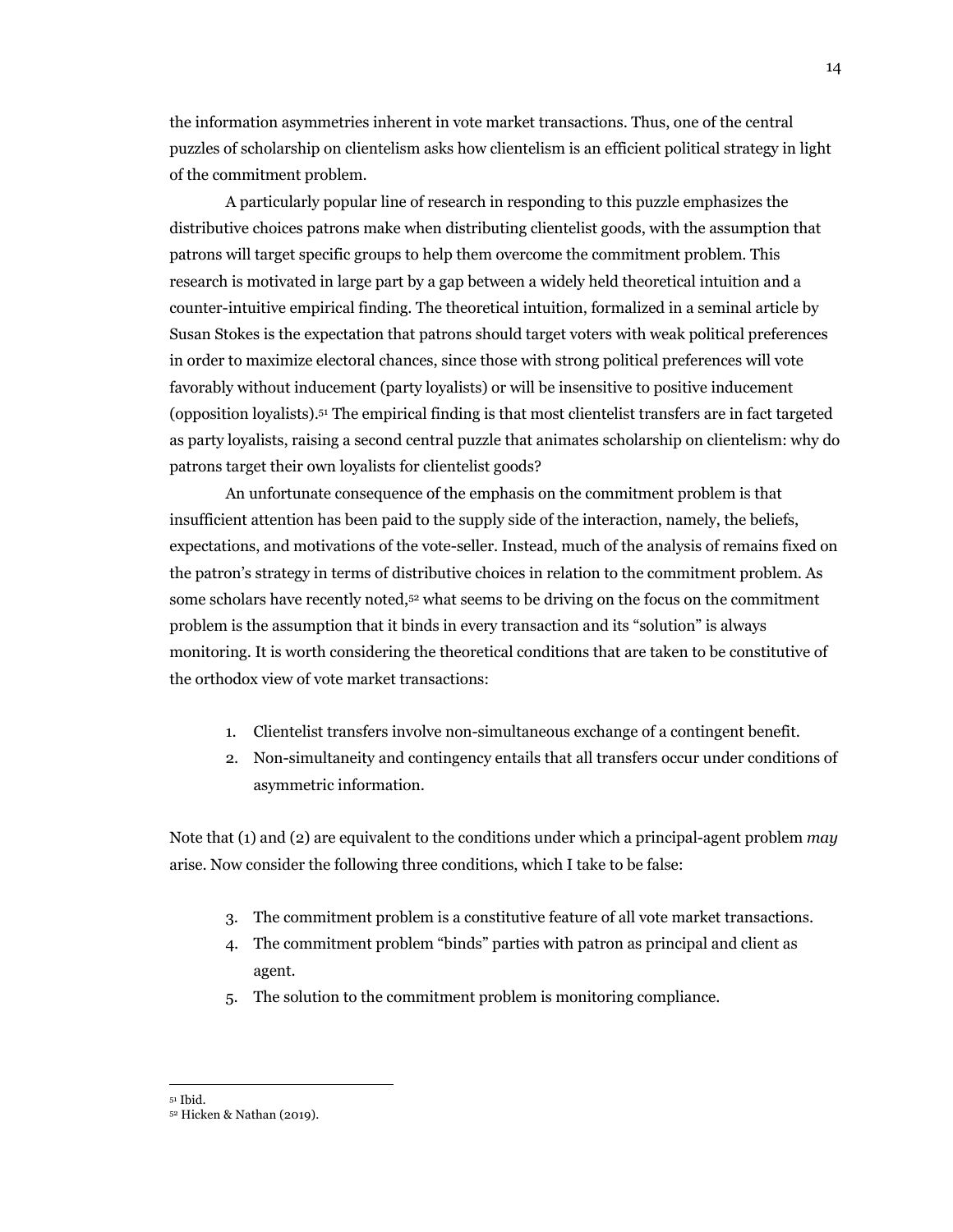Conditions (3), (4), and (5) go further and claim that a principal-agent problem *does* arise and is solved in a very specific way. It is these last three claims, (3), (4), and (5), motivate the widespread view that clientelism is a feasible electoral strategy only when the commitment problem is overcome, meaning that a vote-buying equilibrium emerges only when monitoring and enforcement is successful, defection is deterred, and transactions are complete.53 This line of reasoning motivates the centrality of the principal-agent problem and provides a rationale for the tendency to privilege the patron's perspective.

The rationale fails on both theoretical and empirical grounds. Conditions (1) and (2) hold insofar as they can be read as a recognition that information asymmetries are "built into" the transaction in light of (a) the non-simultaneity of exchange and (b) the contingent nature of the benefit. These properties are fixed to the exchange and their presence will generate information asymmetries between buyer and seller along with the potential for ensuing agency problems. But conditions (3), (4), and (5) need not be true, since there are no theoretical reasons to assume that conditions which provide ripe grounds for agency problems will in every case produce them. Moreover, there are a number of empirical studies documenting what look very much like clientelist exchange – with an iterated and contingent *quid pro quo* – without the subsequent monitoring and enforcement activities that we would expect if the commitment problem truly did bind in all cases.54 In other words, the rationale fails on the ground that it mistakes the conditions under which a principal-agent problem might arise with the actual existence of a principal-agent problem in every case.

The implication is that clientelism looks like a feasible electoral strategy without the need for complete transactions, and so without the need for post-contractual monitoring. This raises a new puzzle: How it is possible for a clientelist equilibrium to persist *without* post-contractual monitoring and enforcement? Clientelist transfers represent significant expenditures in resourcescarce environments, often involve intermediaries (such as brokers), and require substantial organizational capacity. Without monitoring and enforcement, the substantial room for opportunism suggests high opportunity costs for vote buying relative to other possible electoral strategies. Yet a mounting body of evidence suggests that "clientelism-without-monitoring" is widespread, raising significant questions about the central assumptions of the discipline. I now briefly sketch a model that illustrates the conditions under which clientelism-without-monitoring becomes a viable strategy.

<sup>53</sup> Ibid. 54 For example, Kramon (2017), Hicken et al. (2019), Mares & Young (2020).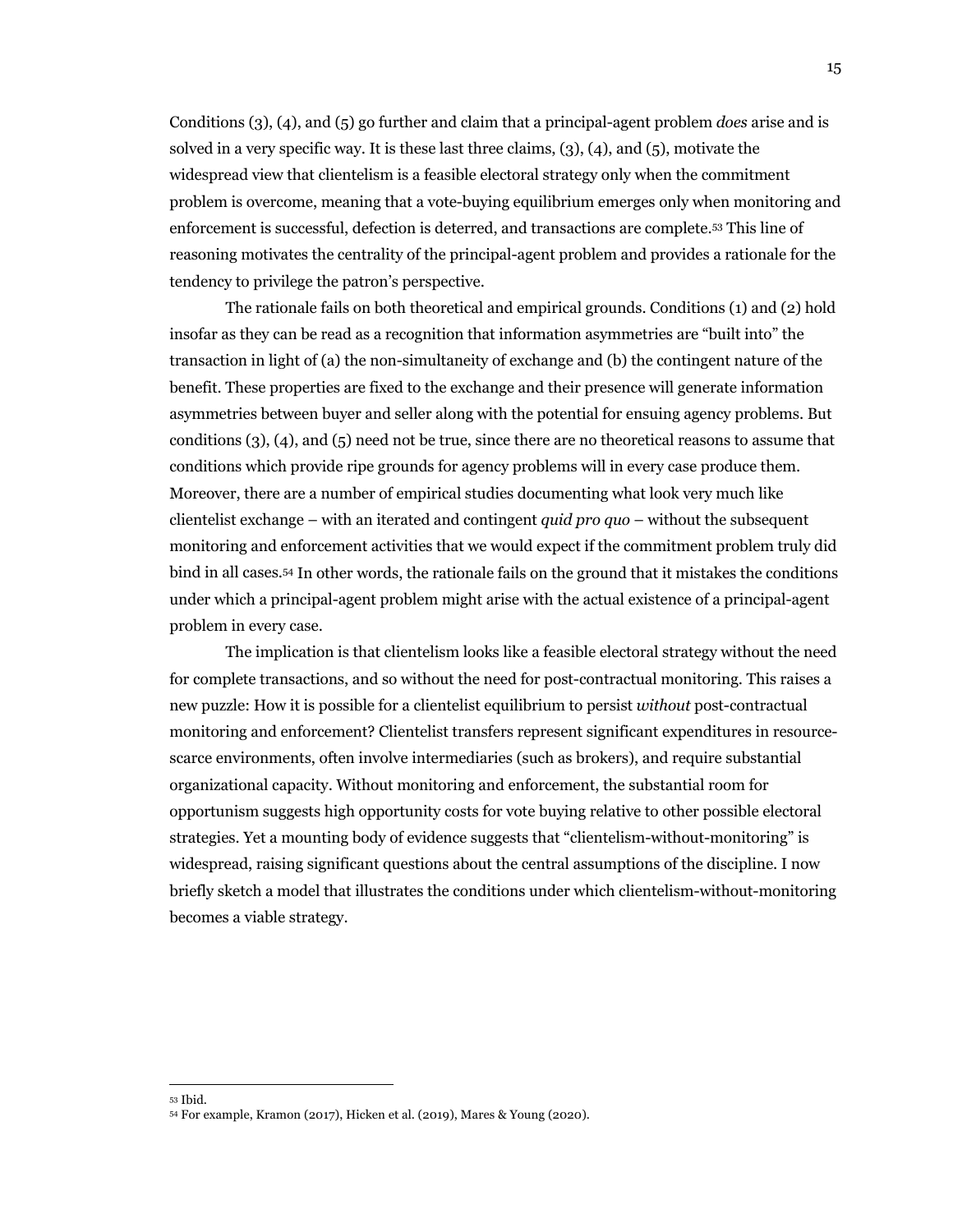- 4. The Clientelist Trap: contracting for votes
	- a. Why not programmatic politics?

To understand how and why clientelism-without-monitoring is a viable political strategy for corrupt politicians, it is first necessary to consider the political options faced by potential voters in societies where political corruption is endemic:

Option set 1: the ideal programmatic set

- (a) *A preference for programmatic politics.* Vote out dishonest candidates and instead vote for an honest candidate through formal political channels.
- (b) *A preference for collective action politics*. Coordinate and act collectively with other potential voters to create their own institutions.
- (c) *A preference for clientelism.*  Sell their vote and engage in informal, non-programmatic politics.
- (d) *A preference for nothing.*

Remain politically powerless or leave the polity.

A reasonable assumption would be that most voter preferences run (a)  $>$  (b)  $>$  (c)  $>$  (d). That is, most voters would prefer standard programmatic politics where honest politicians deliver public goods in a transparent and accountable fashion. Short of that, voters would prefer to create their own institutions and parties that deliver public goods in a transparent and accountable way. If these two options are not available, then voters would prefer clientelist politics, where political power is viewed as private power and public resources are distributed in accordance with informal and non-transparent rules and elite discretion. And lastly, the worst option of all (from the voter point of view), would be to refrain from the political system altogether through political non-participation or exit.

But this is not the actual option set faced by voters. Rather, it is a highly idealized version of it. Once we include costs associated with exercising each preference, it becomes clear that the real option set consists solely of (c) and (d), i.e., the *real* choice is between clientelism or nothing. So the "real," non-idealized option set is actually:

Option set 2: the clientelist dilemma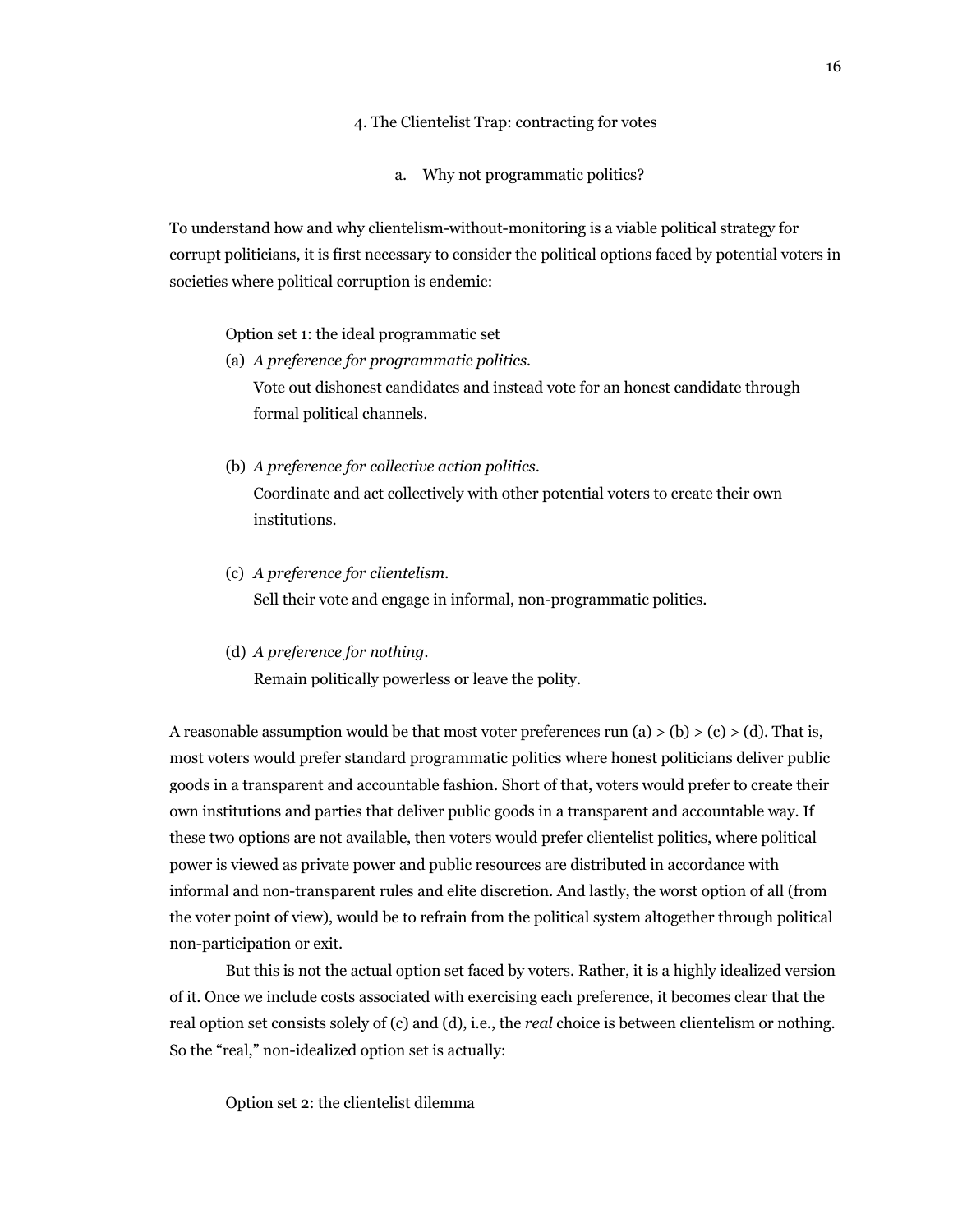(c) *A preference for clientelism.* 

Sell their vote and engage in informal, non-programmatic politics.

#### (d) *A preference for nothing.*

Remain politically powerless or leave the polity.

The upshot is that clientelism emerges as the most attractive option even if the voter's preference ordering is (a) > (b) > (c) > (d):

*(a) A preference for programmatic politics.* We would expect almost everyone to have a preference for programmatic politics characterized by a political system where distributive rules are fair and transparent so as to ensure fair delivery of a wide range of public goods. There are three reasons why this is not a viable choice in societies where corruption is endemic.

First, when corruption is widespread, potential candidates face a *credibility problem*. As the standard principal agent model above suggests, politicians *qua* agents often have wide discretion after being elected because of prohibitively high monitoring costs faced by citizens *qua*  principals. If a conflict of interest exists, which it does in the case that a politician pursues their own self-interest over the public interest, then standard moral hazard agency issues ensue.

Second, public resources that political offices give individuals or parties access to often raise a common pool problem because everyone who has access expects others with access to spoil the resource. In that sense, politicians may face their own somewhat perverse collective action problem vis-à-vis one another in a way that would make even the most honest politicians political promises non-credible. Pressures toward corruption might be at play both pre- and post-election; if they expect other political candidates to buy votes, for example, then they would lose out if they did not themselves buy votes. And once they are in office, if they expect other political elites to loot public resources, they themselves would lose out if they refrained from looting public resources.

Lastly, honest politicians who resist both pre- and post-election corruption pressures still face yet another problem. Shifting a society from high corruption low honesty to high honesty low corruption incurs significant transition costs, since there are often powerful interests who benefit from—that is, are able to extract rents from—the existing status quo institutions and the distribution of holdings. Even if these powerful interests would be better off under a high honesty low corruption system (and they almost certainly would), they have little reason to trust that they would be compensated for the loss of existing holdings and foregone future rents. The problem is exacerbated by the fact that high corruption low honesty societies are often low trust societies, where contracts—especially the kind of long-term compensatory contracts that would be required in this case—are routinely violated without compensation. Powerful and elite interests thus have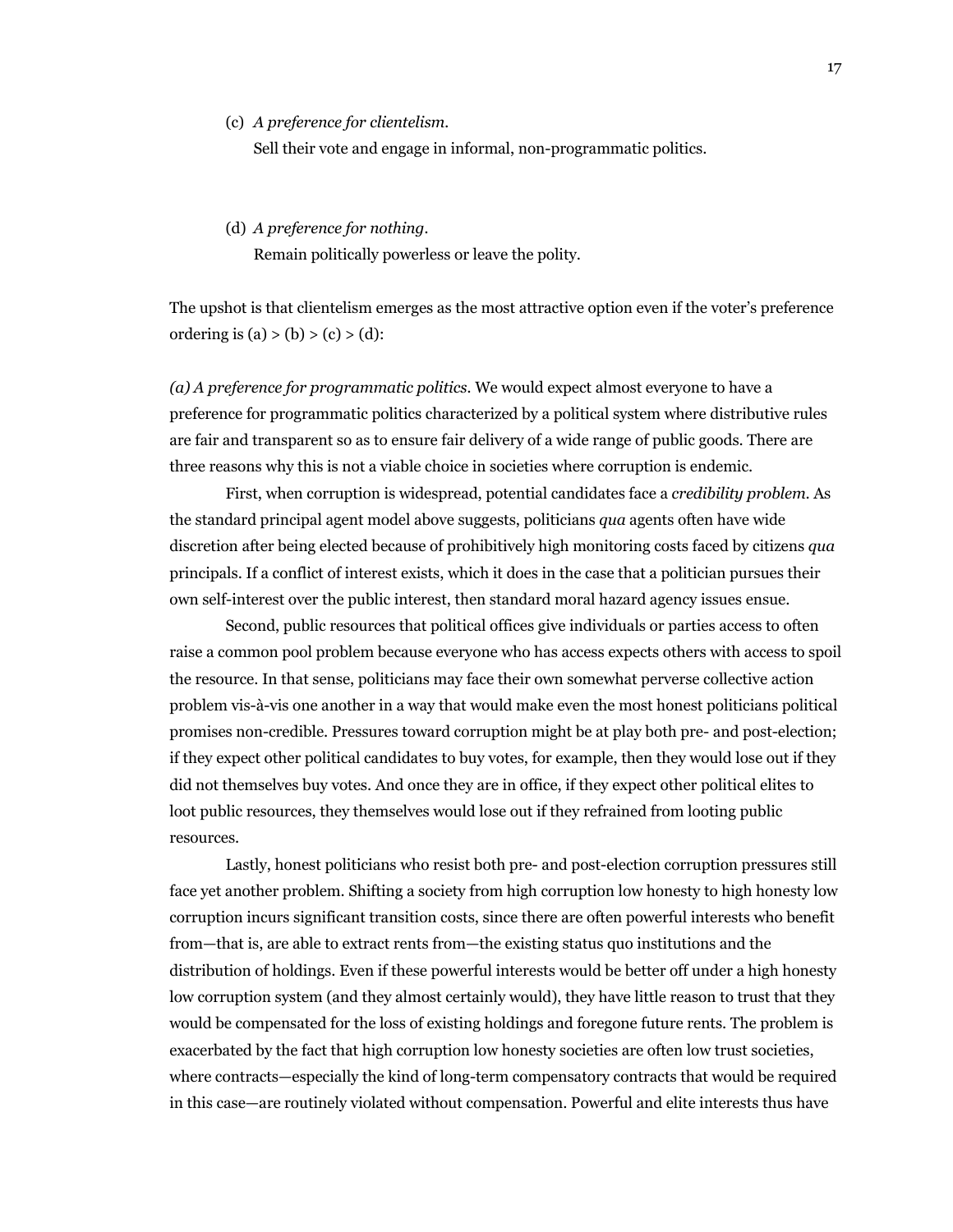strong incentives to keep corrupt and inefficient systems corrupt and inefficient for they face a *commitment problem* with regard to post-transition compensation for lost rents and lost holdings. This commitment problem then exacerbates the credibility problem faced by potential voters, for even the most honest politician would need to overcome significant opposition of powerful entrenched elites in order to make good on pre-election political reform promises.

*(b) A preference for collective action*. If formal programmatic politics is out of the question, then why do citizens not organize with each other in order to solve the second-order collective action problem they face? In other words, if they cannot trust agents to be honest because the rules of the game are rigged in a way that rewards or encourages dishonesty, then why not change the rules of the game?

The conspicuous lack of collective action is due to a number of factors related to the class of individuals  $-$  as a political group  $-$  who would most benefit from the action. First, this is a large group in terms of sheer size, and, as Olson predicted many years ago, cooperation amongst large groups is lower due to the increased risks of free riding as well as the increased coordination and cooperation costs inherent in large group collective organizing. Second, this large group is often composed of the poorest and least educated individuals in developing societies, which means they lack resources and elite political connections. Third, there is a high probability of intra-group economic competition, since the number of poor and low-skilled laborer's often outstrip the available jobs. Fourth, unions—if they exist—exacerbate economic competition between laborers since surplus labor will tend to suppress the union's bargaining power and lower wages. Finally, there is a high probability of intra-group political competition, since various communities in dire socioeconomic straits are vying for public goods distributed at the informal discretion of the political elite.55 This fractured, large, and often heterogenous group of individuals are often in competition with a highly organized highly resourced political elite who have an interest in keeping the status quo the status quo for the reasons mentioned above.

Organizing large groups of heterogenous individuals is thus often prohibitively costly. Other, related community wide beliefs raise the costs of cooperation. Consider, for example, the phenomenon of pluralistic ignorance. Pluralistic ignorance occurs when individuals mistakenly believe their own attitudes, motives, thoughts, and so on, are different from other individuals even every individual's public behaviour is identical.56 Since there is a gap between private beliefs and public behaviour, people believe others implicitly endorse a behaviour that almost everyone privately holds negative beliefs about. In other words, the fact that many people engage in widespread corruption makes it seem as though many people endorse the practice or at least do not hold negative beliefs about it, even when most people do in fact hold negative views about it.

<sup>55</sup> Rudra (2018). 56 Bicchieri (2016).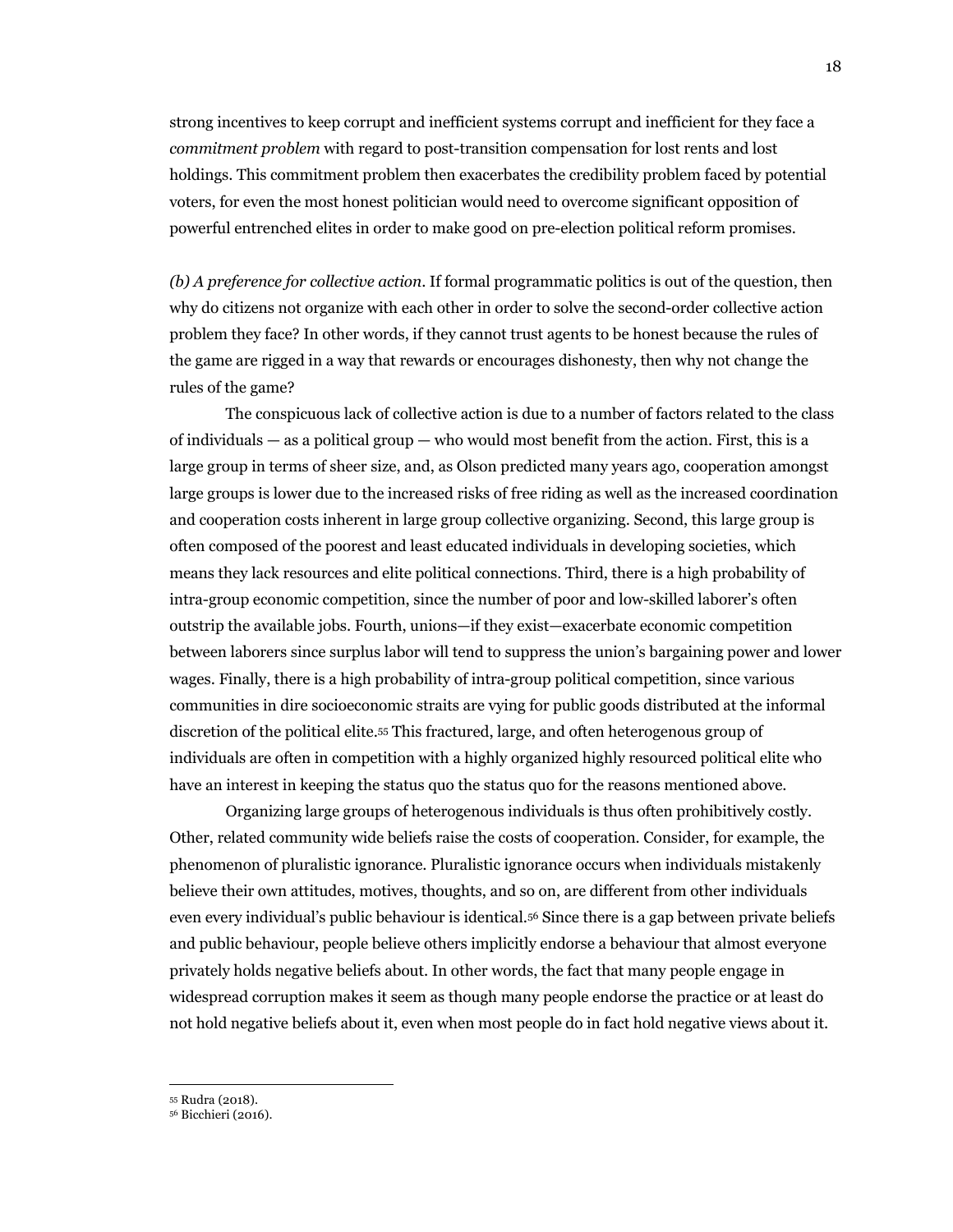Pluralistic ignorance exacerbates collective action problems. Widespread discord in personal normative beliefs ('I think it is wrong for law enforcement officers to ask for a bribe'; 'law enforcement officers should not ask for a bribe') and second-order normative expectations ('I think other people think law enforcement officers should ask for a bribe') means that many people will be left with the false impression that there are not enough likeminded individuals to effect collective action. This results in a fatalism and sense of futility surrounding corrupt practices.

Moreover, pluralistic ignorance feeds into what's been called the *demoralization effect*.57 When people begin to believe that the corruption that surrounds them is inevitable and insurmountable, they might stop engaging in the political process entirely. This is particularly problematic in democracies that rely on a well-informed and engaged electorate to 'vote out' bad candidates. Indeed, a strong enough demoralization effect severs the very link of accountability between the public and the candidate. Taken together, the effects of pluralistic ignorance sustain the vicious cycle of corruption by keeping the benefits of engaging in corruption higher than the costs of doing so. The false beliefs that drive pluralistic ignorance must be exposed and the illusion dispelled in order to begin to facilitate anti-corruption collective action.

### *b. Why non-programmatic politics?*

(c) *A preference for clientelism*. If formal programmatic politics and collective action is out of the question, then what options are voters left with? They are left with the non-idealized option set that faces many citizens in developing societies, namely, they can choose to either engage in "selective collective action,"58 which are often self-serving networks of political elites aiming to gain access to the spoils that high office gives them, or not engage in the political process (through non-participation or exit).

Clientelist politics generates its equilibrium stabilization pressures primarily through the incentives it produces for corrupt politicians. For example, if citizens believe, rightly in many cases, that both formal programmatic politics and organizing for collective action are not viable options, then they may themselves demand clientelist transfers. Demand of this sort may then place politicians, honest or not, into a Prisoner's Dilemma vis-à-vis one another described above, namely, and produce pressures for them to buy votes pre-election or to supply highly localized, targeted benefits post-election. In cases like these, clientelist demands are generated because of the dire prospects for engagement in formal programmatic politics and the costs associated with organizing collectively, which in turn create pressures for politicians to engage in corrupt politics. Note also that this dynamic would stabilize *even if* the politicians *and* voters had a preference for standard, run-of-the-mill programmatic politics, so long as pluralistic ignorance is pervasive, and individuals are systematically mistaken about others' preferences for corruption.

<sup>57</sup> Stephenson (2015, p. 95).

<sup>58</sup> Mungiu-Pippidi & Hartman (2019).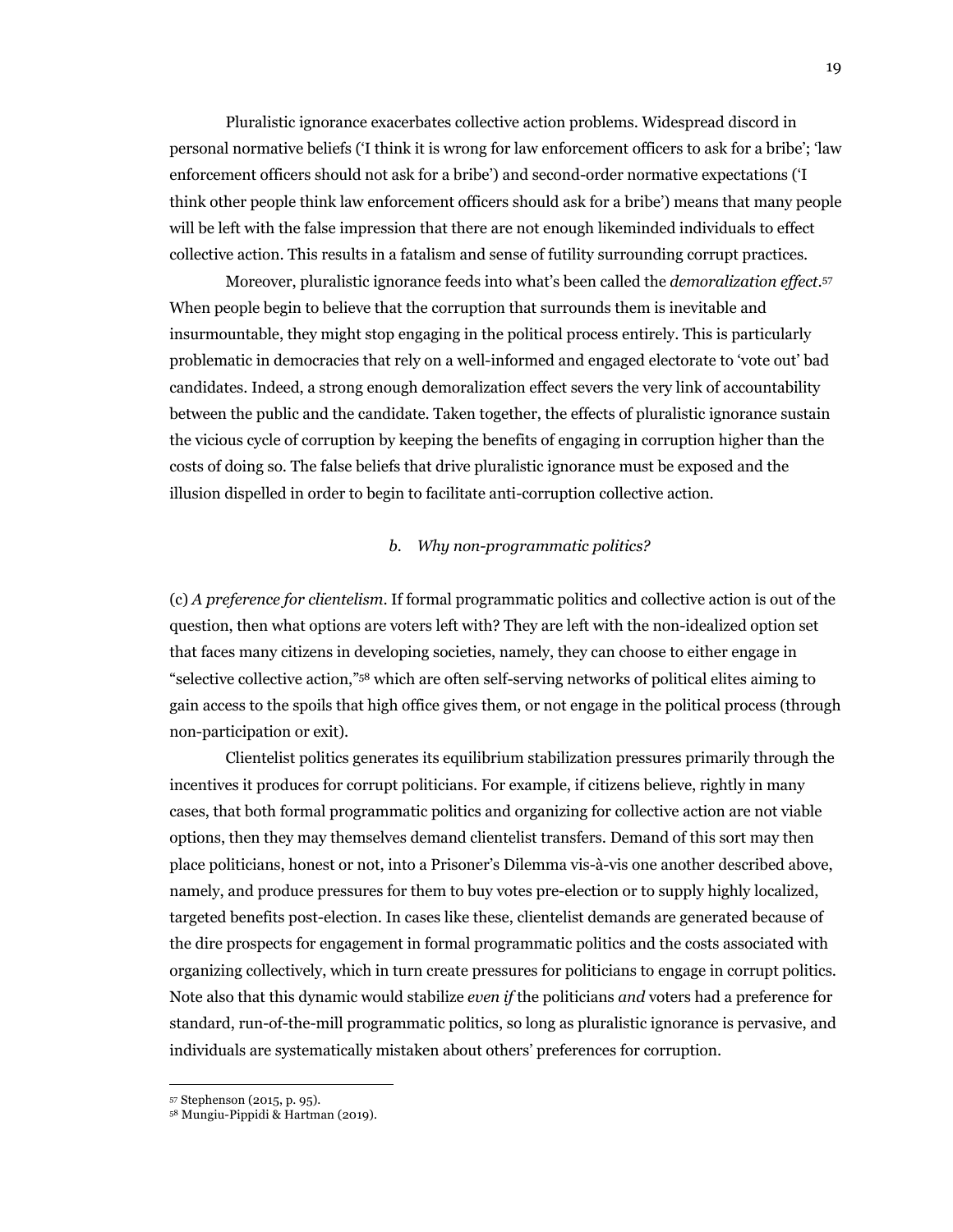A further equilibrium stabilization pressure comes from the characteristics of the goods that corrupt transactions between politicians and potential clients. This point bears directly on the nature of the inducement, as suggested in the definition.59 One incentive-compatible good that politicians often offer voters in exchange for political support are state jobs. Exchange of political support for state jobs is incentive compatible for both the patron (the politician) and the client (the voter) because the politician is able to withdraw the benefit "at-will" (by removing the client from the job, therefore ensuring continued political support), and the client is given what is often the best form of employment relative to jobs available in a highly inefficient and underdeveloped private sector. But since the offer of state employment must remain attractive relative to private sector employment, corrupt politicians then have a perverse incentive to keep poorly functioning contract enforcement institutions functioning poorly, for these are the bedrock upon which advanced economic activity depends. This is an example, of course, of a corrupt elite generating rents through weakly functioning institutions, which in turn generate commitment problems and raise transition costs in the dynamic described above. Moreover, it is no surprise, in light of this reasoning, that developing societies often have highly inefficient economies with bloated state governments, and where people are often vying for a job in the government rather than the private sector. Inefficient economies and bloated state governments are a byproduct of the link that exists between political and economic power for corrupt elites; in that sense, talking of "weak state capacity" is often a misplaced. Rather, a more accurate understanding of institutions in the developing world suggests that what is often at play is *selective* state capacity, where institutions are highly effective for some (the wealthy political class) at the expense of others (the poor voters), a state of affairs that reproduces itself through the perverse incentives it generates for powerful interests.

A key implication of this dynamic is that there need not be a conflict of interest between the patron and the client. Indeed, clients exhibit a demand for clientelist transfers, since informal clientelist politics is their sole avenue to express political preferences in a political system where formal politics is exclusively reserved for the elite. And without a conflict of interest, i.e., without a misalignment of incentives, principal-agent models and the agency problems they capture become largely irrelevant to the analysis. The key point here is that while the *conditions* for agency problems exist, the actual agency problems do not. The upshot is that clientelism-withoutmonitoring because an efficient political strategy either because there is clientelist demand given the client's other viable options, or because patrons are forced into a Prisoner's Dilemma with one another, where the costs of deviating from a corrupt "clientelist-transfer" equilibrium are, or are at least perceived to be, higher than the costs of compliance.

Strategic monitoring is not required in cases like this because the agency issues underlying the commitment problem are absent when political interests of the patron and the

<sup>59</sup> For more on incentive combability and employment relationships, see Baland & Robinson (2007, 2008).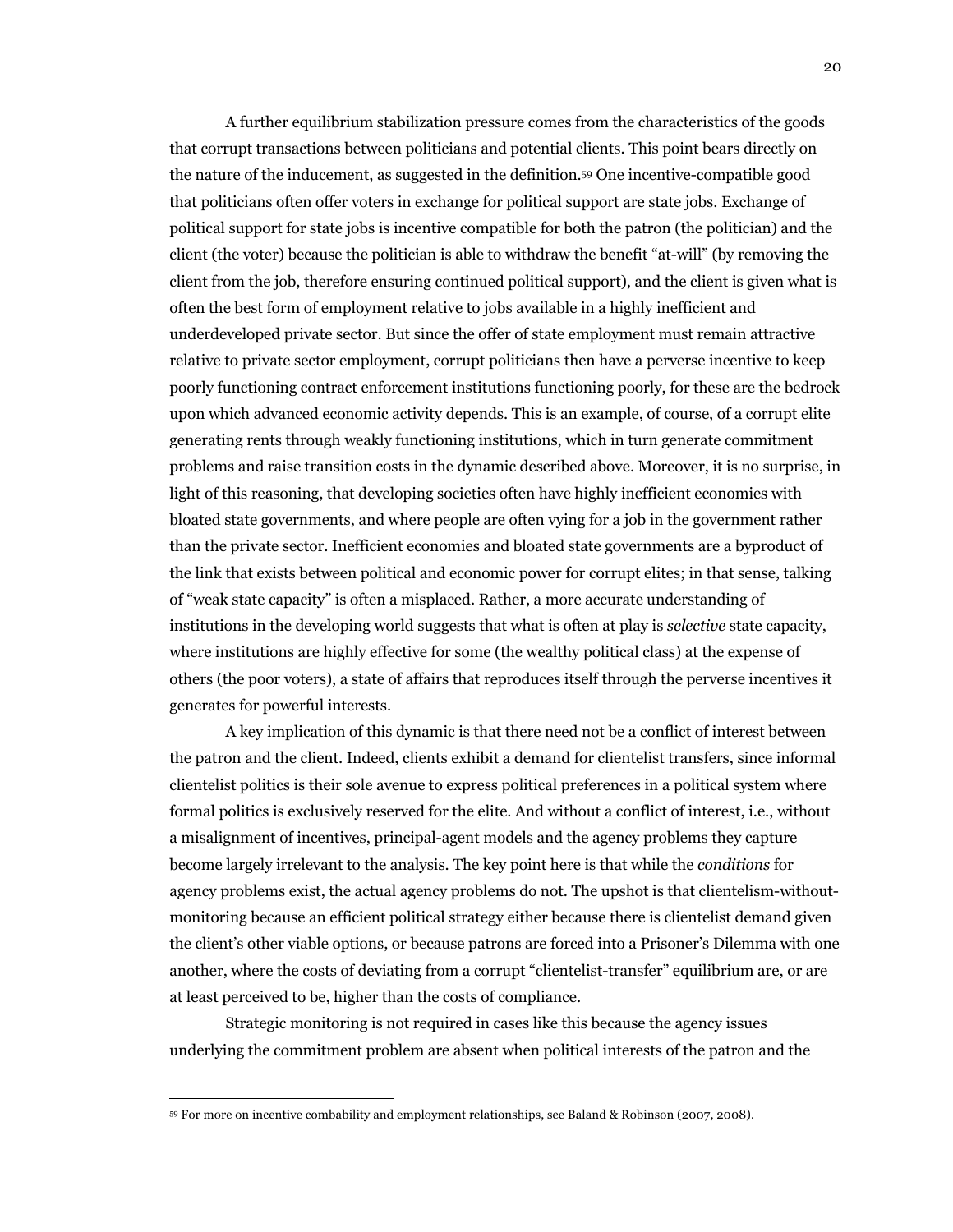(short-term) political interests of the client align. The cost-benefit changes in the long-term, of course, given the societal costs that everyone burdens that stem from clientelism in general. Alignment is possible if clientelism offers the best chances for effective political participation: If clientelism is the most viable means to solve local problems that require solutions on a "public goods" scale, or even just to receive redistributive private goods from public funds, then electing the patron who provides those goods is in the interest of the client. Our survey results indicated that the majority of people who had positive normative beliefs about vote selling did so on purely prudential grounds, that is, because of practical reasons.

Indeed, the theoretical model presented here complements the empirical evidence which suggests that clientelism is often the only way in which some communities can satisfy policy preferences by ensuring clientelist provision of private club goods (effectively local public goods). Both theoretical and empirical evidence suggests that for some particularly vulnerable communities, clientelism is often the only way to satisfy political preferences by ensuring clientelist transfer of private club goods (effective local public goods). These groups exercise political power through informal channels facilitated by clientelist networks often because their socioeconomic status precludes from them participating in the formal politics. Formal political and economic exclusion means that excluded groups must turn to informal channels in order to secure provisions from the state, whether they be local public goods for communities or private goods for individuals.

The preferential provision of private club goods to a deprived community might reasonably be regarded as the provision of local public goods to individuals within that community. But it is precisely the selective provision subject to the informal discretion of political elites that places the poor in the "Clientelist Trap"—and keeps them there. Self-reinforcing clientelist politics, on this view, is the result of a pernicious equilibrium: the community enjoying the local public good will not much care about the fact that its provision was the result of preferential distribution at the informal discretion of a political elite. But while the benefits are concentrated in one community, the costs of a system in which public resources are subject to informal discretion rather than public and transparent rules confers significant costs onto everyone subject to those distributive rules. Perhaps the greatest costs arise from the perverse incentive structures faced by both patrons and clients: patrons have incentives to keep poor people poor since their political power stems from the ability to selective distributive public resources to those that need it. The incentive structures on both sides of the patron-client relationship also provide a plausible story as to why clientelism stabilizes as a political equilibrium.

One empirical implication of these theoretical considerations is that we would expect individuals to have a preference for clientelism on generally prudential or pragmatic grounds.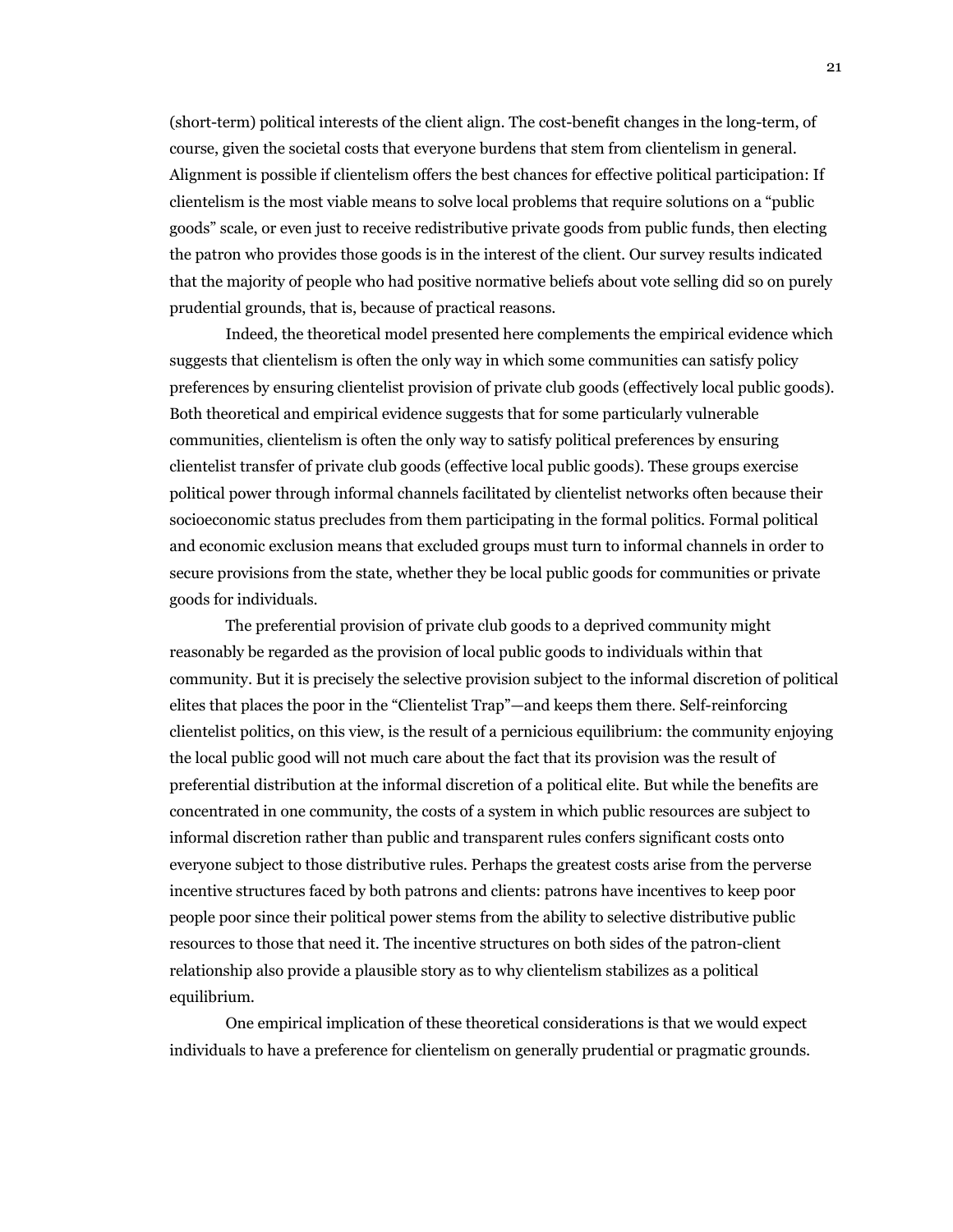This is precisely what we found during fieldwork in Nigeria.<sup>60</sup> Specifically, we found that a majority of respondents held negative normative beliefs toward vote selling (i.e., they thought that people *should not* sell their votes), there was a split between those who did so on nonprudential grounds (43%) and those who did so on prudential grounds (48%). However, due to the large size of this particular subset of respondents (n=4069) and their uneven distribution across states, we found significant variation in the relative frequency in types of normative beliefs across states.

| Q3: DO YOU THINK THAT PEOPLE SHOULD COLLECT |            |                |             |
|---------------------------------------------|------------|----------------|-------------|
| <b>MONEY FOR A GIFT OR A VOTE</b>           |            |                |             |
|                                             | <b>YES</b> | N <sub>O</sub> | DON'T       |
|                                             |            |                | <b>KNOW</b> |
| <b>ADAMAWA</b>                              | 7.4%       | 91.0%          | 1.6%        |
| <b>BENUE</b>                                | 7.3%       | 91.5%          | $1.2\%$     |
| <b>ENUGU</b>                                | 14.0%      | 80.5%          | 5.5%        |
| <b>LAGOS</b>                                | 19.2%      | 77.0%          | 3.8%        |
| <b>RIVERS</b>                               | 14.8%      | 83.0%          | 2.2%        |
| <b>SOKOTO</b>                               | 45.8%      | 50.1%          | 4.2%        |
| <b>FCT-ABUJA</b>                            | 20.4%      | 74.7%          | 4.9%        |

Table 2. *Personal normative beliefs – "should" across states*

| <b>Q5: WHY DO YOU THINK THAT PEOPLE SHOULD NOT</b> |              |                   |              |
|----------------------------------------------------|--------------|-------------------|--------------|
| <b>COLLECT MONEY OR A GIFT FOR THEIR VOTE?</b>     |              |                   |              |
|                                                    | <b>MORAL</b> | <b>PRUDENTIAL</b> | <b>OTHER</b> |
| <b>ADAMAWA</b>                                     | 77.9%        | 13.9%             | 8.3%         |
| <b>BENUE</b>                                       | 43.2%        | 55.5%             | 1.3%         |
| <b>ENUGU</b>                                       | 26.1%        | 72.6%             | $1.3\%$      |
| <b>LAGOS</b>                                       | 40.9%        | 54.2%             | 4.8%         |
| <b>RIVERS</b>                                      | 45.4%        | 33.5%             | 21.1%        |
| <b>SOKOTO</b>                                      | 44.0%        | 56.0%             | $0.0\%$      |
| FCT-                                               | 27.9%        | 52.0%             | 20.1%        |
| <b>ABUJA</b>                                       |              |                   |              |

Table 3. *Personal normative beliefs – "should not" across states*

<sup>60</sup> See Hoffman & Patel (2017, 2020).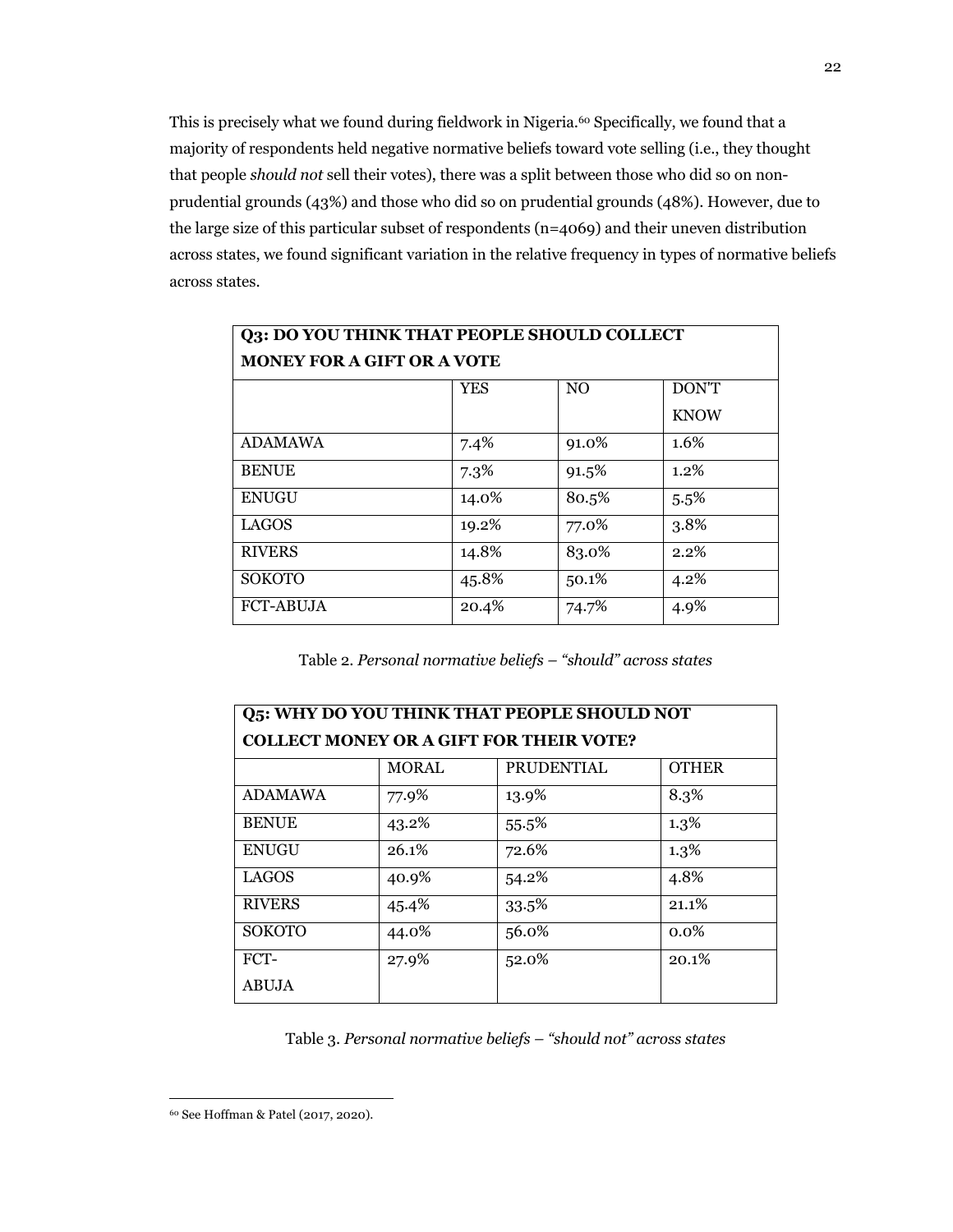Adamawa, for example, was the only state where the majority of respondents who thought selling votes was wrong thought so because of moral considerations (77.9%), with a minority considering it bad to sell votes because it is imprudent (13.9%). In Enugu, however, a sizeable majority thought that voters should not sell their votes because of prudential concerns with the minority considering it morally impermissible (26.1%). We found that those who held prudential normative beliefs against selling votes to be in the majority (amongst the particular subset of respondents who held negative normative beliefs toward vote selling) in all of the states except Adamawa and Rivers.

| Q4: WHY DO YOU THINK THAT PEOPLE SHOULD COLLECT |              |                   |              |
|-------------------------------------------------|--------------|-------------------|--------------|
| <b>MONEY OR A GIFT FOR THEIR VOTE?</b>          |              |                   |              |
|                                                 | <b>MORAL</b> | <b>PRUDENTIAL</b> | <b>OTHER</b> |
| <b>ADAMAWA</b>                                  | 24.3%        | 58.1%             | 17.7%        |
| <b>BENUE</b>                                    | 24.4%        | 75.6%             | $0.0\%$      |
| <b>ENUGU</b>                                    | 5.6%         | 90.6%             | 3.9%         |
| <b>LAGOS</b>                                    | 4.0%         | 85.8%             | 10.2%        |
| <b>RIVERS</b>                                   | 3.4%         | 81.2%             | 15.4%        |
| <b>SOKOTO</b>                                   | 5.1%         | 94.9%             | $0.0\%$      |
| <b>FCT-ABUJA</b>                                | $9.0\%$      | 77.3%             | 13.7%        |

Table 4. *Reasons for personal normative beliefs – "people should sell votes"*

In contrast, respondents who held positive normative views toward vote selling (i.e., they thought voters *should* sell their votes) did so mostly on prudential grounds (85.3%) rather than nonprudential grounds (7.8%). The distribution of this subset across states was such that over 75% of those who thought that voters should sell their votes thought so on prudential rather than moral grounds in all states except Adamawa.

This is significant because violations of shared prudential normative beliefs, unlike nonprudential normative beliefs, do not typically elicit sanctions. To illustrate, consider a community whose members believe that selling votes is good because they are much more likely to receive private clientelist transfers than they are to receive programmatic public goods from a politician after the election. If there is mutual consistency between individual personal normative beliefs and normative expectations, this particular community's normative expectations are secondorder prudential beliefs of the following sort: "I believe that others believe that selling votes is good because they believe they are much more likely to receive private clientelist transfers than they are to receive programmatic public goods from a politician after the election." For any one individual in the community, the motivation for selling one's vote does not come from the fact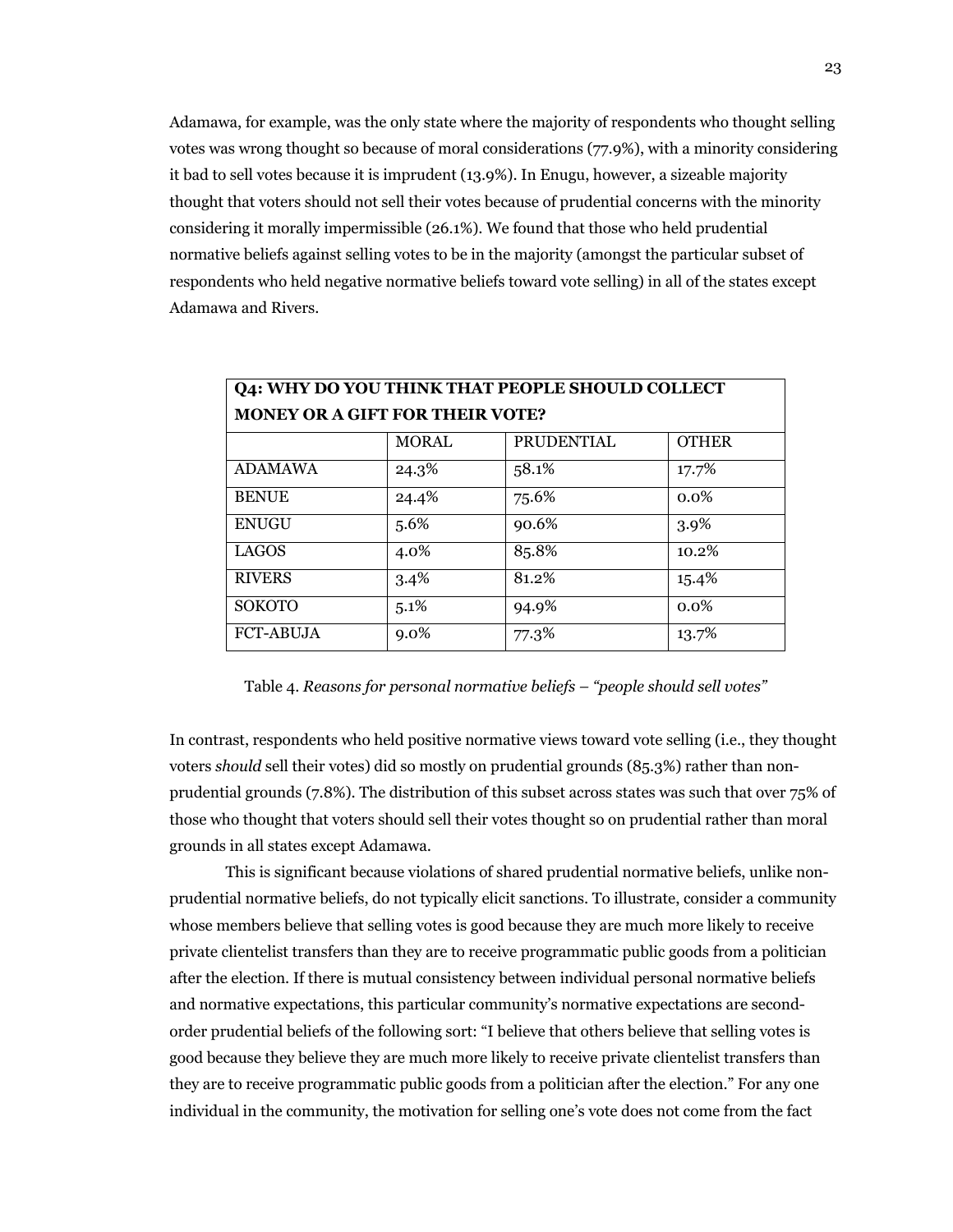that everyone in their community agrees that selling one's vote is the prudent course of action. Rather, it comes from the content of the shared belief itself.

This general point is true even if individuals in a community holds the opposite belief but for similar types of reasons. For example, consider a case where a community's members hold the normative belief that "I believe that selling votes is bad because if I sell my vote to one party, I may face violence from another party." If there is mutual consistency between individual normative beliefs and normative expectations, this particular community's normative expectations are second-order prudential beliefs of the following sort: "I believe that others believe that selling votes is bad because they may face violence from another party." Again, the motivation for not selling one's vote comes from a reason that is independent of the fact that many individuals in a community happen to hold it. Crucially, violators in this community (i.e., those who sell their votes) would perhaps be thought of as foolish for engaging in risky behaviour, *not* sanctioned for violating a shared moral rule.

The results suggest that these two cases – at least in terms of *types* of reasons – are reflective of vote selling in at least some contexts in Nigeria. In Sokoto, for example, 45.80% of respondents thought that individuals *should* sell their votes, and 94.9% this subset (n=339) thought so for prudential reasons. In Enugu, on the other hand, 80.5% of respondents thought that voters *should not* sell their votes, and 72.6% of this subset (n=377) thought so for prudential reasons.

Across most states, our conditionality measures revealed that respondents were generally insensitive to shifts in normative expectations, especially when exposed to those shifts under high empirical expectation condition. That is, when the hypothetical person in the vignette thought that everyone was selling their votes, it did not matter what everyone thought about selling votes. For example, in Lagos, shifting from high normative expectations to low normative expectations lead to a change of 0.01% in the target's predicted vote selling, whereas shifting from high empirical to low empirical lead to a change of 0.08%. Both of these are relatively small changes and thus are consistent with the idea that vote selling may be a shared prudential norm that is weakly, if at all, socially conditioned.

If vote selling is driven by shared prudential norms that confers private benefits to individuals whilst hiding the true social costs of their actions, vote selling is best thought of as a classic collective action problem. A potential intervention strategy to disrupt this dynamic would be to destabilize the prudential norm that lies at the heart of the collective action problem by exposing the tremendous externalities that such activities impose on political institutions. It should be clear, however, that the effectiveness of any intervention depends crucially on the content of the prudential belief as well as the conditions on the ground. No amount of information exposure will curb vote markets if, for example, individuals hold the belief that selling their votes is the only way to insulate themselves from political violence and that belief is in fact correct. This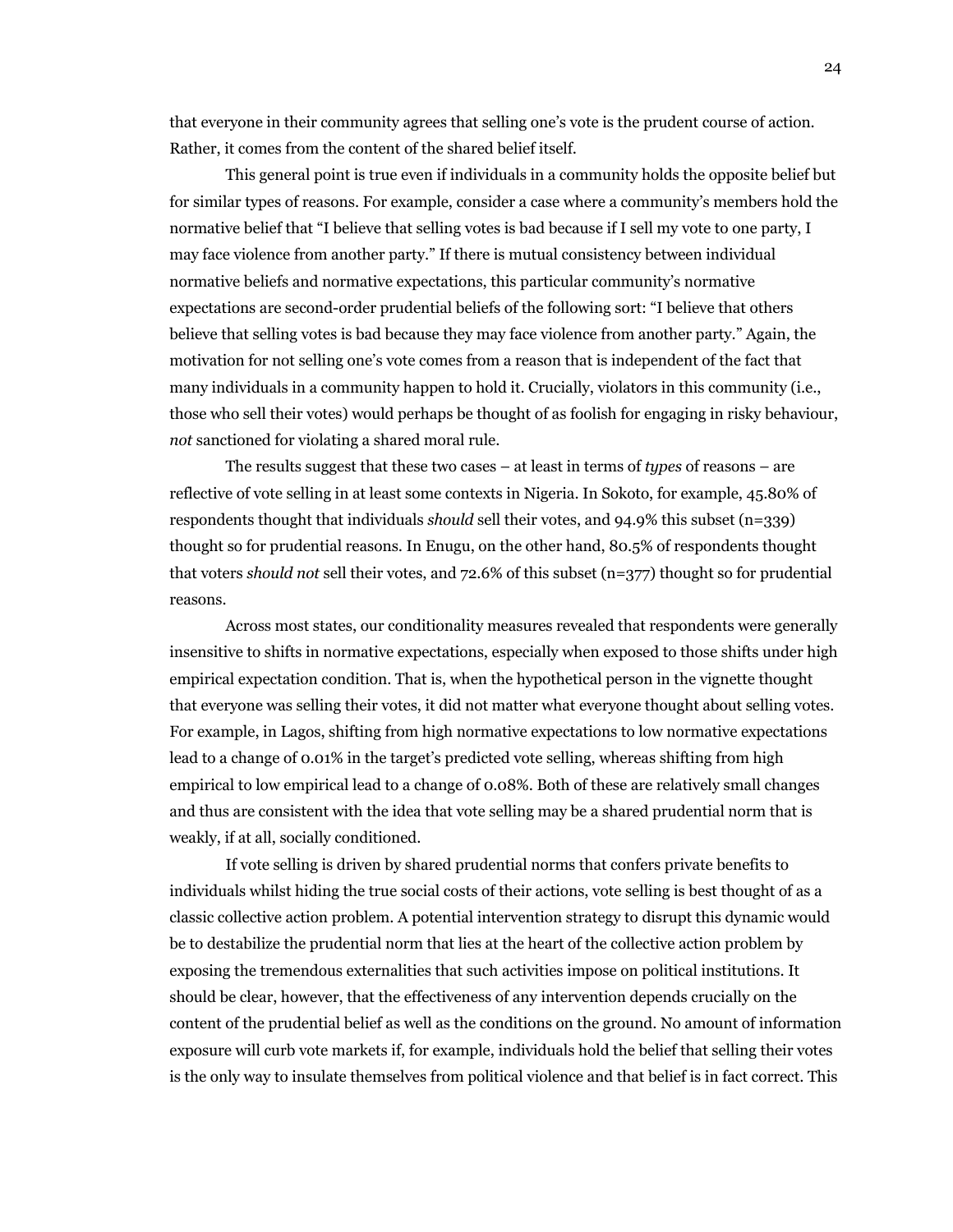is why the nature of the inducement—positive or negative—is integral to understanding the overall functioning of the vote market.

(d) *A preference for nothing*. The last option is to either directly disengage from the political process altogether, as indicated by the demoralization effect described above. This is, unfortunately, the option that some of the poorest and politically powerless citizens in the developing world choose through rejection of the only other viable choice (i.e., clientelism).

The other way to "do nothing" is, of course, exit. But exit is costly, both in economic and psychological terms. There is a well-established empirical link between corruption and immigration, and given the dynamic presented here, it is no wonder that people invest significant resources to emigrate from high corruption low honesty societies to high honesty low corruption societies. For exit opens up the better options in Option Set 1 (the Ideal Programmatic Option Set): it is just that the potential for programmatic politics and the benefits it generates lie elsewhere in the world. The vast majority of the poor in developing societies, however, face Option Set 2 (the Clientelist Dilemma), and thus become trapped in what I have described as the Clientelist Trap.

As should be clear, a number of these factors interact with each other to trigger vicious cycles and thus provide stabilization pressures for a pernicious high corruption low honesty equilibrium. Developing societies with high endemic corruption are often marked by poorly functioning formal contract enforcement institutions, resulting in high transaction costs across the relevant markets. High transaction costs preclude the type of compartmentalization of labor and complex chained economic relationships that are a precursor for a sophisticated, advanced economy and wealth creation. In this kind of economic environment, it is often easier to generate rents (by, e.g., selectively raising and lowering transaction costs or other corrupt activities) rather than create value through labor or investment, resulting in inefficient rent-generating political and economic institutions. Honest politicians wishing to reform inefficient extractive political and economic institutions then face high transition costs because of commitment problems faced by elites, and these commitment problems are themselves a result of low-trust due to the aforementioned poorly functioning formal contract enforcement institutions. These commitment problems then generate credibility problems for potential citizens, who must then turn away from programmatic politics to clientelist politics, in turn reproducing the entire vicious cycle.

### *5. Conclusion*

In this chapter, I developed and defended a rational choice neo-institutional account of corruption. I explicated the theoretical connections between my account and economic and political development, paying particular attention to the role that institutions (both formal and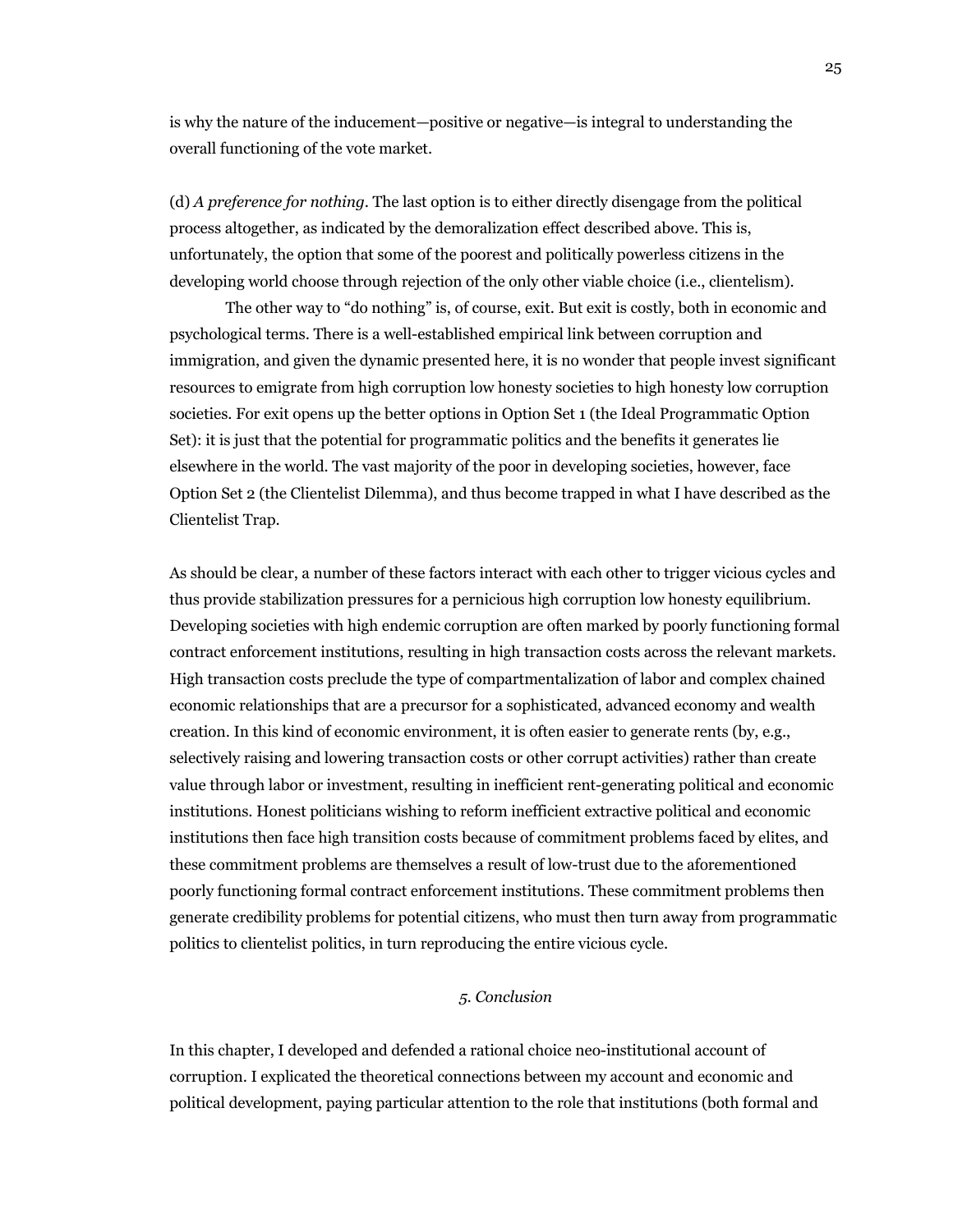informal) play through transaction costs and trust. I then applied my account to political clientelism. I provided my own definition of clientelism, one that calls attention to the formal and informal institutions that structure political relationships that characterize clientelistic nonprogrammatic politics. I then provided a theoretical model of clientelism, the Clientelist Trap, which illustrated the conditions under which clientelism-without-monitoring might stabilize as an efficient political strategy (i.e., due to voter preferences for clientelist politics). I also presented novel empirical evidence to provide content to the theoretical account presented.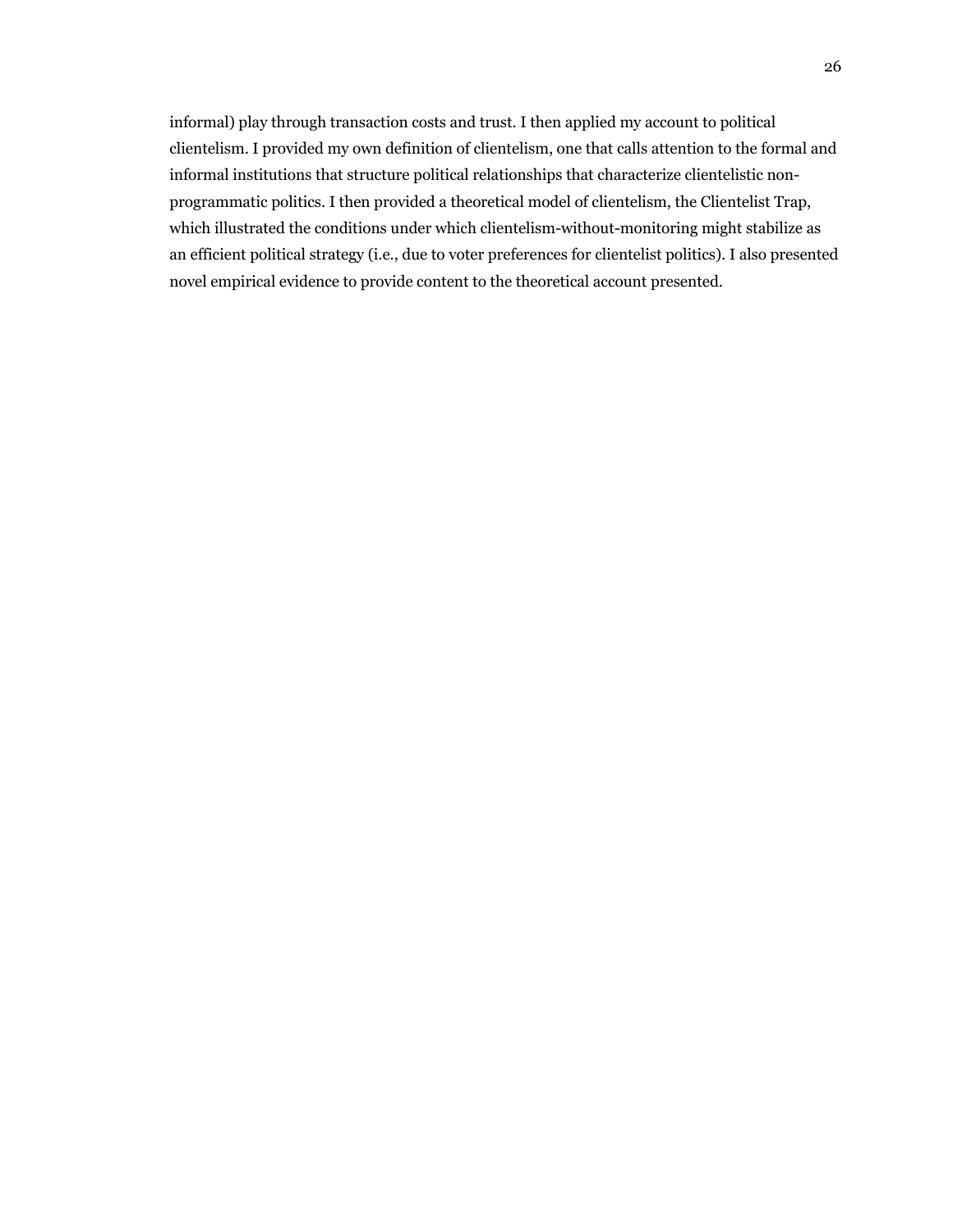# **CHAPTER 3. Institutions out of thin air? A classical liberal case against charter cities**

- 1. Introduction
- 2. What are charter cities?
- 3. Libertarianism and classical liberalism
	- a. Hobbes and the alienation contract
	- b. Liberalism, rights, and the separateness of persons
	- c. Nozick and the ultraminimal state
	- d. Classical liberalism, libertarianism, and the charter city
- 4. The colonialism objection
	- a. The wrongs of colonialism
	- b. Consent
	- c. Domination
- 5. Pragmatic arguments
	- a. Informal institutions matter
- 6. Conclusion

### *1. Introduction*

Should the international community try to build a place like Singapore on the coast of a place like Somalia? Some people seem to think so.61 These people are proponents of what are called 'charter cities,' that is, cities created in an initial partnership between a host country and foreign guarantors that aim to effectively administer institutions that promote growth and wealth. The institutions of a charter city would ideally protect a set of rights (e.g., of property, of contract, and so on), uphold the rule of law, and provide otherwise business-friendly economic conditions. Economist Paul Romer first introduced the idea of charter cities back in 2010, and since then, it has enjoyed support from within libertarian and classical liberal circles.<sup>62</sup>

Proponents of charter cities view them as a solution to difficult and complex policy problems, such as widespread corruption in the developing world and large-scale migration from the developing world to the developed world. These two problems are, as noted in Chapter 1, related. The thought is that charter cities will provide a set of fresh high honesty low corruption institutions and thereby provide people an opportunity to escape the high corruption low honesty institutions that are ubiquitous in the developing world. Supporters of charter cities go as far as to

<sup>61</sup> In the rest of this paper, when I refer to proponents of charter cities, I am referring to, e.g., Romer (2009, 2010); Fuller and Romer (2012); Freiman (2013).

<sup>62</sup> See, e.g., Freiman (2013).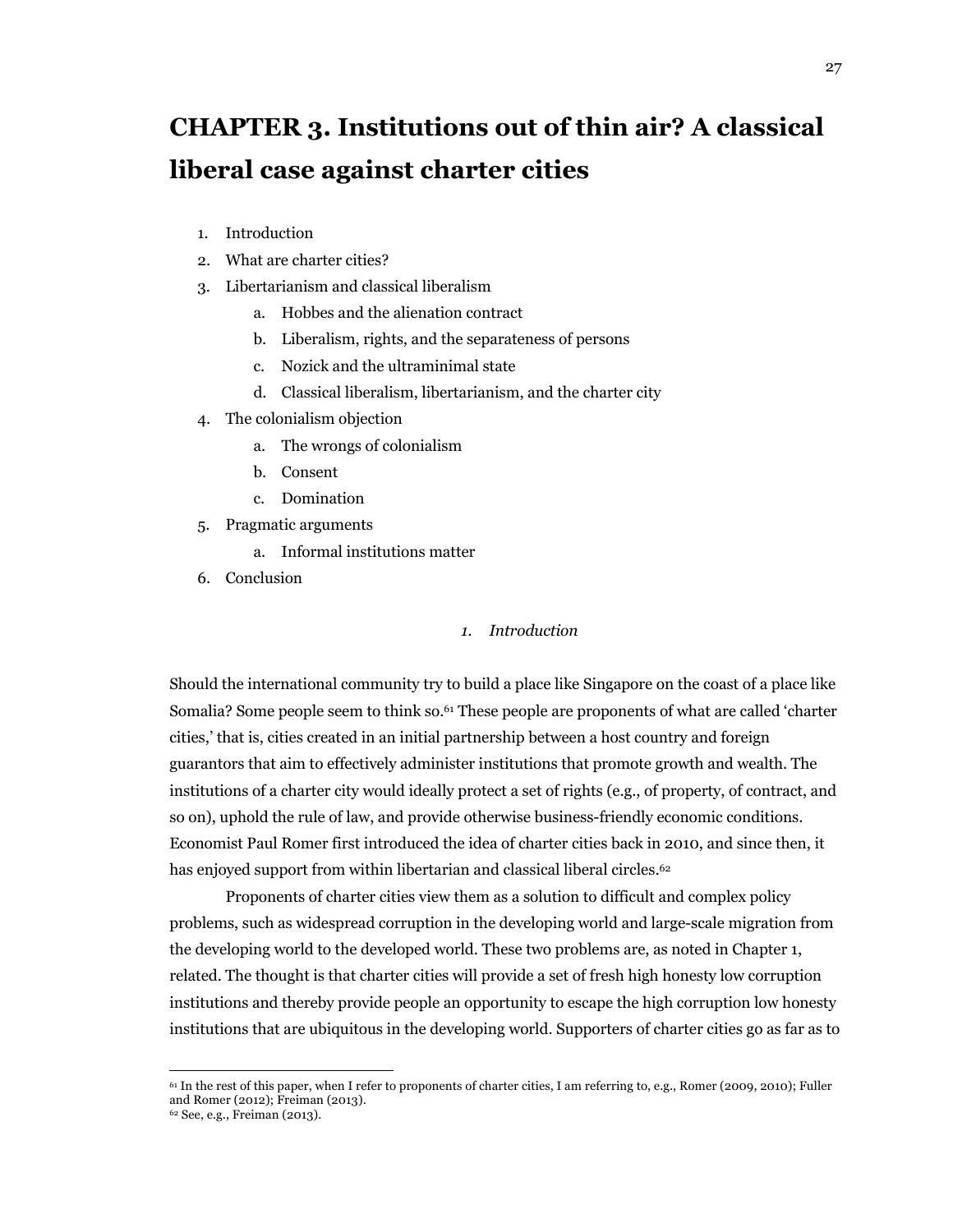claim that they provide the potential for a "new model of development that actually works."63 The rationale behind this view is that instead of attempting to change the formal and informal institutions that lead to ineffective governance in places like Somalia, the international community should instead focus on creating institutions that have worked elsewhere on the shores of places like Somalia, where people can "opt-in" by moving there and "opt-out" by leaving.

Proposals vary over the precise details of what a charter city would look like, but they almost all agree that it must (at least initially) be non-democratic in order to secure the kind of stability required for wealth generation and for trust in institutions to emerge.64 Moreover, the development of charter cities is heavily tied to private interests, since one central justification for charter cities is that their institutions must be friendly to investment thereby facilitating economic development. It's no surprise, then, that such proposals tend to be welcomed in selfdescribed libertarian and classical liberal circles, since the thought is that pro-growth rules (that welcome investment and promote economic development) are simple rules that protect a minimal set of rights held dear by most liberals (e.g., of property, of contract, and so on).

In this paper, I present a classical liberal case against charter cities. My argument proceeds in two parts: (1) I claim that there are reasons to think that charter cities are not a morally justifiable form of government by the classical liberal's lights, even if some form of the charter city (i.e., a private city) is an ideal form of libertarian government. Contrasting the positions of classical liberals and libertarians on this position is instructive. And (2) much of the pro-charter city arguments rest on a set of empirical claims that fuel pragmatic considerations, but these empirical claims are either false or they actually give us reason to question the very workability of charter cities.

The arguments in this paper have at least two interesting implications. First, I bring attention to a rift between libertarians and classical liberals that turns on separateness of persons constraints on liberal theories of justice, the justifiability of coercive takings for public goods,<sup>65</sup> and whether consent to a non-democratic state is possible. I show that the commitments of libertarianism and the commitments of classical liberalism are at fundamental odds with one another; this rift is so deep that morally justifiable governments on the libertarian view are morally unjustifiable on the classical liberal's view, and vice versa. And second, my arguments tentatively support one prominent critique of charter cities, namely, that they are a form of objectionable colonial relations. Moreover, in addition to supporting the colonialism objection, my arguments go a long way in deflating the response to the colonialism objection from the proponents of charter cities.

<sup>&</sup>lt;sup>63</sup> Fuller and Romer (2012, p. ii).<br><sup>64</sup> See, e.g., Sagar (2016, p. 514).<br><sup>65</sup> 'Public goods' here means goods that are nonrival and nonexcludable, that is, a good that can be effectively provided to all and one that individuals cannot be effectively excluded from. Classic examples of public goods are clean air (and other environmental goods), lighthouses, and national defense.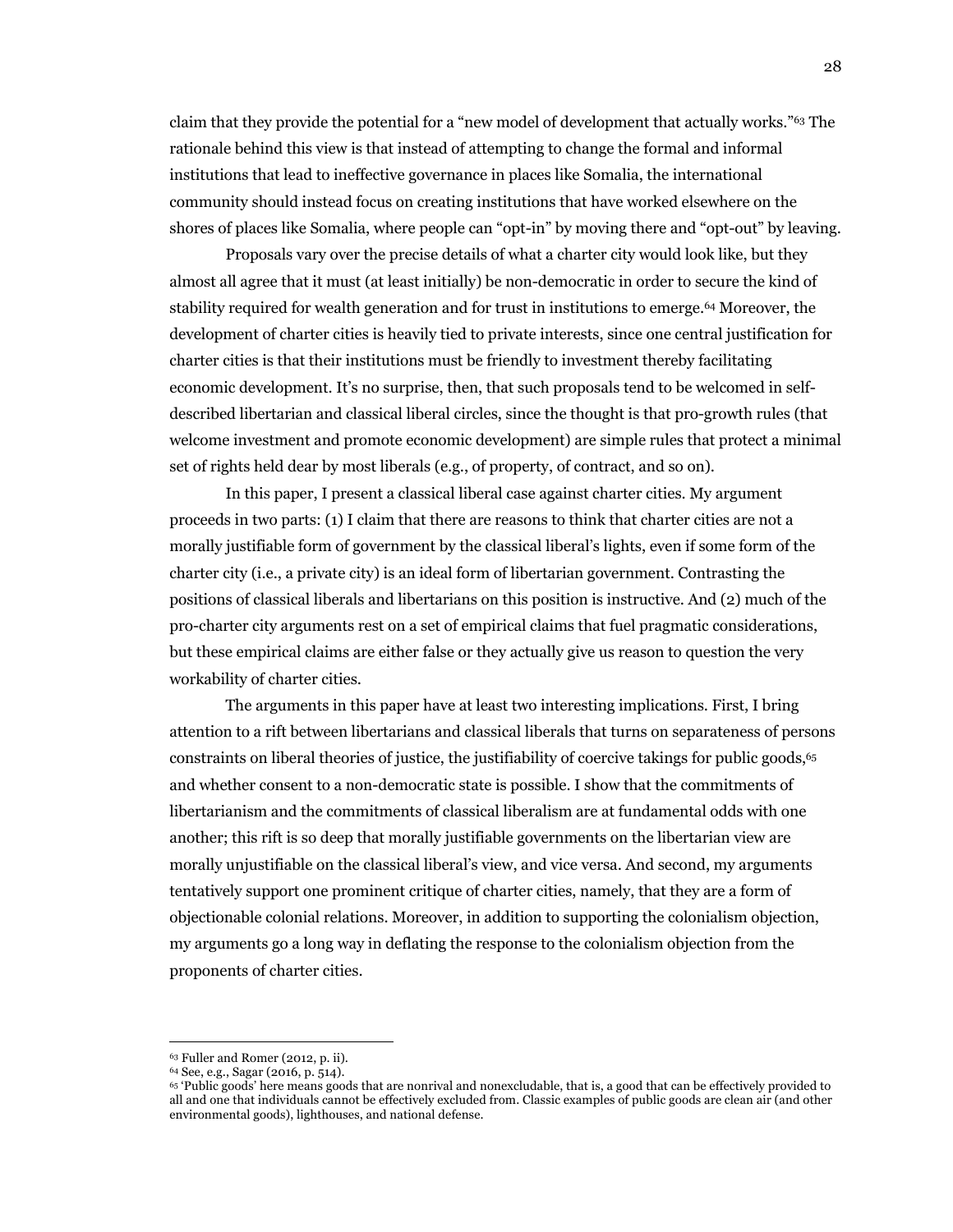In §2, I present a brief outline of my understanding of charter cities. §3 elucidates the commitments of libertarianism and classical liberalism. I begin with a discussion of the Hobbesian social contract. I then show how concepts of inalienability of rights, the provision of public goods, and the separateness of persons constraints normatively hang together, and how these linkages differ for the libertarian and classical liberalism. The positions that the libertarian and classical liberal endorse differ on how these concepts hang together, and this difference has implications for whether charter cities are morally justifiable. In section §4, I outline one prominent critique of charter cities, namely the colonialism objection, and show how my account supports this critique. I also show that the standard response from proponents of charter cities do not answer the critique. In §5, I summarize a pragmatic argument that proponents of charter cities put forward in favor of their view, and show that it is untenable. §6 concludes.

#### 2. *What are charter cities?*

Proponents of charter cities find their inspiration in 'special economic zones' (SEZs) found in developing countries around the world. SEZs typically have different business and trade laws than the rest of the country in order to attract foreign investment and provide a generally business friendly environment. Laws in SEZs are typically geared toward reducing the cost of doing business by providing a business climate with more lenient or flexible labor regulations, lower tax liabilities, lower customs duties, and so on. Importantly, charter cities differ from SEZs in that they are created ('chartered') through law by the legal authority that controls the sovereign territory in which the charter city will be located.

There are four features that all charter cities would share are:

- 1. *Size*. First, charter cities are best thought of as expansive SEZs in literal terms of their physical characteristics. They must be "large enough to eventually accommodate a city with millions of residents," and that a "good target size is 1,000 square kilometers, roughly the size of Hong Kong and Singapore."66 Moreover, since market economies rely on trade, an essential feature of proposed charter cities is that they are in a position to exchange goods and services with friendly trade-partners in order for their complete independence from their neighbouring countries. This is usually interpreted as a requirement that they have access to the sea.
- 2. *An actual charter.* Secondly, and perhaps one of the most important features of charter cities, is the idea that an actual charter that "pre-specifies the broad rules" that would apply within its borders. These "reforms must extend to all the rules

<sup>66</sup> Fuller and Romer (2012, p. 3).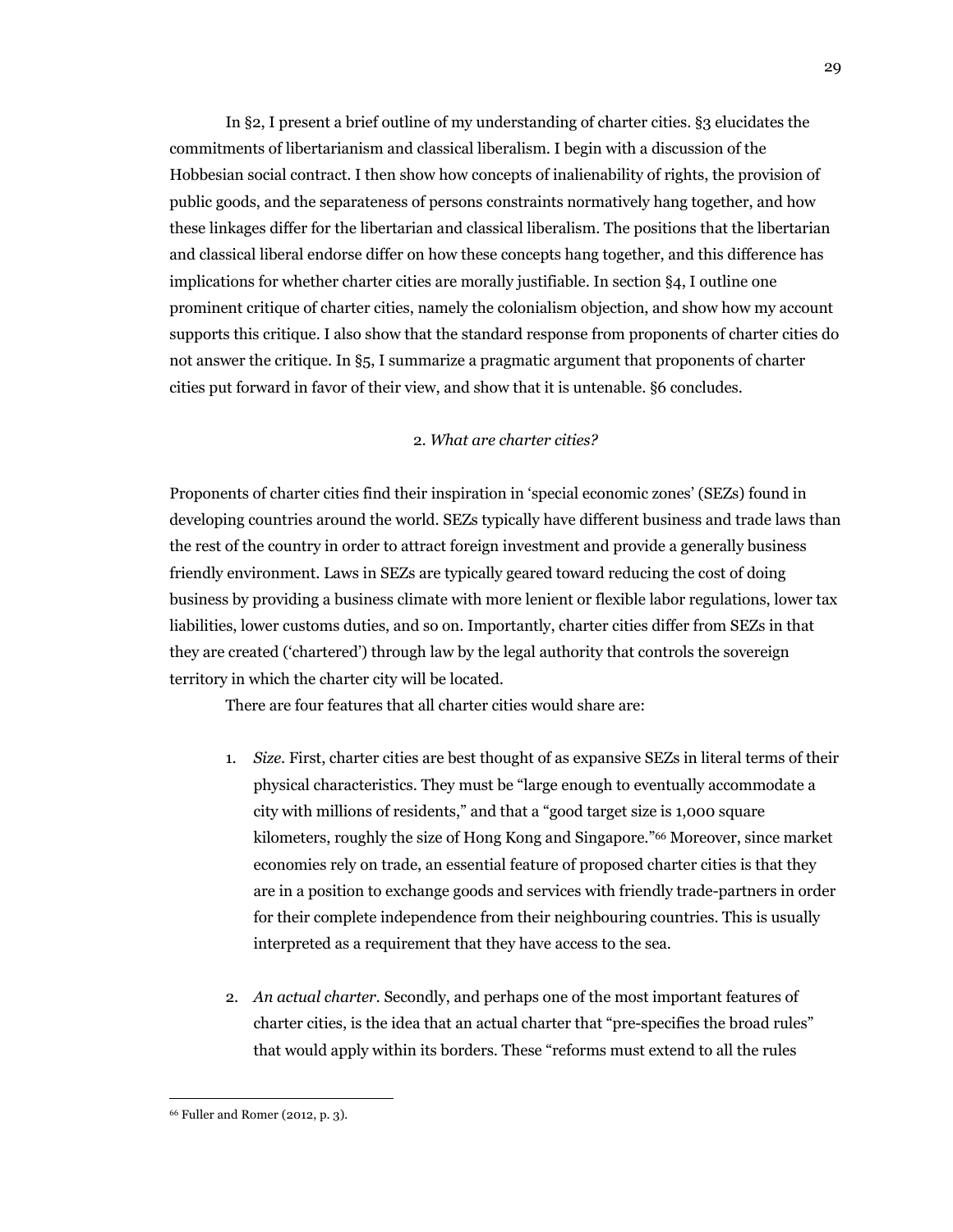needed to structure interactions in a well-run city and to support exchange in a modern market economy."67 These formal rules ought to be broad enough to allow for experimentation, whereby some experiments will persist and others perish through market competition.

- 3. *Freedom of choice*. Thirdly, there must be a political commitment to choice, which is usually interpreted as "voluntary entry and free exit for all residents, employers, and investors."
- 4. *Rule of law*. Fourthly, and finally, charter cities must contain a "commitment to the equal treatment of all residents under the law," which is best interpreted as a commitment to the rule of law.

Charter cities require participating sovereign nations to provide three things: the land on which the charter city is built, the people that will move to the charter city, and the credible guarantee that the charter's rules will be enforced fairly and reliably. What this in effect means is that there will be a foreign or private (or both) element typically in the enforcement and guarantee of the charter's rules: for example, when China presumed control of Hong Kong from the British in 1997, it agreed that justices for the highest courts in Hong Kong could be recruited from other commonwealth nations (and indeed they were, from places such as New Zealand and Australia).68

|          | Who            | Who                      | Given       | Publ | Governa                  | Exampl       |
|----------|----------------|--------------------------|-------------|------|--------------------------|--------------|
|          | creates        | controls                 | Justificati | ic   | nce                      | $\mathbf{e}$ |
|          | $\overline{?}$ | $\overline{\phantom{a}}$ | on?         | goo  | Structure                |              |
|          |                |                          |             | ds?  | $\overline{\phantom{a}}$ |              |
| Special  | Soverei        | Soverei                  | Economic    | Publ | Democra                  | Shenzh       |
| Economi  | gn state       | gn state                 | Growth      | ic   | tic or                   | en           |
| c Zone   |                |                          |             |      | non-                     |              |
| (SEZ)    |                |                          |             |      | democra                  |              |
|          |                |                          |             |      | tic                      |              |
| Trustees | Intl.          | Intl.                    | Transition  | Publ | Democra                  | Kosovo       |
| hip      | Commu          | Commu                    | al          | ic   | tic or                   |              |
|          | nity           | nity                     | Assistanc   |      | non-                     |              |
|          |                |                          | e           |      | democra                  |              |
|          |                |                          |             |      | tic                      |              |
| Colonial | Foreign        | Foreign                  | Self-       | Publ | Non-                     | Diego        |
|          | State          | State /                  | Interest /  | ic   | democra                  | Garcia       |
|          |                | Private                  | Paternali   | and/ | tic                      |              |
|          |                | Interest                 | stic        | or   |                          |              |
|          |                | $\mathbf s$              |             | Priv |                          |              |
|          |                |                          |             | ate  |                          |              |

<sup>67</sup> Ibid., p. 4. 68 Fuller and Romer (2012, p. 12).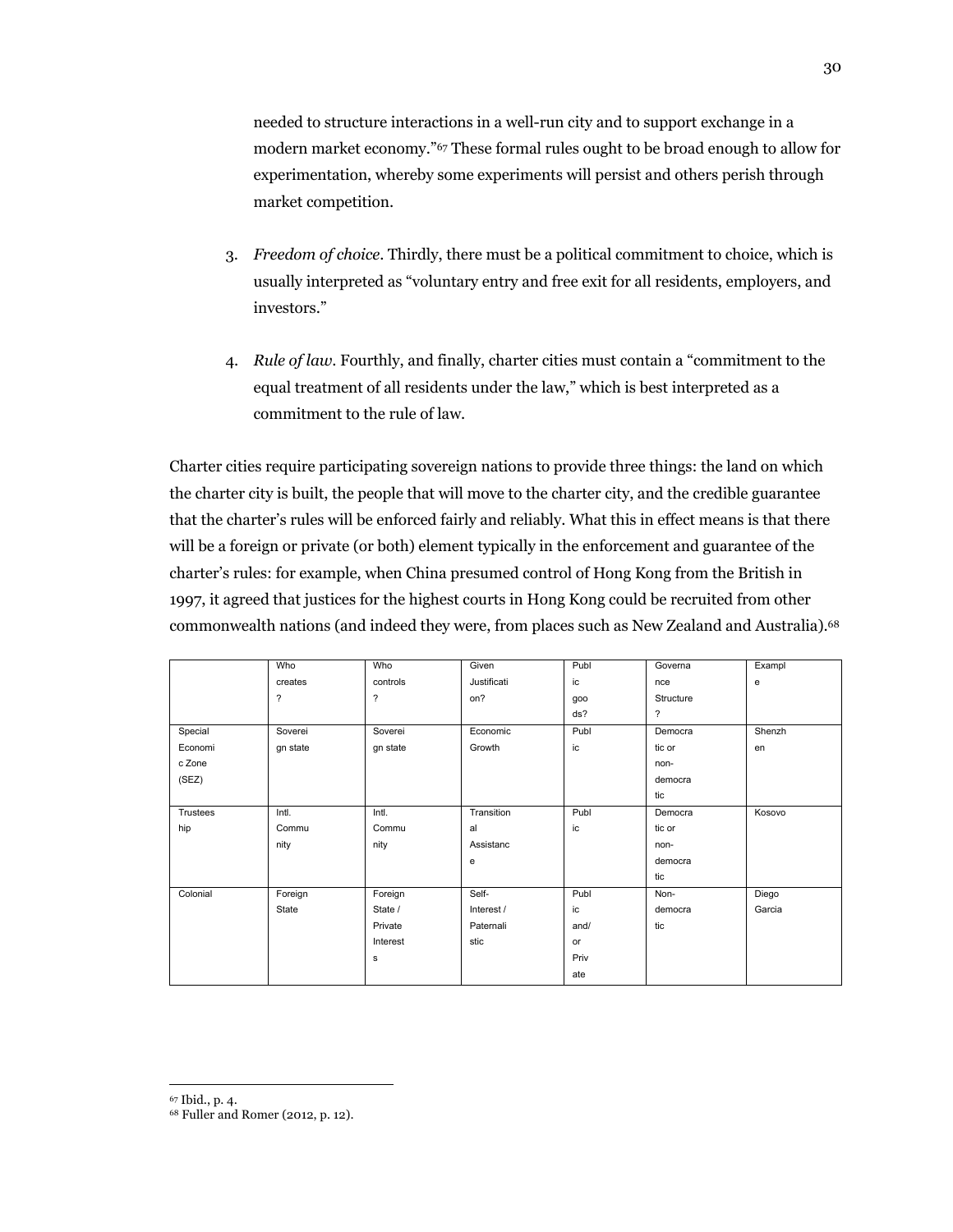| Charter | Soverei  | Self-    | Economic | Publ | Democra | Hondur              |
|---------|----------|----------|----------|------|---------|---------------------|
| City    | gn state | governi  | Growth   | ic   | tic or  | an RED              |
|         |          | ng/      |          | and/ | non-    | (Region             |
|         |          | Soverei  |          | or   | democra | es                  |
|         |          | gn State |          | Priv | tic     | Especia             |
|         |          |          |          | ate  |         | les de              |
|         |          | Foreign  |          |      |         | Desarol             |
|         |          | State /  |          |      |         | $\vert$ o $\rangle$ |
|         |          | Private  |          |      |         |                     |
|         |          | Interest |          |      |         |                     |
|         |          | s        |          |      |         |                     |

#### *Table 5. Distinctions between types of cities.69*

The broad characteristics of a charter city outlined by their staunchest proponents has led to some confusion as to the precise definition of a charter city. For example, Rahul Sagar finds it puzzling that Romer and Fuller take Shenzhen to be an example of a charter city since Shenzhen is an SEZ administered completely by the Chinese government and, as such, Shenzhen does not have autonomy from the Chinese government. As Sagar explains, this means that "its credibility is indistinguishable from that of the national [Chinese] authority" which in turn makes the "concept [of the charter city] redundant."70

In order to avoid these ambiguities, I present my own taxonomy of cities in *Table 5.* As *Table 5* suggests, there are a number of governance structure possibilities in the creation of a charter city. For example, a charter city might be controlled completely by private interests, a foreign state, and a sovereign state that created it, or be self-governing. It could be a combination of all four. It might have a public provision of public goods (i.e., its own legitimate police authority), or it may have a completely private provision of public goods (i.e., private security services take the role of enforcing contracts and protecting property). What this means is that there is a range of possible governance structures in charter cities, which theoretically run the gamut from a completely private city to a completely public one, to a combination of both. Private cities refers to a city where important governance decisions are undertaken by private actors (such as developers or large corporations, and so on), and essential public goods (such as police protection, national defense, and so on) are provided privately. Public cities refers to a city where important governance decisions are undertaken by public actors (such as a democratically elected legislative authority), and essential public goods (such as police protection, national defense, and so on) are provided publicly.

It is important to note that some governance structures in charter city are, of course, more likely, since the justification of the charter city is that it attracts investment and is generally "business friendly." What this means is that governance structures are non-democratic (to ensure stability) and private interests are heavily involved in the creation of rules (or are in complete

<sup>69</sup> This is an edited version of the table found in Sagar (2016).

<sup>70</sup> Sagar (2016, p. 512).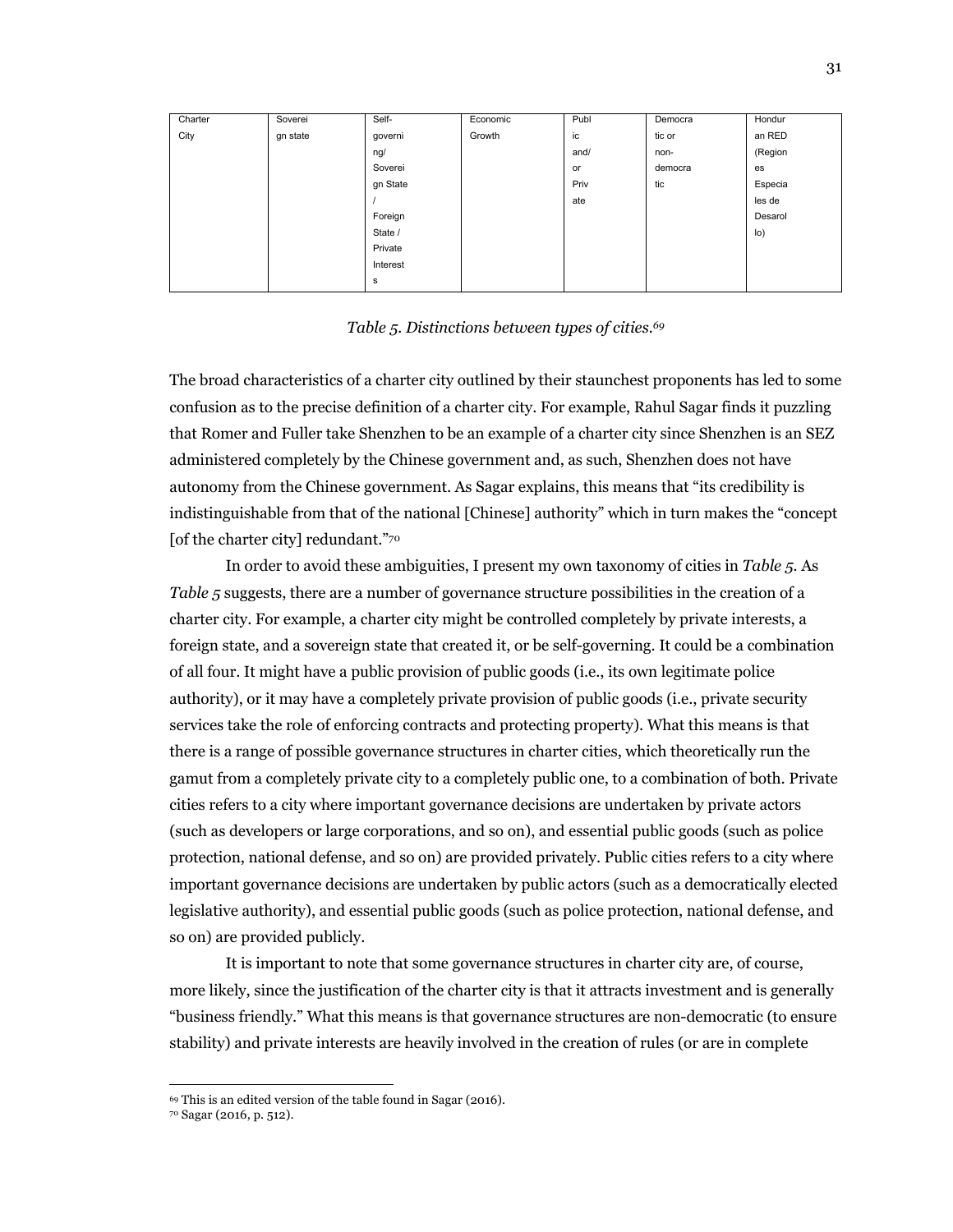control, as in a full private city). This has been the experience of real life charter cities to date; Paul Romer, citing transparency concerns, was forced to distance himself from the Honduran *Regiones Especiales de Desarollo* (RED)—a proposed charter city in Honduras—after the then Honduran president signed a memorandum of understanding with a group of private investors.71 What I will suggest in the coming section is that the completely private city represents the ideal form of libertarian governance, and that the classical liberal has good reasons to reject this libertarian utopia. One the main points of contention starts with the question of whether people are able to consent to the government in a libertarian utopia, i.e., the private city. It is to this I turn to now.

# *3. Libertarianism and classical liberalism a. Hobbes and the alienation contract*

Perhaps the most famous instantiation of consent to non-democratic governance comes from Thomas Hobbes. In this section, I will outline Hobbes's argument, which will be instructive for contrastive purposes later in this paper.

Hobbes claimed, *contra* Locke, that a state of nature (a state in which there is no government) is equivalent to a mutually destructive state of war. To sum up briefly, Hobbes's argument goes something like this: (1) there is a natural equality in the physical and mental endowments of individuals in the state of nature (any differences between individuals in terms of these are negligible); (2) this natural equality leads to competition and a state of distrust between individuals; moreover, (3) given that individuals may be driven by "pride and vainglory" and that no one individual or group of individuals have a monopoly on violence to enforce contracts, individuals have an incentive to 'strike first' in anticipation of attacks by others to provide for their security; and therefore (4) this constant insecurity and incentive to strike first leads to the state of nature—that is the state of war—means that individuals are in "continual fear, and danger of violent death," which in turn means that life is "solitary, poor, nasty, brutish, and short."72 In sum, the state of nature is a state in which individuals are in a "war of all against all."73

In order to avoid this state of nature, Hobbes contends, it is rational for individuals to institute a contract to authorize an absolute sovereign that will provide stability necessary for society itself to exist. The nature of this authorization has been the subject of discussion in political philosophy, with at least two prominent positions defended: (1) an *alienation* social contract, whereby individuals give up ('alienate') at least some rights (such as rights to basic selfgovernance) to the sovereign through consent; and (2) an *agency* social contract, whereby individuals delegate at least some rights to a sovereign. From the former view, individual's

<sup>71</sup> See https://www.nytimes.com/2012/10/01/world/americas/charter-city-plan-to-fight-honduras-poverty-losesinitiator.html and https://foreignpolicy.com/2014/09/01/under-new-management/

<sup>72</sup> Hobbes, Leviathan, I.XIII.9 (1998/1642). 73 Hobbes, De Cive, I.XIII (1984/1651).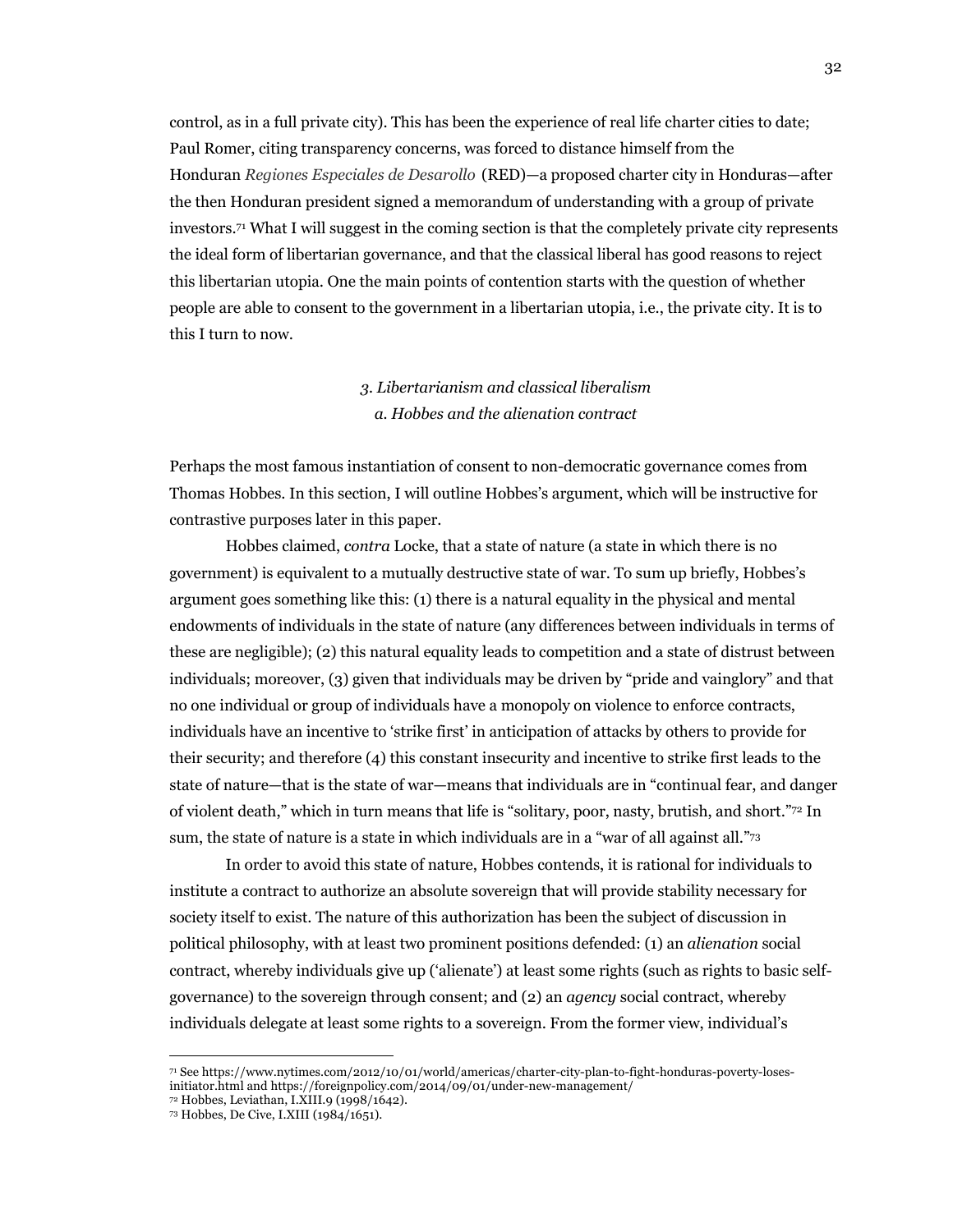*surrender* their rights to the sovereign, thus the terms of the authorization constitute a type of authoritarian relationship.74 From the latter view, the sovereign's power is *loaned* to that sovereign, thus the terms of the authorization constitute a type of principal-agent relationship.75

Notwithstanding the longstanding debate about the nature of authorization in Hobbesian political philosophy, it remains true that the former view is typically seen as the Hobbesian alienation social contract, and the latter as the Lockean agency social contract.76 Consider some representative quotes that motivate this reading of Hobbes:

"Since therefore the *conspiring* of many wills to the same end doth not suffice to preserve peace, and to make a lasting defence, it is requisite that in those necessary matters which concern Peace and selfe-defence, there be but *one will* of all men … This *submission* of the *wils* of all those men to the *will of one man, or one Counsell*, is then made, when each of them obligeth himself by contract to every one of the rest, not to resist the *will* of that *one man*, or *counsell*, to which he hath submitted himselfe[.]"77

"The only way to erect such a common power, as may be able to defend them from the invasion of foreigners, and the injuries of one another, and thereby to secure them in such sort, as that by their own industry, and by the fruits of the earth, they may nourish themselves and live contendedly; is, to confer all their power and strength upon one man, or upon one assembly of men, that may reduce all their wills by plurality of voices, unto one will … *I authorize and give up my right of governing myself, to this man, or to this assembly of men, on this condition, that thou give up thy right to him, and authorize all his actions in like manner*."78

"In all cities or bodies politic not subordinate, but independent, that one man or one council, to whom the particular members have given that common power, is called their SOVEREIGN, and his power the sovereign power. which consisteth in the power and the strength that every of the members have transferred to him from themselves, by covenant. And because it is impossible for any man really to transfer his own strength to another, or for that other to receive it; it is to be understood: that to transfer a man's power and strength, is no more but to lay by or relinquish his own right of resisting him to whom he so transferreth it. And every member of the body politic, is called a SUBJECT, (viz.) to the sovereign."79

<sup>74</sup> Hampton (1986, p. 114). 75 Ibid., pp. 114 – 115. 76 Ibid. 77 Hobbes, De Civ, V.VII (1984/1651).

<sup>78</sup> Hobbes, Leviathan, II.XVII.13 (1998/1642).

<sup>79</sup> Hobbes, Elements of Law, I.XIX.10 (2017/1650).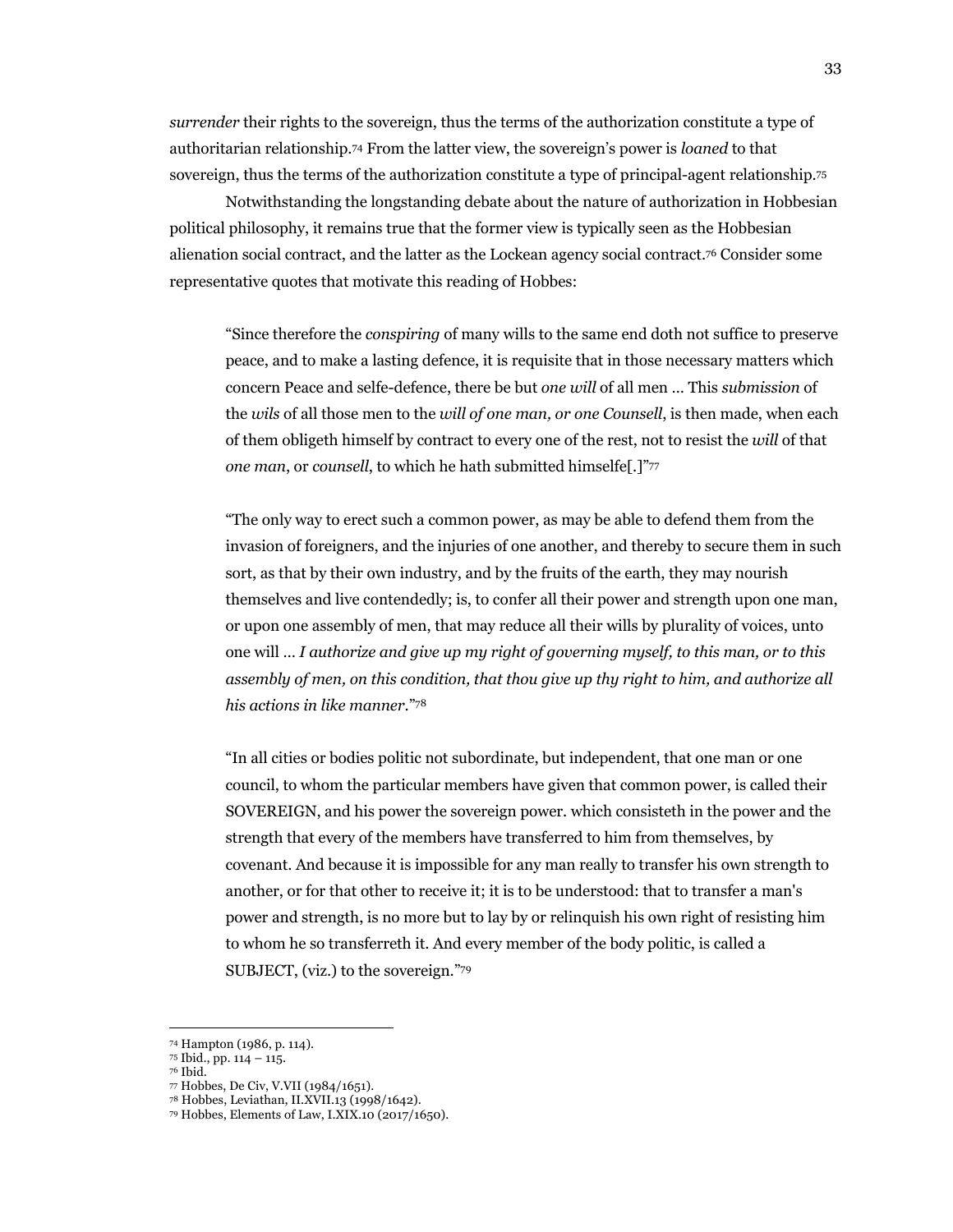The point is that the social contract Hobbes has in mind authorizes a sovereign whose power is permanent and absolute. The justification for the absolute power of the sovereign comes from Hobbes's regress argument,<sup>80</sup> which runs as follows: any limited political power in a society must have its limits placed by another, more powerful political authority. If that more powerful political authority is itself limited in any sense, then those limits must be credibly imposed by a greater political power. In the end, for there to be any credible political power, the buck must stop somewhere, so to speak, in the form of the ultimate political power that can set the limits on other political power but cannot itself be limited by any other political power. This ultimate political power guarantees the stability that motivates Hobbes's political thought, indeed, for him, it is *the* definitive feature of government itself.

Thus, on Hobbes's view, individuals in the state of nature consent to the creation of an absolute sovereign through an authorization that alienates some of their basic self-governance rights. That is, they consent to a non-democratic form of government. This is because the stability that is necessary for civil society itself springs only from the creation of an ultimate authoritative sovereign whose power is not under the supervision or control of the individuals who have authorized its power. The type of power Hobbes envisions the sovereign to have is *not* a fiduciary power; the power is *not* held in trust by the sovereign and the sovereign and the individuals who authorized the sovereign do not stand in a principal-agent relationship with one another.<sup>81</sup>

# *a. Liberalism, rights, and the separateness of persons*

In the last section, I outlined Hobbes's famous argument for an authoritarian Leviathan. I now turn my focus onto liberalism and liberal institutions, since it is the dispute between two liberal views (libertarianism and classical liberalism) that is the focus of this paper. Hobbes was no liberal, and it's no surprise that classical liberals have good reason to reject the Hobbesian alienation social contract. But, as we shall see, libertarians might have more in common with the Hobbesian alienation contract than they think.

Liberalism is a philosophical view that stresses liberty and equality. Political liberalism holds that people are equal, that they ought to be as free as possible to pursue their own conceptions of the good, and that there are many conceptions of the good that reasonable people may disagree about. A minimally just liberal society is a society in which people are able to pursue their own conception of the good while respecting others' rights and freedoms. Gaus and Mack identify at least nine core commitments of what they call the 'liberty tradition':82

<sup>&</sup>lt;sup>80</sup> Hampton, (1986, p. 122).<br><sup>81</sup> Hampton, (1986, p. 123).

<sup>82</sup> Mack and Gaus (2004) actually outline twelve doctrinal commitments, but I highlight nine here for simplicity. This is because it seems that at least two of their doctrinal commitments collapse into each other, or are, for our purposes here at least, indistinguishable from each other.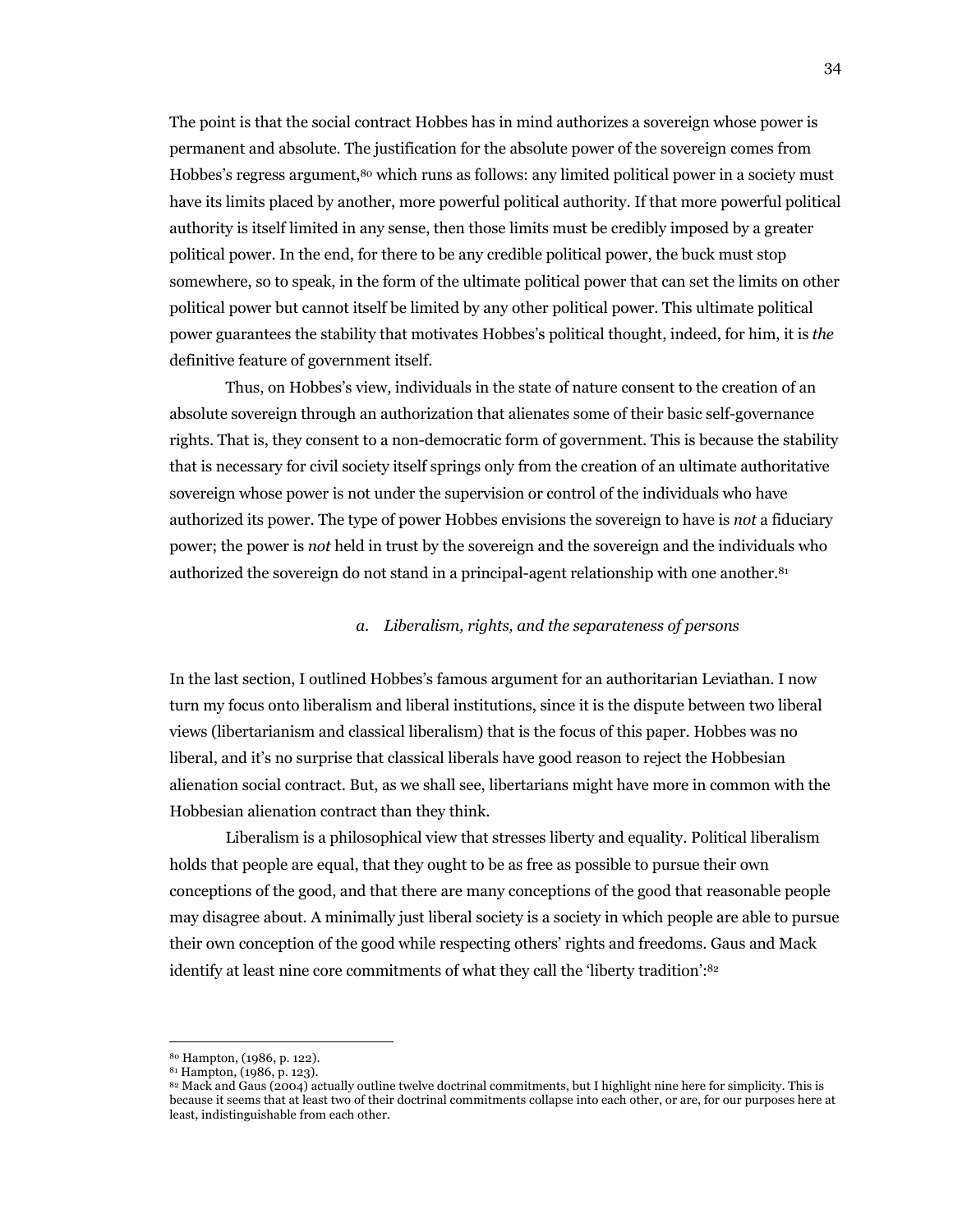- i. Normative individualism (i): interpreted as a separateness of persons requirement.
- ii. Individual liberty to be a core political or legal norm.
- iii. Respect for an individual and her liberty requires respect for the individual's control of extra-personal objects (e.g., property).
- iv. A desirable social order allows individuals to pursue their own *individual* conceptions of the good without legislating an overall common goal.
- v. A social order where individuals are free to make choices within the constraints of an expansive set of rights is preferred over a centrally planned system (this commitment stems from an appreciation of Hayekian knowledge problems).
- vi. Coercion is permissible only in the case that it is used to stop impermissible infringements on the rightful claims of others.
- vii. Political institutions in the liberty tradition authorize the use of force and threaten and use force against citizens legitimately.
- viii. Liberty tradition rejects a basic distinction between morality that applies to individuals generally and the public.
- ix. A general presumption against political power in the form of a suspicion that political regimes have historically 'engaged in extensive acts of unjustified aggression, plunder, and meddlesomeness.'

Clearly the liberty tradition is vast and encompasses a range of political thought, from minimalstate libertarianism to classical liberalism to expansive state high liberalism. I take Robert Nozick to be the paradigmatic minimal state libertarian, and libertarians of this ilk endorse a state that is limited to the enforcement of a minimal set of rights (most importantly of property and of contract) and to the resolution of disputes. I take David Hume and Adam Smith, and Friedrich Hayek to be the paradigmatic classical liberals, and classical liberals of this ilk endorse a relatively limited state that protects a set of rights and resolves disputes, but also provides a set of noncontroversial public goods. I take Immanuel Kant, John Stuart Mill, John Rawls to be the paradigmatic high liberals, and high liberals of this ilk endorse a state that protects a set of rights, resolves disputes, funds public goods, and allows for redistribution to preserve liberal institutions.

Those working within the liberty tradition generally accept some form of the above doctrinal commitments. But the thought here is that to the extent that there are intellectual disputes between proponents of views *within* the liberty tradition, they are disputes that, generally speaking, adopt some variant of most (if not all) of the above commitments.

Most standard contemporary liberal theories of rights invoke some notion of 'separateness of persons'—which is a combination of a mundane descriptive claim and a more important normative claim. The mundane descriptive claim is that people are separate—they have their own lives, values, goals, and so on. The normative claim is that each individual's life, values,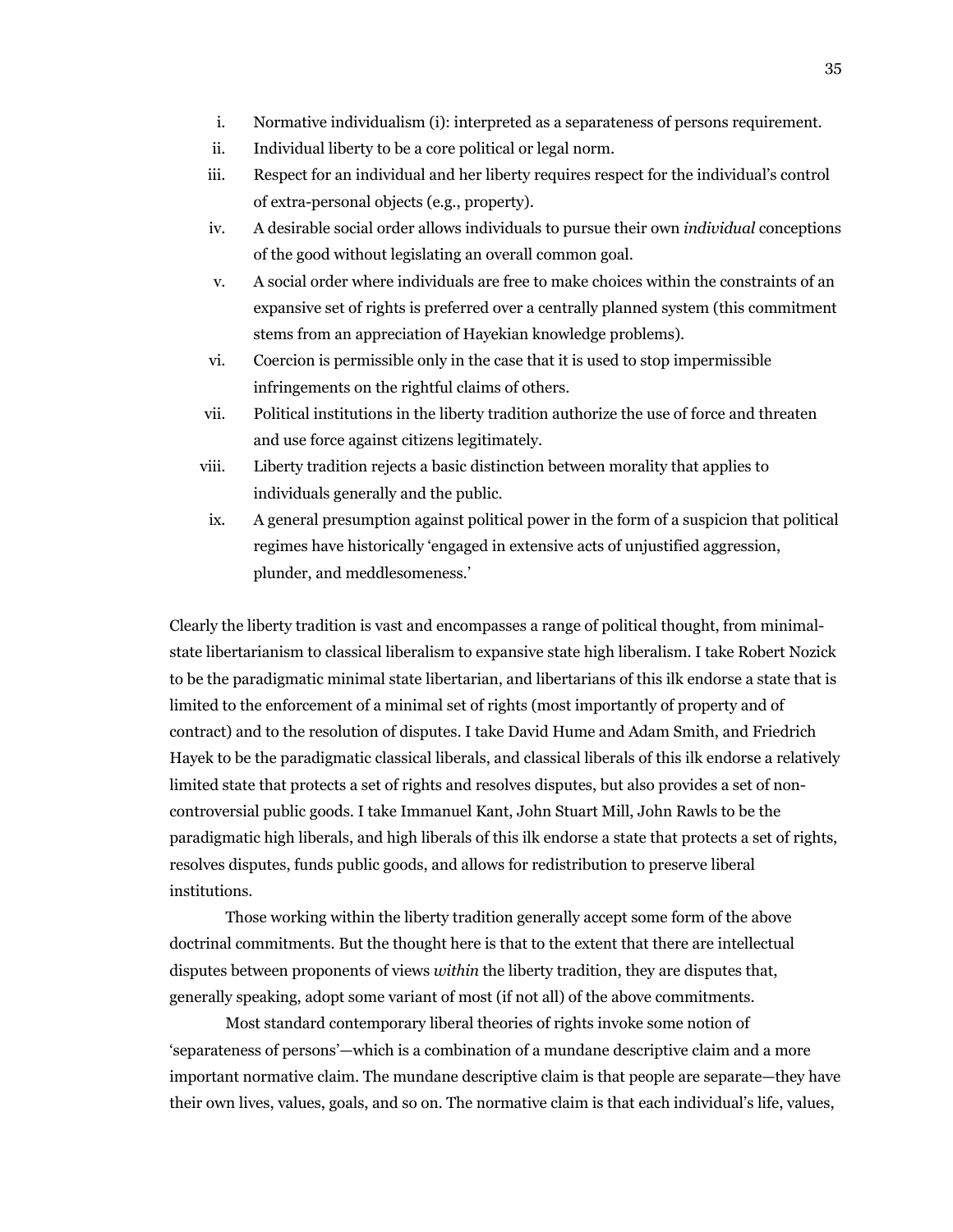goals, and so on, are intrinsically important and ought to be respected to the extent that we have grounds to reject most aggregative political theories, such as utilitarianism.83 The thought behind the notion of separateness of persons is simply that we ought to respect the moral status of individuals *qua* individuals: it implies that there are some ways in which we may never treat an individual, that indeed, in some important respect, 'individuals are inviolable.'84

An acceptance of the separateness of persons is usually built-in to a liberal theory of rights because it identifies the ways in which a society ought to construct interpersonal rules and claims that facilitate each individual pursuing their own ends to the extent allowable without unjustifiably impeding upon another person's pursuit of their ends. In other words, rights, in this sense, create boundaries in which one may legitimately pursue their own ends without trampling upon the rights of others.

Different moral theories may interpret a separateness of persons requirement more or less seriously. For illustrative purposes, consider the fact that both Nozick and Rawls reject utilitarianism on separateness of persons grounds,85 but Nozick interprets separateness of persons requirements more stringently than Rawls. Nozick claims that a proper appreciation of separateness of persons results in a side-constraint theory of morality, which reflects the 'underlying Kantian principle that individuals are ends and not merely means.'86 A person's property is an inviolable part of their person, on Nozick's view, such that coercive takings that result in redistributive policies violate the separateness of persons requirement and thereby some longstanding commitments of the liberty tradition (in particular commitments (i) to (iv) above). On a less stringent view, e.g., Rawlsian view, a person's wealth is not considered part of their personhood, which in turn means coercive policies that are redistributive do not violate the separateness of persons requirement. Nozick's view involves an absolutism about property rights that is supported quite naturally by his strict interpretation of the separateness of persons requirement. On a third, but still less stringent view, e.g., a classical liberal view, even if we accept that a person's wealth is considered part of their personhood, public goods might still be justified as a form of coercive takings if the provision of the public good leaves everyone better off than they otherwise would be. This is by hypothesis true of public goods, and so public goods are morally justifiable on this classical liberal view.

There is an important distinction, on Nozick's view, between the structure of morality and the content of morality. An appreciation of separateness of persons informs Nozick's "sideconstraint" theory of morality. In other words, accepting normative individualism means that we must accept that there are "morally binding, absolute, [and] exceptionless side constraints"87 on how we may treat them.

<sup>&</sup>lt;sup>83</sup> Not always; see Gaus and Mack 116, on the 'highly qualified' liberal utilitarianism.<br><sup>84</sup> Nozick (1974, p. 31).<br><sup>85</sup> See, e.g., Nozick (1974, p. 33); Rawls (1999, p. 28).<br><sup>86</sup> Nozick (1974, p. 30).<br><sup>87</sup> Arneson (2011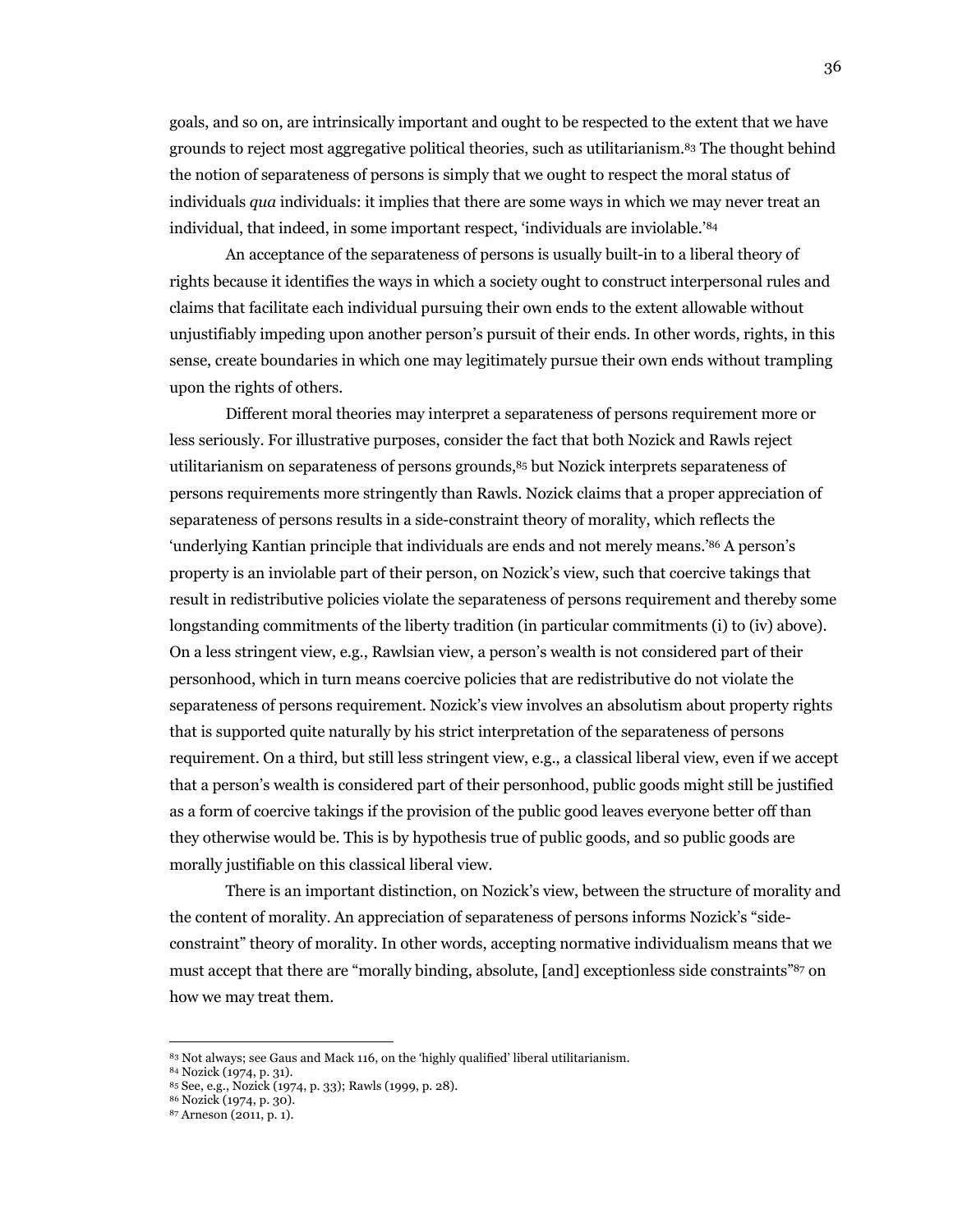But this side constraint theory of morality is independent of the content of morality. The content of morality is a minimal set of rights that protect life, liberty, property, and contract. Call these 'libertarian rights.' The argument for these libertarian rights, for Nozick, runs as follows: (1) an agent has a moral right to act however she may choose to with whatever she owns (provided that her ownership is legitimate), insofar as the exercise of her rights does not encroach on another agent's rights. (2) Each person has a right that others do not encroach on their rights. Violations of rights include theft, fraud, use of force, and so on. (3) Each person enjoys full selfownership. (4) Each person is able to acquire ownership over previously unowned resources as long as ownership of unowned resources does not leave anyone worse off than if the resources were left unowned. (5) Ownership rights an agent has over herself and her property are transferable through voluntary transactions (such as contracts or gifts).88

These rights are 'state of nature' rights in that they exist independently of any political institution that enforces them and independently of others' beliefs and political views. The moral justifiability of any given state turns on whether it violates these rights. I refer to Nozick's view as collapsing into an absolutism about property rights because there is no case in which conformity to libertarian rights might be relaxed even if the consequences of conformity might be quite dire. For example, respecting libertarian rights as stringently as Nozick conceives of them rules out the very possibility of the public provision of public goods, and this *would* lead to situations that one might consider quite dire (or so I shall argue in §4d). Classical liberals have good reasons to reject the stringency with which Nozick and other libertarians conceive of libertarian rights, and accepting these reasons has implications on what sorts of governments each position deems morally justifiable. Before I bring attention to these differences, I will now turn to Nozick's justification of the ultraminimal state.

#### *c. Nozick and the ultraminimal state*

In *Anarchy, State and Utopia*, Nozick provides what he calls an 'invisible-hand explanation' for how a non-democratic ultraminimalist state might arise without violating the rights of anyone who comes to live under that state.

For Nozick, individuals living under no state would likely seek protection services in order to protect themselves from those seeking to harm their person or property. These services would be offered under market like conditions, that is, with "protective associations" competing in order to secure clientele to whom they could provide their services.89 A natural monopoly would likely emerge in the protection services market because conflicts between clientele of different agencies would require different property claims to be adjudicated by a set of rules that applies to all. Either a single protective association would overpower others, or it would be

<sup>&</sup>lt;sup>88</sup> Arneson (2011, p. 3).<br><sup>89</sup> Nozick (1974, p. 12 – 17).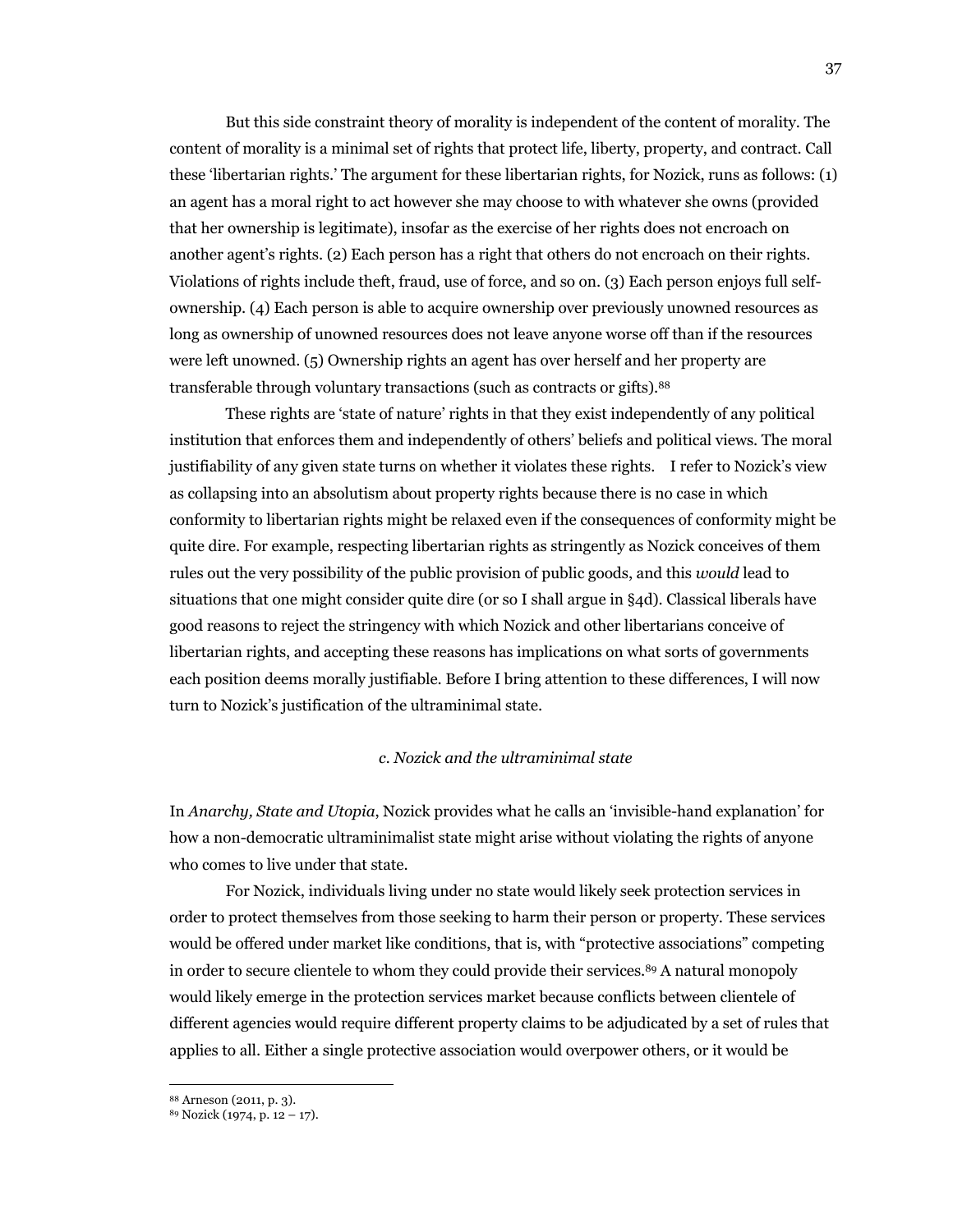rational for protective associations to cooperate with one another to prevent costly disputes. Moreover, this dominant protective association would prohibit people within its geographical territory from exercising their own rights to defensive violence in order to mitigate the risks exposed to their clientele that would arise from the independent exercise of such rights. While these would-be independent exercisers of rights would be prohibited from the sort of defensive violence required to enforce their own rights, they would be compensated for the loss of these rights through the free protection services offered by the dominant protective association.

Therefore, for Nozick, a single dominant protective association would emerge, and it would have two necessary features of a state: (1) a monopoly on violence in a given geographical territory; and (2) protection of rights of everyone in the territory.90 It's important to note that Nozick's invisible-hand explanation of the ultra-minimalist state is a response to an anarchist challenge, that is, to the question of whether the state can be justified at all. And what Nozick claims to have shown is that an ultra-minimalist state can be justified on the grounds that it would arise "by spontaneous groupings, mutual-protection associations, division of labor, market pressures, economies of scale, and rational self-interest."91 Importantly, it would also arise without violating anyone's fundamental rights.

It should be stressed that there is no requirement for this libertarian state to be democratic. Indeed, for the libertarian, there is nothing special about democracy as a form of government; a non-democratic government that preserves the minimal set of rights that Nozick favors is more desirable than a democratic government that violates them. In other words, a democratic government that raises funds through taxation to fund non-controversial public goods (other than those governed by the dominant protective association) is morally inferior to an autocratic government that does not tax beyond what is necessary to provide the minimal set of protective services. Nozick's interpretation of separateness of persons is so stringent that it results in an absolutism about property rights, and so there is no room left for comparative judgments about the relative merits of democratic forms of governance versus other forms of governance.92

One final point is worth mentioning here. Not only is there no requirement that the libertarian state justified by Nozick be democratic, but libertarians tend to be openly skeptical or even hostile to democratic forms of government.93 This skepticism of democracy is fueled by an empirical claim that democracies may be more likely to routinely violate private property rights for, e.g., redistributive purposes. Classical liberals such as Hayek share this worry, but libertarians ought to be even more worried since even coercive takings to fund public goods are unjust on their view (a view that is not shared by the classical liberal, but more on this in the next section).

<sup>90</sup> Nozick (1974, p. 22 – 23).<br>91 Ibid., (1974, p. 16 – 17).<br>92 Arneson (2011, p. 3 – 5).<br>93 See Arneson (2017) for a good overview.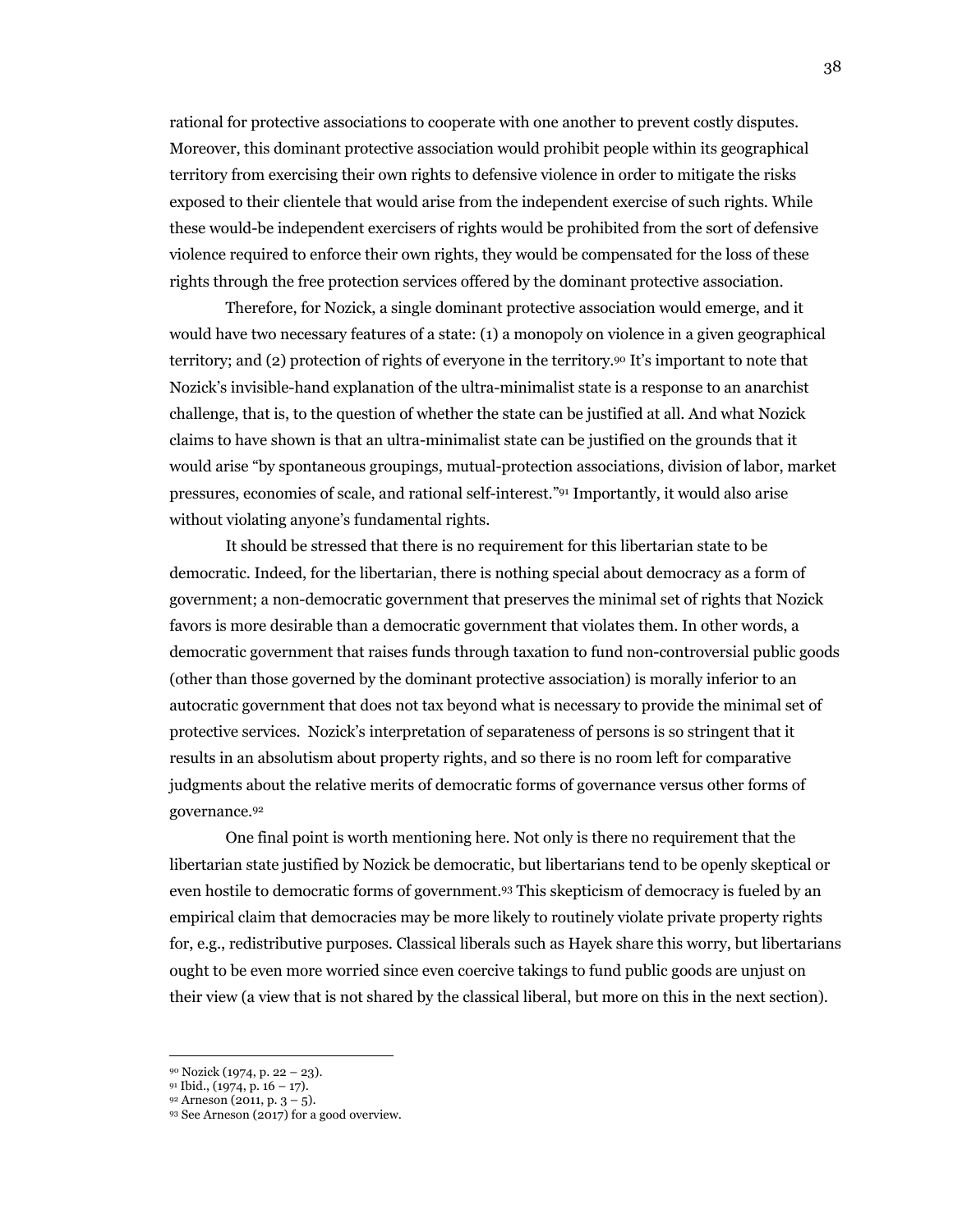The thought is that a democratic state simply provides more opportunity for transfers of wealth over a state that limits itself to the protection of a set of libertarian rights.

#### *d. Classical liberalism, libertarianism, and the charter city*

In many ways, one form of the charter city (i.e., the private city) represents a real-life instantiation of a perfect libertarian society: (1) Government institutions are limited to the set of institutions that one would find in the perfectly libertarian society: to protect against infringement of a minimal set of rights, to enforce contracts, and to resolve disputes. (2) There are no democratic institutions, and so the libertarian skepticism about the tendency for democratic institutions to upset existing distributions of holdings need not apply. And (3) Public goods are all or in part provided privately. In this section, I present some reasons to question the moral justifiability of this libertarian paradise.

Before I move on, a caveat is in order. My interpretation of a charter city in this section might strike some proponents of charter cities as alien to theirs. The people I have in mind here make a distinction between charter cities and private cities, where the former has a set of public goods provided by a formal state, and the latter has its set of public goods provided privately. For example, Paul Romer explicitly rejects the idea of a private city.94 But my characterization of private cities as a form of charter cities is justified because of three reasons: (1) there is nothing in the proposals put forward by proponents of charter cities that theoretically rules out charter cities as private cities, and there is nothing to say that a private city cannot be a type of charter city. This goes even for non-libertarian proponents of charter cities. Further, (2) there are reasons to think that a charter city might very well end up as a private city, given the private interests that play a heavy role in the creation of the charter city. And (3) I do refer to this as a *libertarian* charter city, and I claim that *libertarians* must be committed to the idea that the private city, on their view, is a justifiable form of government. Proponents of charter cities who do not consider themselves libertarians may think that the criticisms in this section do not apply to them, though they must still provide reasons for why we shouldn't expect charter cities to end up as libertarian private cities (or even something like libertarian private cities), given reasons (1) and (2).

I now turn to two features of a libertarian charter city that are morally objectionable on most liberal views, including those of the classical liberal. These are the private provision of public goods, and the private nature of political power in the charter city.

*Private public goods*. Recall that, in the last section, I claimed that libertarians have no theoretical room to make comparative judgments about the relative merits of democratic governance against competitors other than on the grounds that one respects a set of minimal

<sup>94</sup> See, e.g., https://paulromer.net/interview-on-urbanization-charter-cities-and-growth-threory/.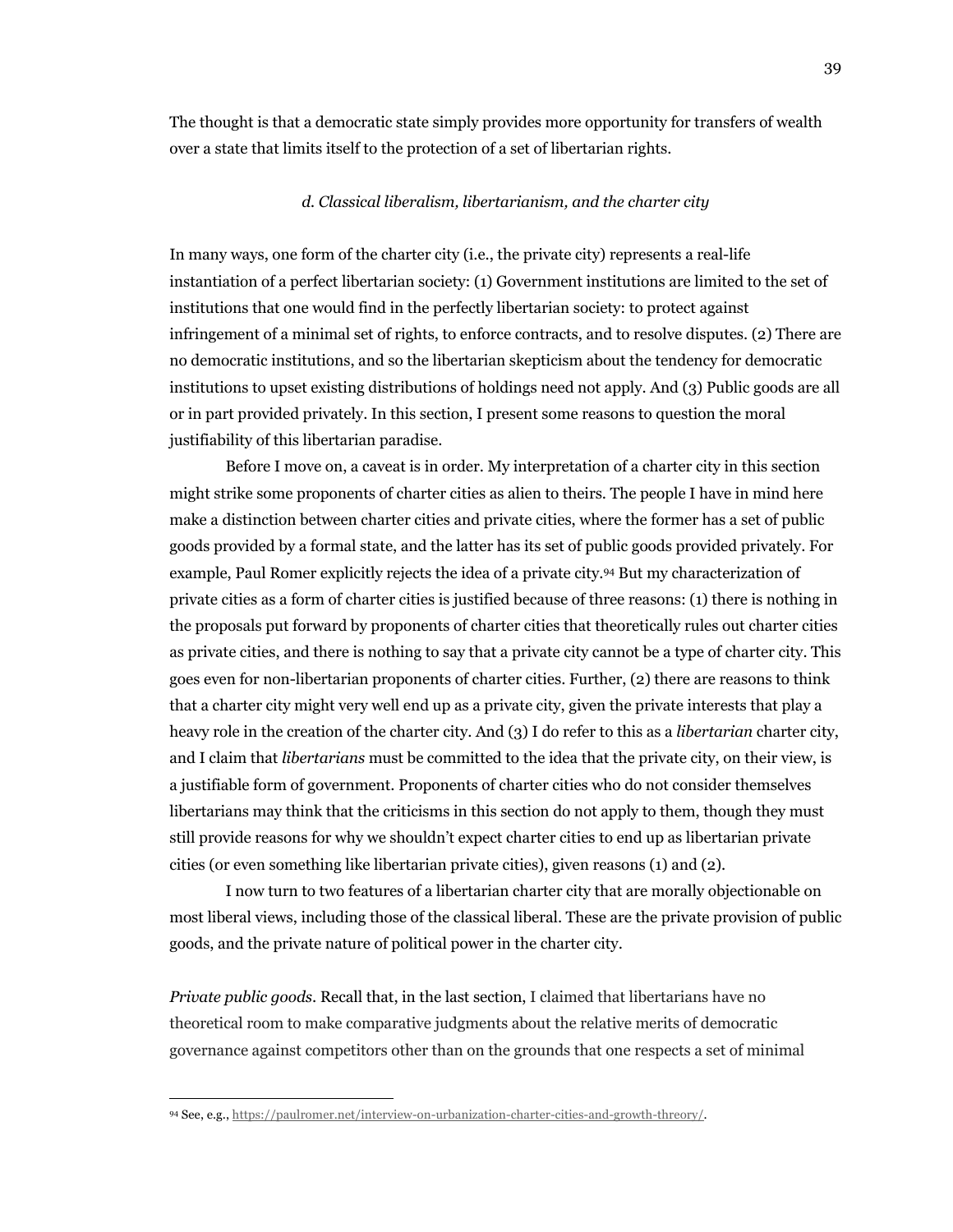rights (i.e., of property, of contract, and so on) more than another. I claimed that, on the libertarian view, a democracy that funds uncontroversial public goods through taxation is unjustly coercive and morally inferior against an autocracy that does not fund public goods but otherwise protects and maintains rights, enforces contracts, and resolves disputes. A libertarian might respond to this claim by pointing out that I am begging the question in claiming that they would reject funding *non-controversial* public goods through taxation since it's precisely the moral permissibility of public goods that is at stake. For the libertarian, *all* public goods provided publicly (i.e., by the state), other than the protective services provided by the dominant protective association, are controversial, since *all* public goods provided by the state require unjust coercive takings. That I refer to them as non-controversial seems to imply that an important question is settled, that I am in fact assuming, in other words, what ought to be shown.

But this libertarian view on public goods is an outlier amongst liberal positions, since most plausible liberal views reject the idea that the funding of public goods violates nonredistributive norms. Indeed, most liberal views accept the idea that respecting separateness of persons rejects redistributions whereby some gain and others lose; but the provision of public goods does not involve redistributive coercive takings since everyone is left better off than they otherwise would be. Note that this line of reasoning rules out the strict Nozickian interpretation of separateness of persons and of property rights as absolute; instead, the stringency of the rightclaims surrounding property ought to be as stringent as necessary to serve the particular interests that serve as the justification of the property right in general. As Gaus and Mack put it:

> "If the rationale for rights is their service in protecting people's basic interests, the rationale for rights would point to rights of the less stringent sort. In the case of public goods, agents' basic interests are served by possessing rights of the less stringent variety. For this allows coercive takings that are, by hypothesis, necessary for public goods to be produced whereas more stringent rights would forbid those takings and leave agents worse off in their basic interests."95

I take the paradigmatic classical liberal position to accept something along these lines. The claim that the government is justified in using coercive takings to fund public goods is a line of argument that stretches back to classical liberals such as David Hume and Adam Smith. This is a stark point of contrast between the classical liberal and libertarian position: the classical liberal position does not interpret the separateness of persons in a way that precludes a morally justifiable state in funding things like public goods through coercive takings.

Note that the justification for coercive takings for the provision of public goods, on this particular classical liberal view, rests on the idea that the rationale for rights is that they serve an

<sup>95</sup> Mack and Gaus (2004, p. 123).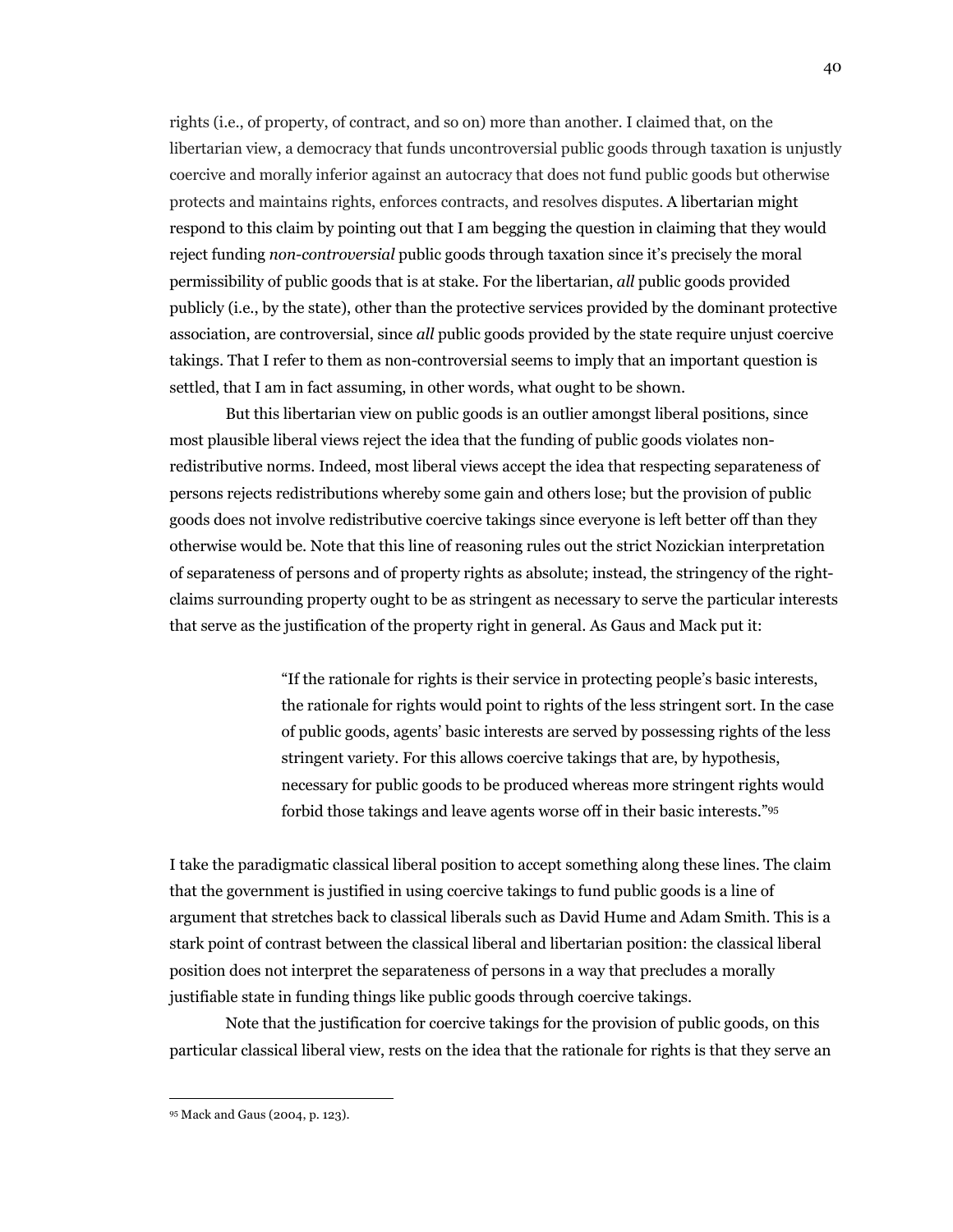agent's basic interests. Libertarians reject this view. While Nozick himself admits that he provides no "precise theory of the moral basis of individual rights,"96 it's clear that the stringency with which he regards an agent's rights precludes this sort of rationale. If conformity to his particular interpretation of libertarian rights is required at *all times* under *all circumstances*, coercive takings are, *ipso facto*, unjust. The justification of public goods, even if they leave everyone better off, still runs afoul of the underlying non-consequentialism of Nozick's view.

What this means is that the libertarian state does not provide public goods because the provision of public good involves unjust coercive takings. Libertarians emphasize this as one of their positions: "[I]n the libertarian society … everything will be privatized, there will be no public property. There will be no public police[.]"97

But, as the above quote suggests, a society cannot function without a minimal set of public goods; even a libertarian state, where there must be an institutional apparatus to protect rights, enforce contracts, and resolve disputes, requires what would normally be taken to be a set of public goods (e.g., security services, national defense infrastructure, and a system of laws and courts, etc.) In response to this, libertarians either claim that markets will provide adequate provision of public goods in the absence of government intervention, or they reject the very idea of public goods as a coherent concept.98 Note that while it's possible to hold both of these views independently of each other, many libertarians hold both (indeed, for people like Walter Block and Hans Herman-Hoppe, the former implies the latter).

But there are at least two reasons to question the private provision of public goods. The first reason is roughly instrumental: in many cases, public goods are provided privately at the expense of some other important liberal value, such as equal protection before the law. This is because of a clash of private and public interests. A society without public goods must leave important functions of the state, such as its police power, to the market to provide. But market incentives reward private interests, and private interests come apart from social interests quite easily. Paul Romer himself writes about the internal handling of sexual assault by university police departments and religious authorities, where the interests of the institution (the university and the religious community respectively) are in direct conflict with the interests of the individuals whose rights have been violated by persons within that institution. Universities may be hesitant to pursue sexual assault charges against, e.g., members of a sports program (whether it be players or coaches) because of how lucrative those sports programs might be to the overall coffers of the university. Similarly, religious authorities may be hesitant to pursue sexual assault charges against, e.g., Cardinals, in order to preserve the integrity of the institution in the public's eye. Cases such as these are ubiquitous and extend to other areas in which normal government functions have been outsourced to private or semi-private actors; the privatization that fuels the

<sup>96</sup> Nozick (1974, p. xiv). 97 Block (2011a, p. 52 – 53). 98 See, e.g., Block (2011b) and Herman-Hoppe (1989).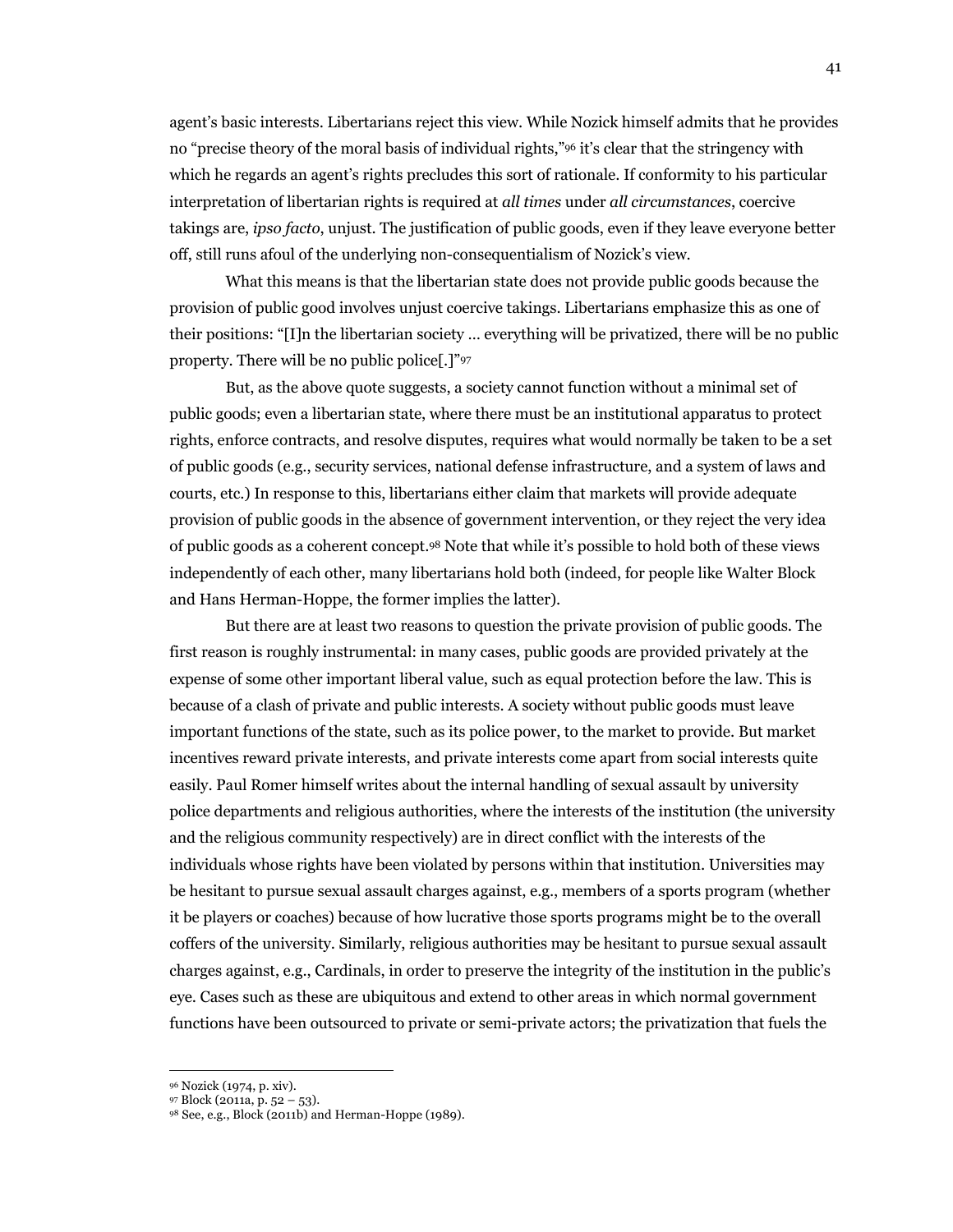military-industrial complex and the prison-industrial complex in the United States are two particularly disturbing examples.

Lessons from 'real life' private cities provide further support for how private interests depart from social interests. Consider Gurgaon, which is something like a private city,99 just outside of New Delhi. Many public goods, such as the provision of electricity, water, sewage, and security, are provided privately in Gurgaon; in 2011, for example, there were 35,000 private security guards and just 3,100 public police officers.<sup>100</sup> As one would expect, security provision is quite good for those who can afford to pay for it (such as the middle class and above), but quite bad for those who cannot (the poor).101 Further, even though the security provision is good for those in the middle class and above, there is still a perception that crime is quite high in Gurgaon (a perception that departs from reality), where "members of the middle class do not feel secure and instead see themselves as living on islands of private security surrounded by a sea of criminality."102 Security services do not have an incentive to deflate this general perception, and indeed, their incentives run in the other direction. This is yet another example of the clash between private and public interests, since a general perception of safety (when security provision is adequate) is in the interest of the common good. It's worth adding here that it's precisely this sort of "siege mentality" that the Hobbesian Leviathan was intended to remedy, since it's this siege mentality that leads to the instability and cruelty of life in the state of nature.

Libertarians might respond to this last line of reasoning by pointing out that the sort of violations of equal protection I am pointing out are routine even when governments hold the monopoly on the provision of public goods, in this case, of police protection. It's not as if, they might argue, poor people in the rest of Indian society outside of Gurgaon (or outside of any other private city) enjoy an adequate amount of security along with their wealthier counterparts. However, the important difference is that when a public government is in charge of providing public goods and fails to do so in a way that violates equal protection, that government is in some important way failing its citizens: this failure represents a *deviation* from the relationship that ought to be enjoyed between a citizen and their government. But private provisions that result in the uneven provision of the public good and the violation of equal protection for all is a *feature* of a system of market relationships; the important good in question is doled out on the basis of a person's effective demand and relative bargaining position.103

The second reason why we might object to the private provision of a public good is noninstrumental: the private provision of public goods is objectionable because some exercises of political power ought to be inherently public, and whether a political power is exercised in a public or private manner hinges, in some important way, on the actor exercising the power. In

<sup>99</sup> Rajagopalon and Tabarrok (2014).<br><sup>100</sup> Ibid., p. 212.<br><sup>101</sup> Ibid., pp 212 – 213.<br><sup>102</sup> Rajagopalon and Tabarrok (2014, p. 213).

<sup>103</sup> Freeman (2002, p. 142 – 143).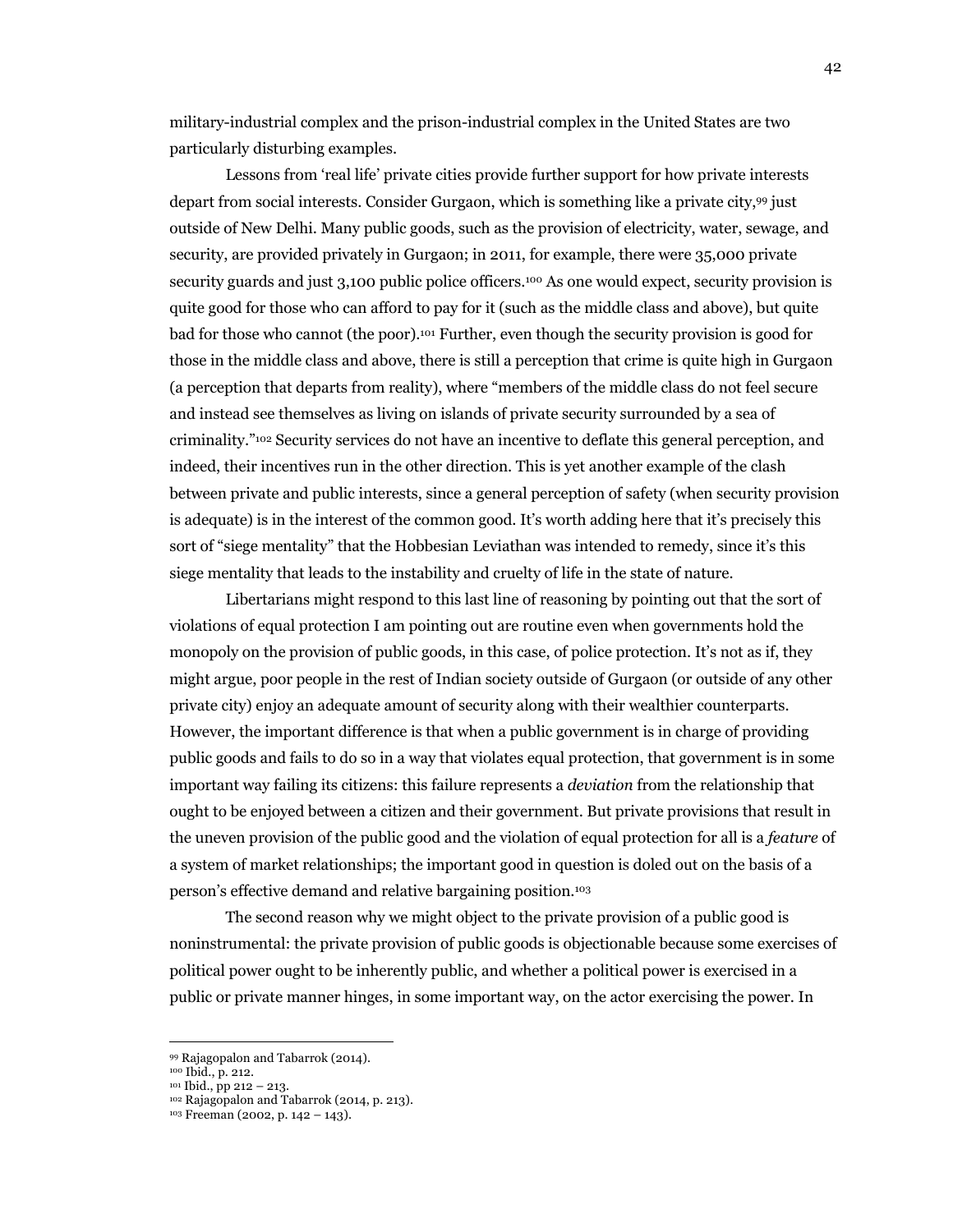these cases, the political actor *must* be a public authority in order to secure the good the action is intended to procure.

One natural way to interpret this claim is to accept that some exercises of public power are incapable of outsourcing. Avihay Dorfman and Alon Harel hold this view.104 Their argument runs roughly as follows: Consider privatized criminal punishment, such as private prisons, which are pervasive in the United States. If criminal punishment is intended to express, beyond retributive purposes, *public* condemnation of the act the criminal is being punished for, then the private provision of criminal punishment necessarily involves the violation of the equality that exists between the private person (or persons, in the case of a private company) providing the punishment and the criminal receiving it as persons before the state. In this case, the state has outsourced its own privilege—to speak and act in its name—to a private citizen; and that private citizen is then entrusted with meting out the punishment in the name of the public good on another private citizen. The state, in effect, chooses to privilege one citizen's judgment for how a public good ought to be realized over another's, thereby undermining the moral equality it ought to afford to both people in question.105 From this view, a private actor who metes out criminal punishment cannot realize the public good at stake, since the private actor's actions are not undertaken in the name of the state.106

*Private political power*. There is a broader theme underlying the last point here which provides a stark contrast between the libertarian position and other liberal positions. It is that, in the libertarian state, political power is not treated as a public power entrusted to the state on behalf of its citizens. Political power is private power, and the beneficiaries of its exercise are those that have paid for it. Like the Hobbesian Leviathan, the relationship between the citizens and the state is *not* fiduciary.

Things are no different in the libertarian charter city. Since even non-libertarian proponents of charter cities stress that charter cities will not, at least at first,107 be democratic, inhabitants of the charter city will have no way to press their interests in the running of the government or any comparable rights to self-governance beyond entry and exit. Some proponents of charter cities have claimed that they might eventually transition into liberal democracy, but as I claimed in §2c, libertarians have reason to be hostile to such an idea. Since consent does all the normative work in the moral justification of the libertarian state, all that is required for the charter city government to be morally justified is that its inhabitants have freedom of entry and exit and that its government respect a minimal set of libertarian rights. Inhabitants are thus asked to enter into an alienation social contract since they do not enjoy any self-governance rights in the

<sup>&</sup>lt;sup>104</sup> Dorfman and Harel (2013).<br><sup>105</sup> Dorfman and Harel (2013, p. 95).<br><sup>106</sup> Ibid. <sup>107</sup> E.g., Fuller and Romer talk about an eventual transition to democracy (2012, p. 10).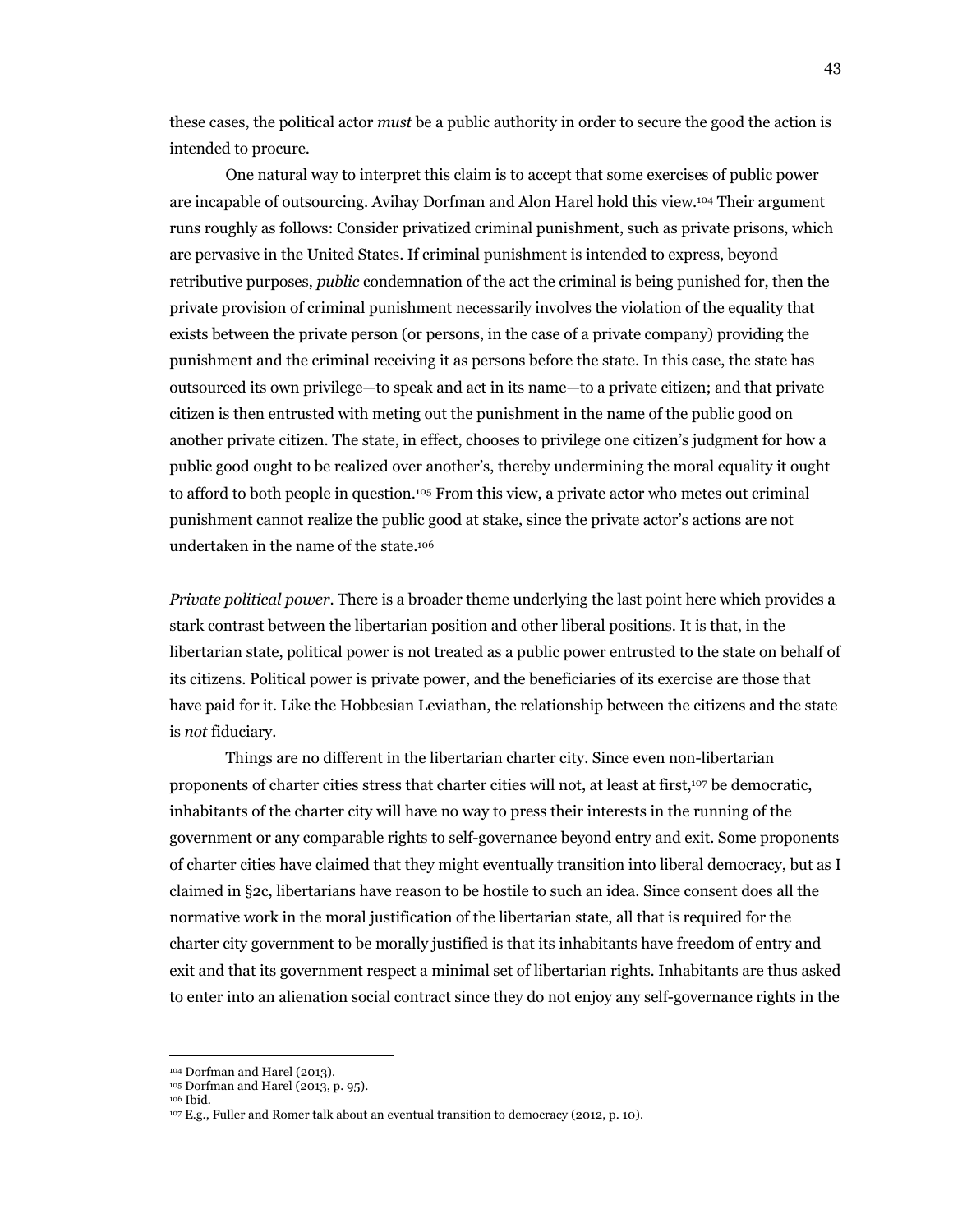charter city; they relinquish them through consent. Nozick explicitly accepts this view when he writes that

> "[I]f someone starts a private "town" on land whose acquisition did not and does not violate the Lockean proviso, persons who chose to move there or later to remain there would not have a right to a say in how the town was run, unless it was granted them by the decision procedures for the "town" which the owner had established."108

It's worth noting, at this point, that libertarians reject inalienability of particular rights 'all the way down,' so to speak, since in addition to the alienation social contract (what might be called a political alienation contract), libertarian society also permits personal alienation contracts (such as the voluntary slave contract). In other words, persons are free to contract themselves into slavery and such contracts are enforceable by the minimal libertarian state. Nozick explicitly states that persons can fully relinquish their rights of self-ownership through consent when he asks "whether a free system will allow [a person] to sell himself into slavery." He answers in the affirmative: "I believe that it would."109

The claim that some basic rights, such as those to self-governance and self-ownership, can be alienated even with consent and through contract represents a stark departure from standard liberal thought. This rejection of the alienability of particular rights (call them inalienability arguments) has a long history stretching back to at least Spinoza, but perhaps one of first classical liberal treatments of the inalienability of some rights comes from Adam Smith's teacher, Francis Hutcheson. Hutcheson claimed that:

> "Rights are also divided into the alienable, and such as cannot be alienated or transferred. These are alienable, where the transfer can *actually be made*, and where some interest of society may often require that they should be transferred from one to another Unless both these qualities concurr, the Right is to be deemed unalienable. 'Tis plain therefor, for instance, that for defect of both these qualities, our opinions in matters of Religion and worship are unalienable; and so are our internal affections of devotion; and therefor neither of them can be matters of commerce, contract, or human laws."110

Hutcheson, therefore, presents two conditions for the alienability of a right: that it (1) is *actually*  transferrable (call this the non-transferability condition), and that (2) there is some overriding

<sup>108</sup> Nozick (1974, p. 270). 109 Nozick (1974, p. 331). 110 Hutcheson (1747).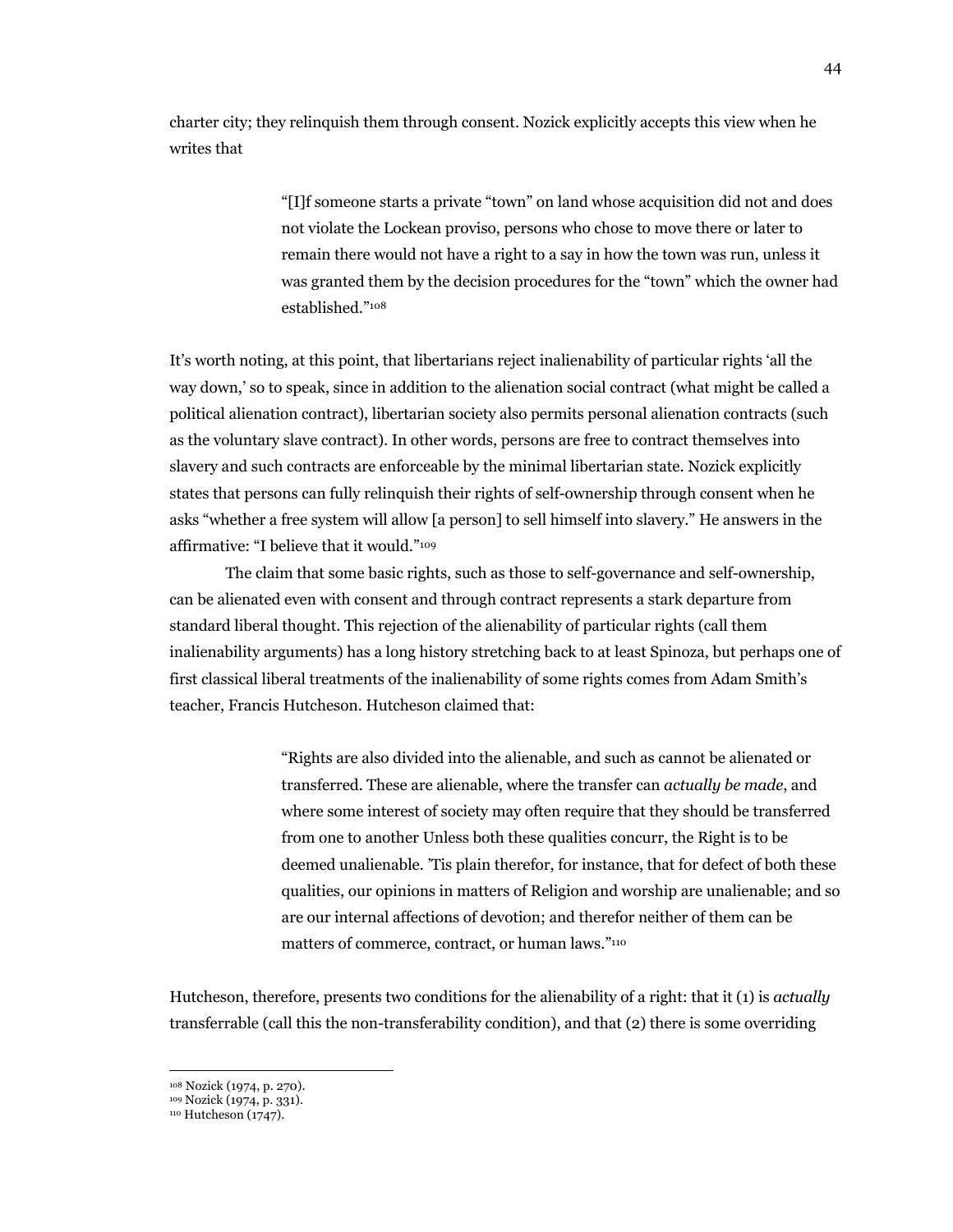social interest for that right *to* be transferred (call this the social interest condition). Liberty of conscience fails these conditions, not least because of the fact of privacy of individual judgment deems it impossible for a person to give up their liberty of conscience.111

Inalienability arguments tend to emphasize the first condition by positing that certain rights are inalienable because they simply cannot be transferred. Consider personal alienation contracts, which most liberal views take to satisfy this non-transferability condition. Contracting with another party to sell oneself into slavery asks the contracting parties to recognize one party of the contract as something they are not: a non-person, or a piece of property. But a person is a person and not a piece of property, and no amount of consent can change this basic fact. A contract through which someone sells themselves into slavery, then, is a kind of contract fraud because, as Kant claims, "[n]o one can bind himself by a contract to the kind of dependency through which he ceases to be a person, for he can make a contract only insofar as he is a person."112 From this view, libertarian society in which people are able to make personal alienation contracts which are recognized by the legal apparatus of the state is a society in which such contract fraud is institutionalized.<sup>113</sup>

Liberal inalienability arguments against personal alienation contracts are rooted in the fundamental equal moral status afforded to individuals *qua* individuals that lies at the heart of the liberty tradition. This moral equality is what drives the normative individualism and the separateness of persons requirement that flows from this appreciation of normative individualism. Some classical liberals, such as James Buchanan, have referred to this as a "natural equality."114 From this view, persons ought to be treated as moral equals in the organization of society because any individual differences that may exist between them are simply normatively irrelevant.115 Libertarian societies in which inalienable rights are treated as alienable with consent and through contract offend this basic moral equality because the state recognizes (and asks the citizens of the state to recognize) some people as less than people, indeed, as property, or as Kant puts it, as having "enter[ed] into the class of domestic animals."116 Citizens of the state are asked to recognize persons as less than persons on this view *not* because someone has consented to being treated like a slave, but because the personal alienation contract that posits the fiction that one party is a piece of property is enforceable by the entire legal apparatus of the state.117

This liberal class of inalienability arguments generalizes from the personal alienation contract to the political alienation contract, since the political alienation contract involves the surrendering of what are taken to be inalienable rights: self-governance rights. Political alienation contracts undermine the moral equality of persons because they give some people a place in a

<sup>111</sup> Ellerman (2014, p. 15).<br>
112 Kant (1797, p. 98).<br>
113 Ellerman (2010).<br>
114 Buchanan (2005, p. 5, 67).<br>
115 Buchanan (2005, p. 68).<br>
115 Buchanan (2001, p. 111 – 112).<br>
117 Freeman (2001, p. 111 – 112).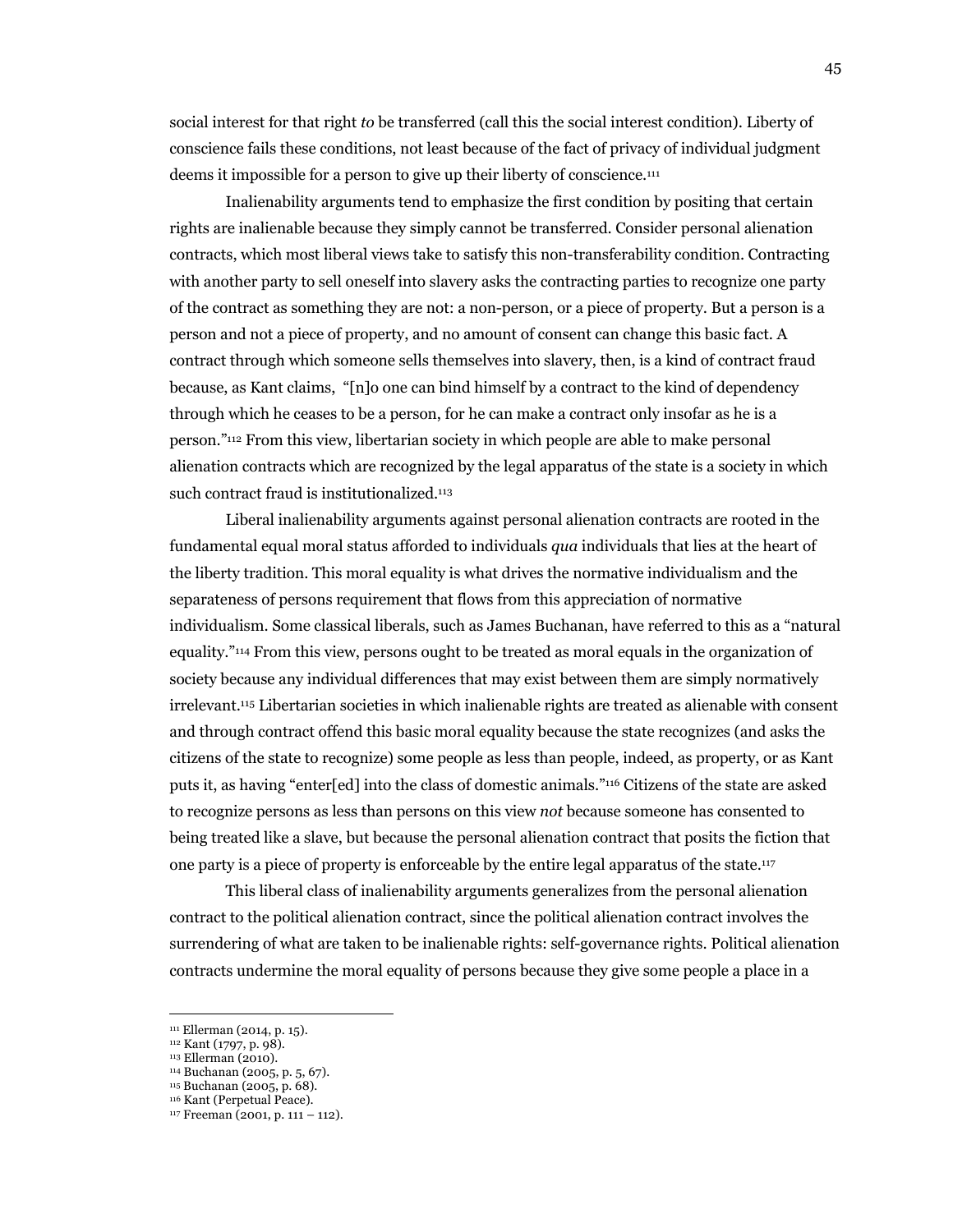social hierarchy over and above others; in the case of charter cities, inhabitants of the libertarian charter city—most probably the workers—are a part of a political class that has no say in the administration of the charter city or in the governance structures under which they live. They are necessarily placed lower, on the social hierarchy, than the private political powers that govern the libertarian charter city. Such an arrangement is at odds with liberal thought:

> "[The] postulate of natural equality places the classical liberal directly and specifically at odds with all those who, explicitly or implicitly, accept the Platonic postulate of natural hierarchy. To Plato there are natural slaves and natural masters, with the consequences that follow for social organization, be it economic or political. To Adam Smith, by contrast, who is in this as in other aspects the archetype classical liberal, the philosopher and the porter are natural equals with observed differences readily explainable by culture and choice."118

And the implications for accepting this natural equality are quite clear for Buchanan:

"The postulate of natural equality carries with it the requirement that genuine classical liberals adhere to democratic principles of governance; political equality as a necessary norm makes us all small 'd' democrats."119

Accepting this natural equality thus means respecting a form of governance in which there are no natural masters and no natural slaves. This allows persons to *delegate* their self-governance rights but not *alienate* them, since to alienate self-governance rights is to, in effect, enter into a master and slave contract. And no amount of consent can change the fact that, as individuals, there are no masters and there are no slaves. Thus, a government is morally justifiable, on this classical liberal view, only if it respects the natural equality between persons and is structured around the implications for social organization that flows from this respect.

# *4. The colonialism objection*

One of the principal criticisms levied against charter cities is that they an instance of one morally problematic political relation of the past: that of the colonizer and the colonized.120 In response to this line of criticism, proponents of charter cities typically emphasize the voluntary entry and freedom of exit enjoyed by inhabitants of charter cities. This does not answer the colonial critique for two reasons: first, in the non-ideal world, it's not clear that the voluntariness of entry and

<sup>118</sup> Buchanan (2005, p. 67). 119 Buchanan (2005, p. 69). 120 See, e.g., https://www.theguardian.com/science/2010/jul/27/paul-romers-charter-cities-idea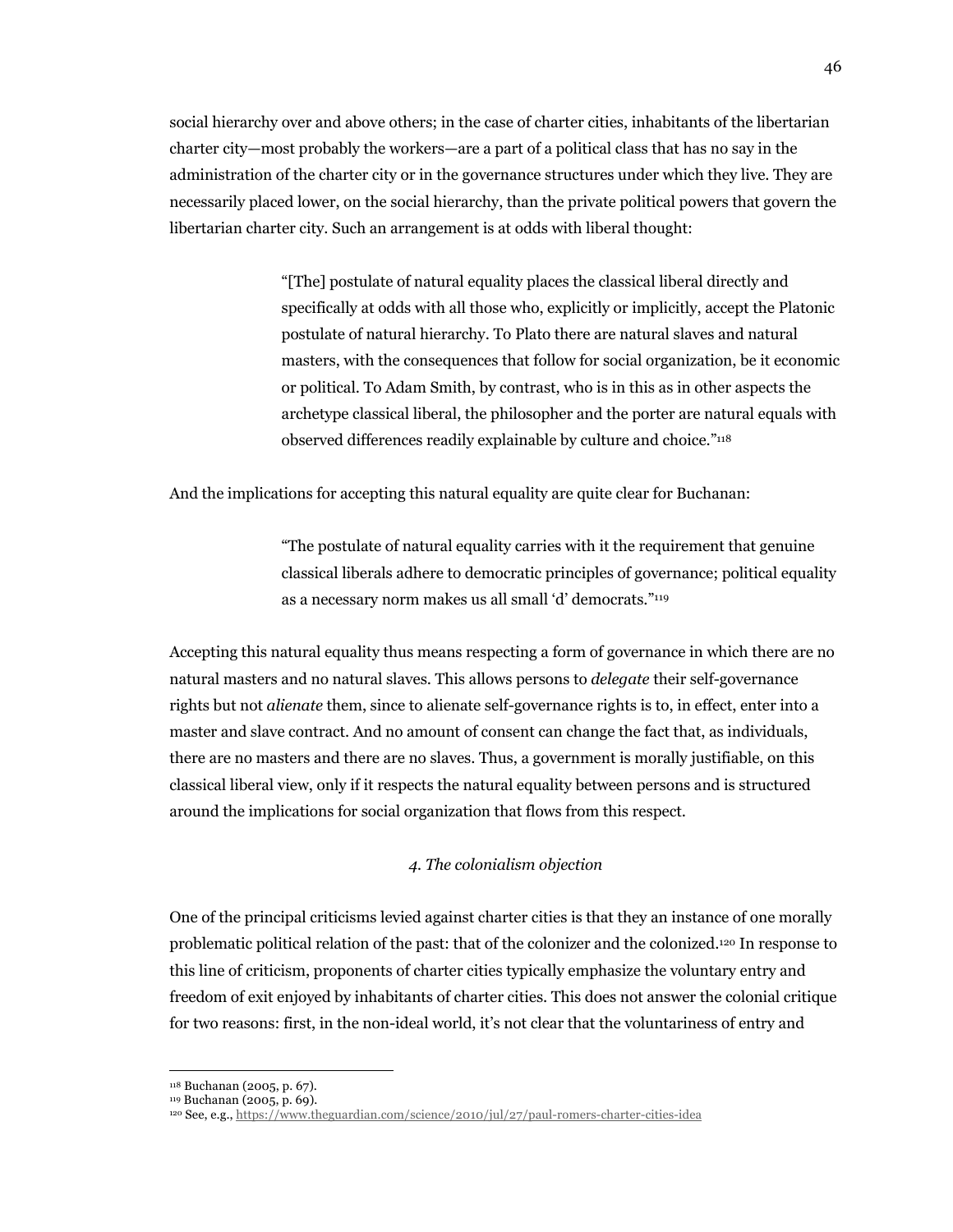freedom of exit is as 'clean' as would be required for the response to hold normative weight. But second, and perhaps most importantly, even if we do grant that residents have freedom of entry and exit, there seems to be something wrong with the basic associative structure between the governed and the government in charter cities, i.e., that the associative structure is based on the ostensibly voluntary alienation of the residents' right to be 'sovereigns' or 'principals' in matters of social organization (to use James Buchanan's turn of phrase).121 It is the *nature* of this basic associative structure that motivates the claim that charter cities represent an objectionable instance of colonialism. Before I turn to these two arguments, it is instructive to briefly outline Laura Ypi's theoretical account of colonialism on which my critique draws.122 It is to this I turn to now.

## *(a) The wrongs of colonialism*

Ypi's account of what's wrong with colonialism draws on Kant's "cosmopolitan" critique of commercial and colonial practices as they were practiced by European colonial powers from about the sixteenth century onwards. Kant claims that each human being has a right of hospitality, i.e., a right to not be treated with hostility when they "present [themselves] for society."123 This "cosmopolitan right" of "universal hospitality" belongs to "all human beings by virtue of the right of possession in common of the earth's surface."124 This right is limited to conditions of universal hospitality which makes it distinct from more expansive rights, such as the "right to be guest" in a foreign land. What this means is that all human beings have the right to present themselves on foreign lands and extend offers of political association without being treated with hostility (as long as the person presenting themselves also behaves "peacably"). Note that this right is about how the initial presentation and offer of political association is made: it governs the conditions that structure interaction between two people foreign to each other (or groups of people foreign to each other) without specifying what the outcome of the interaction out to be: "The other can turn him away, if this can be done without destroying him[.]"<sup>125</sup>

The cases that Kant uses to illustrate violations of this cosmopolitan right are instructive in that they show another feature of his account that go beyond simply specifying just conditions as regards initial contact to also providing the outlines of an ideal political association that respects "the claims of all those involved in the exchange."126 For example, he claims that while people have the right to settle on any unclaimed land they please (and this right flows from the fact that all of humanity holds natural resources in common), a special contract is required if unclaimed open land is required by a nearby group for their sustenance (as is the case with hunter-gatherer or shepherding groups).<sup>127</sup> In cases such as these, settling in these areas "may not

<sup>121</sup> Buchanan (2005, p. 23 – 24). 122 For an overview, see Ypi (2013). 123 Kant, *Towards Perpetual Peace* (8:358).

 $\,^{\rm 124}$  Ibid.<br> $^{\rm 125}$  Ibid.

<sup>125</sup> Ibid. 126 Ypi (2013, p. 175). 127 Kant, *Towards Perpetual Peace* (6:353).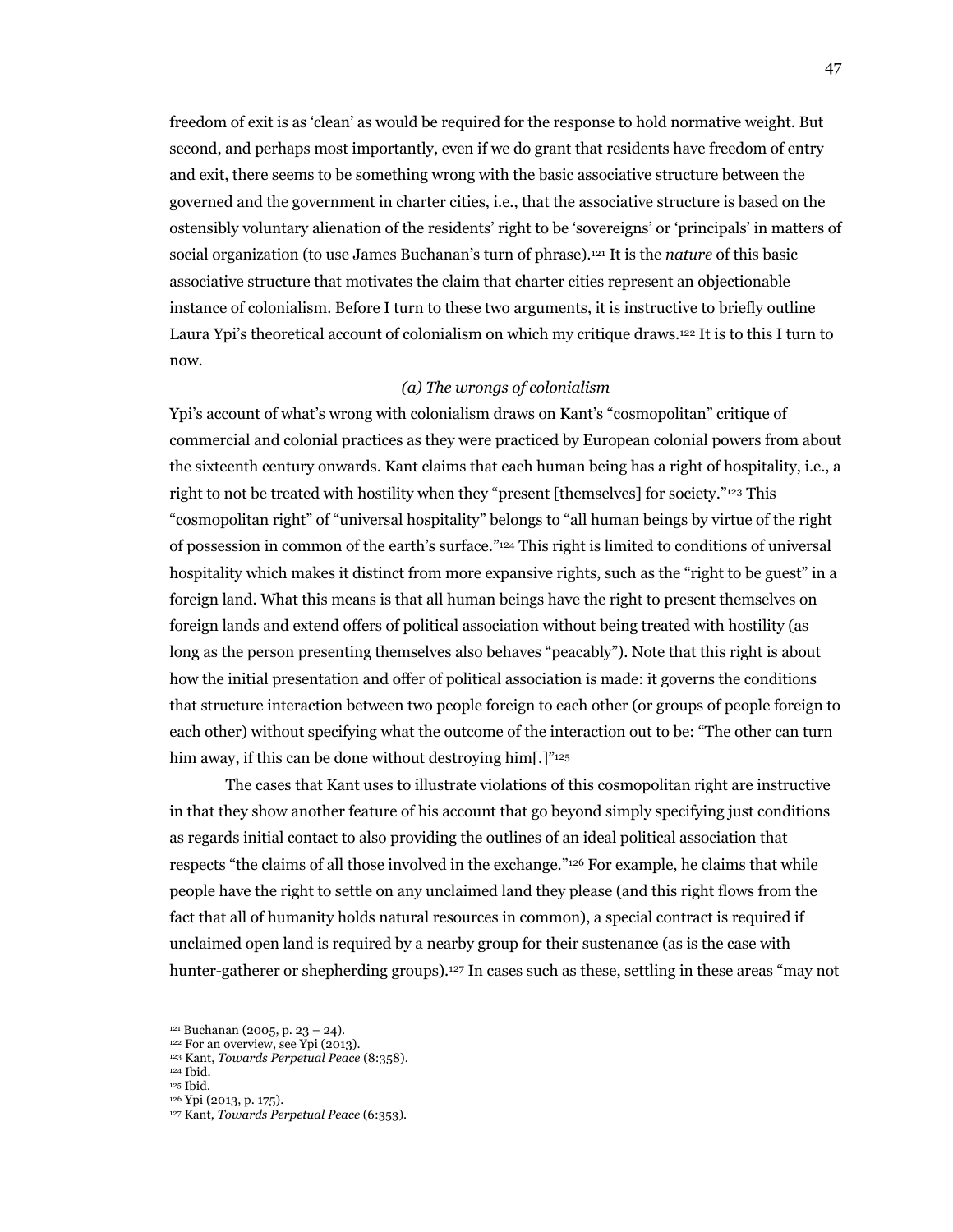take place by force but only by contract that does not take advantage of the ignorance of those inhabitants with respect to ceding their lands."128 What is required in cases like these is a just political association that takes into account the varying interests at stake in such an interaction and potential settlement. Importantly, Kant argues, the need for these interests to be articulated and defended cannot be silenced by other supposedly overarching considerations as the ones that were used to justify the use of force during the height of Europe's colonization efforts, such as force is necessary because "it is to the world's advantage, partly because these crude peoples will become civilized … and partly because one's own country will be cleaned of corrupt men[.]"129

As Ypi points out, Kant's cosmopolitan critique rests on an analysis of colonialism as a departure of a political association of a particular sort, i.e., one that treats everyone in that association—*all* parties whose interests are at stake—in accordance to norms of reciprocity and equality. This ideal political association requires "political institutions that allow people to relate to each other as equals, guaranteeing that their voice will be heard and their claims will be equally taken into account when decisions affecting both are made."130 In concrete terms, what this means that the political association that results from two different groups of people coming into contact with each other must have equality and reciprocity built into its design; it is in this sense that colonial political relations are wrong because they are constituted by precisely the kind of political relations that violate these associative norms.

# *b. Consent*

Proponents of charter cities respond to charges of colonialism by stressing the various choices involved in establishing a charter city. For example, Romer claims that,

"[C]harter cities are based entirely on voluntary actions. Only a country that wants to establish a charter city will do so. Only people who want to live and work under the rules specified in the city's charter will move there. Free choice is essential for the legitimacy of the rules in a charter city. It is also what makes a charter city very different from colonial occupation."131

Others echo this sentiment.132 The problem with this response is that it seems Polyannish to think that the consent given will be as free and as voluntary as is required by the argument that claims that free and voluntary consent quells concerns of objectionable colonial political relations. Consent can be compelled, particularly when there is a large discrepancy between the relative

<sup>&</sup>lt;sup>128</sup> Ibid., 8:358.<br><sup>129</sup> Ibid., 6:353.

<sup>&</sup>lt;sup>130</sup> Ypi (2013, p. 175).<br><sup>131</sup> Romer (2010), see here https://www.cgdev.org/article/charter-cities-qa-paul-romer

<sup>&</sup>lt;sup>132</sup> Freiman, e.g., writes that "[c]harter cities differ from colonial regimes because they do not coerce any party into participating" (2013, p. 4).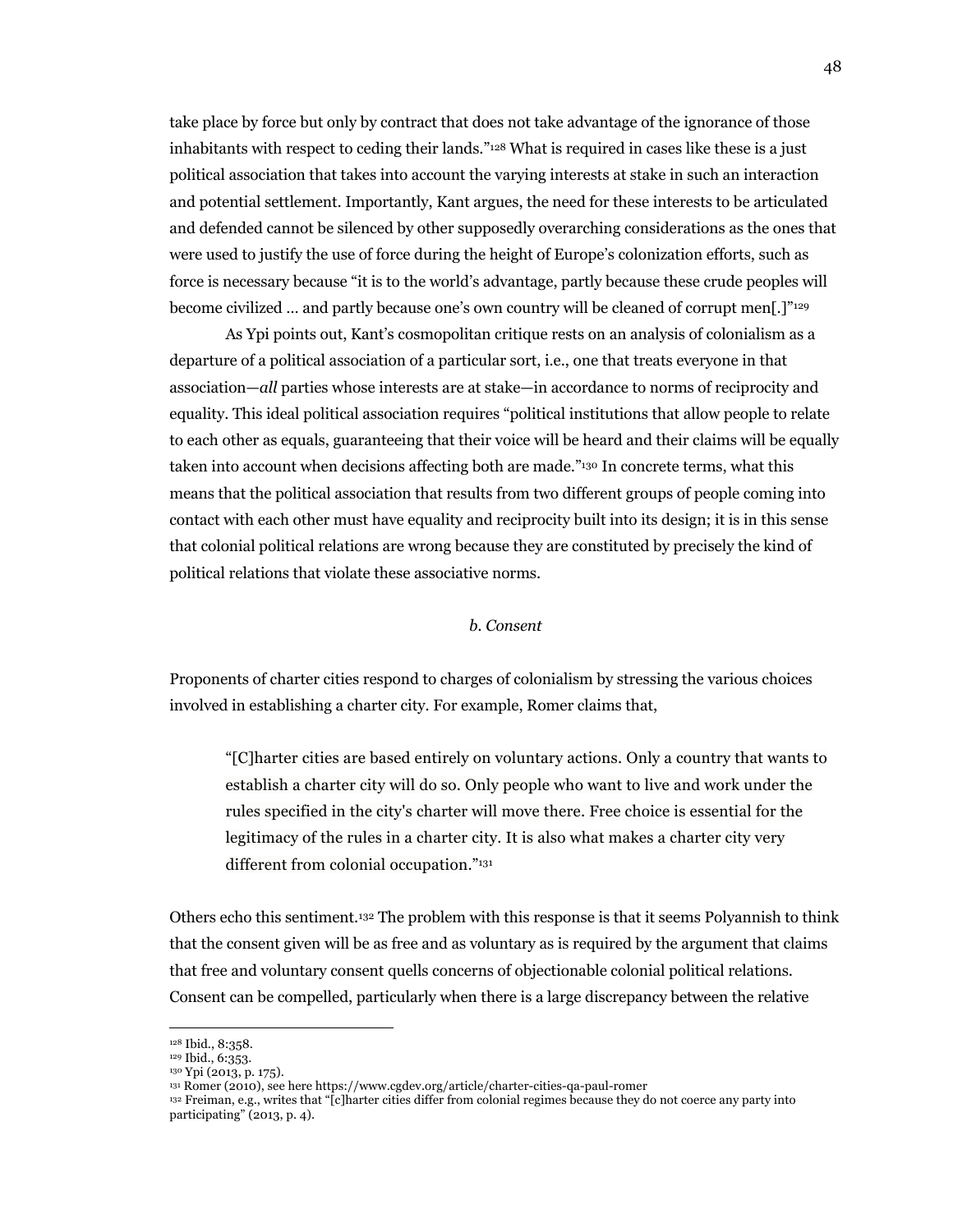bargaining power of two parties negotiating a contract. Romer is sensitive to this fact and so explicitly claims that a "country that is subject to a military intervention has little true freedom of action and choice."133 Presumably, then, if the United States wants to be a foreign guarantor of a charter city in Belize and the government of Belize "consents" to opening up a charter city, under threat of military intervention, one can hardly say that Belize truly consented to opening up the charter city in any meaningful way. Indeed, even for Romer, then, that *would* look dangerously like a neo-colonial pursuit on the part of the United States.

But we need not go as far as to talk about military intervention with respect to the tools that states have to compel or coerce consent. Anybody with a cursory knowledge of international relations can attest to the fact that powerful states have a number of ways to put pressures on states, particularly in the cases of large discrepancies in power, where the term power does not only refer to military might. For example, policy tools might run the gamut of economic sanctions from boycotts, to trade restrictions or barriers, to embargoes, to full scale blockades. The United States is the largest export market and leading import source for countries such as Barbados and Belize; and if the United States decided to stop trading with Barbados and Belize, such a move would surely cripple those economies. And this problem is not limited to countries with relatively small economies: indeed, even countries with economies as large as Japan depend upon imports to provide enough food to sustain their population. To put it clearly, a globalized economy where countries play to their relative comparative advantage means that countries with large economies will be able to enact policies that might cripple other economies without having to revert to military intervention.

Moreover, charter cities will typically be proposed in places where there is a pressing need for capital investment. This presents a very real concern that host countries and charter cities will be reliant on the foreign guarantors in an objectionable way, since it is the fact that foreign guarantors guarantee the administration of the city and the credibility of its institutions that facilitate the investment in the first place. In cases such as these, consent may be given freely and voluntarily, but it is the relationship of dependence of the host country and charter city to the foreign guarantor that does the normative work in charges of objectionable subordination of a poor country (the host country) and the rich country (the foreign guarantor) that motivates the underlying charges of colonialism.134

Finally, aside from 'national' consent issues, there are obvious problems with individual consent for the people who will end up populating and working within the charter city. Proponents of charter cities themselves pitch the idea as a solution for policy problems such as widespread corruption in the developing world and the large-scale migration from the developing world to the developed world. The people moving to charter cities, then, will likely be people escaping societies in which corruption or violence is rife, and it's easy to see why moving to the

<sup>133</sup> See https://paulromer.net/charter-cities-versus-humanitarian-military-occupation/

 $134$  See Sagar (2016) for a similar point.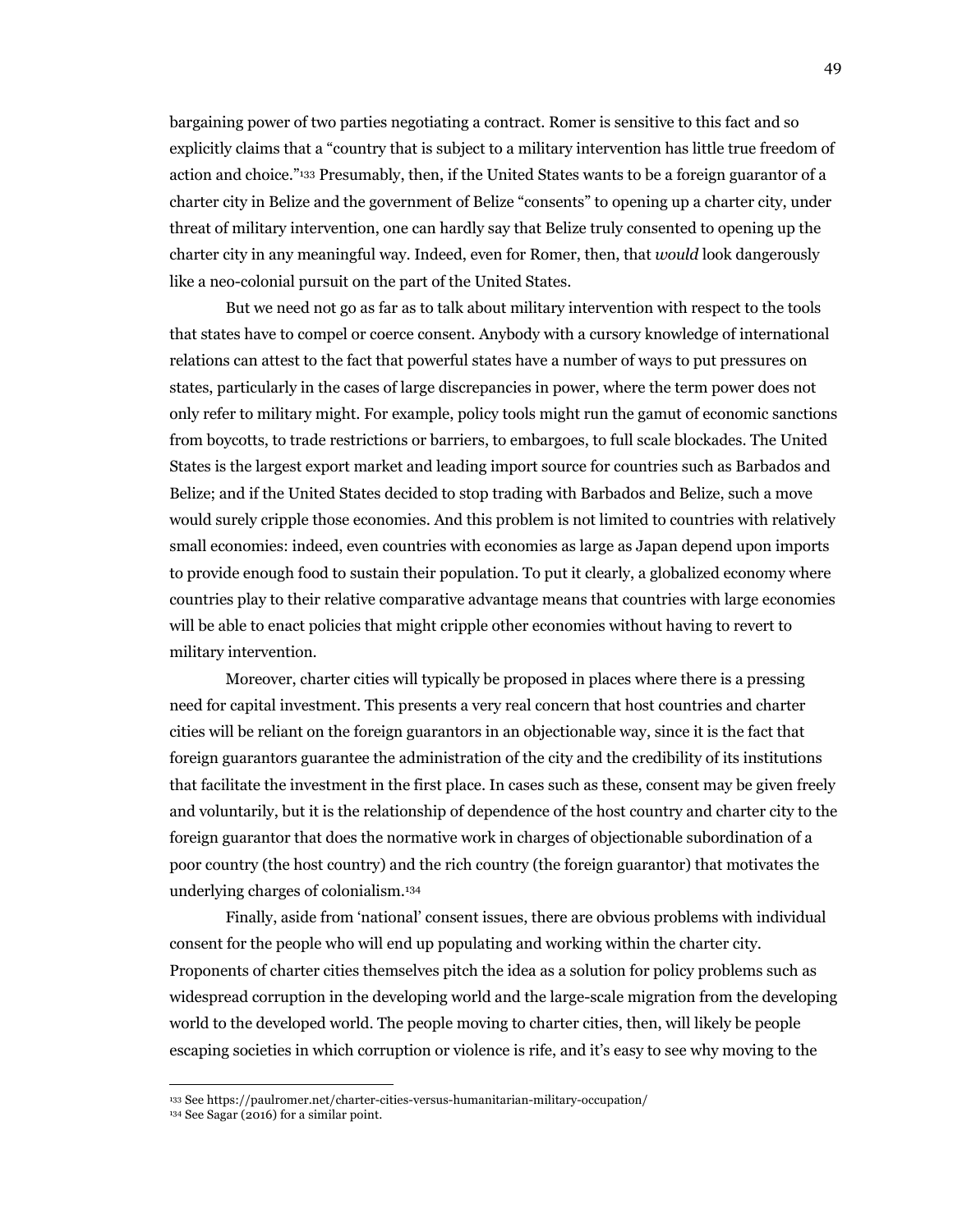charter city might be done out of sheer necessity rather than free choice. The underlying point is that background conditions under which the choice is made might undermine whether the choice is made freely, and this fact might frustrate the normative work done by the notion of consent.

#### *c. Domination*

One theme of Kant's critique of colonialism is that colonial relations are characterized by domination and subjugation of one group over another. One way to avoid a political association characterized by domination and subjugation is to design institutions such that they reflect norms of reciprocity and equality. There are good reasons to suspect that charter city institutions do not reflect these norms.

Consider again the fact that charter cities rely explicitly on the idea that the people subject to the laws of the charter city do not have a say in the administration of key governance issues that are likely to arise, such as labor laws, taxation, and the general workings of the justice system. It should be emphasized that proponents generally see this as a *virtue* of charter cities, since what lends credibility to the new institutions is the promise of political stability and business friendly rules. Political stability in this case is secured by institutions that have reliable and stable rules that favor capital (i.e., investment), and these rules are not subject to democratic change.

The arguments that motivate the classical liberal critique of the libertarian position in §2d identify precisely what is objectionable about the political relationship prospective inhabitants of charter cities are asked to agree to. There's no need to repeat the arguments here, but suffice to say that, in a nutshell, charter cities represent an objectionable political relationship because they violate norms of equality when they ask inhabitants to enter into a contract through which they relinquish their basic rights to self-governance. Such a contract violates the moral equality afforded to persons because it means that some people are placed lower on the social hierarchy than others, and they are placed in a position such that they have no way to press their interests even with respect to decisions that will affect them. Conceiving of some rights as basic means that they cannot be overridden for precisely these sorts of considerations, i.e., that they will yield, on aggregate, desirable outcomes even if some people must bear a burden (of a loss of rights) in the short term.

Recall that proponents of charter cities tend to stress the consent of the inhabitants of charter cities as a response to the colonialism objection. An interesting feature of Ypi's account is that it deflates this response, since what drives the charge of colonialism does not turn *only* on whether individuals have consented to the charter city. There is something objectionable about the governance structure of the (non-democratic) charter city itself, and what makes this structure objectionable stands independently of whether the inhabitants have consented to it.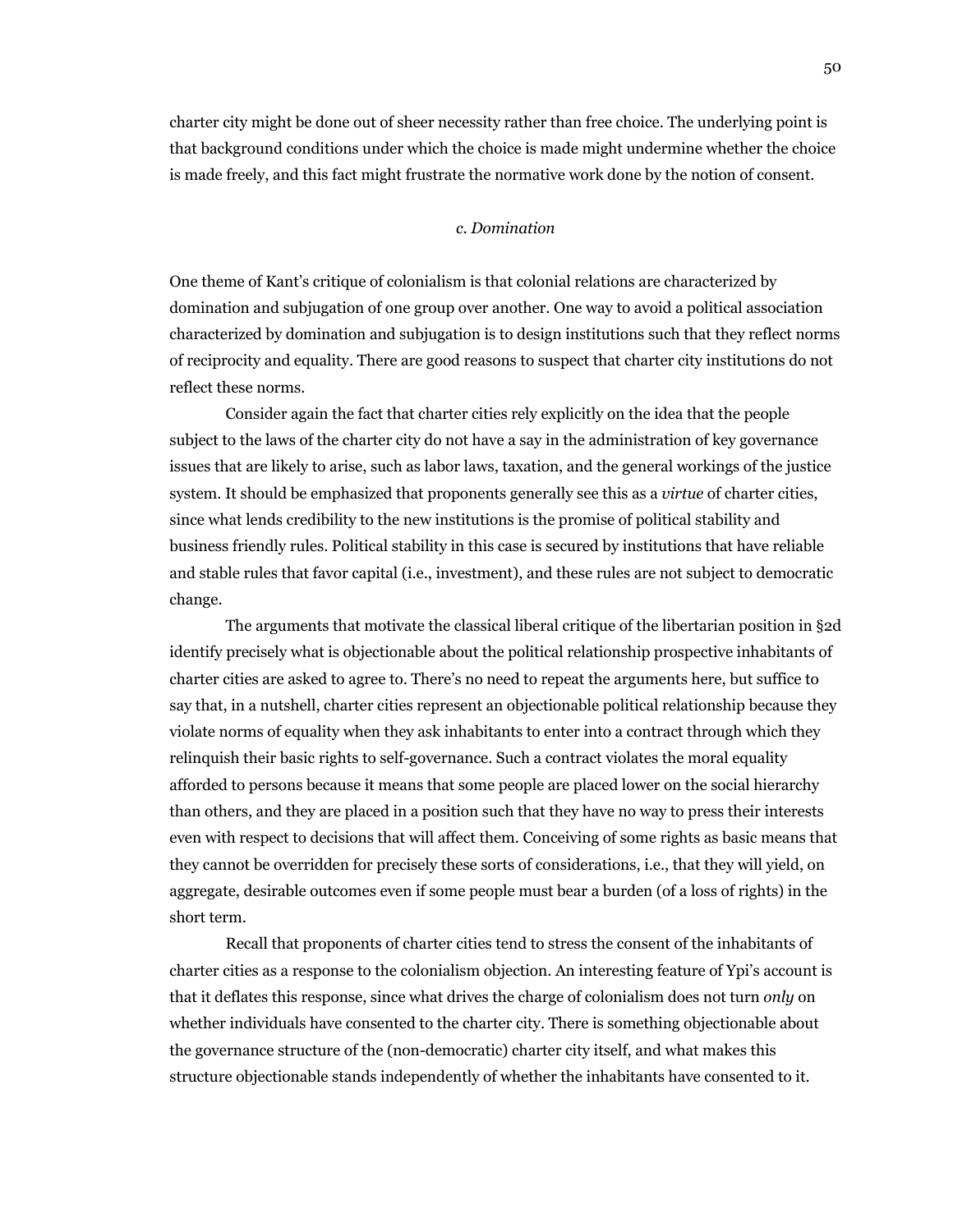#### *6. Pragmatic arguments*

Proponents of charter cities often cite pragmatic considerations that they claim weigh heavily in favor of the establishment of charter cities. The literature contains what might be called feasibility arguments, that is, arguments that contain the claim that charter cities are more practicably able to deliver on the goals of development (i.e., increases in human welfare through prosperitycreating institutions) than other feasible alternatives. In this section, I highlight one potential problem with this view, namely, that it does not take into account the importance of informal rules with respect to economic development.

#### *a. Informal institutions matter*

Proponents of charter cities claim that one reason why they are more feasible in delivering their stated aims is because they provide a fresh set of institutions that promote economic growth which will in turn lead to vast improvements in welfare. It's best to think of 'institutions' here as sets of rules that promote economic growth. For example, it's generally well accepted that a system of rules that protects private property backed by effective coercive enforcement mechanisms will provide the right kind of incentives that induce sustainable and long-term investment. It's also generally well accepted that sustainable and long-term investment is a necessary condition for raising living standards. This requires a number of well-functioning institutions: financial institutions that are able to direct capital to its most productive uses; legal institutions that specify property rights and adjudicate property disputes fairly; and law enforcement agencies that enjoy a monopoly on violence which allows them to effectively enforce property rights. What is important about these institutions is that they must be legitimate in the descriptive sense, i.e., the populace that these institutions serve must have trust in these institutions such that they abide by their decrees and respect their judgments.

A lot turns on whether these institutions will be effective as the fundamental point underlying charter cities is that the primary constraint on development is the inability to create and implement the right sets of rules. Romer explicitly states that the "central task of reducing global poverty is to find ways for developing countries to adopt new rules that are known to work better than the ones they have."135 The idea that Romer is getting is what is known as the institutional view of development, a view that is perhaps best defended by Daron Acemoglu and James Robinson.136 The institutional view of development stresses the importance of economic institutions, such as institutions that protect property rights, to economic development; the best way to explain why one society is wealthier than another society is through analyzing their relevant institutions and the impact these institutions have on comparative development. The

<sup>&</sup>lt;sup>135</sup> Romer (2010, p. 1).<br><sup>136</sup> Acemoglu and Robinson (2012).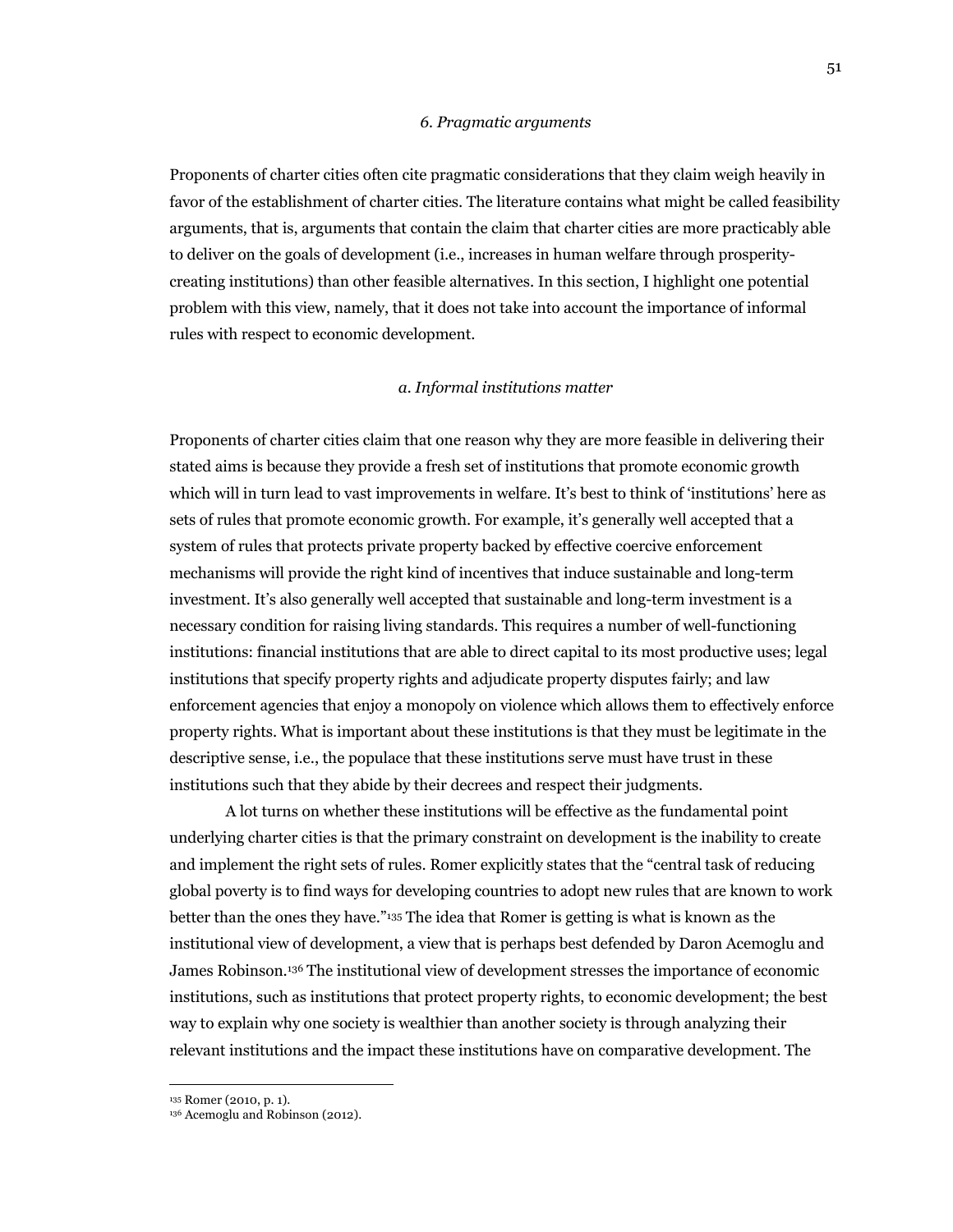view states that what determines whether a society develops is whether it creates the right sorts of incentives for investment, and whether this happens turns on the sorts of incentives that are created by institutions (or sets of rules) that people in that society obey.

The thought is that charter cities promise to deliver these elsewhere-tested institutions by bypassing the domestic institutions of the local host countries as well as evading the collective action issues that inhibit domestic institutions from becoming prosperity-creating institutions. Broadly speaking, these collective action issues arise when individuals have a preference to act in accordance with good rules (e.g., act honestly) and it's in everyone's interest to do so, but each individual has an incentive to act dishonestly because they believe that others will also act dishonestly. Developing countries with widespread corruption are paradigmatic examples of this, where almost each individual has a preference to live in a high-honesty low-corruption society, but they are stuck in a 'bad equilibrium' of a high-corruption low-honesty society because acting honestly in such a society is costly relative to acting dishonestly (as I argued in Chapter 1).<sup>137</sup> Economic development is stunted in societies like these where people view economic interactions as a zero-sum game, levels of trust are low, and transaction costs are high.

Note that this is a comparative judgment about the relative likelihood of inducing compliance to prosperity-inducing rules between a new charter city's institutions against their domestic counterparts. Bryan Caplan captures this idea perfectly when he claims that,

"In principle, Third World countries could put nationalistic prejudice aside and 'import' the written and unwritten rules that have made the West rich. But this is extremely difficult. Intense populist opposition aside, it is hard to graft one country's institutions on to another's - especially when entrenched interests fight you every step of the way. This is true in the business world as well. Competitors often try and fail to adopt leading firms' 'best practices.' Corporate culture is notoriously stubborn. In both business and politics, success often requires a clean slate. It is easier to open a new WalMart than to make the Kmart chain better. Advocates of charter cities argue that is also easier to bring in "outside management" to make a new city that works than to reform existing countries that don't."138

But there are at least two reasons to question this line of reasoning. First, modern economies are characterized by a host of both formal and *informal* institutions. In many cases, what stunts economic growth in developing countries is not the "nationalistic prejudice" in importing the rules that have worked elsewhere, but rather the informal institutions that make compliance with the formal institutions costly, or the perverse incentives that are created at the intersection of

<sup>137</sup> Fisman and Golden (2017); see also Hoffman and Patel (2017). 138 See Caplan, *A Quick Case for Charter Cities: Memo to the Gates Foundation*

http://www.econlib.org/archives/2011/03/a\_quick\_case\_fo.html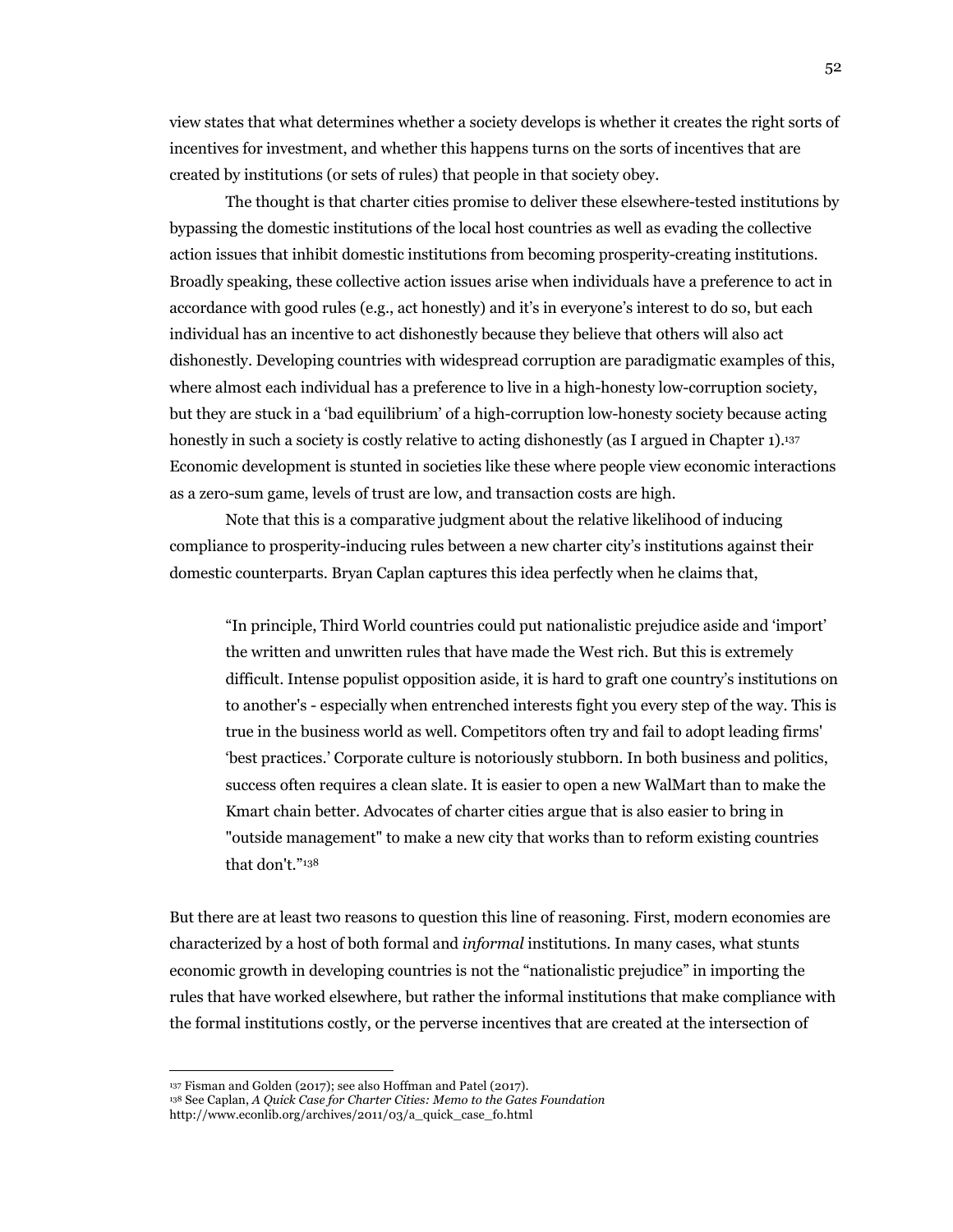informal and formal institutions. Indeed, many developing countries have formal rules about the illegality of corrupt practices, property right protection, and the like, but there are a set of informal rules that render these rules redundant. To continue with Caplan's analogy, it's just not clear that opening a new WalMart but populating it with the people who used to work at Kmart is better than trying to change the culture—the informal institutions—at Kmart better.

The general point is this: what motivates the comparative judgment that a "blank slate" of institutions will be better able to deliver sustainable and long-term economic growth is that domestic institutions suffer from a number of collective action issues that stunt growth. But what drives these collective action issues are not the domestic institutions themselves, but the informal norms that underwrite the costs and benefits of compliance with these formal institutions. These informal rules will not suddenly disappear once they are presented with a "blank slate" of formal rules. This is well illustrated by the fact that pernicious social norms, such as forced marriage or honour killings, do not suddenly disappear from the communities in which they are practiced once those communities migrate to countries in which those practices are illegal. Think, for example, about the South Asian diaspora in the United Kingdom: forced marriages and honour killings persist in parts of the United Kingdom amongst the South Asian diaspora *even in the face of the credible institutions and under threat of enforcement of laws that ban these practices*.

One might respond to this line of reasoning by pointing out that there is evidence that formal rules also influence informal rules. This is the move that Christopher Freiman makes.139 The problem with this response is this: recall that the comparative judgment about charter cities being better than domestic institutions is that they promise growth-friendly rules that the domestic institutions lack. But the domestic institutions typically do not formally lack growthinducing rules; they have a set of unwritten rules that renders them redundant. If it were the case that formal rules on their own would be able to "control corruption, secure personal property, and stabilize expectations," or influence informal institutions to the degree required to do these things, then we wouldn't need the charter cities in the first place. In the end, comparative judgments about the relative efficacy of bad domestic institutions of host countries against the good foreign institutions of charter cities smack of a kind of selective idealization: proponents of charter cities tend to idealize institutions promised by the charter city but are non-idealistic about the domestic institutions. But the same reasons that motivate the suspicion of changing bad domestic institutions also seem to apply in the case of new foreign institutions.

Of course, proponents of charter cities are sensitive to the importance of informal institutions to the functioning of modern, well-functioning economies. Indeed, Freiman himself writes that "development economists stress that we cannot discount the contribution of *informal*  norms and customs to a society's stability, efficiency, and cohesion" and, as such, the "indispensability of informal norms should temper our enthusiasm about the ability of charter

<sup>139</sup> Freiman (2013, p. 45).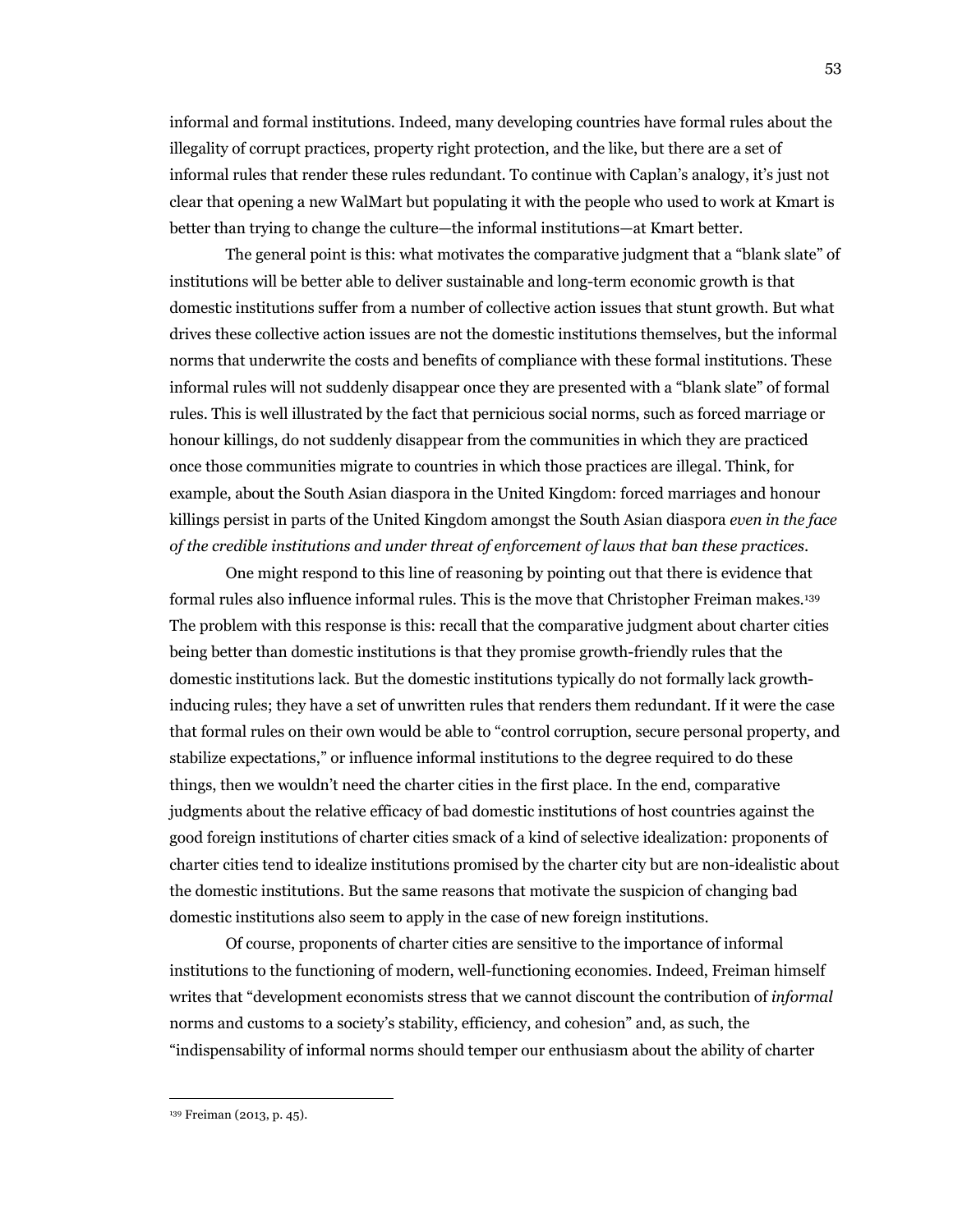cities' formal institutions to bring about prosperity by themselves."140 My point here is that, taking the indispensability of informal norms seriously means that we should *question*, rather than just *temper*, our enthusiasm with respect to charter cities.

# *6. Conclusion*

In §2, I introduced a contrastive taxonomy of types of cities in order to motivate my understanding of the paradigmatic charter city. In §3, I discussed the Hobbesian social contract before outlining the minimal commitments of classical liberalism and libertarianism. I showed that the inalienability of rights, the provision of public goods, and separateness of persons constraints hang together normatively in both views, but the way they relate to each other differ significantly on either view. In §4, I outlined Ypi's account of colonialism and showed that the arguments in this paper, taken with Ypi's account, support the colonialism objection against charter cities. I also showed that the standard response from proponents of charter cities (i.e., to stress consent) fails against this objection. In §5, I showed that pragmatic arguments in favor of charter cities are unconvincing because they do not take into account the informal institutions that drive the pernicious practices that proponents of charter cities wish to eradicate.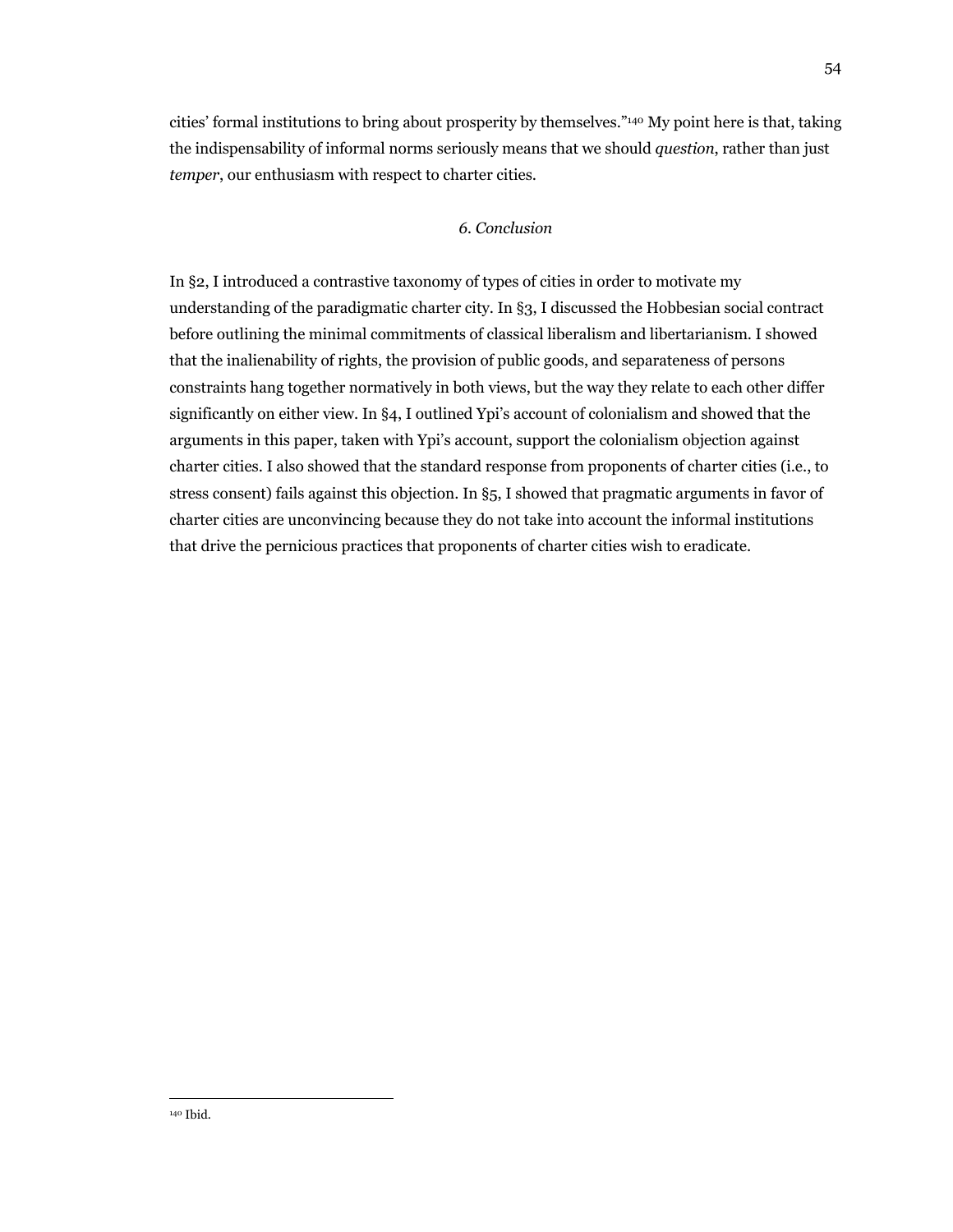# **CHAPTER 3. The natural and the social in the metrics of justice**

- 1. Introduction
- 2. Resourcism and the capabilities approach
	- a. Quality of life determinants
	- b. Purely personal heterogeneities
	- c. Compensation claims for natural inequalities
- 3. The status of natural inequalities
	- a. Natural and social causes of inequality: a view from disability studies
	- b. Interactionalism all the way up: gender and norms
- 4. Measuring global justice
- 5. Conclusion

# I. Introduction

Should an appropriate metric of justice be sensitive to internal individual differences? Rawlsian resourcists claim that the answer to this question is no.141 These resourcists claim that persons are entitled to a kind of standardized package of resources provided by the basic structure of society as a matter of justice.142 On this view, individuals might still appeal for a greater share of resources in virtue of a relevant individual difference (such as being born blind), but this appeal cannot take the form of a demand of justice.143 Capability theorists claim the answer to this question is yes. These capability theorists insist that the provisions of the basic structure of society ought to be sensitive to the way individual differences interact with forms of social organization and other what might called "environmental" factors.

Whether an appropriate metric of justice should be sensitive to internal individual differences rests in part on whether principles of justice ought to be sensitive to these internal individual differences. Further, whether principles of justice ought to be sensitive to internal individual differences is also informed, at least in part, by how we conceive of these differences. How these questions are resolved rely on an underlying understanding of a natural/social inequality distinction, one that is much invoked in theories of justice.144 Prominent resourcists

<sup>141</sup> There are many different conceptions of resourcism. In this paper, I focus exclusively on Ralwsian resourcism unless otherwise explicitly stated. The position I have in mind is articulated by Rawls himself (1999), Pogge (2002, 2010), and

<sup>142</sup> The capabilities approach, or capability theory, also has much "internal diversity." I aim to set aside this internal diversity as much as possible and instead try to focus on features of the approach common to all, or most, of its proponents. The position I have in mind is articulated by Sen (1999), Nussbaum (2011), and Robeyns (2017). 143 Pogge (2010).

<sup>144</sup> See Lewens (2010) for good discussion on this point.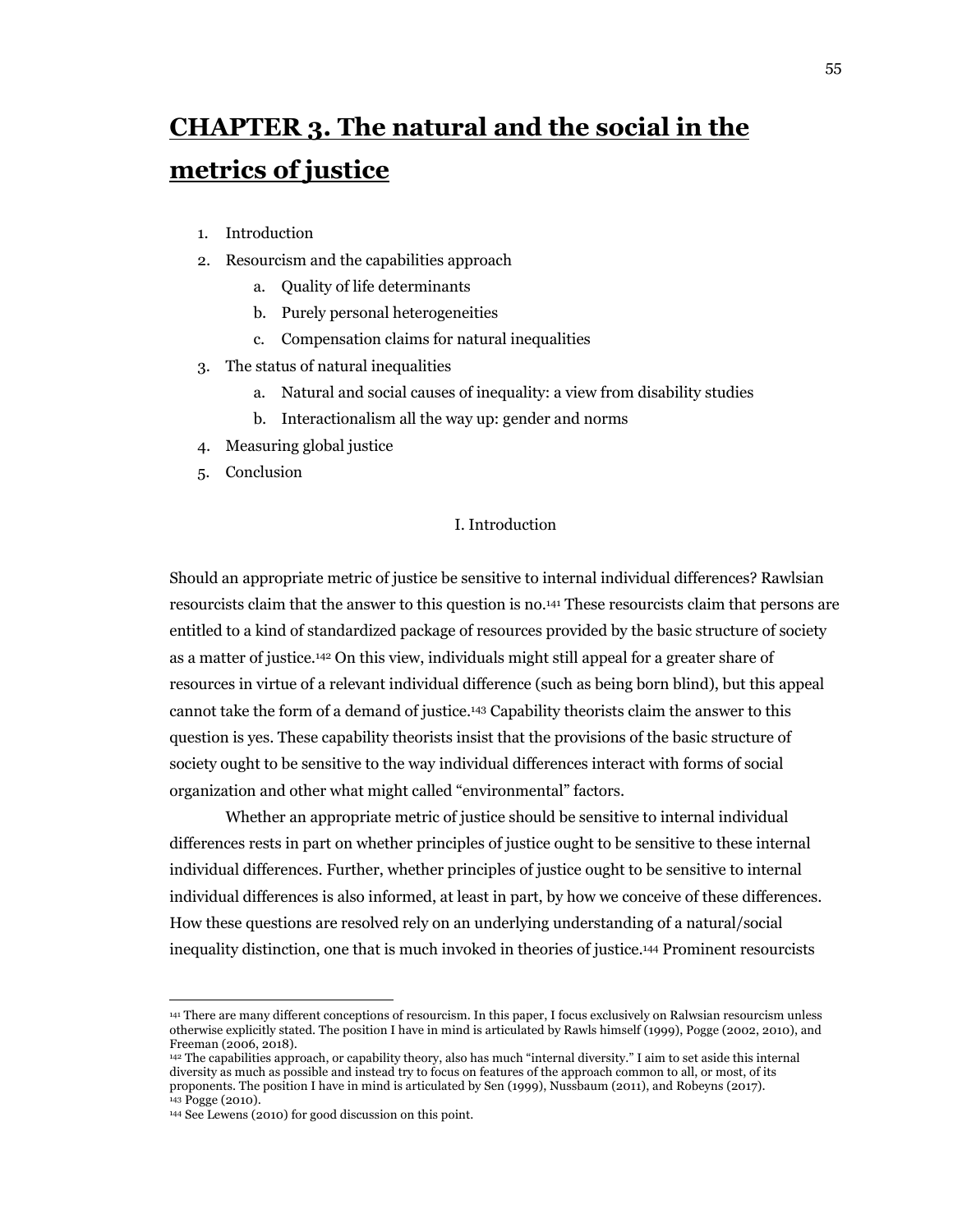hold that the distribution of natural endowments (innate traits and dispositions) is not just or unjust in itself. This provides motivation for the view that a metric of justice ought not to be sensitive to particular types of individual internal differences, since a distribution that is neither just nor unjust does not require us to rectify or justify the inequalities that arise from it.

The literature on resourcism and capability theory, and the central disputes between them, is vast. I do not attempt to square away all issues here. Rather, I focus narrowly on a critique of the capabilities approach levied by prominent resourcists which turns on how the respective theories treat "natural" inequalities in their preferred institutional orders. I call this the *compensation for natural inequalities critique*:

(1) *Compensation for natural inequalities critique*. The capability approach metric is committed to compensatory claims of justice for distributions of natural endowments—distributions that are, on the resourcist view, neither just nor unjust.145

In this paper, I argue that capability theorists are able to accept both that distributions of natural endowments are neither just nor unjust while also maintaining that a theory of justice's metric ought to be sensitive to individual variation (even when this variation has, at bottom, a "natural" (innate, biological) component). This is because capability theorists are able to adopt a more sophisticated understanding of the natural/social distinction, one that stresses the *interaction*  between the two through the mediating role of both formal and informal institutions. What lies at the heart of this understanding is a particular conceptualization of the nature of disability, namely, the interaction model.

The arguments in this paper do not conclusively settle the debate between resourcists or capability theorists. My aims are more modest. Instead, the contributions of this paper are (1) to pinpoint the where the two approaches disagree but also, importantly, where they agree; (2) to introduce some of the complexities of the natural/social distinction, for while it is much-invoked across political philosophy, it is often drawn in simple causal terms at odds with our best understanding as provided by theoretical and empirical developments in both disability studies and biology; and (3) to relate this theoretical dispute about the appropriate metric of justice to the more practical concerns regarding how we ought to make comparative evaluations (e.g., of poverty and other welfare-outcomes) across countries. The goal of the arguments in this paper is not to tip the hat decisively toward the resourcism or the capabilities approach, but rather to clarify the nature of the dispute and move the debate forward on common ground.

In §2a, I briefly outline resourcism and the capabilities approach, paying special attention to the the wide agreement between the two approaches in their more sophisticated forms.146 §2b

<sup>145</sup> Pogge (2010).

<sup>146</sup> I take Rawlsian resourcism, with its focus on social primary goods, as a more sophisticated version of the resourcist position. This view might be contrasted with what might be thought of as cruder forms of resourcism, such as those that focus exclusively on, e.g., income metrics as a matter of justice.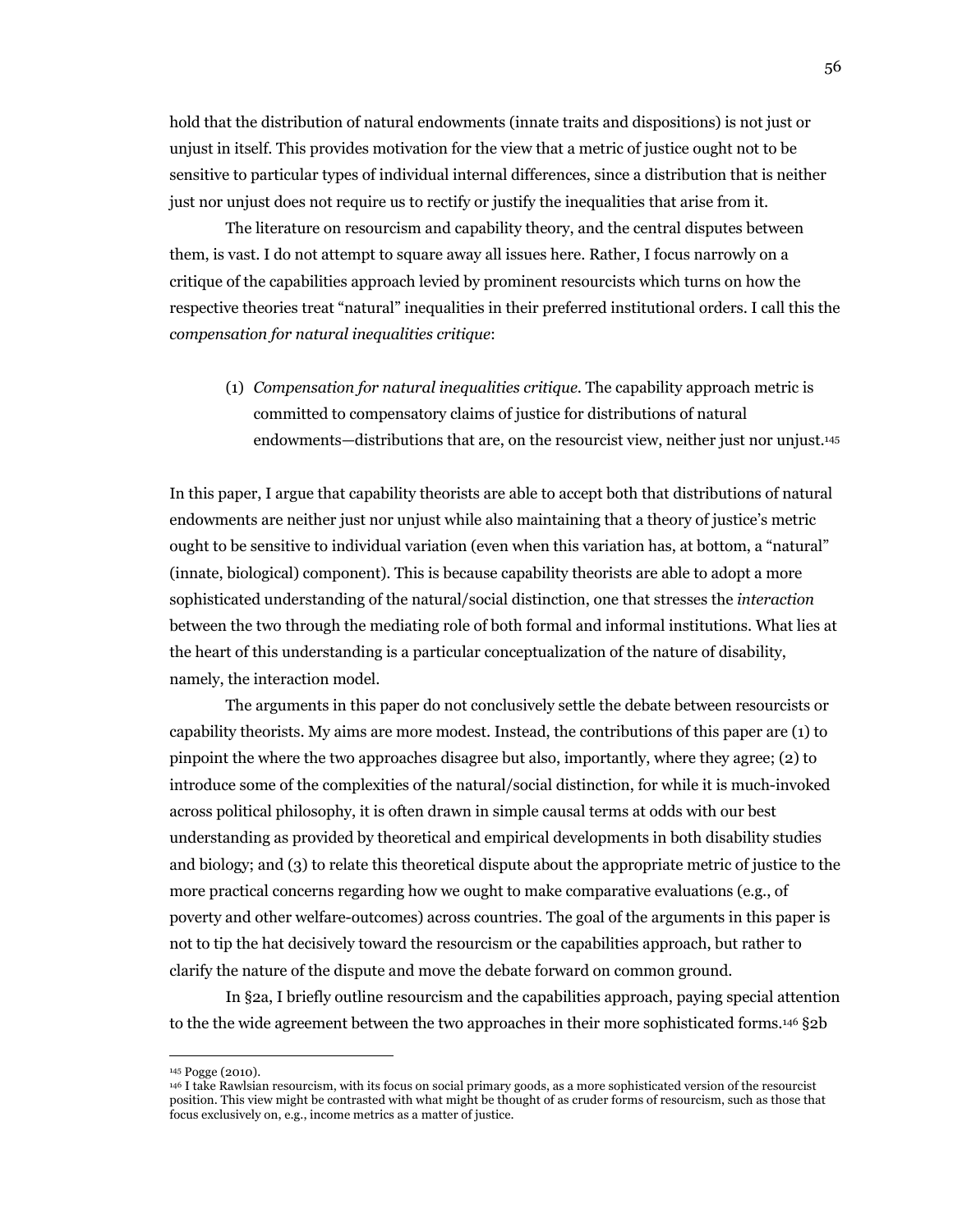attempts to pinpoint the precise point that the views putatively diverge, namely, with respect to the distribution of natural endowments (and the natural inequalities they may give rise to). §2c then formulates and explicates the resourcist's central critique of the capability theorist's metric: the compensation for natural inequalities critique. §3a shows that the capability theorist might adopt an understanding of the nature of disability, the interaction model, that largely deflates the resourcist critique. §3b relates the underlying characteristics of the interaction model, its focus on the interaction between putatively natural traits and their environment, to broader understandings of the role that formal and informal institutions play in development outcomes. I pay special attention to the problem of gender in this subsection. §4 then shifts gears from a focus on what kinds of inequalities might trigger compensation claims under the two respective views to how their respective metrics fare with respect to comparative evaluative judgments of welfarerelevant outcomes across countries. §5 concludes.

# 2. Resourcism and the capability approach

A central point of contention between resourcists and capability theorists concerns the kind of metric that should be endorsed as a public criterion of social justice—a criterion that is to be used to make comparative evaluations of individual advantage. The public criterion of any theory of justice is of significant practical import, since it is precisely the public criterion that forms the basis of evaluating how feasible alternatives to institutional arrangements measure up to the demands of justice (however they end up being specified).

Resourcists claim that the appropriate metric of justice ought to be defined in terms of social primary goods,<sup>147</sup> which Rawls specifies as follows:

- (1) The basic liberties (freedom of thought and liberty of conscience, etc.) are the background institutions necessary for the development and exercise of the capacity to decide upon and revise, and rationally to pursue, a conception of the good. Similarly, these liberties allow for the development and exercise of the sense of right and justice under political and social conditions that are free.
- (2) Freedom of movement and free choice of occupation against a background of diverse opportunities are required for the pursuit of final ends as well as to give effect to a decision to revise and change them, if one so desires.
- (3) Powers and prerogatives of offices of responsibility are needed to give scope to various self-governing and social capacities of the self.

<sup>147</sup> Rawls (1993, p. 310).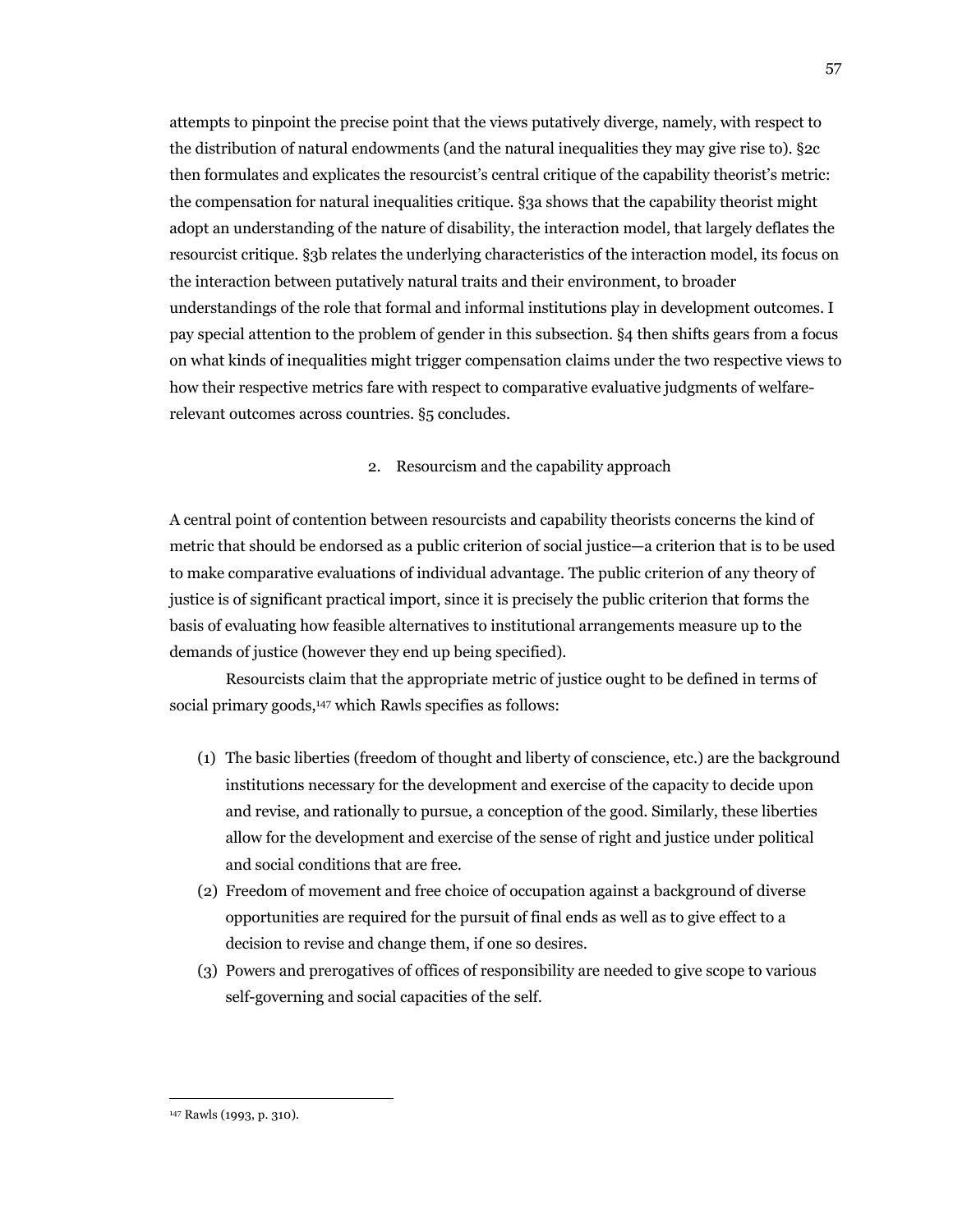- (4) Income and wealth, understood broadly as they must be, are all-purpose means (having an exchange value) for achieving directly or indirectly a wide range of ends, whatever they happen to be.
- (5) The social basis of self-respect are those aspects of basic institutions that are normally essential if citizens are to have a lively sense of their own worth as moral persons and to be able to realise their highest order interests and advance their ends with selfconfidence.

According to Rawls, social primary goods are those goods that are reflective of "various general facts about human needs,"148 and, as such, are requirements of free and equal individuals living a complete life. They are best thought of as *valuable resources* that a just political order affords its citizens access to. It is the difference in individuals' (reasonable) expectations of primary goods over a lifetime that constitute the inequalities that generate justice-relevant advantage and disadvantage, and so are the normatively salient for comparative assessment of various institutional schemes. From this view, a person is the least advantaged in a well-ordered society a society in which their basic rights and liberties are secure, and they enjoy fair opportunities—in the case that they "belong[] to the income class with the lowest expectations [of primary goods]."149 The implication is that alternative political arrangements should then be judged in terms of individuals' *expectations of* (as Rawls puts it), or their *access to* (as Pogge puts it), the valuable resources constitutive of social primary goods.

Capability theorists, on the other hand, claim that the appropriate metric of justice ought to be defined in terms of what they take to be substantive freedoms—what they call capabilities that one would need in order to choose a life one has reason to value.150 Rather than focus on the expectations of or access to the external resources required to exercise those freedoms, the capability theorist shifts the normative focus to a person's ability to meaningfully promote their own ends given the resources they are entitled to. This necessarily implicates each individual's ability to convert social primary social goods into the functionings or capabilities that constitute their own ends.

This disagreement that gives rise to the difference in choice of metric is about the extent to which principles of justice ought to be sensitive to internal differences, broadly defined as "natural endowments." These natural endowments include internal qualities like the set of genes a person is born with. The resourcist view calls for a kind of standardized package of social primary goods to be provided for as a matter of justice, which is based on a "selection, formulation, and weighting of valuable resources on some account of *standard* human needs" (emphasis in original).151 Capability theorists claim that provisions provided by the basic structure

<sup>148</sup> Rawls (2005, p. 283).

<sup>149</sup> Rawls (2001, p. 49).

<sup>150</sup> Sen (1999); Nussbaum (2011); Robeyns (2017). 151 Pogge (2010, p. 27).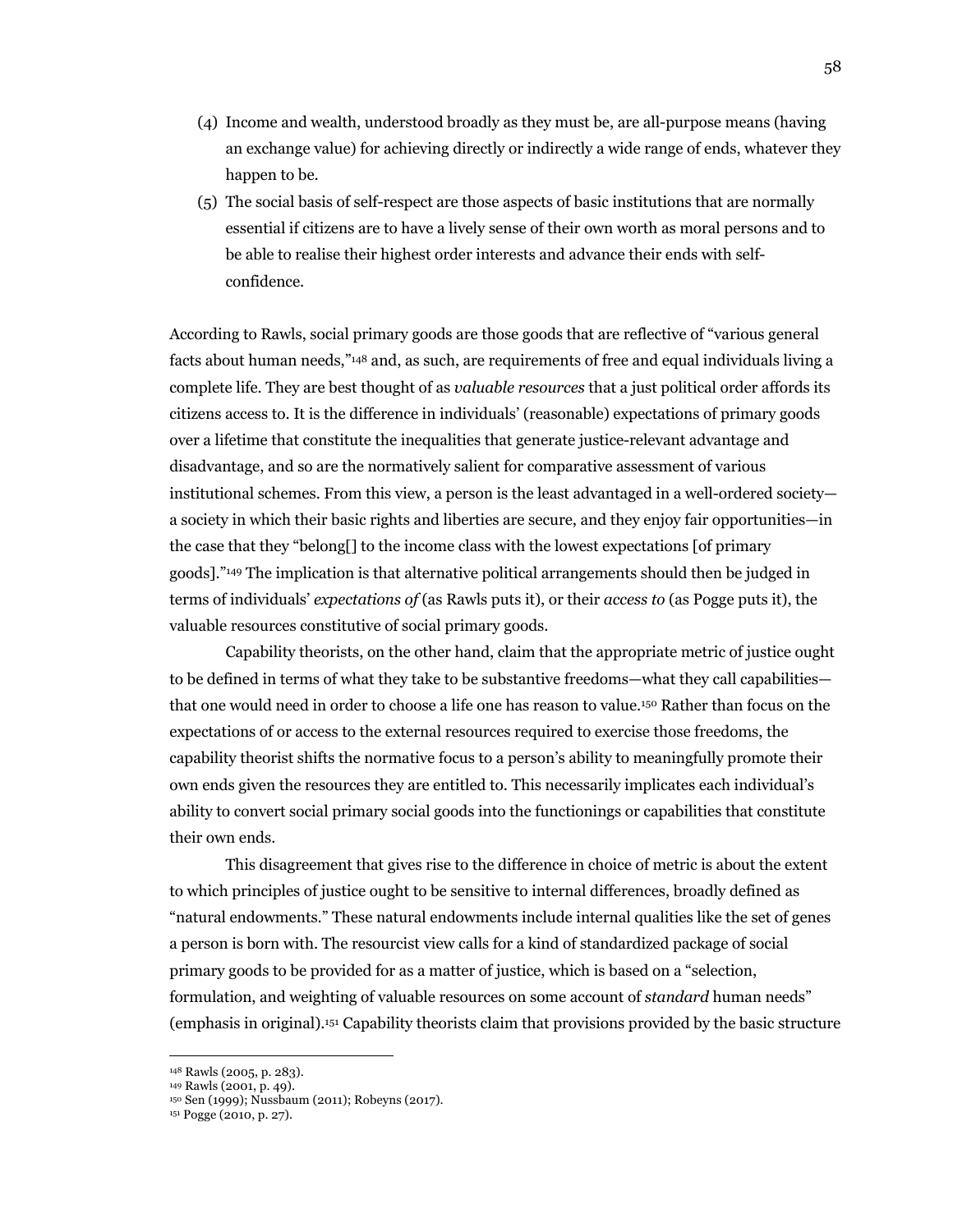of society, in the service of securing important capability sets (sets of functionings), ought to be sensitive to individual variation. This is because different persons might require different amounts of resources to secure the same capability or set of capabilities. Pogge sums up the central difference: "[c]apability theorists assert, while resourcists deny, that a public criterion of social justice should take account of the individual rates at which persons with diverse physical and mental constitutions can convert resources into valuable functionings."152

One reason why capability theorists take their account to be superior in terms of its public criterion is that it fares better at capturing key determinants of a quality of life that, so capability theorists allege, resourcist accounts are not—and, in principle, cannot be—sufficiently sensitive to. That resourcist accounts fail to capture these key determinants of a quality of life *in principle*  is an important caveat since capability theorists sometimes contrast their views with impoverished resourcist accounts when more sophisticated ones are readily available. In what follows, I provide a brief overview Sen's original proposed list of key determinants and contrast capability theory with what I take to be a sophisticated resourcism so as to accurately reflect the real divergence between the two positions, as well illustrate the significance of this divergence.

(1) *Environmental diversity*. Variation in the environment (such as temperature and likelihood of disasters) will levy different costs and benefits subject to what Sen refers to as specific "climatic circumstances."153 For example, costs to maintain comfortable temperatures and reasonably manage environmental risk will be higher in some parts of the world than in others; Alaskans spend more on heating than do Arizonans and Mississippians spend more on flood insurance than do New Mexicans. If the resourcist's standardized package is not sensitive to this variation, then Alaskans and Mississippians will bear more of a burden to have a comparably similar quality of life to their Arizonan and Mississippian counterparts simply because more of their income is spent on mitigating the externalities of environmental variability.

On this point, the capability theorist and resourcist contrast most sharply if we assume that the resourcist's standardized package admits of only a fixed, non-variable income. But if we take the *standardized human needs*, rather than the income required to achieve those needs, as fixed, it becomes clear that (at least some level of) sensitivity to environmental variation is easily built into a plausible resourcist account. This is because what is troublesome about problematic climatic circumstances in question, from the resourcist view, is that they force individuals who live under those conditions to expend more resources to have access to the "standard" level of resources (e.g., expenditure on a coat to achieve a temperature within a normal range in which human beings can

<sup>&</sup>lt;sup>152</sup> Ibid., p. 29.<br><sup>153</sup> Sen (1999, p. 149)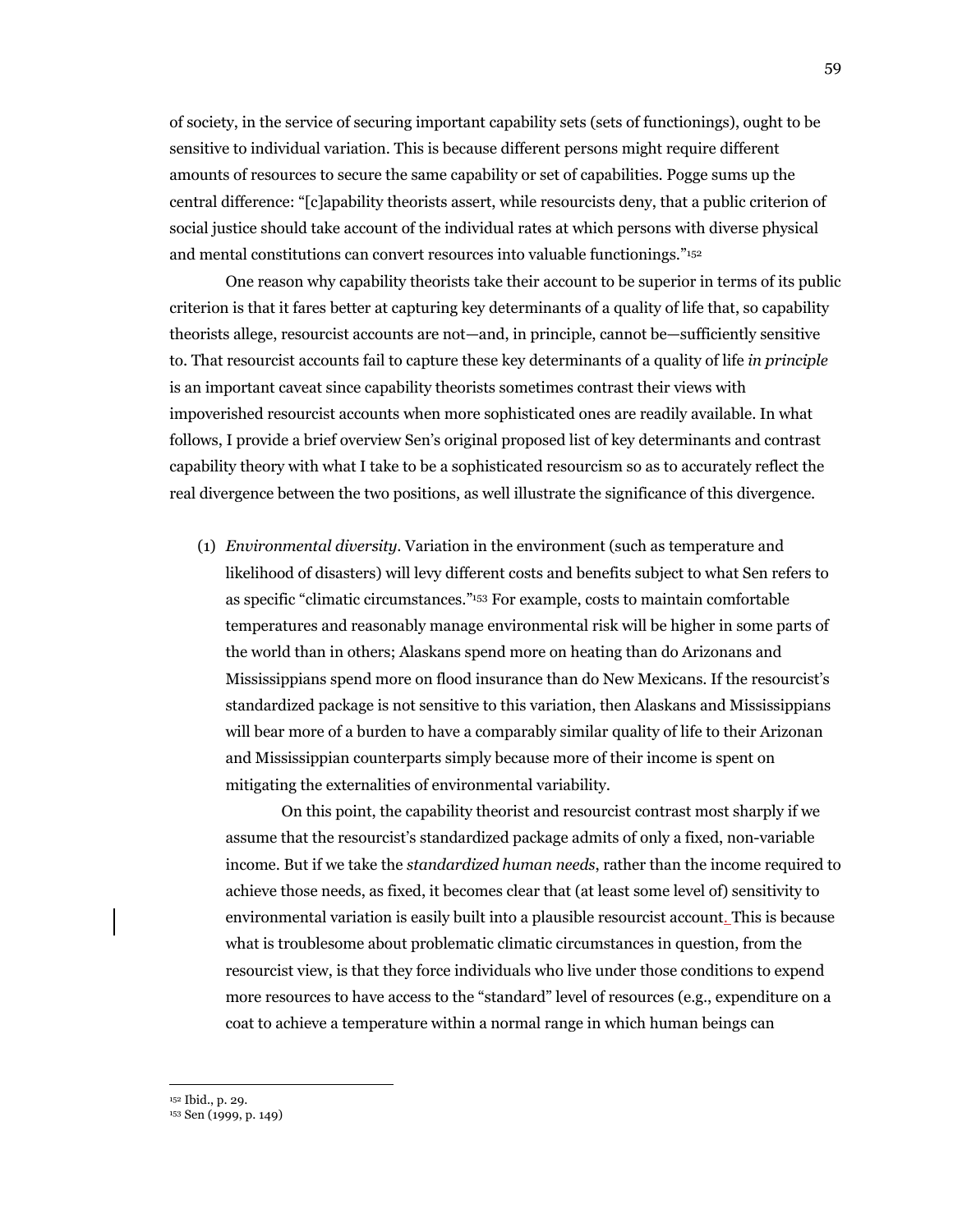comfortably work, to use Pogge's example).154 In other words, a person's expenditure on "extra" resources in order to achieve access to the level of resources they *ought* to have access to should properly be included in the overall inter-personal evaluative accounting.

(2) *Social climate*. Salient aspects of the social conditions in which people live, such as "public educational arrangements … prevalence or absence of crime and violence … [i]ssues of epidemiology and pollution ... [and] the nature of community relationships"<sup>155</sup> will play a significant role in the way personal incomes and resources are converted into quality of life. One way to capture this concern is to think about the role that public goods (such as a basic level of education, low crime, a clean environment, a healthy population, and a sufficient population-wide level of social capital) play in allowing individuals to convert personal resources into what they take to be a life worth living. Access to a standard package of personal resources does not mean much in terms of quality of life if, for example, one lives in a high crime area where property rights are routinely violated.

Resourcists might respond to this concern in two ways. First, a society which lacks the provision of a basic set of public goods—the sort that would give rise to the set of concerns Sen is raising here—would violate its citizens basic liberties, liberties that a standard resourcist account ought to be sensitive to.

Second, sophisticated resourcists view the provision of public goods as constitutive of a well-ordered society since justice itself is not a normatively neutral cooperative enterprise, but rather a "social union"156 in which "people have their shared ends and regard other members' success and flourishing as complementary to their own."157 A "private society" in which "each person assesses social arrangements solely as a means to his private aims … [and] no one takes account of the good of others, or what they possess"158 is unjust on this view, even if such a society succeeds in the provision of public goods through the selfish contributions of its citizens. The upshot is that a society which lacks provision of basic public goods is incompatible with both the resourcist and capability approach account, even if the underlying rationale for the incompatibility may differ.

(3) *Relational perspective*. The advantage and disadvantages individuals face may turn on specific community-wide factors, such as others' resource levels. For example, the poorest Americans may be many times wealthier than the poorest Nigerians in absolute terms, yet

<sup>156</sup> Rawls (1999, p. 456)

<sup>154</sup> Pogge (2010, p. 23). 155 Sen (1999, p. 150)

<sup>157</sup> Miller (2012, p. 72); Rawls (2001, p. 529). 158 Ibid.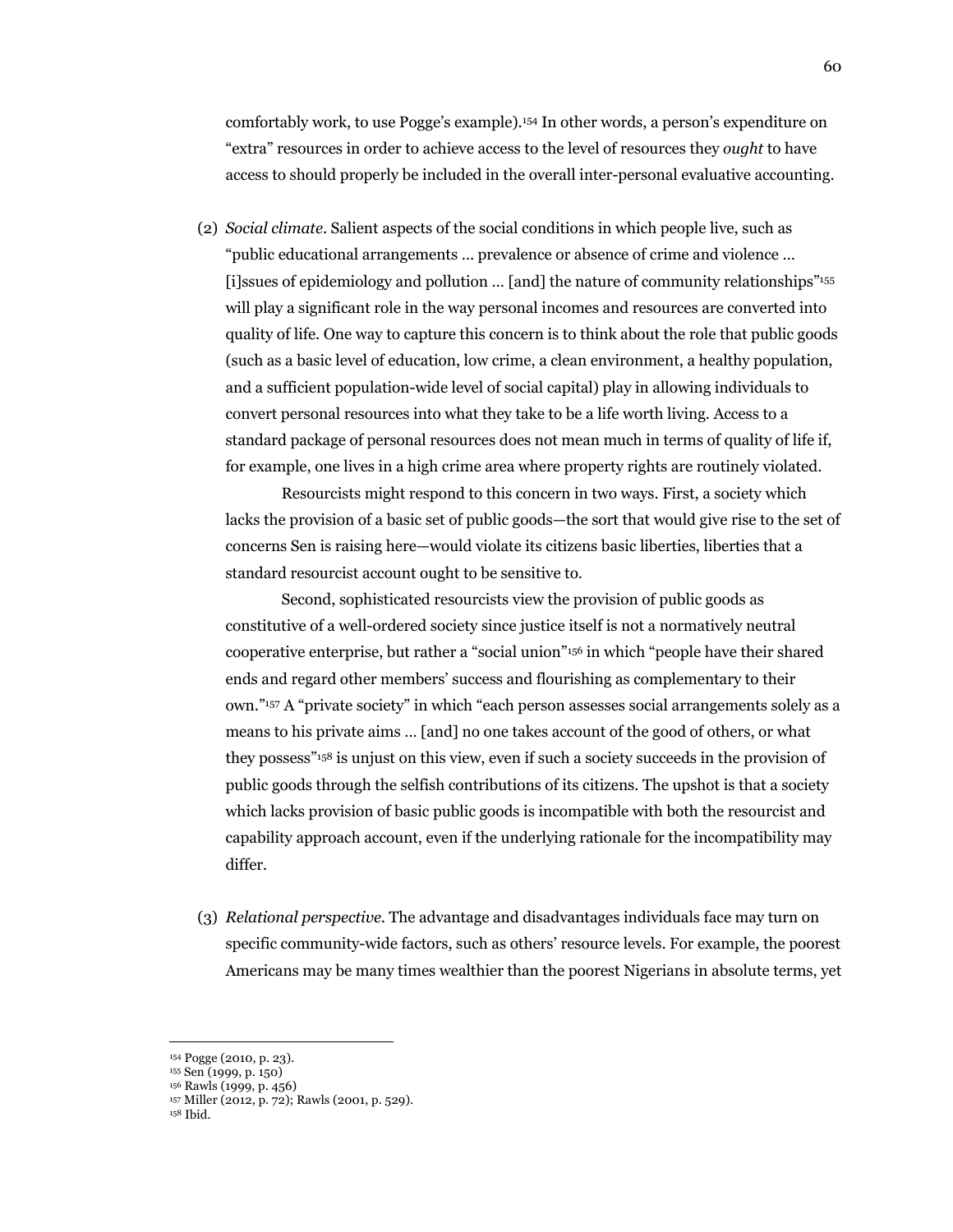they may nonetheless face very real capability deprivation (such as being unable to participate in their community's civic and political life).159

Resourcists are easily able to accommodate this relational perspective by acknowledging that the value of an individual's personal resources is often dependent on the value of the relevant community's resources.<sup>160</sup>

(4) *Interfamalial distribution*. The conversion of social primary goods into freedoms enjoyed by individuals is somewhat complicated if the basic unit of analysis is the family. It is often the case, especially in patriarchal societies, that men are compensated for their labor in a normal market exchange whereas women—undertaking "invisible work" within the family, such as caretaking and domestic labor—are not. A metric that focuses exclusively on the income generated by the family unit alone misses the complications that arise with the problem of *intrafamilial distribution*, and the (typically gendered) inequalities they bring the fore.

Since resourcist accounts generally fall within the liberty tradition outlined in Chapter 2, they all share a commitment to normative individualism (typically interpreted as a separateness of persons requirement). Separateness of persons means that we ought to respect the moral status of individuals *qua* individuals, and that it is an *individual's* goals, values, freedoms, and so on, that are of intrinsic importance. In other words, taking the familial unit as the unit of analysis for the conversion of primary goods into freedoms is at odds with a fundamental commitment of the resourcist account.<sup>161</sup>

On the four key determinants mentioned so far—environmental diversity, social climate, relational perspective, and interfamilial distribution—both the resourcist and the capability approach offer adequately sensitive accounts. Sen's critique of resourcism is rather a critique of a rather crude sort of resourcism, one that focuses income measures as proxy for welfare assessments. As Rawls's list of social primary good shows, resourcism can (and does) go well beyond that, even if non-governmental multinational institutions do not.162 But the key divergence between the capability approach and these more sophisticated forms of resouricsm, and therefore the site of the "real contrast," as Pogge puts it, is how the two views treat what Sen calls *personal heterogeneities*. It is to this I turn to now.

<sup>159</sup> Sen (1999, p. 151).<br><sup>160</sup> Pogge (2010, p. 21).<br><sup>161</sup> Ibid. 161 Ibid. 161 Ibid. 161 Ibid. 162 For a critique normative benchmarks (e.g., a "dollar a day" for poverty assessments) by the World Bank, etc., see Robeyns (2005).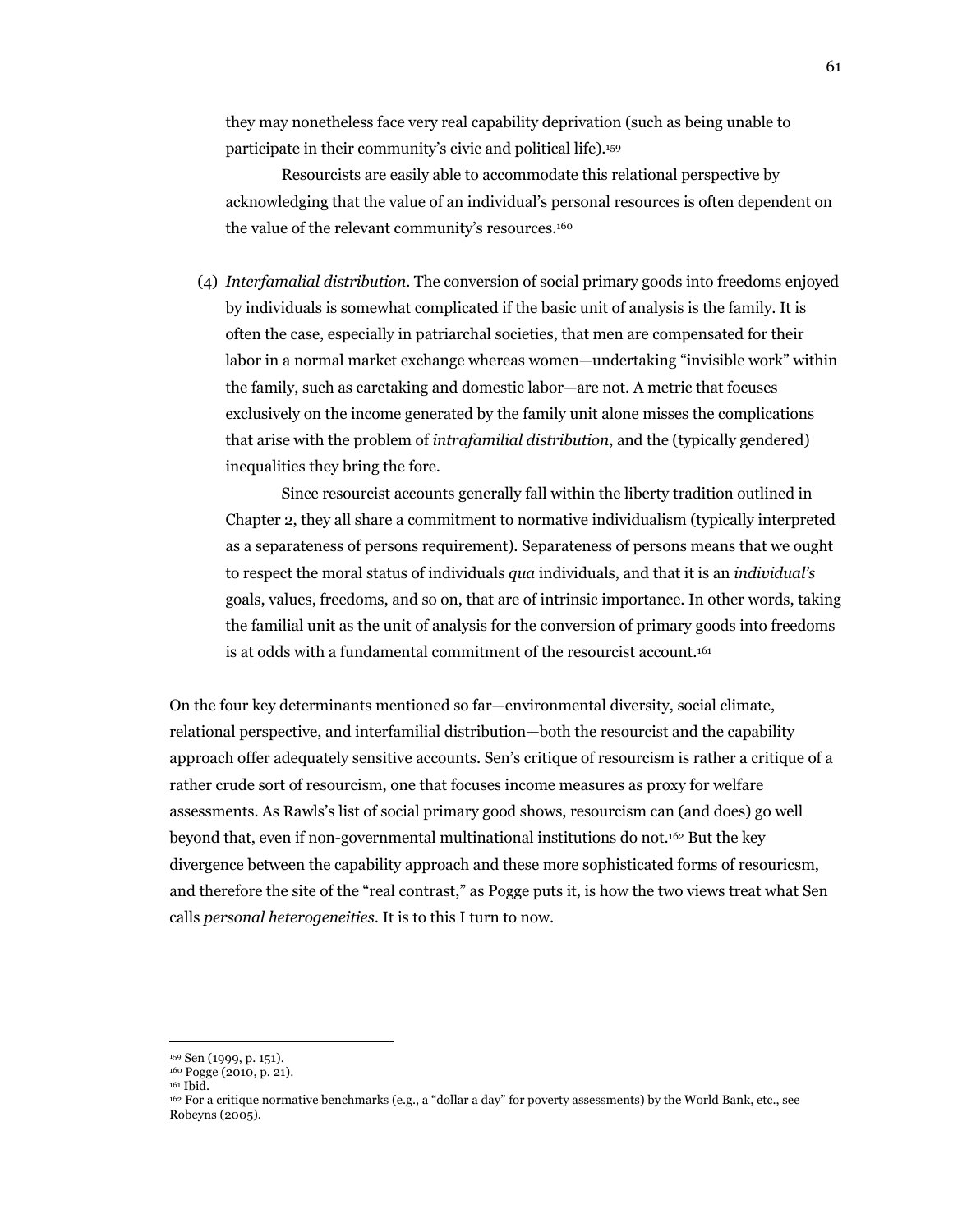#### b. Purely personal heterogeneities

(5) *Personal heterogeneities*. People's needs are diverse in light of "disparate physical characteristics connected with disability, illness, age or gender, and these make their needs diverse."163 A metric of justice must be sensitive to differences that arise due to personal heterogeneities, so the capability theorists argue, because differences in these sorts of characteristics will affect the conversion of social primary goods (such as income) into the "real" freedoms that people ought to be able to enjoy.

The capability theorist critique is that the resourcist framework, because of an indifference to the variance in conversion rates of primary goods and resources into whatever good that is valued, remains indifferent in cases where such conversion rates matter importantly with respect to justice: "Of two persons with identical incomes and other primary goods and resources (as characterized in the Rawlsian … framework[]), one may be entirely free to avoid undernourishment and the other not at all free to achieve this."164 And the resourcist account fails to be sufficiently sensitive to a set of cases in which differential conversion rates affects how the ends of the 'standard package' of Rawlsian resources are *actually* realized, because the standard package—being what it is—remains entirely indifferent to.165

On the one hand, this critique does in fact point to a central disagreement between the two views for, as Pogge claims, resourcists, *contra* capability theorists, "define and consider individual shares without regard to the particular features of the persons whose shares they are."166 The implication is that the defining the resourcist metric consists in "weighting selected [primary social] goods relative to one another … guided by some conception of the *standard* needs and endowments of human beings,"167 rather than the specific disadvantages felt by individuals' (in light of their natural endowments) ostensibly required by a metric endorsed by capability theory.

On the other hand, we must be careful not to exaggerate the difference in terms of sensitivity between the two views. This is because the resourcist account can in fact accommodate a set of cases that the capability theorist has in mind—a set that is, admittedly, smaller than the broader set of cases that fall under "personal heterogeneities," but which nonetheless goes some way in deflating the capability theorist's critique. Sensitivity to this particular set of cases is triggered in light of two principles that are compatible with sophisticated resourcist accounts: the *normative individualism principle* (mentioned above) and the *prior wrongdoing principle*. Since

<sup>&</sup>lt;sup>163</sup> Sen (1999, p. 148).<br><sup>164</sup> Sen (1992, p. 33).<br><sup>165</sup> Ibid.

<sup>166</sup> Pogge (2010, p. 35)

 $167$  Ibid.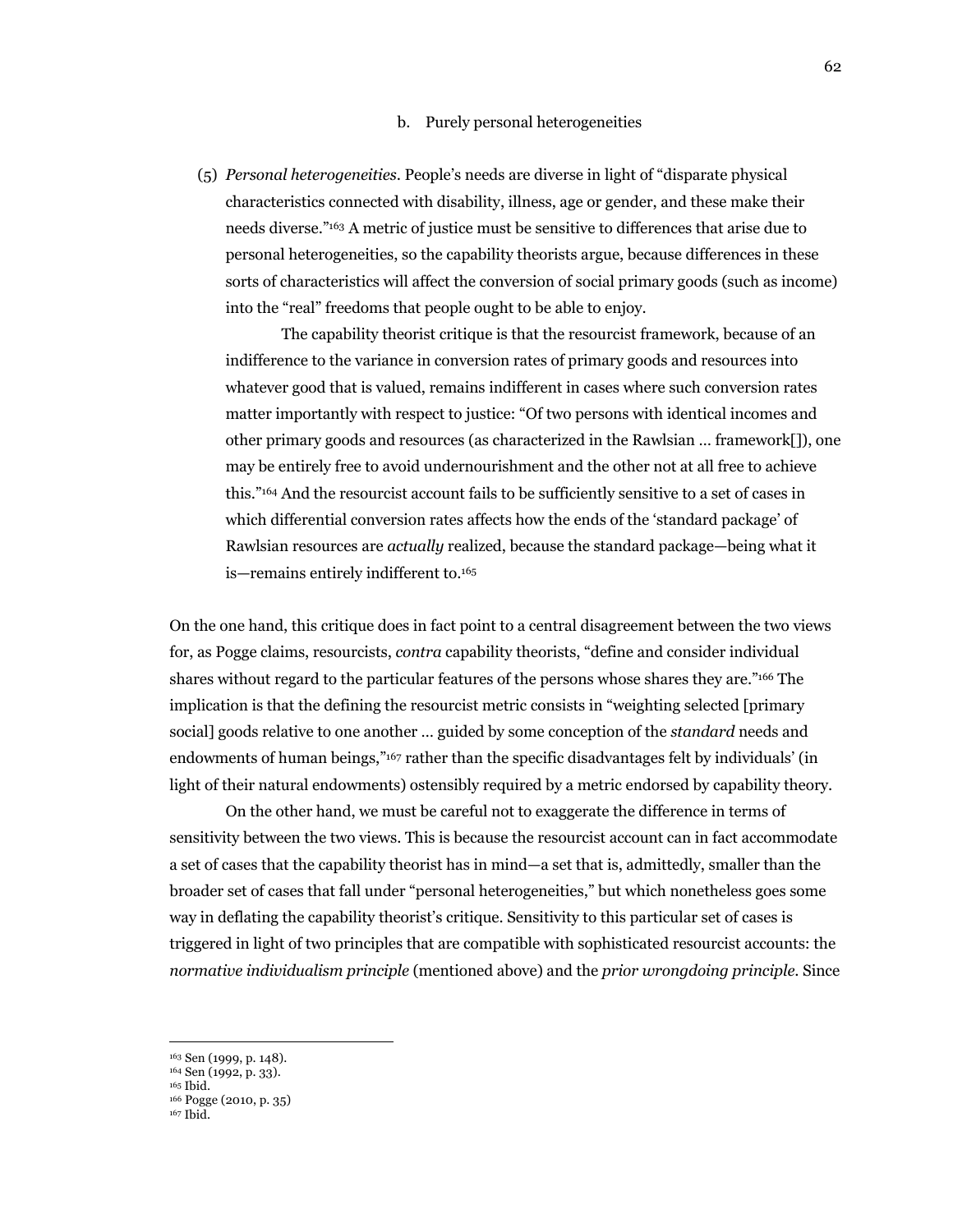sophisticated resourcists might accept these two principles as core commitments of their view, they are able to go quite a way to deflate the capability theorist's critique.

Consider first the normative individualism principle. Once we accept normative individualism, any "standard package" must also be sensitive to the fact that a standard package catered for a *single* adult human is not adequate for, say, a mother and child—whether during pregnancy or breastfeeding.168 Further, future children have pre-birth needs, these needs give rise to extra needs for a pregnant woman.169 Children, in other words, are individuals and generate their own justice-relevant needs and claims, and this fact (along with its metric-relevant implications) are quite easily accommodated in light of the resourcist commitment to the normative individualism principle.

Second, the prior wrongdoing principle reflects the fact that "the members of a society or other social system have a have a duty of justice to mitigate the harms caused by their prior wrongdoing."170 Sensitivity to at least some set of the cases that capability theorists have in mind are captured by this principle in the case that the severe mental or physical disabilities that give rise to specific special needs are caused by the "effects of severe past (and present) resource deprivation: lack of effective civil and political rights and inadequate access to water, food, shelter, health, care and education."171 The prior wrongdoing principle allows the resourcist to distinguish between justice-relevant and justice-irrelevant disabilities, where the former is implicated into the resourcist metric whereas the latter is not. Justice-irrelevant needs and claims are those that arise because of what Pogge calls *pure* personal heterogeneities—inequalities that arise due to differences in natural endowments, self-caused factors (such as drug abuse), or pure luck. Inequalities caused by these kinds of factors do not give rise to claims of justice. Rather, they are viewed as misfortunes of a "natural lottery,"172 one which society does not have a *justicerelevant* duty to rectify or remedy even if there may be "quite stringent" duties of humanity or solidarity.173 The prior wrongdoing principle reflects the view that heterogeneities that give rise to compensation claims couched in terms of justice are justice-relevant in virtue of their causal origins. A person whose disability is the result of some prior wrongdoing on the part of society (e.g., injury on a public transport system) has a justice-relevant claim whereas person whose equivalent disability is the result of, e.g., bad genetic luck does not.

#### *c. The compensation for natural inequalities critique*

In the last section I claimed that the resourcist responds to the capability theorist by pointing out that a set of cases—those captured by recognition of the *normative individualism principle* and the *prior wrongdoing principle*—can be accommodated under their account, and therefore are included under the insensitive-to-internal-difference metric they endorse. And so it is the set of

171 Ibid.

<sup>&</sup>lt;sup>168</sup> Ibid., p. 36.<br><sup>169</sup> Ibid.<br><sup>170</sup> Ibid., p. 40

<sup>172</sup> Ibid., p. 45. 173 Ibid., p. 44.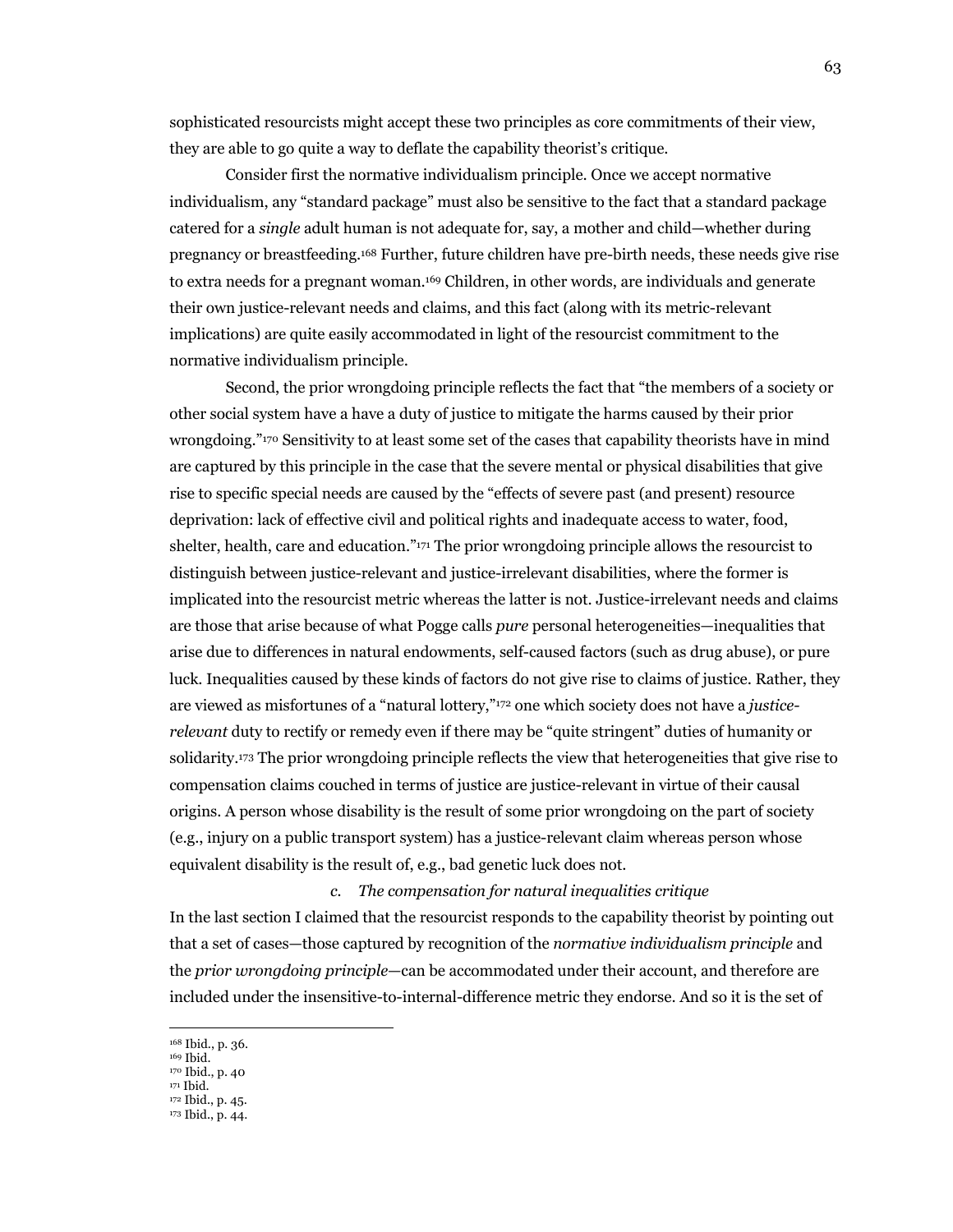cases that fall outside of the grasp of these two principles where the real disagreement lies, that is, in cases where the inequalities between persons are caused by differences in natural endowments and that have their causal origins in pure personal heterogeneities.

These so-called natural inequalities generate no claim to justice because society "did not contribute to their emergence and does not benefit from their existence,"174 and so, from the resourcist point of view, it is a *virtue* of the account that their metric is able to exclude them. One reason for taking this as a virtue is because of the institutional implications of the divergence of the views: resourcists "seek an institutional order under which the distributive pattern of resources access satisfies their preferred criteria" and, allegedly unlike the capability theorist, "they pay no attention to how this distribution correlates with the distribution of natural features."175 This line of reasoning forms the underlying rationale for the central resourcist critique of the capability theorist:

a) *The compensation for natural inequalities critique.* The capability approach metric is committed to compensatory claims of justice for distributions of natural endowments—distributions that are, on the resourcist view, neither just nor unjust.

*Compensatory claims* of justice here refer to complaints that aim to compensate for disadvantages that might be chalked down to natural inequalities. These are distinct from what Pogge refers to as *intrinsic discrimination complaints* and *extrinsic discrimination complaints*. Intrinsic discrimination complaints are complaints against an institutional order that overtly or covertly disadvantage persons based on ostensibly natural characteristics (e.g., race or sex) through the execution of its rules. Extrinsic discrimination complaints are complaints against an institutional order that fails to compensate individuals disadvantaged because of historically discriminatory rules (e.g., failure to pay reparations for past injustices).176

Resourcists claim that institutional schemes inspired by the capability approach run into an attendant set of problems in light of its commitment to compensation claims for natural inequalities:

b) *The vertical inequality problem.* By mandating an institutional arrangement in under which distributions of natural endowments are taken to be justice-relevant, the capability approach conceptualizes of natural inequalities (and natural human diversity) in *vertical* terms. Thus, the capabilities approach views human beings as "better or worse endowed."177

<sup>174</sup> Pogge (2010, p. 44).<br><sup>175</sup> Ibid., p. 45.<br><sup>176</sup> Ibid. 177 Pogge (2010, p. 56).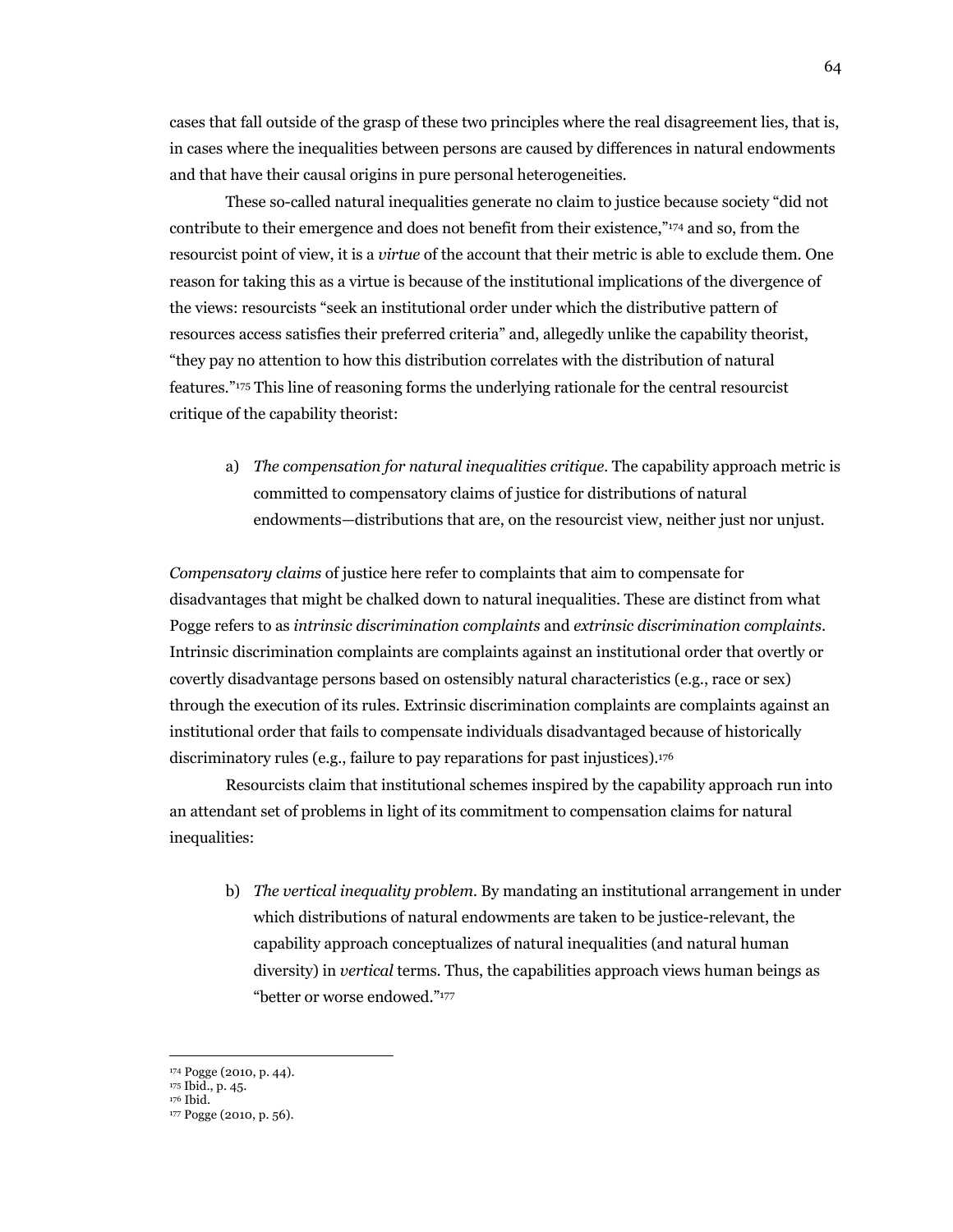- c) *The imprecision problem*. By mandating an institutional arrangement in under which distributions of natural endowments are taken to be justice-relevant, the capability approach fails to specify a criterion of justice aimed at achieving "equity among their beneficiaries … and equity also among their contributors."178
- d) *The demandingness problem*. By mandating an institutional arrangement under which distributions of natural endowments are taken to be justice-relevant, the capability approach generates the "highly demanding" and psychologically unrealistic requirement that "persons to share the fruits of their cooperative efforts equally with those who do not participate."179

These four concerns are, of course, intimately linked. A natural way to read the above is that *because* of (a), *then* (b), (c), and (d). For example, (b) vertical inequality is, on this view, but a symptom of an institutional arrangement that unduly generates compensation claims for distributions that are not just nor unjust in themselves. Inequalities borne of natural endowments ("purely natural inequalities") do not generate justice relevant disadvantages, and therefore do not stand in need of rectification or justification by a minimally just institutional arrangement.

Further, (c) imprecision and (d) demandingness might appropriately be regarded as two sides of the same coin. Imprecision here refers to the precision with which the normative rules specify *who* gets *what*, and *who* pays for it—the beneficiaries and contributors to whatever it is that is the subject of those rules. The administration of these rules simply *is* the administration of justice, since it is these rules that take from some and give to others (under threat of legitimate coercion) as a means to achieve an overall just distribution. In any egalitarian theory of justice, which of course includes both resourcist and capabilities approach views, a specified relevant set of inequalities ought to be justified or rectified according to the normative rules specified by the theory in question. Since the conceivable natural inequalities that exist between individuals may be—and probably are—many, their rectification would impose severe obligations on the nonbeneficiaries of that rectification. Imprecision means under-specification of the relevant rules (e.g., distributive rules), thus resulting in a theory of justice that generates (many) demands in the form of compensation claims on behalf of some beneficiaries at great cost, if realized, to other contributing non-beneficiaries.

In what follows, I leave aside the problems of imprecision and demandingness, and focus instead on the central critique (a) and the vertical inequality problem (b). But it is worth mentioning two points before moving on here. First, the arguments in this paper rely on an underlying presumption that capability theorists are interested in an institutional scheme that does not take purely natural inequalities themselves as a matter for our justice-relevant

<sup>178</sup> Ibid., p. 61. 179 Ibid., p. 67.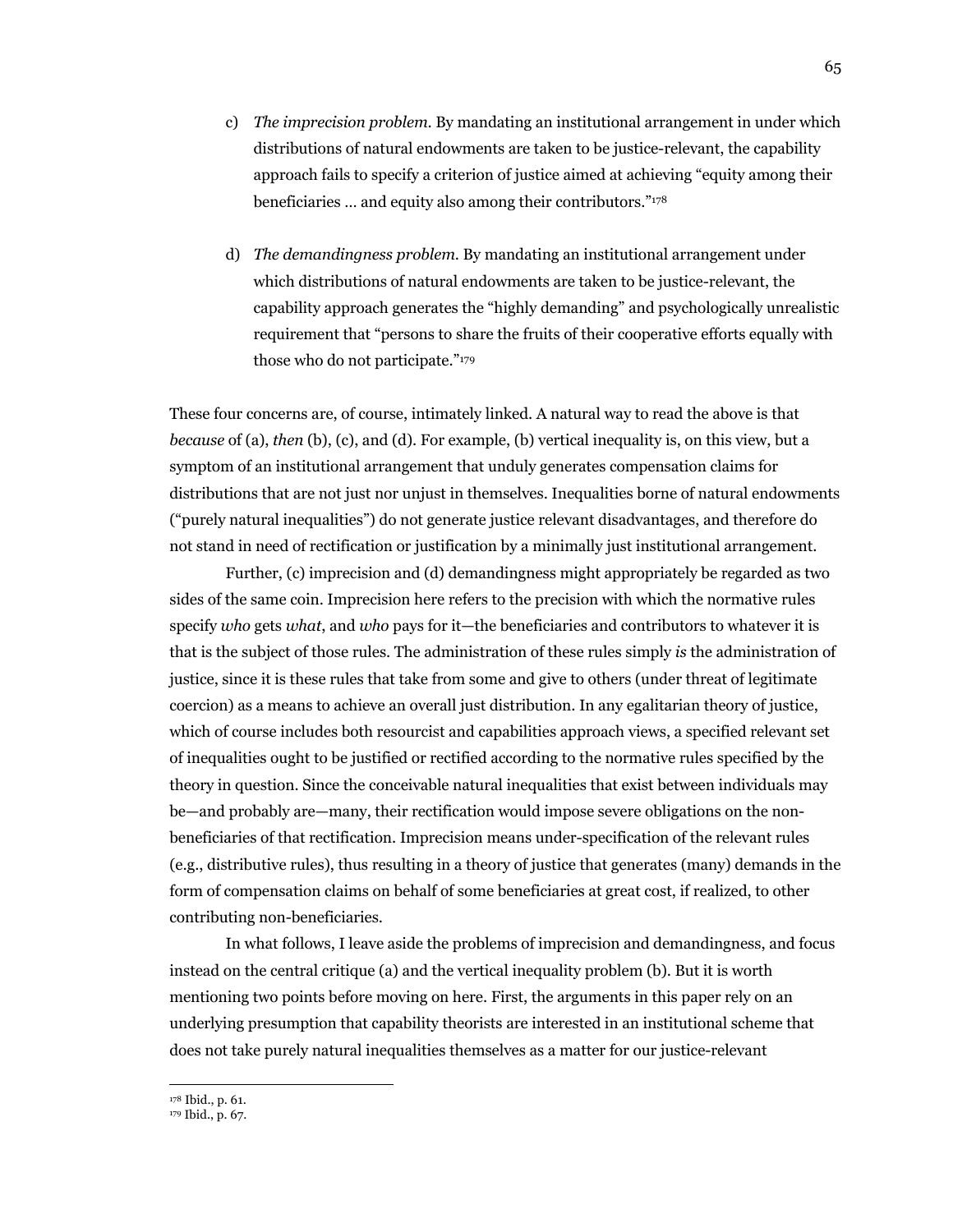obligations. Capability theorists need not accept this presumption, however, and instead endorse a type of radical egalitarianism whereby natural inequalities *per se* do in fact give rise to claims of justice. One way to read the resourcist's critique is in these terms, i.e., that capability theorists are committed to a radical egalitarianism without the theoretical resources to delineate between inequalities appropriate for rectification or in need of justification (e.g., those arising from artificial restrictions on wages) and those that are not (e.g., individuals who are insufficiently attractive to attract a sexual partner) in a principled way.180 It seems clear that imprecision and demandingness would be most acutely felt in an institutional scheme that reflected this kind of radical egalitarianism. I take this in itself to be a compelling reason to reject this kind of radical egalitarianism. I also take it that capability theorists are not necessarily committed to such a view. Indeed, some capability theorists, such as Elizabeth Andersen, explicitly reject the view.181

Second, despite the fact that I leave aside the problems of imprecision and demandingness, they are still relevant for the overarching arguments in the paper. This is because what I aim to show in the next section is that some inequalities that resourcists take to be purely natural have a justice-relevant social component, therefore raising them to candidacy for legitimate government intervention (in terms of either rectification or in need of justification). But whether these inequalities should in fact be rectified would require a balancing of the justicerelevant practical concerns that are part-and-parcel of policymaking, such as the distribution of costs and benefits of the government action, which I take as the concerns that the problems of imprecision and demandingness raise to the fore. The argument, in other words, is not that showing that an inequality has a justice-relevant social component means that that inequality *must* be rectified or justified, but rather that the question is not a closed one as if it would be if the inequality was shown to be a purely natural inequality in a way that renders it justice-irrelevant.

# 4. The status of natural inequalities *a. The natural and the social: the interaction model*

One way capability theorists might respond to the resourcist critique is by denying that they are indeed committed to compensatory claims for "purely" natural inequalities. Rather, armed with a more sophisticated understanding of underlying distinction between natural and social inequalities, they might further claim that at least some of the cases resourcists have in mind as purely natural are actually social and therefore trigger legitimate compensation claims under a just institutional scheme—on *both* the resourcist *and* capability theorist understandings of what a just institutional scheme requires. The key point is that many inequalities—even those that seem paradigmatically natural in the relevant sense—actually arise from the *interaction* between "internal endowments, [] external resources, and the social and physical environment which

<sup>180</sup> Robeyns (2005, p. 39)

<sup>181</sup> Anderson (2010).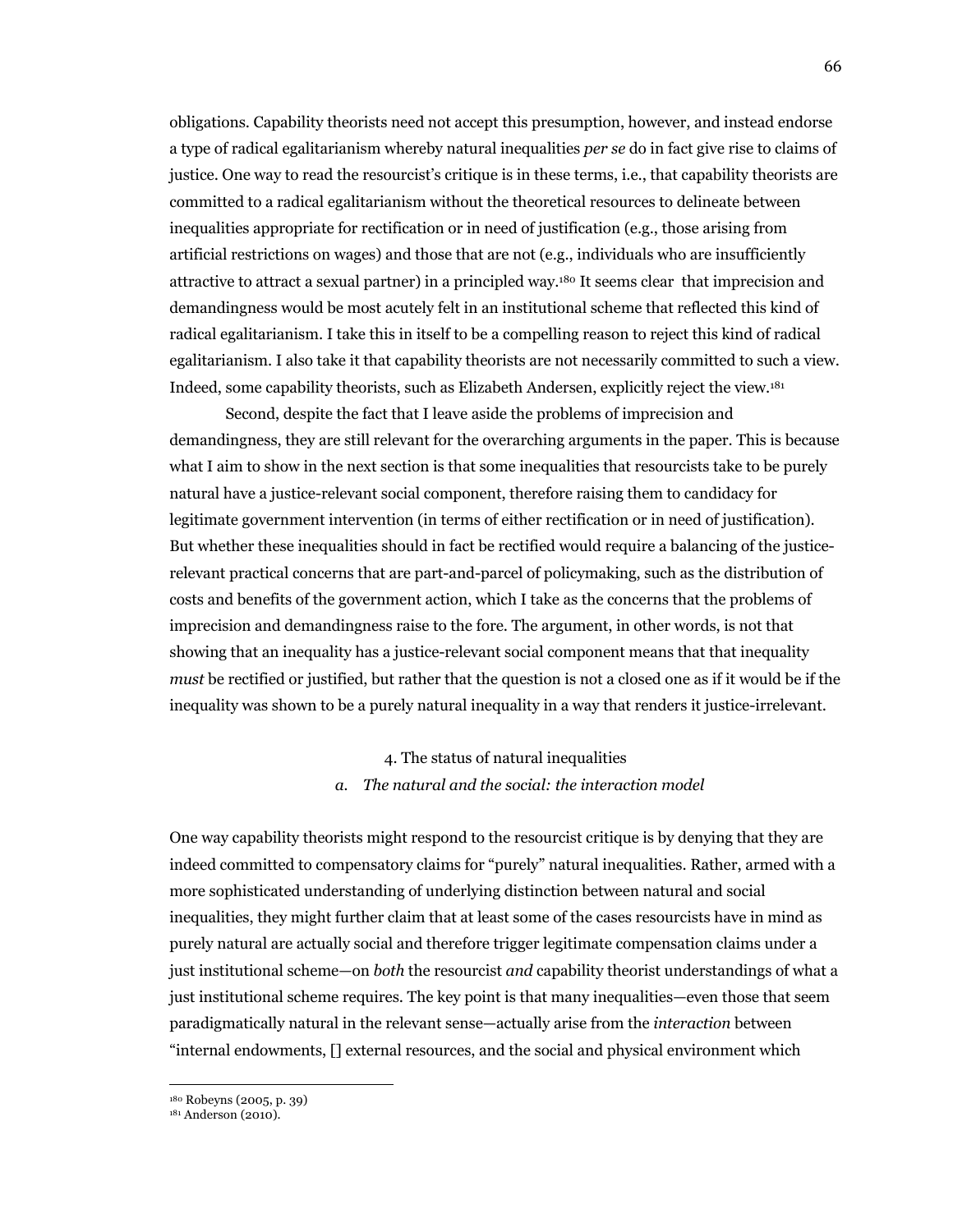[they] find themselves."182 Thinking about the natural/social distinction in terms of the relevant interactions has a long history, particularly in theoretical debates as to how to conceptualize the nature of disability, and so it is worth briefly outlining the three prevailing "models" in this literature to situate the subsequent discussion.

- (i) *The medical model.* One way to define disability is as a deviation from biomedical norms. This is what is known as the *medical model*, or the *individual pathological model*, since the focus is on the *inability* of the particular individual to achieve some species-wide functioning. A person born blind, on this view, is unable to read because of an individual functional limitation; their eyes are not "working" the way they ought to, and we know that because of the way the relevant community's eyes do in fact "work."183 The gap between a person's functional limitation and the functional norms of the community are thus treated as a medical phenomenon requiring medical correction or prevention through, e.g., biological screening.
- (ii) *The social model*. In stark contrast to the medical model of disability, the *social model,* or the *social pathological model*, rejects the view that disability is best thought of in exclusively medical terms as an individual's functional limitations. Instead, proponents of the social model view disability as a problem of social organization and social institutions (both formal and informal). Social model theorists make a distinction between an individual's impairment, which may be thought of purely in individual and biological terms, and disability, which may be thought of purely in terms of social organization. Impairment itself is not viewed as a problem but rather "it is the way difference and impairment manifest themselves in our social institutions that results in a problem."184 Where the medical model takes an individual's impairment as a sufficient condition for disability, the social model rejects the idea that impairment is even a necessary condition for disability. Disability is, in other words, purely a matter of social organization and social oppression even if impairment is purely a matter of individual traits and biological endowment.185 On the social model, a person born

<sup>182</sup> Anderson (2010, p. 108)

<sup>&</sup>lt;sup>183</sup> Riddle (2013).<br><sup>184</sup> Ibid.

<sup>&</sup>lt;sup>185</sup> Impairment on the social model might be read in a more neutral way, implying difference without any further evaluative judgment as to the status of that difference (see, e.g., "mere-difference" views of disability as in Barnes (2014, 2016). Critiques of the very idea of mental healthcare and psychiatry, traditionally associated with Thomas Szasz and, more recently, Bryan Caplan, take the view that what we ordinarily take to be mental health problems (such as addiction and schizophrenia) are but terms that scientists and mental health professionals use to categorize and pathologize—and thus render abnormal in an *evaluative* rather than *descriptive* sense—ordinary human diversity. This, I think, would be considered a more extreme version of the social model applied to mental disability. See Szasz (2001) and Caplan (2006).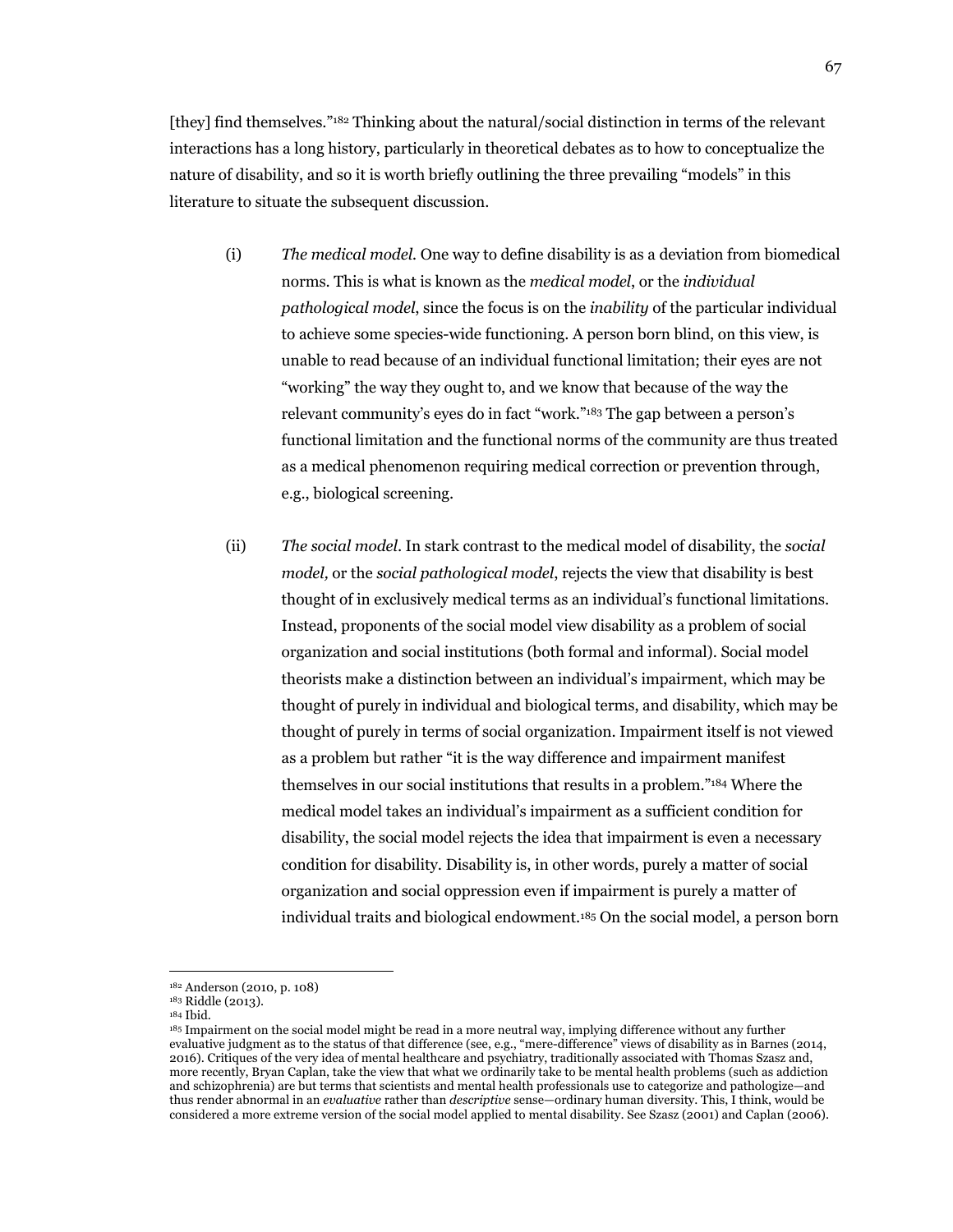blind may have what is thought of as a difference or an impairment—that is, their eyes do not operate in the same way as others' do—but the inability of that person to, e.g., read is solely a matter of whether the requisite social infrastructure has been considered and put into place (i.e., whether there is an adequate availability of braille books).

(iii) *The interaction model.* In contrast to both the medical and social model of disability, the *interaction* model views disability as best understood as a complex interaction between an individual's impairment and the *mediating* role of formal and informal institutions—the environment—which provide the "disabling facts of one's impairment."186 The interaction model, *contra* the medical model, rejects the idea that an individual's impairment is a sufficient condition for disability, but also, *contra* the social model, rejects the idea that an individual's impairment is *not* a necessary condition for disability. There is, in other words, a recognition of a causal relationship between one's impairment and one's disability in the interaction model that is absent in the social model. On the interaction model, a blind person's inability to read is a matter of social organization (e.g., the availability of braille books) but it is the underlying "physical fact" of blindness that *interacts* with the "institutional fact" of braille book availability that *causes* the disability.187 Interaction model theorists recognize, where social model theorists do not, the "inevitable physical foundation of the social phenomena [of disability]."188

Which model an institutional scheme reflects has implications for the overarching resourcist and capability theorist debate since what is often at taken to be the decisive factor as to whether an inequality is "justice-relevant" is often framed in simple causal terms. From this view, social inequalities are caused by factors such as social rules and regulations, and these are the sorts of inequalities a just institutional scheme should justify or rectify. For example, when all the desirable jobs with liveable wages are restricted to a particular ethnicity of the population, inequalities arising from this "artificial" restriction are due to a social cause. Natural inequalities, by contrast, stem from factors such as biological or psychological (or otherwise "natural") dispositions or traits. These natural inequalities are the sorts of inequality that do not require justification or rectification under a just institutional scheme. When one group is better off than another group because of a difference in an innate (e.g., biopsychological) trait (such

<sup>186</sup> Riddle (2013, p. 378). 187 Ibid., p. 380.

<sup>188</sup> Ibid.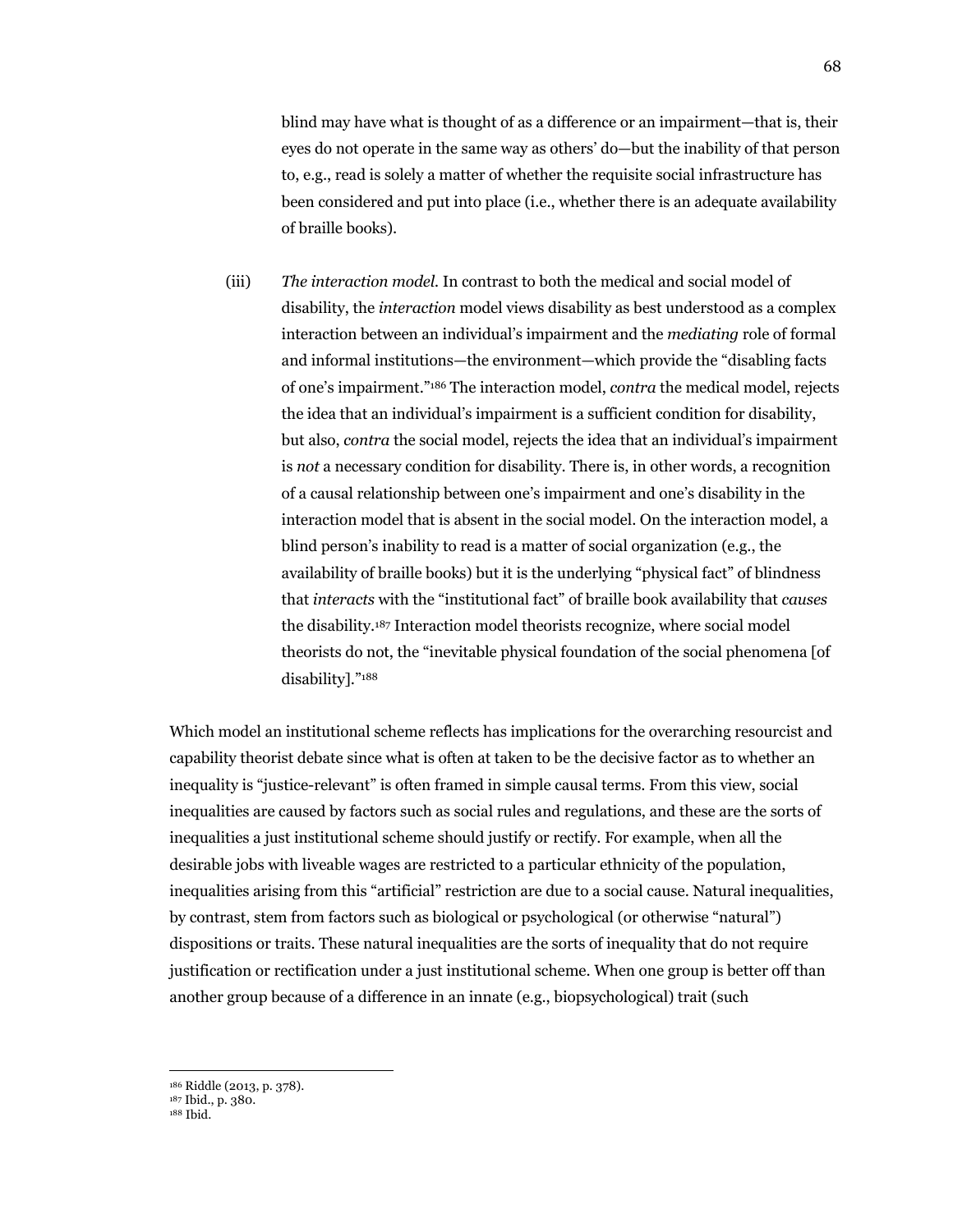intelligence), inequalities that arise from the relative advantage the presence of that trait confers are said to arise because of a natural cause.

In this framework, the medical model views *all* inequalities stemming from disability as naturally caused whereas the social model views *all* inequalities stemming from disability as socially caused. The resourcist critique of capability theorist's metric is, in a sense, an accusation of an institutional scheme that incorporates the worst aspects of both of these models: first, the capability theorist aims for an institutional scheme that generates compensation claims for purely natural inequalities (an institutional scheme inspired by the social model); and second, the capability theorist aims for an institutional scheme that views *individuals* as having better or worse natural endowments (an institutional scheme arguably inspired by, or at least guilty of the most affinity with, the medical model). I return to this latter point below.

But capability theorists can comfortably reject both of these views. It is the interaction model, and its subsequent view of the nature of the *interaction* between the natural (innate traits) and social (formal and informal institutions), that sits most comfortably with the view of the distinction endorsed either explicitly or implicitly in the capability theory literature.189 This allows the capability theorist to retain what they take to be a virtue of their account—sensitivity to individual variation—without sliding into a radical egalitarianism that would be a natural consequence of an institutional scheme that endorsed the social model (and so recognized any and all disabilities to be legitimate candidates for justification or rectification in the form of compensation complaints in virtue of their being social caused).

To illustrate the interaction between the natural and the social as characterized by interaction model, consider phenylketonuria (PKU). PKU is a genetic disorder that causes severe intellectual disability. Individuals who have PKU are unable to convert the amino acid phenylalanine into other amino acids. Since high levels of phenylalanine cause severe brain damage, individuals who have PKU, if untreated, will develop severe intellectual disability. However, in most industrialized societies, new-born infants are routinely screened for phenylalanine levels. New-borns with PKU (who screen for higher-than-normal phenylalanine levels) are kept on a special low-phenylalanine diet, and do not develop intellectual disability. This is a clear case where a social factor (appropriate medical screening and subsequent dietary restrictions) directly influences, in a causally relevant way, the phenotypic expression of the natural factor (gene endowment) as it relates to an outcome that may or may not generate a compensation claim (inequalities borne from having an intellectual disability). From the view of the interaction model, the relevant intellectual disability is only realized if the requisite forms of social organization (appropriate medical screening and subsequent dietary restrictions) allow for it, but the underlying physical fact of the gene endowment also plays a causally efficacious role.

<sup>189</sup> See, e.g., Anderson (2010); Nussbaum (2002, 2006, 2009).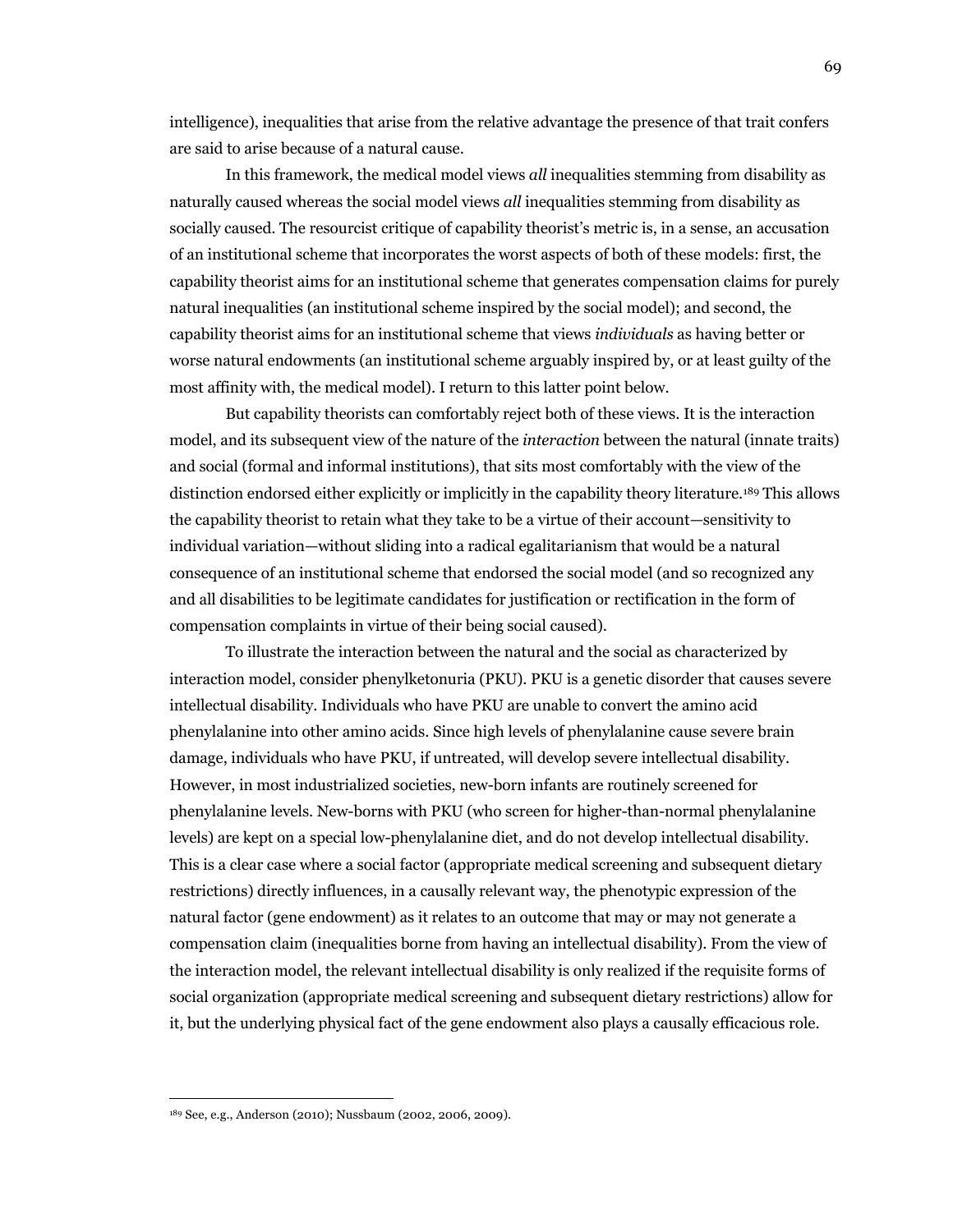Many resourcists take variation in genetic endowment to be a matter pure personal heterogeneity and so the inequalities that arise in light of such variation as justice-irrelevant. It is here where the PKU case, and many other cases that have a similar causal structure, are particularly illuminating.190 This is because these cases show that it is difficult to separate out, in the relevant way resourcists may want to, the distinction between inequalities caused by a natural lottery in terms of gene endowment and inequalities caused by formal and informal institutions. Are individuals who have severe intellectual disabilities as a result of untreated PKU simply unlucky, for they were born with the wrong genes, or is society "on the hook" so to speak, for inadequate social organization and unjust distribution of medical resources?191 Capability theorists who endorse sufficientarian standards for, say, intellectual outcomes can accommodate the complex interdependencies involved in cases like these and reflected by the more general interaction model in a way that less sophisticated versions of resourcism cannot. They can do this, crucially, without viewing the distribution of natural endowments as a matter of justice. And it is worth noting that this nuanced understanding also leaves open the possibility that there are "pure" natural inequalities, such as those experienced by individuals whose (severe) disability would not be mitigated under varying social institutions.

Sophisticated resourcists seem well aware of these complex interactions. For example, in the context of inequalities that arise from disabilities, Pogge claims that "special needs and disabilities in which social causes play no role at all are rare."192 Indeed, this point is part of a broader argument for why resourcism can take into account a wide range of personal heterogeneities against Sen's initial criticism (outlined above). So with this in mind, it is not clear why these complex interdependencies between natural and social do not flow down to internal natural endowments as well, considering that genes can be considered to be the "canonical natural resources" and that "[i]t is a platitude of behavioural genetics that the causal action of a given gene is dependent on the environment in which it is found."193 The point here is that it seems as though, even by a sophisticated resourcist's lights, the inequalities that would count as those legitimately able to generate compensation claims are larger than what resourcists themselves take to be the case. Both views are able to accept that "purely" natural inequalities do not generate claims of justice on their own, but that in many cases what look like purely natural inequalities are actually mediated by socially controllable forms of social organization.

Recognition that the interaction model is the underlying view of disability in the capability theorist's preferred institutional scheme also goes some way in deflating the *vertical inequality problem* identified by Pogge. From the capability theorist's view, persons are not better or worse endowed than others since what is salient with regard to institutional arrangements is the forms of socially controllable social organization that mediate the causal relationship between

<sup>&</sup>lt;sup>190</sup> For a good overview, see Lewens (2010).<br><sup>191</sup> Ibid., p. 272.<br><sup>192</sup> Pogge (2010, p. 30).<br><sup>193</sup> Lewens (2010, p. 270).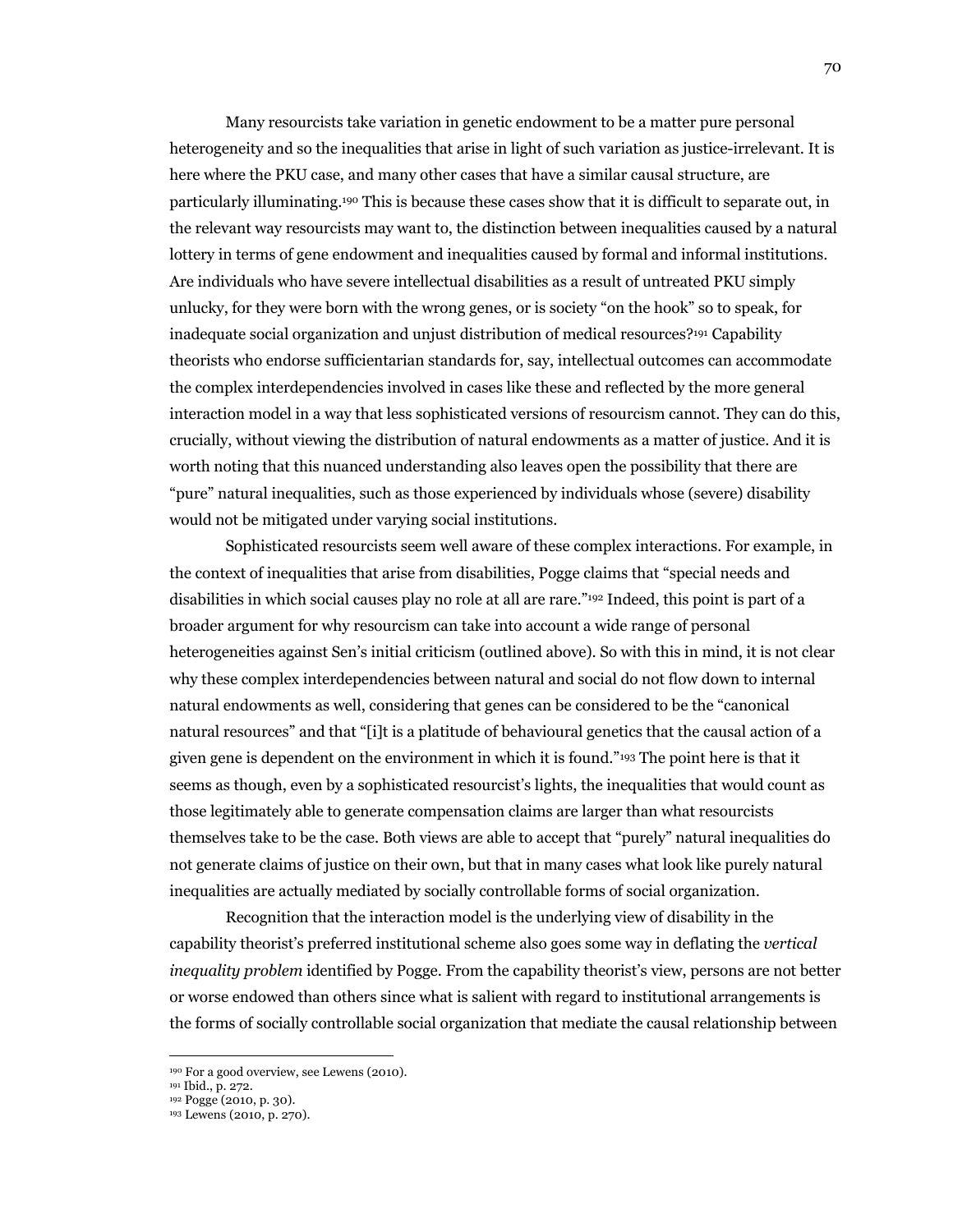an individual's impairment and the disability. There does not seem to be a stigma attached to the claim that children with PKU are entitled to the some form of medical attention early on in life lest they develop severe intellectual disabilities later on in life, for example. Rather, the vertical inequality problem seems to be most acutely felt by an institutional scheme that endorses the medical model of disability. Indeed, it is true that the medical model characterized much of the assessment and conceptualization of disability in the twentieth century, and this characterization did indeed lead to much stereotyping and stigma of disabled persons as a result. This is because the medical model places the focus on the *individual* by positing that the innate trait or otherwise natural disposition is the sufficient cause of the relevant inequality in question. But capability theorists need not, and in fact do not, endorse the medical model, and thereby are not guilty of viewing individuals as better or worse endowed.

It is worth mentioning here that some social model theorists argue against both the medical model and the interaction model on the grounds that they lead to the unwarranted stigmatization of those with disabilities.194 The claim here is that both views are guilty of recognizing a causal link between impairment and disability, even if medical model theorists take impairment to be sufficient and the interaction model theorists take impairment to be necessary. It is the fact that there is a theoretical link at all, so social model theorists allege, that triggers stigmatization and stereotyping. This argument fails to appreciate the distinction between what it means for a cause to be sufficient or necessary, for in this case the interaction model shifts the view from individual pathology to social organization in a way that mitigates the vertical inequality worry. Thus, this particular critique from social model theorists fails for similar reasons to why Pogge's critique fails.

These three models and their underlying characteristics provide instructive analogies that generalize beyond disability. What is particularly important for our purposes is the way the three models treat the causality with respect to innate or natural traits or dispositions and social organization. The medical model views disadvantages as being caused purely in terms of innate or natural traits; the social model views disadvantages as being caused purely in terms of social organization; and the interaction model, the one I think most accords with the capability approach, views disadvantages as being caused by a complex interaction between both innate, natural traits and the social organization in which they are found. In the next section, I outline briefly what this interactional way of thinking means for understanding of "natural traits" beyond disability.

#### b. Interaction, institutions, and gender

In the last section I claimed it is not clear how to distinguish between the relevant social and natural factors in the *simple* causal terms as required. Even what we ordinarily take to be purely

<sup>194</sup> For a brief overview, see Riddle (2013).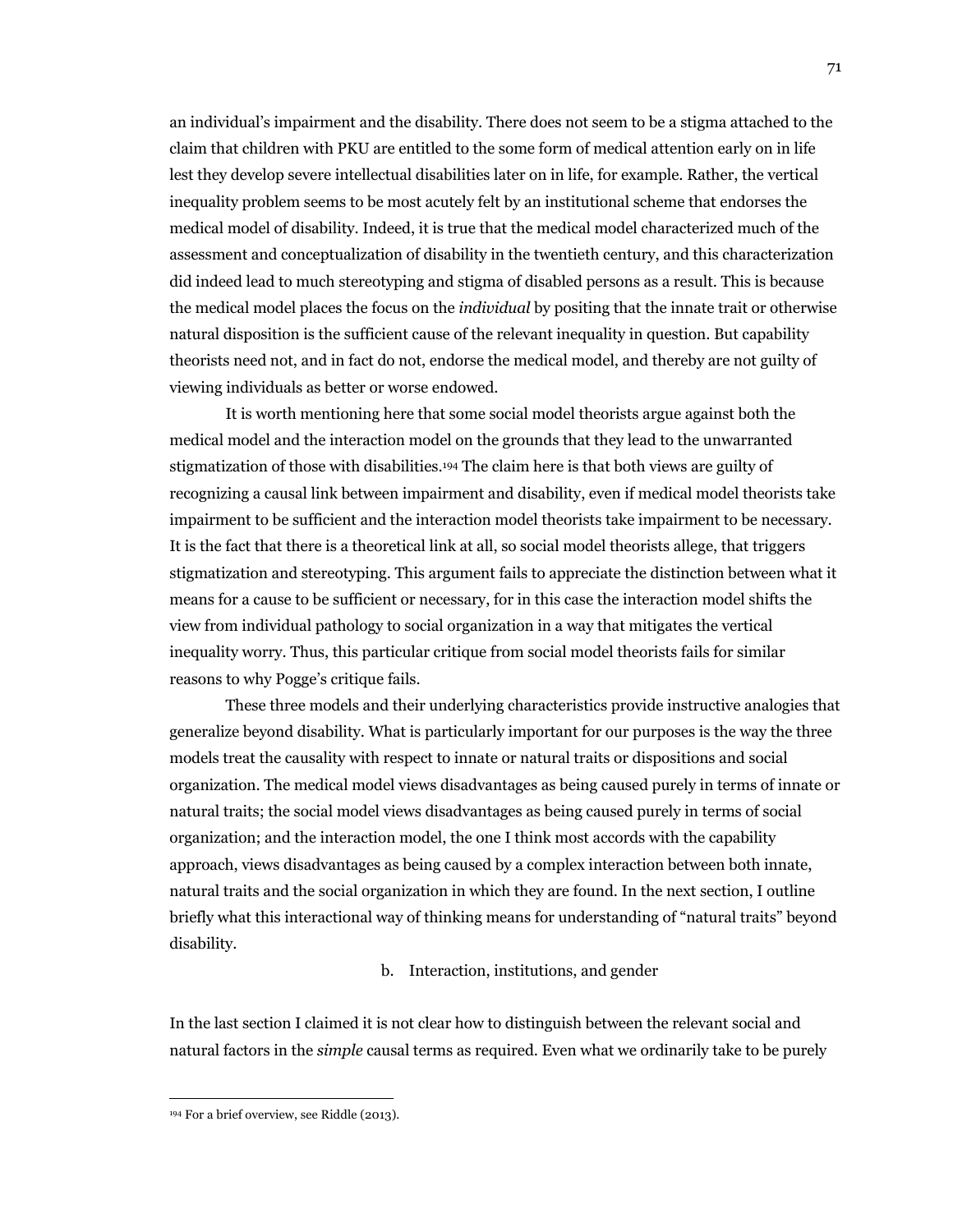natural traits of individuals or features their natural environment often crucially rely upon social conditions and rules (e.g., formal and informal institutions) for their relevant causal effects. I made the case that this interactional thinking goes "all the way down to genes," that is, what we might take to be the clearest example of purely natural causes. In this section, I consider the way other forms of social organization may play a role in mediating "natural" facts of our environment beyond just genes.

Consider, for example, food distribution. It's reasonable to think of the availability of food as a paradigmatic feature of the environment and so of a species' natural endowment—directly related to the soil fertility, temperature, adequate water supply, and so on, in the relevant geographic area. Yet whether there is enough food for individuals in a given community is often determined by societal distribution networks or social rules determining who gets what, and when. As Sen has argued convincingly, even famine has less to do with Malthusian pessimism about the relative properties of population growth and agricultural productivity than it does with the distribution of existing food supplies and shifts in purchasing power due to speculation, hoarding, or inflation.195

Social norms and other informal institutions that regulate the distribution of food and other resources may produce conditions that disadvantage some groups over others all while masking the subsequent disadvantage with the appearance of an underlying "natural" cause. For example, "table manners" in patriarchal societies often dictate that men and boys should eat first—over women and girls—leading to predictably disastrous outcomes for women and girls in resource constrained environments. In cases like these, it's not that there is not enough food to go around or that women and girls are particularly susceptible to malnutrition or the diseases that come along with, but rather there are social rules governing who should eat first, and how much they are allowed to eat. Men and boys eat first and they are also given preference for secondhelpings, if there are any to go around. Social rules such as these may confer disadvantage to some groups overtly but there may also be other subtler norms at work, as when women and girls must meet a higher threshold of pain or discomfort before a family decides it appropriate to seek medical attention for a potential underlying medical condition.

Note that this point is entirely compatible with the view that there *are* natural differences between individuals or groups. Consider biopsychological differences between the sexes. Evolutionary psychologists often claim that, over the course of human evolutionary history, different sexual selection pressures in ancestral environments have resulted in systematic differences between the sexes (i.e., sexual dimorphism). A primary difference posited in this regard concerns the respective parental investment (the investment by the parent in the offspring that increases the offspring's chance of survival at the cost of the parent's ability to invest in other offspring) between the two sexes.196 Law professor Kingsley Brown, drawing inspiration from this

<sup>195</sup> Sen (1977, 1986). 196 Trivers (1972).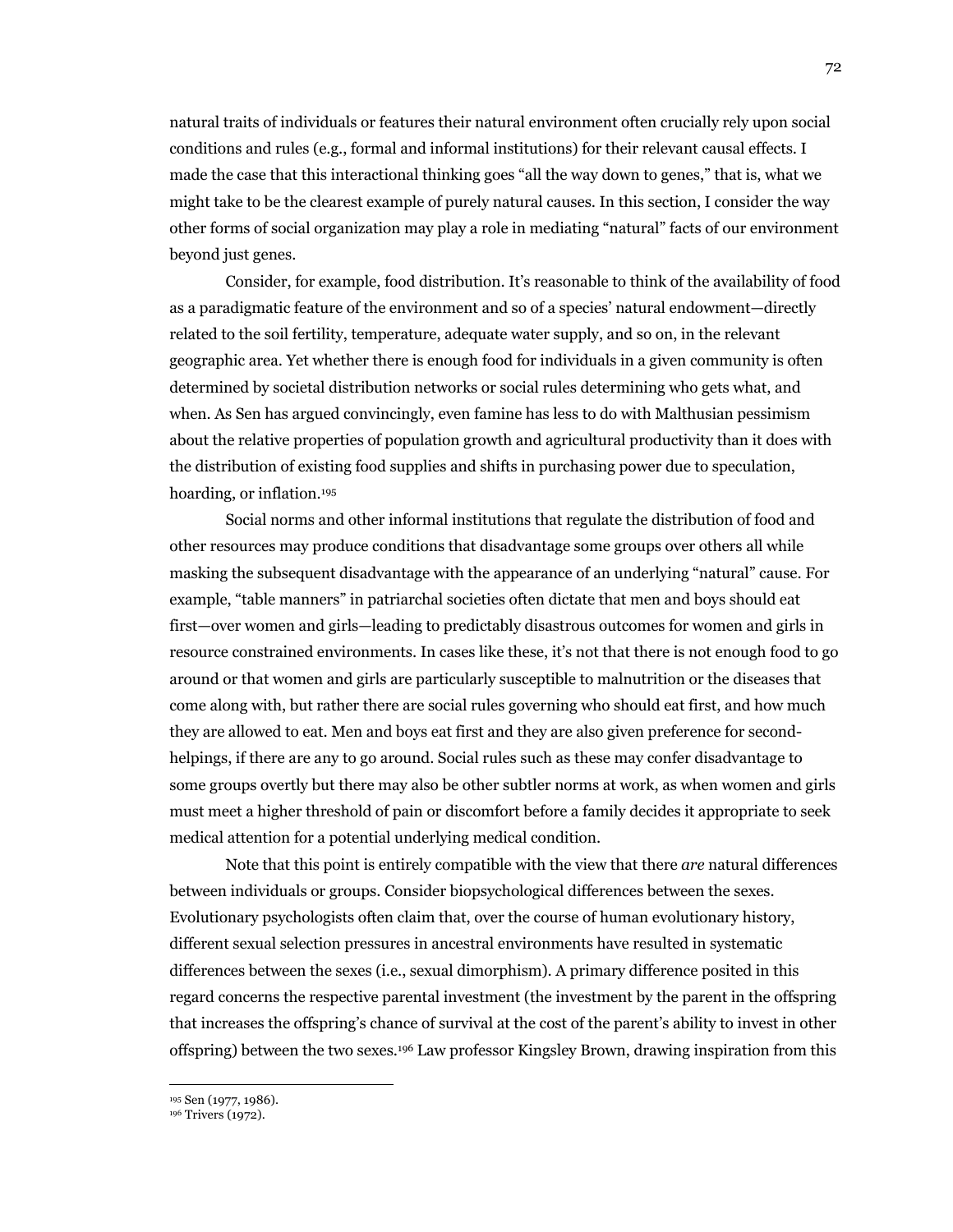line of reasoning, claims that women increase their reproductive success by "devoting the bulk of their parental energies to investment in children, through provision of milk and other forms of direct care taking,"197 whilst men increase reproductive success "through the attainment of high status and control of resources," giving them access to multiple and the "most desirable" mates.198 As a result, Browne claims, men are, *inter alia*, more likely to take physical and nonphysical risks and be physically stronger than women, whereas women exhibit greater verbal skills and are more bound to their infants than men. This sexual dimorphism is then taken as an explanation for disparate societal outcomes (such as variation in occupational patterns between the sexes). For example, Browne claims sexual dimorphism is the reason why there are more male CEOs (since men prefer high-risk and/or high-reward occupations), and why there are more female nurses and stay-at-home-mothers (since they prefer caretaking occupations or prefer to forego the labor market altogether in order to raise children).

But even if systematic differences implied by this particular interpretation of sexual dimorphism *do* exist, there are still a host of social rules—such as rules governing the permissibility of bringing children to work or community-wide expectations about the appropriate level of risk a woman ought to take on as part of her working life—that explain disparate labor market outcomes in a causally efficacious way. Social technology also plays a causal role, of course, especially if particular innovations shift the relative costs and benefits of choices in a way that would interact with the suggested natural traits. For example, ride-hailing mobile applications for taxi cabs (such as Lyft or Uber) lower the transaction costs involved in the cab services market by providing relevant information about the trustworthiness of driver and rider to the relevant parties, thereby reducing the level of risk attached to driving a cab for a living. If it were true that women are naturally more risk averse, technological innovation exemplified by the ride-hailing application software created by Lyft and Uber would still render open previously "too risky" potential occupations. From this view, social rules and/or social technology play an important part—perhaps the important part—in the relevant labor market outcomes rather than the putatively natural underlying traits posited in a way that forecloses a parsing out of the natural and the social in simple causal terms.

# 4. Measuring global justice

The arguments in this paper so far have been concerned with what sorts of inequalities might legitimately generate compensation complaints under just institutional schema envisioned by two prominent liberal views: Rawlsian resourcism and the capabilities approach. What I have tried to show is that, despite what resourcists claim, capability theorists are not committed to the view that the distribution of natural endowments is just or unjust. Rather, at least some inequalities

<sup>&</sup>lt;sup>197</sup> Brown (2004, p. 277).<br><sup>198</sup> Ibid.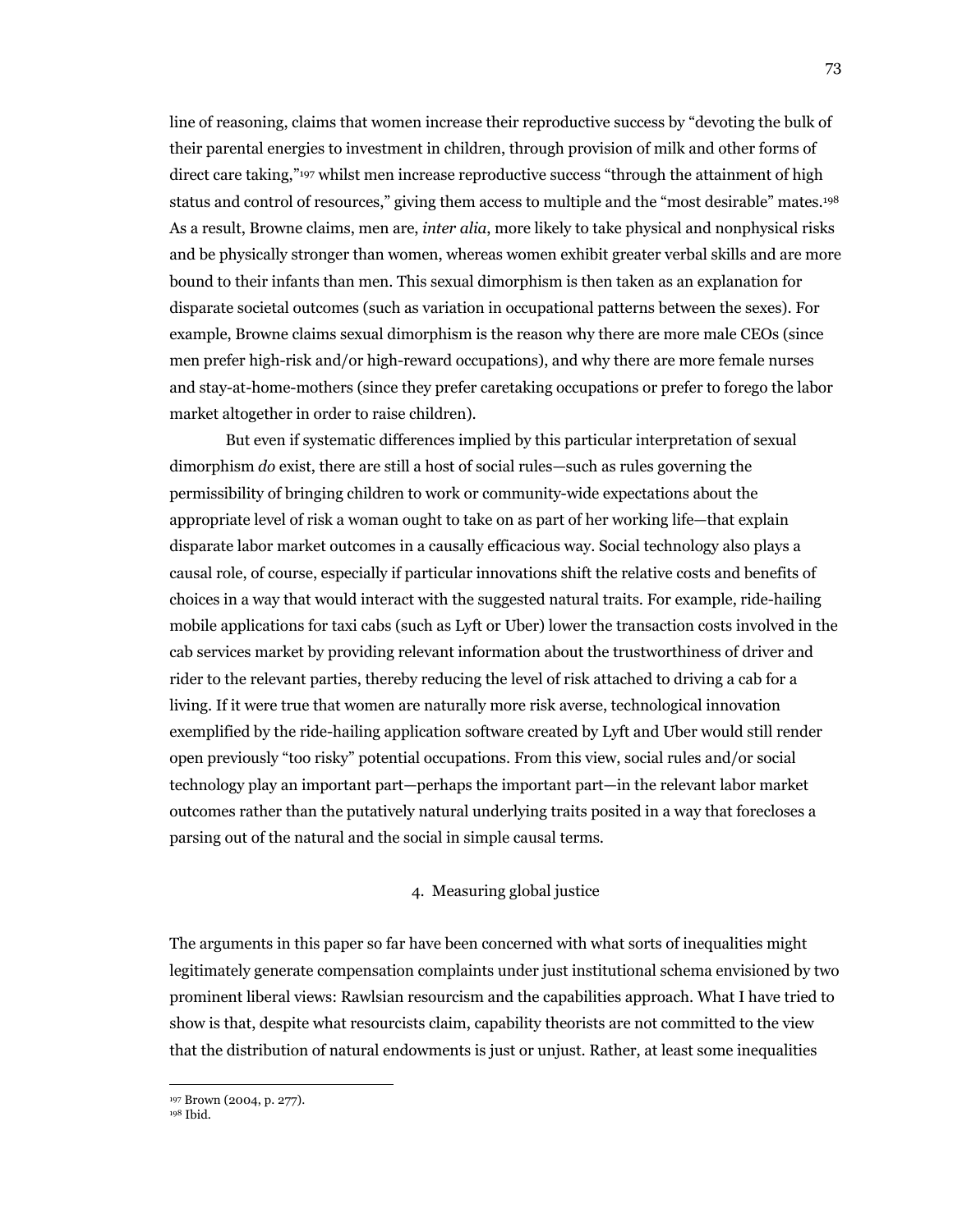that resourcists take to view as purely natural are actually caused by socially controllable forms of social organization, and this becomes clear once the appropriate model of disability—the interaction model—is recognized.

In this final section, I move away from questions about legitimate compensation claims to another important implication for a theory's metric of justice, namely, issues pertaining to how we ought to make comparative judgments about well-being, poverty, and inequality within a global context. This practical concern of poverty and general welfare measurements in the service for comparative evaluative judgements between countries and/or regions of the world is, of course, distinct from the more theoretical questions that animate the debate between which inequalities are legitimate candidates for rectification or justification in a just institutional order.

Nonetheless, to the extent that evaluative metrics are indeed informed by overarching notions of justice, the two questions are linked.199 The arguments in this paper so far shed some light on the connection. Specifically, what becomes clear in light of the arguments in this paper so far is that the importance of the choice between a resourcist metric (insensitive to individual difference) and a capability theory metric (sensitive to individual difference) turns, in large part, on the distribution of disability across the globe. If disability is randomly distributed, that is, the "rate" of disability is generally constant per capita, then the choice in metric will not make much of a difference in terms of measuring underlying poverty or welfare levels. Randomly distributed disability will be measured indirectly through its effects on the distribution and consumption of social primary goods under the resourcist metric, and it will be measured somewhat more directly in terms of its causal effects on the freedoms or functionings persons are able to enjoy (or not) under the capability theorist metric. Even with a difference in the direct and indirect measurement, the overall comparative evaluation between countries would be the same.

The problem, of course, is that there is no reason to think that disability will in fact be randomly distributed across the globe. Rather, in light of the interaction model of disability, we would expect there to be a non-random distribution of disability given that disability is, at least in many of the cases we are interested in, directly related to how underlying "natural" impairments interact with social organization. Non-random distribution is expected because it is a near truism in development economics and other nearby social sciences that the highly disparate development outcomes observed between countries is largely a function of the variation in the relevant institutions between those countries. Formal and (as I have argued both in Chapter 1 and elsewhere) informal institutions vary tremendously between different countries, and some institutions are better than others producing welfare-relevant desirable outcomes.200 This point is made *a fortiori* by looking toward "natural experiments" where institutional variation is present but demographic and environmental variables are held constant. Think about the difference in expected welfare outcomes for residents of Juarez and El Paso, or Nogales and

<sup>199</sup> Robeyns (2005). 200 Patel and Hoffman (2017, forthcoming).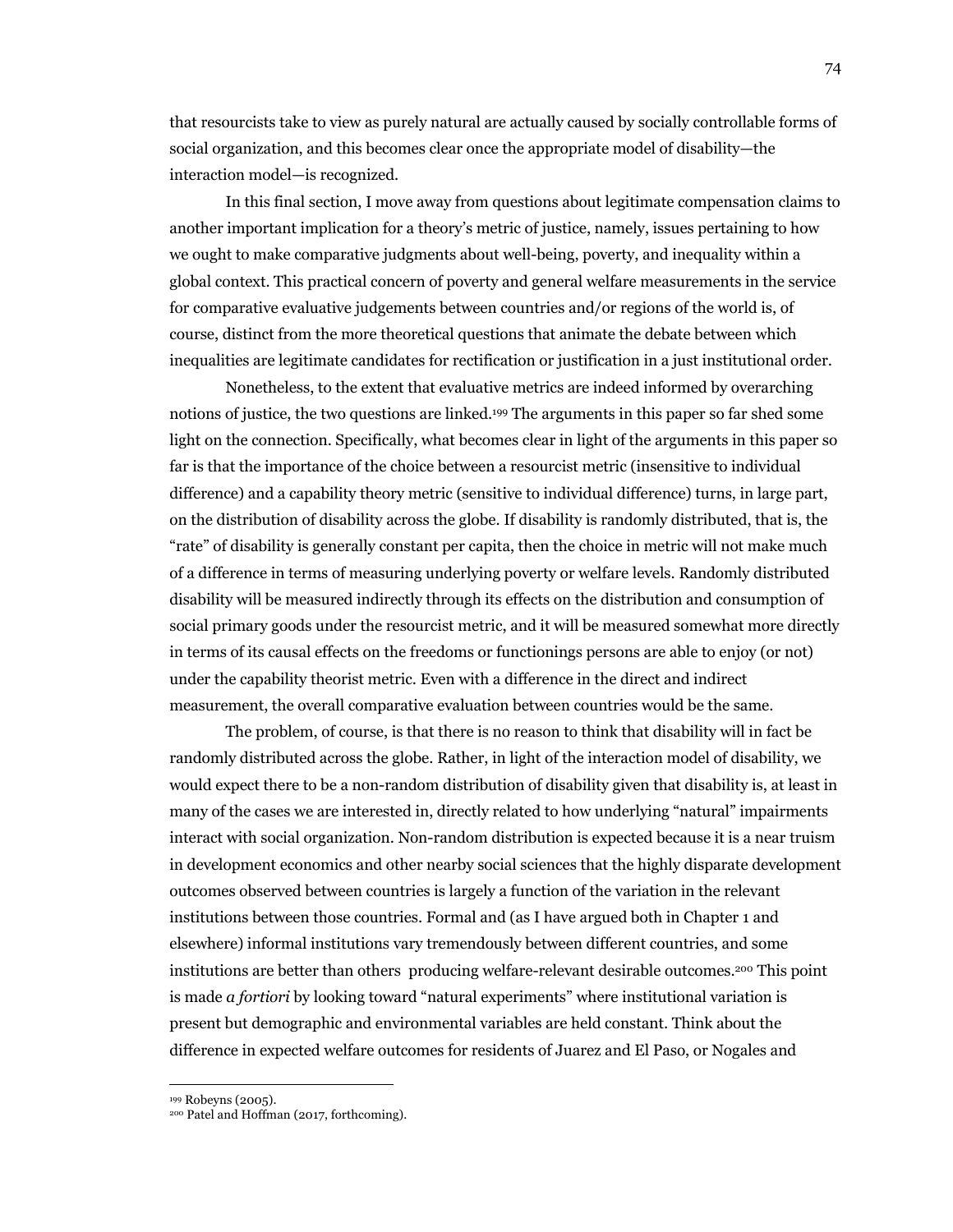Tucson, cities that fall on either side of the border between the United States and Mexico, for example. The residents of Juarez and Nogales do worse on every welfare relevant metric compared to the residents of Tucson and El Paso, who are but a few miles away from them separated by an international border and living under an entirely different set of institutions that the border reflects.

The interaction model gives us the theoretical resources to understand how macro- and meso-level formal and informal institutions interact with underlying natural traits and dispositions to produce development relevant outcomes, much in the way that macro-level comparisons of political institutions are often taken to be the explanatorily decisive factor in determining economic outcomes in standard development practice. Note, also, that the capability theorist's metric remains sensitive to non-random distribution of disability in way that helps us make comparative evaluative judgments across countries *even if* the underlying distribution of natural traits or dispositions (impairments) *is* randomly distributed. Non-random distribution of disability and random distribution of impairment are entirely compatible on this view, for impairment is recognized as a necessary but not sufficient condition for disability. The capability theorist's measurement metric will therefore be able to make micro-comparisons of effects of the effects disability has on key functionings in a way that is only indirectly measured by the resourcist approach, even on the more sophisticated versions of that approach.201

# 5. Conclusion

In §2a, I outlined resourcism and the capabilities approach, paying special attention to the the wide agreement between the two approaches in their more sophisticated forms. In §2b, I aimed to expose the precise point of divergence between the views, namely, with respect to the distribution of natural endowments (and the natural inequalities they may give rise to). In §2c, I formulated and explicated the resourcist's central critique of the capability theorist's metric: the compensation for natural inequalities critique. In §3a, I argued that the capability theorist can adopt the interaction model of disability, a strategy that largely deflates the resourcist critique. In §3b, I related the underlying characteristics of the interaction model, namely, its focus on the interaction between putatively natural traits and their environment, to broader understandings of the role that formal and informal institutions play in development outcomes. I paid special attention to the problem of gender in this subsection. In §4 I moved from a focus on what kinds of inequalities might trigger compensation claims under the two respective views to how their respective metrics fare with respect to comparative evaluative judgments of welfare-relevant outcomes across countries.

<sup>201</sup> Robeyns (2005).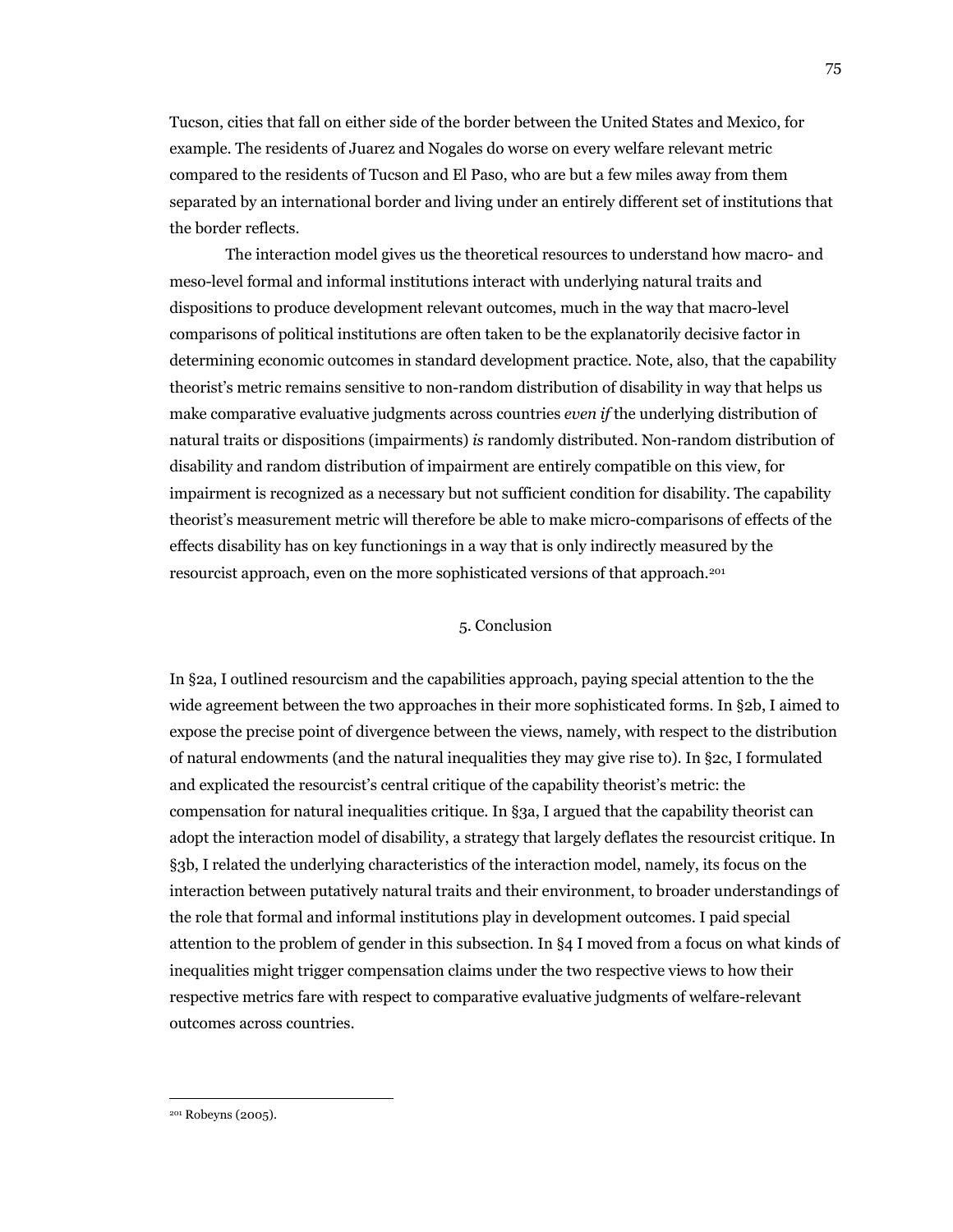# **APPENDIX 1. Methodology (measuring informal institutions)**

The empirical findings in this dissertation are based on a specialized social norms survey, '*Local Understandings, Experiences and Expectations Survey*' developed by the Chatham House Africa Programme and the University of Pennsylvania's Social Norms Group (PennSONG). Survey administration was carried out in 2018 with Nigeria's National Bureau of Statistics (NBS) as well academics and practitioners from around the country. 5,600 surveys were carried out across urban and rural areas in Adamawa, Benue, Enugu, Lagos, Rivers, Sokoto, and the Federal Capital Territory of Abuja (FCT).

The survey instrument asked about five behaviours: power sector corruption, examination malpractice, vote selling, and embezzlement. The survey was designed to uncover underlying beliefs that drive corrupt practices. Using the theoretical resources from Bicchieri's (2006; 2016) definition of social norms, the survey asked the following questions:

- 1. Behaviour what did you do? How many times do you think it happened?
- 2. Prudential what are the practical reasons for engaging or not engaging in a practice?
- 3. Empirical expectations what do you think other people do in the relevant situation?
- 4. Normative expectations what do you think other people think you should do in the relevant situation?
- 5. Personal normative belief what do think about a particular practice (in a moral evaluative sense)?
- 6. Legal knowledge do you think this practice is illegal?

The survey instrument was designed to measure the beliefs and expectations that accompany voter markets in seven states across the country: Adamawa, Benue, Enugu, Lagos, Rivers, Sokoto, and FCT-Abuja.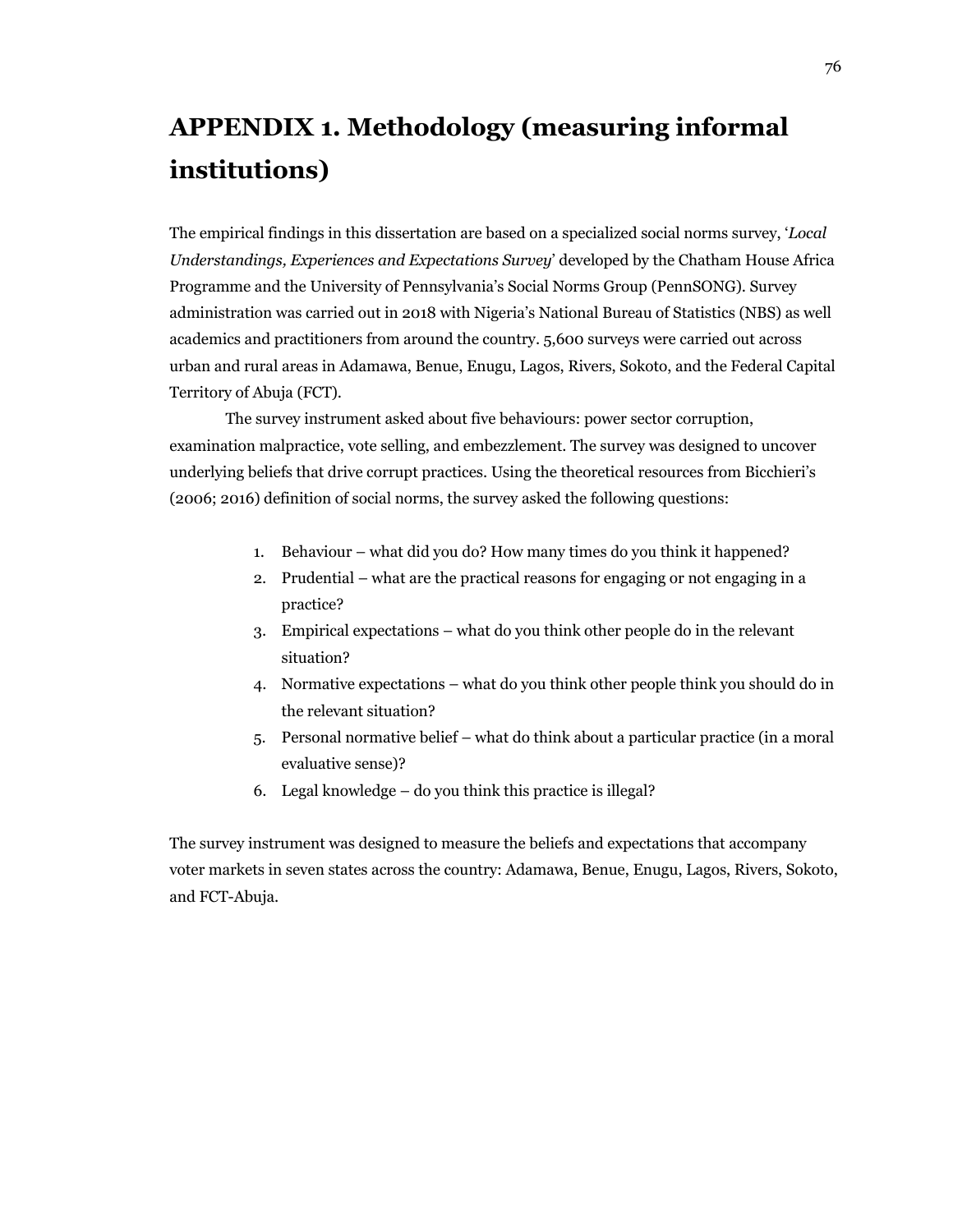# (a) What kind of beliefs did we measure?

# *(i) Personal normative beliefs*

### *What are personal normative beliefs?*

Personal normative beliefs are beliefs individuals hold about what people *should* do. There are two different types of personal normative beliefs: (1) *prudential* personal normative beliefs, which are beliefs about what one should do that appeal to a purely practical or instrumental reasons; and (2) *non-prudential* personal normative beliefs, which are beliefs about what one should do that appeal to non-practical or non-instrumental reasons, such as moral or religious reasons.

Measuring personal normative beliefs can be complicated because many languages have terms that denote normativity but are ambiguous as to the type of normativity denoted. In English, "should" operates in this way. Consider the following examples:

- (1) I believe I should sell their votes because
	- a. Prudential: I don't trust the politician to deliver on campaign promises so I will take what I can get.
	- b. Non-prudential: The politician is from my district, and if he offers something to secure my support, it is my obligation to give it.
- (2) I believe that people should not sell their votes because
	- a. Prudential: Taking money from one political party will invite violence from another political party.
	- b. Non-prudential: Each vote sold is a private benefit at the expense of a social cost. We have obligations to each other to avoid acting selfishly in order sustain fair political institutions.

Distinguishing between prudential and non-prudential beliefs is crucial because intervention strategies for beliefs that are sustained by prudential beliefs will differ from those sustained by non-prudential beliefs. For example, prudential beliefs may be responsive to empirical evidence; moral or religious beliefs, especially deeply held ones, are not. This is why information campaigns aimed at exposing the false prudential beliefs might be effective if the target behaviour is driven by false prudential beliefs.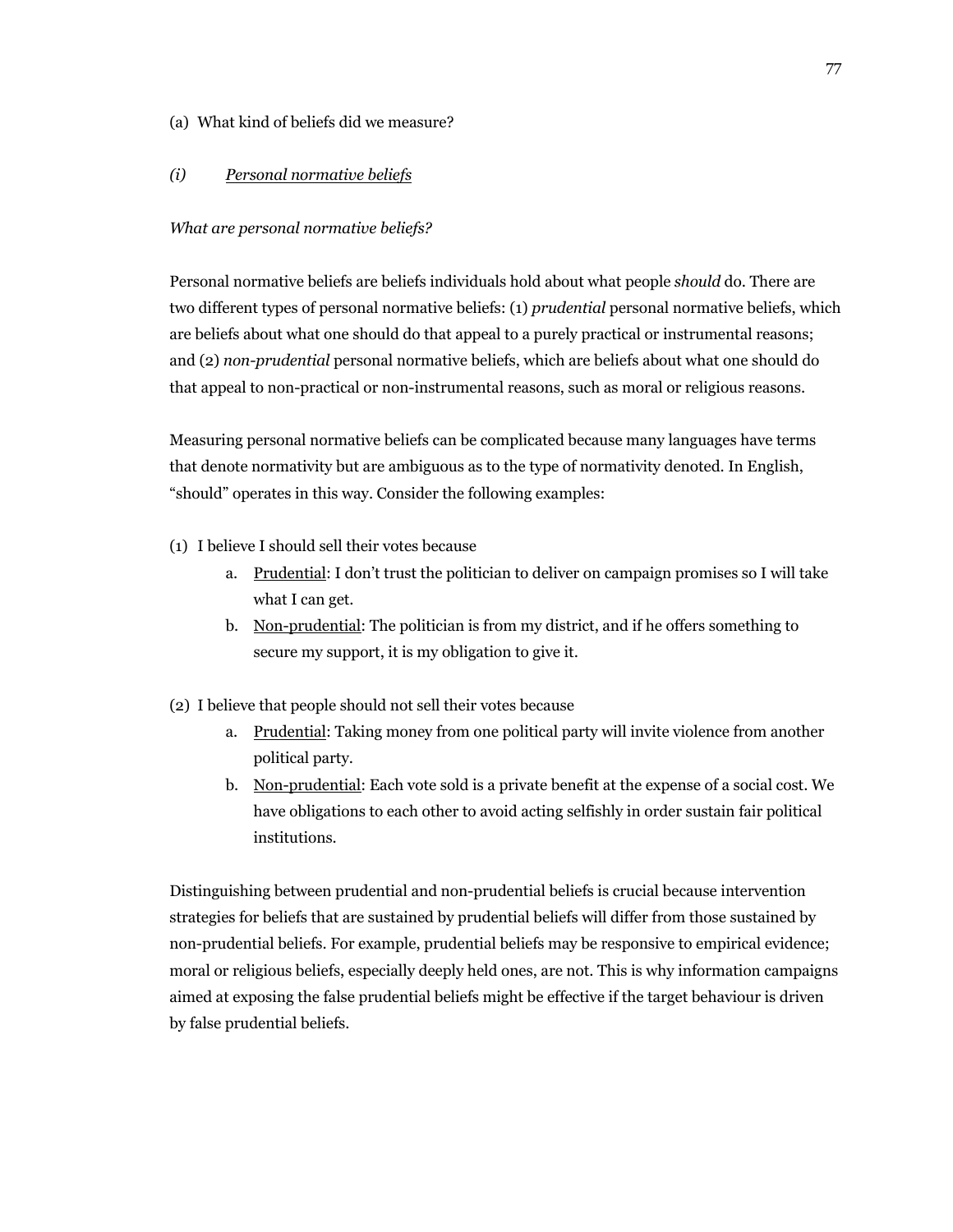#### *How did we measure personal normative beliefs?*

To measure personal normative beliefs with respect to vote markets, respondents were asked "Do you think that people should collect money for a gift or a vote?" and "Do you think that it is acceptable that people should collect money or a gift for a vote?" Depending on their answers to these questions, they were then asked why they thought people should/should not collect money for a gift or a vote and why it was acceptable/not acceptable to collect money for a gift of a vote. The responses to these questions were then coded by the survey administrator as prudential, nonprudential, or other.

### *(ii) Empirical expectations*

#### *What are empirical expectations?*

Empirical expectations are beliefs about what others – typically a relevant reference network – do with respect a particular behaviour. "I believe that 8 out of 10 people in my community exchanged their vote for a money or a gift in the last election" is an example of an empirical expectation.

Empirical expectations might sometimes be taken as an imperfect proxy for the frequency of a particular behaviour, especially in cases where direct questioning will likely lead to social desirability bias in response. "How many people in your community do you think sold their vote?" is more likely to elicit a truthful response relative to "Did you sell your vote?"

#### *How did we measure empirical expectations?*

To measure empirical expectations with respect to vote markets, respondents were asked "Think about the people in your community, such as your friends, family, neighbours, and colleagues. Out of 10 people in your community who voted in the last election, how many of them do you think collected money or a gift for their vote?"

# *(iii) Normative expectations*

#### *What are normative expectations?*

Normative expectations are beliefs about the personal normative beliefs of other people. Since personal normative beliefs might be either prudential or non-prudential, an individual's normative expectations may be composed of prudential or non-prudential beliefs. Consider the following examples:

- (1) I believe other people believe that individuals should sell their votes because
	- a. Prudential: They don't trust the politician to deliver on campaign promises so they should take what they can get.
	- b. Non-prudential: The politician is from our district, and if he offers something to secure our support, it is our obligation to give it.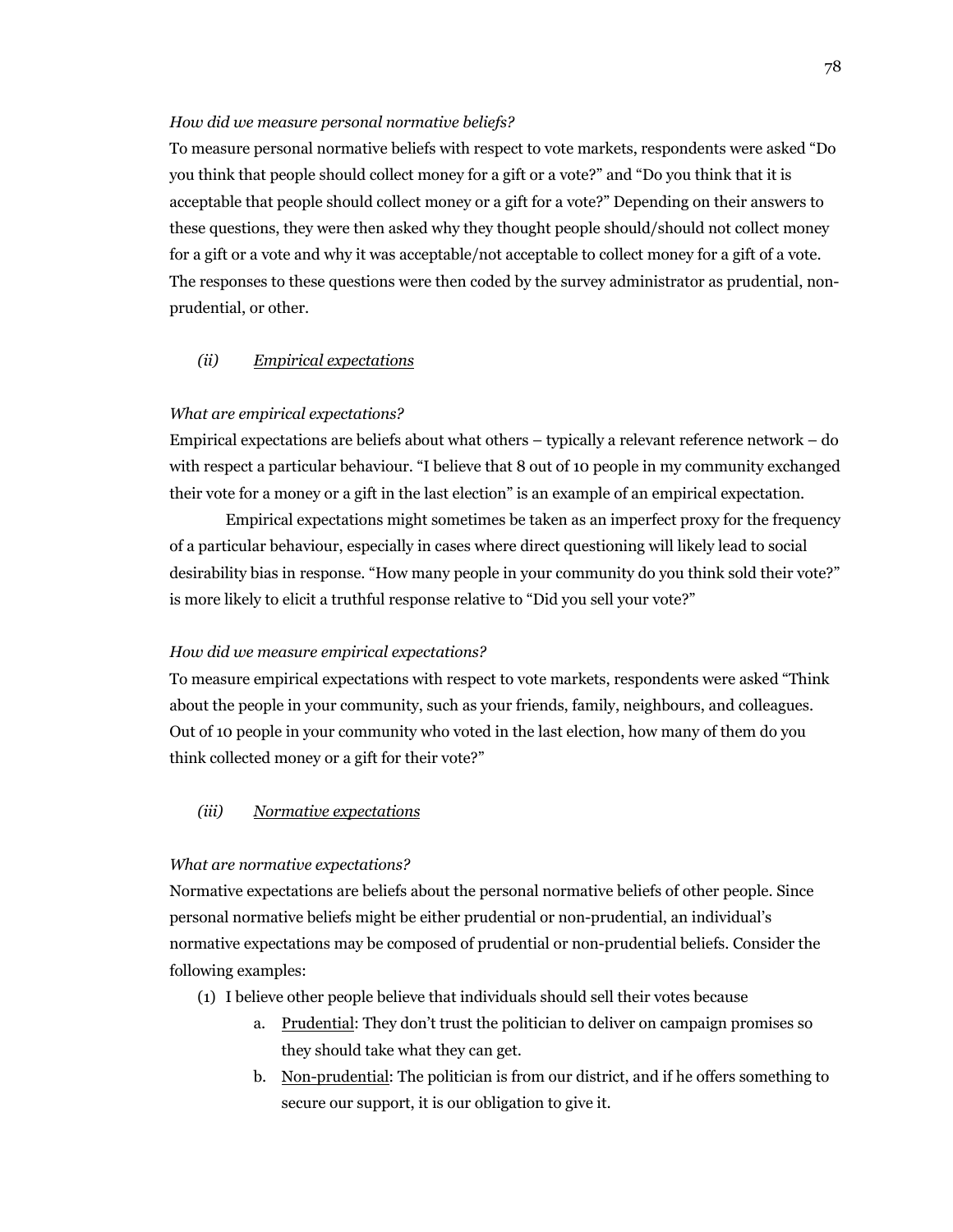Violations of normative expectations that are composed of non-prudential normative beliefs will typically illicit sanctions. This is because expectations driven by non-prudential normative beliefs suggest a *shared rule* within a community (typically a moral or religious rule). However, widely shared prudential beliefs do not suggest a shared rule within a community. Rather, a community may come to hold the same set of prudential beliefs because they have access to the same relevant information and interpret it in the same way.

Note that individuals need not hold the normative beliefs that compose their normative expectations. Normative beliefs may thus be *inconsistent*. A community is said to be suffering from *pluralistic ignorance* when there is widespread mutual inconsistency in normative expectations, e.g., when most individuals in the community share the same personal normative beliefs but believe that others do not.

#### *How did we measure normative expectations?*

To measure personal normative beliefs, respondents were asked "Think about the people in your community, such as your friends, family, neighbors, and colleagues. Out of 10 people in your community who voted in the last election, how many of them do you think said that it is acceptable to collect money or a gift for their vote?"

#### *What kind of collective behaviors do these beliefs contribute to?*

Measuring personal normative beliefs, empirical expectations, and normative expectations is key to understanding the following collective behaviors:

#### *Moral rules*

If a collective practice is sustained by a moral rule, individuals usually have a *socially unconditional* preference to follow the rule because of *non-prudential personal normative beliefs*. For example, a devout Muslim would not eat pork even if they lived in a society where the consumption of pork was widespread.

#### *Shared prudential norms*

If a collective practice is a shared prudential norm, individuals usually have a *socially unconditional* preference to follow the rule because of *prudential personal normative beliefs*. For example, the frequency of smoking cigarettes may be low in a number of communities because each individual holds prudential beliefs about the health-related risks posed by cigarette smoke.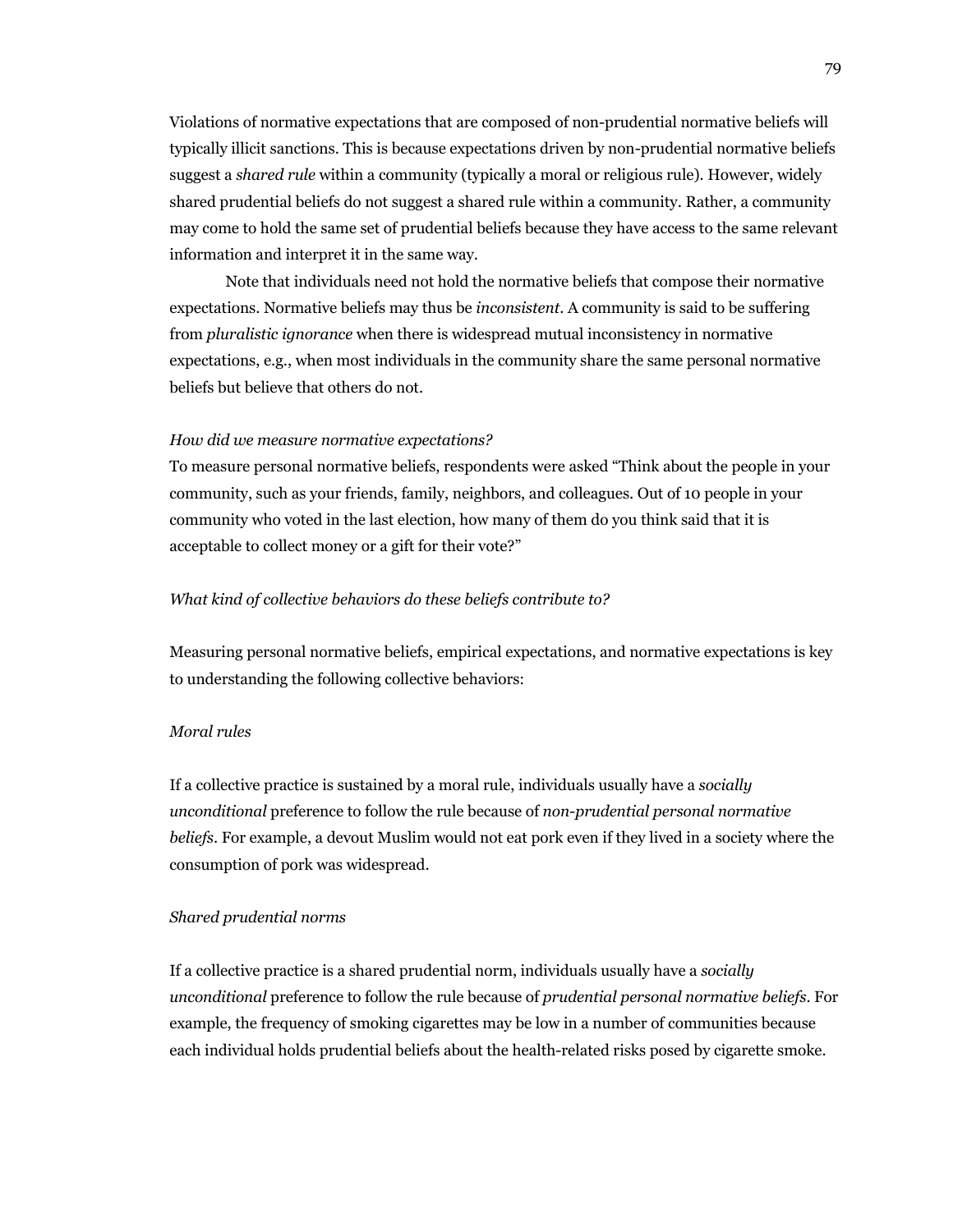#### *Descriptive norms*

If a collective practice is a descriptive norm, individuals usually have a *socially conditional preference* to follow the rule based on their empirical expectations. Descriptive norms are typically solutions to coordination problems. For example, individuals will generally drive on a certain side of the road because others drive on that side of the road.

# *Social norms*

If a collective practice is a social norm, individuals usually have a *socially conditional preference*  to follow the rule based on both their empirical and normative expectations. For example, individuals in the United States will usually tip after a meal in a restaurant because they expect other individuals to do so and because they expect others to expect them to do so.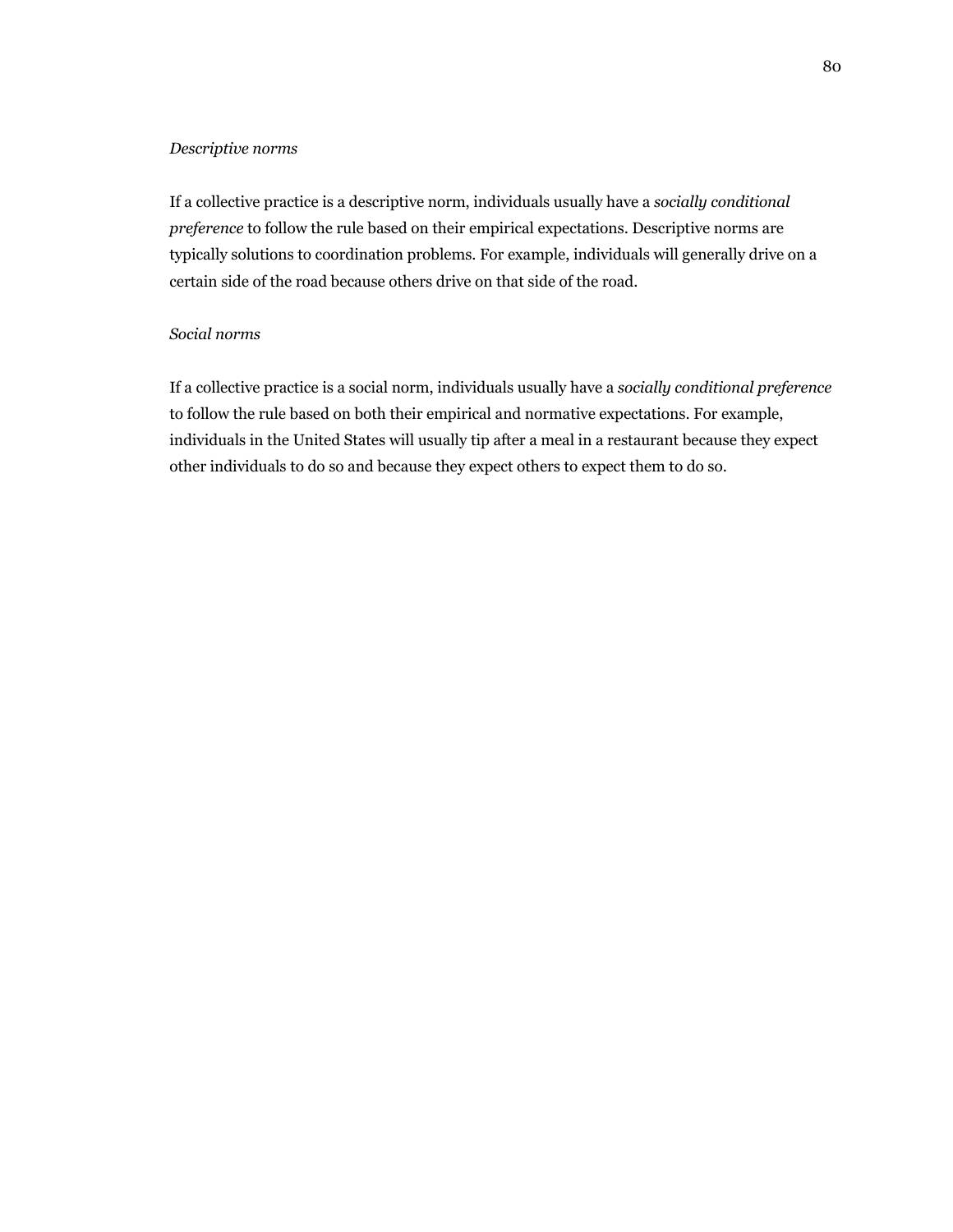# **Bibliography**

Acemoglu, D., & Robinson, J. A. (2013). *Why nations fail: The origins of power, prosperity, and poverty*. Broadway Business.

Acemoglu, D., & Robinson, J. A. (2019). *The narrow corridor: States, societies, and the fate of liberty*. Penguin Press.

Anderson, E. (2010). Justifying the capabilities approach to justice. *Measuring justice: Primary goods and capabilities*, 81-100.

Arneson, R. J. (2011). Side constraints, Lockean individual rights, and the moral basis of libertarianism. *The Cambridge companion to Nozick's Anarchy, state, and utopia*.

Arneson, R. (2017). Democracy Versus Libertarianism. In *The Routledge Handbook of Libertarianism* (pp. 73-87). Routledge.

Batenburg, R. S., Raub, W., & Snijders, C. (2003). Contacts and contracts: dyadic embeddedness and the contractual behavior of firms. *Research in the Sociology of Organizations*, *20*(1), 135-188.

Bates, R. H. (1988). Contra contractarianism: some reflections on the new institutionalism. *Politics & Society*, *16*(2-3), 387-401.

Beccerra, M., & Gupta, A. K. (1999). Trust within the organization: Integrating the trust literature with agency theory and transaction costs economics. *Public Administration Quarterly*, 177-203.

Bicchieri, C. (2005). *The grammar of society: The nature and dynamics of social norms*. Cambridge University Press.

Bicchieri, C. (2016). *Norms in the wild: How to diagnose, measure, and change social norms*. Oxford University Press.

Block, W. E. (2011). Libertarianism vs. Objectivism: A Response to Peter Schwartz.

Block, W. E. (2011). Public goods and externalities: The case of roads.

Brighouse, H., & Robeyns, I. (Eds.). (2010). *Measuring justice: Primary goods and capabilities*. Cambridge University Press.

Browne, K. R. (2004). Women in the workplace: Evolutionary perspectives and public policy. *Evolutionary Psychology, Public Policy and Personal Decisions*, 257.

Buchanan, J. M. (2006). Why I, too, am not a conservative. *Books*.

Caplan, B. (2006). The economics of szasz: Preferences, constraints and mental illness. *Rationality and society*, *18*(3), 333-366.

Caspi, A., McClay, J., Moffitt, T. E., Mill, J., Martin, J., Craig, I. W., ... & Poulton, R. (2002). Role of genotype in the cycle of violence in maltreated children. *Science*, *297* (5582), 851-854.

Caspi, Avshalom, et al. "Moderation of breastfeeding effects on the IQ by genetic variation in fatty acid metabolism." *Proceedings of the National Academy of Sciences* 104.47 (2007): 18860-18865.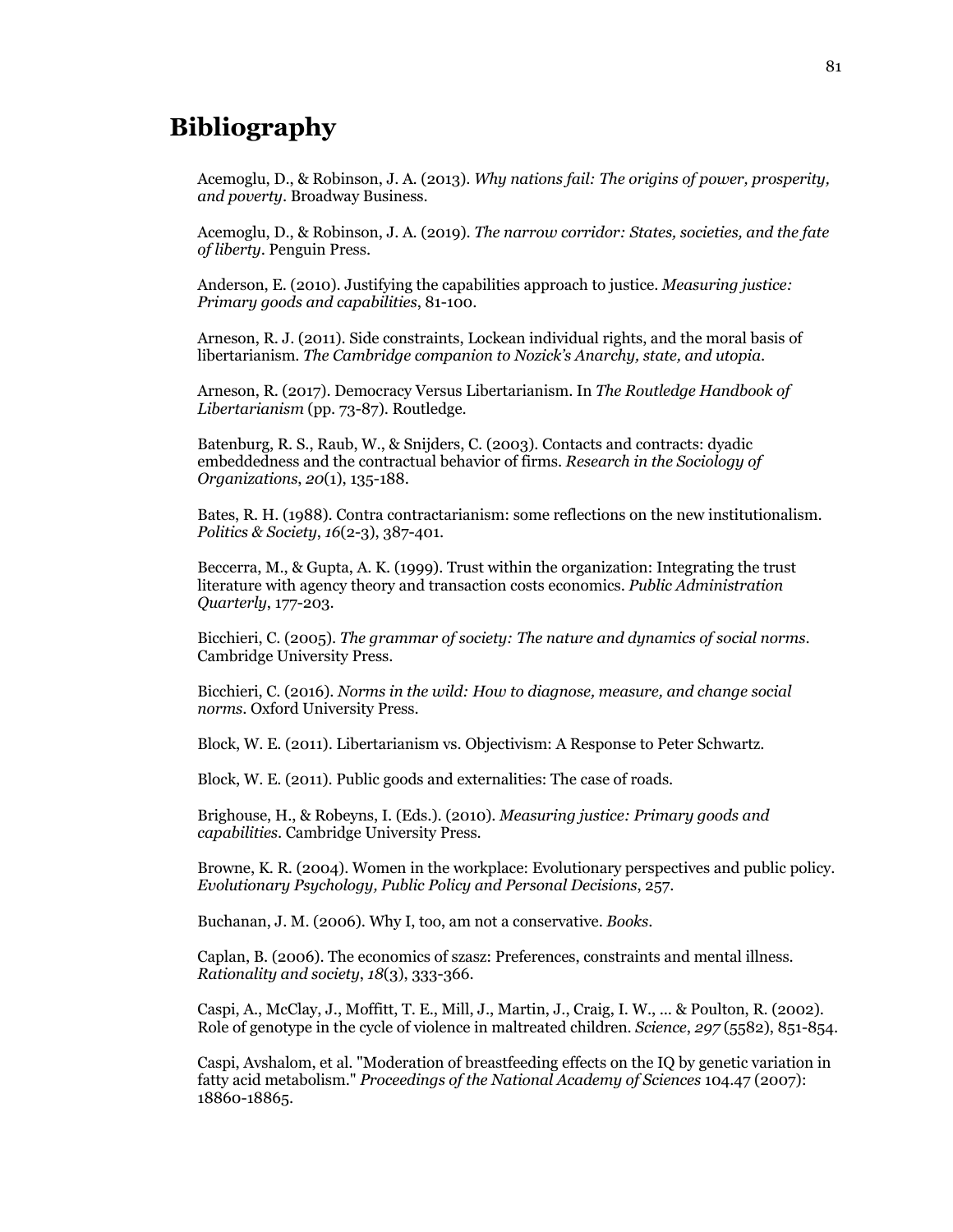Dorfman, A., & Harel, A. (2013). The case against privatization. *Philosophy & public affairs*, *41*(1), 67-102.

Ellerman, D. (2010). Inalienable rights: A litmus test for liberal theories of justice. *Law and Philosophy*, *29*(5), 571-599. Fisman, R., & Golden, M. A. (2017). *Corruption: What everyone needs to know*. Oxford University Press.

Freeman, S. (2001). Illiberal libertarians: Why libertarianism is not a liberal view. *Philosophy & Public Affairs*, *30*(2), 105-151.

Freeman, S. (2006). Frontiers of justice: the capabilities approach vs. contractarianism. *Texas Law Review*, *85*(2), 385.

Freeman, S. (2007). *Rawls*. Routledge.

Freeman, S. (2018). Cognitive Disabilities. *Disability in Practice: Attitudes, Policies, and Relationships*, 174.

Freiman, C. (2013). Cosmopolitanism within borders: on behalf of charter cities. *Journal of Applied Philosophy*, *30*(1), 40-52.

Fukuyama, F. (2014). *Political order and political decay: From the industrial revolution to the globalization of democracy*. Macmillan.

Fuller, B., & Romer, P. (2012). *Success and the city: How charter cities could transform the developing world*. Macdonald-Laurier Institute for Public Policy.

Grief, A. (2003). Comparative and historical institutional analysis: A game theoretic perspective.

Grief, A. (2006). Institutions and the Path to the Modern Economy: Lessons from Medieval Trade Cambridge University Press. *Cambridge UK*.

Greif, A., & Kingston, C. (2011). Institutions: rules or equilibria?. In *Political economy of institutions, democracy and voting* (pp. 13-43). Springer, Berlin, Heidelberg.

Guala, F. (2016). *Understanding institutions: The science and philosophy of living together*. Princeton University Press.

Hampton, J. (1988). *Hobbes and the social contract tradition*. Cambridge University Press. Hindriks, F., & Guala, F. (2015). Institutions, rules, and equilibria: a unified theory. *Journal of Institutional Economics*, *11*(3), 459-480.

Hobbes, T. (1998). On the citizen (de cive). *ders.: Man and Citizen (De Homine and De Cive)*, *3*, 87-386.

Hobbes, T. (2016). *Thomas Hobbes: Leviathan (Longman Library of Primary Sources in Philosophy)*. Routledge.

Hodgson, G. M. (2005). Introduction to the inaugural issue by the Editor-in-Chief. *Journal of Institutional Economics*, *1*(1), i-ii.

Hoppe, H. H. (1989). Fallacies of the public goods theory and the production of security. *Journal of Libertarian Studies*, *9*(1), 27-46.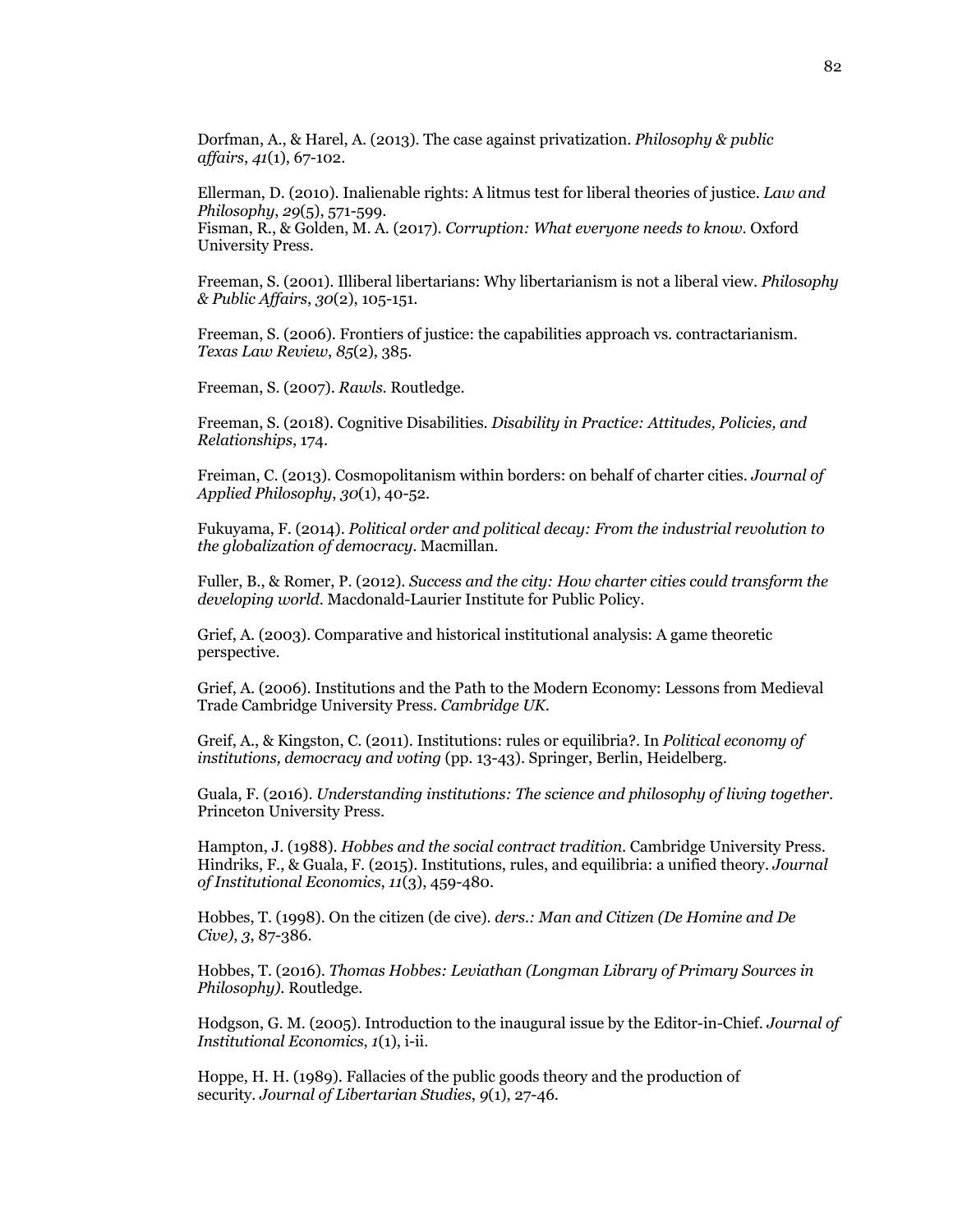Hoffmann, L. K., & Patel, R. N. (2017). *Collective action on corruption in Nigeria: A social norms approach to connecting society and institutions*. London: Chatham House.

Hoffmann, L. K., & Patel, R. N. (forthcoming). *Local Understandings, Experiences and Expectations of Corruption in Nigeria*. London: Chatham House.

Hutcheson, F., & Leechman, W. (1755). *A system of moral philosophy* (Vol. 1). Millar. Kant, I., & Gregor, M. J. (1996). Practical Philosophy (The Cambridge Edition of the Works of Immanuel Kant). *Trans. MJ Gregor. The Cambridge Edition of the Works of Immanuel Kant. Cambridge: Cambridge University Press*.

Keefer, P. (2018). Collective action and government: still a mystery. In *A Research Agenda for New Institutional Economics*. Edward Elgar Publishing.

Lewens, Tim. "What are 'Natural Inequalities'?." *The Philosophical Quarterly*60.239 (2010): 264-285.

Mack, E., & Gaus, G. F. (2004). Classical liberalism and libertarianism: The liberty tradition. *Handbook of political theory*, 115-130.

Mallaby, S. (2010). The Politically Incorrect Guide to Ending Poverty. *The Atlantic*, *306*(July/August), 93-102.

North, D. C. (1981). *Structure and change in economic history*. Norton.

North, D. (1990). Institutions and their consequences for economic performance. *The limits of rationality*, 383-401.

North, D., & Weingast, B. R. (1990). The role of institutions in the revival of trade: The law merchant, private judges, and the champagne fairs. *Econom. Politics*, *2*(1), 1-23.

North, D. C. (1993). The new institutional economics and development. *Economic History*, *9309002*.

North, D. (1997). Institutions, institutional changes and the functioning of the economy. *M.: Nachala*.

North, D. C., Wallis, J. J., & Weingast, B. R. (2009). *Violence and social orders: A conceptual framework for interpreting recorded human history*. Cambridge University Press.

Nozick, R. (1974). Anarchy, Utopia and the state. *New York: Basic Book*.

Nussbaum, Martha Craven. The Quality of Life. Oxford [England: Clarendon ;, 1993. Print.

Nussbaum, Martha Craven. Women and Human Development: The Capabilities Approach. Cambridge: Cambridge UP, 2000. Print.

Nussbaum, Martha Craven. Frontiers of Justice: Disability, Nationality, Species Membership. Cambridge, Mass.: Belknap :, 2006. Print.

O'neill, Martin. "What should egalitarians believe?." *Philosophy & Public Affairs*36.2 (2008): 119-156.

Ostrom, E. (1990). *Governing the commons: The evolution of institutions for collective action*. Cambridge university press.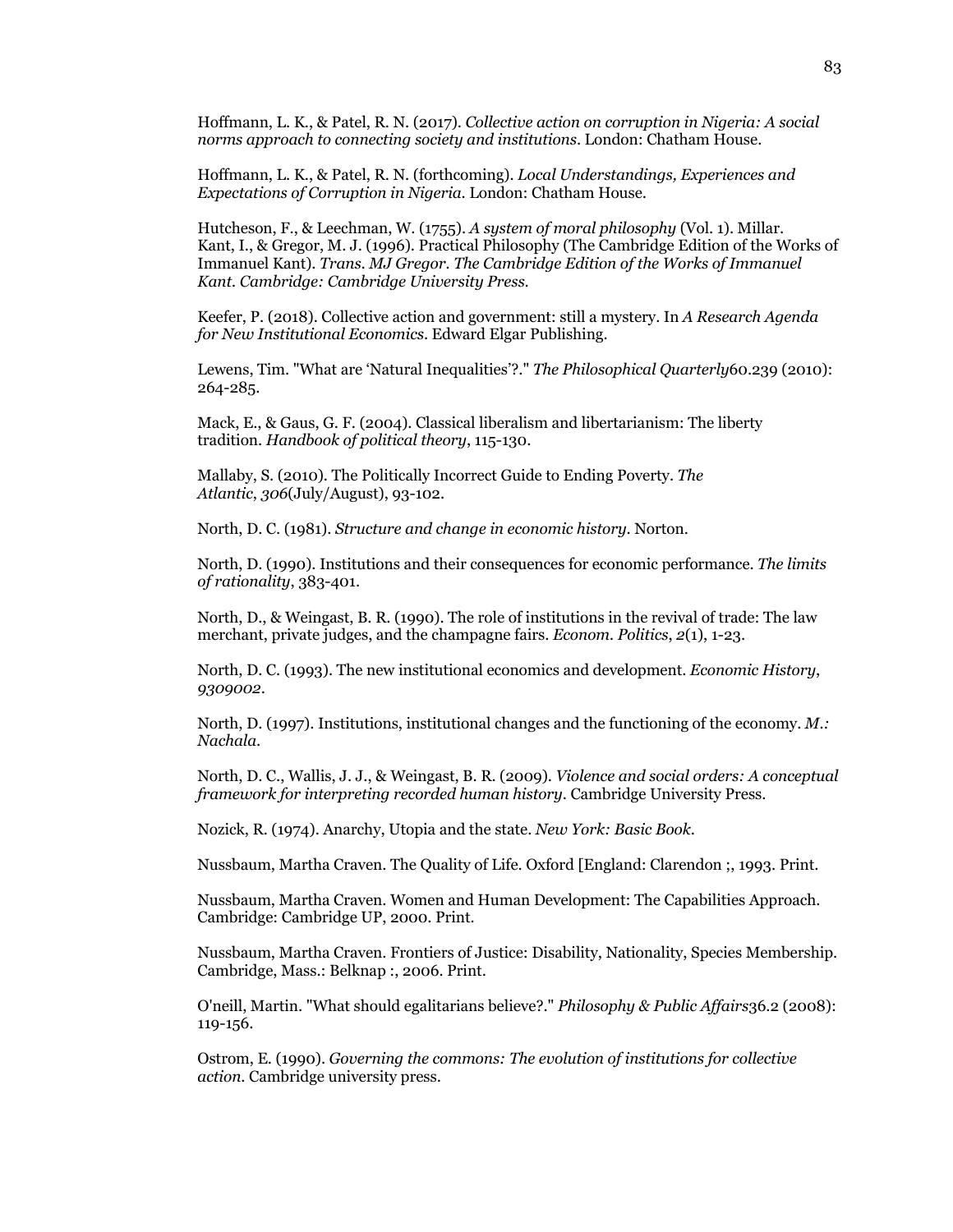Ostrom, E. (1990). The evolution of institutions for collective action. *Edición en español: Fondo de Cultura Económica, México*.

Ostrom, E. (2005). Doing institutional analysis digging deeper than markets and hierarchies. *Handbook of new institutional economics*, 819-848.

Ostrom, E. (2010). Institutional analysis and development: Elements of the framework in historical perspective. *Historical developments and theoretical approaches in sociology*, *2*, 261-288.

Ostrom, E. (2014). Do institutions for collective action evolve?. *Journal of Bioeconomics*, *16*(1), 3-30.

Pogge, Thomas. Realizing Rawls. Ithaca: Cornell UP, 1989. Print. Pogge, Thomas W. "Can the Capability Approach Be Justified?" *Philosophical Topics* 30.2 (2002): 167-228.

Pogge, T. (2010). A critique of the capability approach. *Measuring justice: Primary goods and capabilities*, *17*.

Rawls, J. (1999). *The law of peoples: with, the idea of public reason revisited*. Harvard University Press.

Rawls, J. (2001). *Justice as fairness: A restatement*. Harvard University Press.

Rawls, J. (2005). *Political liberalism*. Columbia University Press.

Rawls, J. (2009). *A theory of justice*. Harvard university press.

Rajagopalan, S., & Tabarrok, A. (2014). 10. Lessons from Gurgaon, India's private city. *Cities and Private Planning: Property Rights, Entrepreneurship and Transaction Costs*, 199.

Riddle, C. A. (2013). Defining disability: Metaphysical not political. *Medicine, Health Care and Philosophy*, *16*(3), 377-384.

Riddle, C. A. (2014). *Disability and justice: The capabilities approach in practice*. Lexington Books.

Riddle, Christopher. "Natural Diversity and Justice for People with Disabilities."*Disability and the Good Human Life*. Cambridge, UK: Cambridge UP, 2014. Print.

Robeyns, Ingrid. "Assessing global poverty and inequality: income, resources, and capabilities." *Metaphilosophy* 36.1-2 (2005): 30-49.

Robeyns, I. (2017). *Wellbeing, freedom and social justice: The capability approach reexamined*. Open Book Publishers.

Romer, P. (2010). *Technologies, rules, and progress: The case for charter cities* (No. id: 2471).

Sagar, R. (2016). Are charter cities legitimate?. *Journal of Political Philosophy*, *24*(4), 509- 529.

Sen, Amartya. Inequality Reexamined. New York: Russell Sage Foundation ;, 1992. Print.